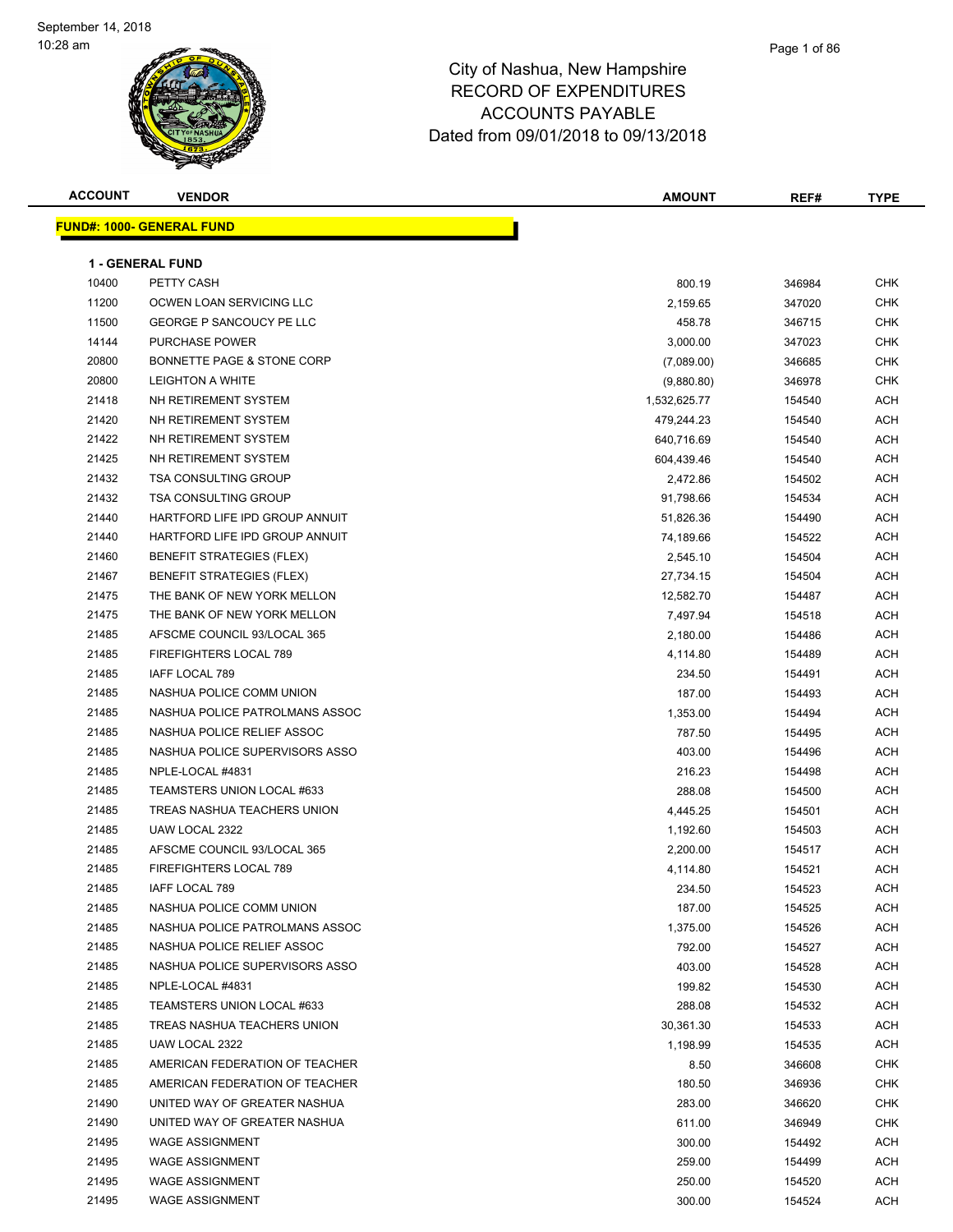| <b>ACCOUNT</b> | <b>VENDOR</b>                    | <b>AMOUNT</b> | REF#   | <b>TYPE</b> |
|----------------|----------------------------------|---------------|--------|-------------|
|                | <b>FUND#: 1000- GENERAL FUND</b> |               |        |             |
|                |                                  |               |        |             |
|                | <b>1 - GENERAL FUND</b>          |               |        |             |
| 21495          | <b>WAGE ASSIGNMENT</b>           | 259.00        | 154531 | ACH         |
| 21495          | <b>WAGE ASSIGNMENT</b>           | 934.00        | 346609 | <b>CHK</b>  |
| 21495          | <b>WAGE ASSIGNMENT</b>           | 63.38         | 346610 | <b>CHK</b>  |
| 21495          | <b>WAGE ASSIGNMENT</b>           | 100.00        | 346611 | <b>CHK</b>  |
| 21495          | <b>WAGE ASSIGNMENT</b>           | 155.00        | 346612 | <b>CHK</b>  |
| 21495          | <b>WAGE ASSIGNMENT</b>           | 104.00        | 346613 | <b>CHK</b>  |
| 21495          | <b>WAGE ASSIGNMENT</b>           | 5.82          | 346614 | <b>CHK</b>  |
| 21495          | <b>WAGE ASSIGNMENT</b>           | 25.00         | 346615 | <b>CHK</b>  |
| 21495          | <b>WAGE ASSIGNMENT</b>           | 1,248.52      | 346616 | <b>CHK</b>  |
| 21495          | <b>WAGE ASSIGNMENT</b>           | 11.54         | 346617 | <b>CHK</b>  |
| 21495          | <b>WAGE ASSIGNMENT</b>           | 90.00         | 346618 | <b>CHK</b>  |
| 21495          | <b>WAGE ASSIGNMENT</b>           | 311.88        | 346619 | <b>CHK</b>  |
| 21495          | <b>WAGE ASSIGNMENT</b>           | 477.94        | 346621 | <b>CHK</b>  |
| 21495          | <b>WAGE ASSIGNMENT</b>           | 934.00        | 346937 | <b>CHK</b>  |
| 21495          | <b>WAGE ASSIGNMENT</b>           | 63.97         | 346938 | <b>CHK</b>  |
| 21495          | <b>WAGE ASSIGNMENT</b>           | 100.00        | 346939 | <b>CHK</b>  |
| 21495          | <b>WAGE ASSIGNMENT</b>           | 149.76        | 346940 | <b>CHK</b>  |
| 21495          | <b>WAGE ASSIGNMENT</b>           | 155.00        | 346941 | <b>CHK</b>  |
| 21495          | <b>WAGE ASSIGNMENT</b>           | 104.00        | 346942 | <b>CHK</b>  |
| 21495          | <b>WAGE ASSIGNMENT</b>           | 75.00         | 346943 | <b>CHK</b>  |
| 21495          | <b>WAGE ASSIGNMENT</b>           | 1,525.02      | 346944 | <b>CHK</b>  |
| 21495          | <b>WAGE ASSIGNMENT</b>           | 225.18        | 346945 | <b>CHK</b>  |
| 21495          | <b>WAGE ASSIGNMENT</b>           | 11.54         | 346946 | <b>CHK</b>  |
| 21495          | <b>WAGE ASSIGNMENT</b>           | 90.00         | 346947 | <b>CHK</b>  |
| 21495          | <b>WAGE ASSIGNMENT</b>           | 311.88        | 346948 | <b>CHK</b>  |
| 21495          | <b>WAGE ASSIGNMENT</b>           | 1,112.82      | 346950 | <b>CHK</b>  |
| 21495          | <b>WAGE ASSIGNMENT</b>           | 195.61        | 346951 | <b>CHK</b>  |
| 21538          | NASHUA TEACHERS UNION            | 87.35         | 154497 | ACH         |
| 21538          | NASHUA TEACHERS UNION            | 3,182.46      | 154529 | <b>ACH</b>  |
| 21780          | <b>ACCURATE TITLE</b>            | 3,569.34      | 347370 | <b>CHK</b>  |
| 21780          | ADVANCED TITLE & ESCROW, PC      | 1,319.16      | 347371 | <b>CHK</b>  |
| 21780          | BAROT, SUNIL R &                 | 5,000.00      | 347372 | CHK         |
| 21780          | BENCHMARK TITLE SERVICES, LLC    | 3,244.38      | 347373 | <b>CHK</b>  |
| 21780          | CHHETRI, RAM B & SANDHYA P       | 2,167.65      | 347374 | <b>CHK</b>  |
| 21780          | CITY OF NASHUA                   | 1,927.80      | 347375 | <b>CHK</b>  |
| 21780          | COHEN CLOSING & TITLE LLC        | 2,410.08      | 347376 | <b>CHK</b>  |
| 21780          | CORELOGIC RE TAX SERVICE         | 2,949.09      | 347377 | <b>CHK</b>  |
| 21780          | CORELOGIC REAL ESTATE TAX SER    | 2,651.00      | 347378 | <b>CHK</b>  |
| 21780          | CORELOGIC REAL ESTATE TAX SER    | 1,560.30      | 347379 | CHK         |
| 21780          | <b>CYNTHIA HUNTER</b>            | 3,673.79      | 347380 | CHK         |
| 21780          | DOBROVOLSKAYA-WYNES, Y           | 1,116.71      | 347382 | CHK         |
| 21780          | ESTATE OF MICHAEL D BERUBE       | 1,863.33      | 347383 | <b>CHK</b>  |
| 21780          | GUE, ASHLEY M                    | 1,433.92      | 347385 | <b>CHK</b>  |
| 21780          | HAYDEN, DANIEL J &               | 5,036.79      | 347386 | <b>CHK</b>  |
| 21780          | HUGH R PHILLIS DMD PA            | 3,597.71      | 347387 | CHK         |
| 21780          | LOFTS 34, LLC                    | 20,640.12     | 347389 | <b>CHK</b>  |
| 21780          | MASSAIA, MARCELO JORGE           | 2,617.69      | 347390 | <b>CHK</b>  |
| 21780          | MISEK, WILLIAM F                 | 2,894.93      | 347391 | <b>CHK</b>  |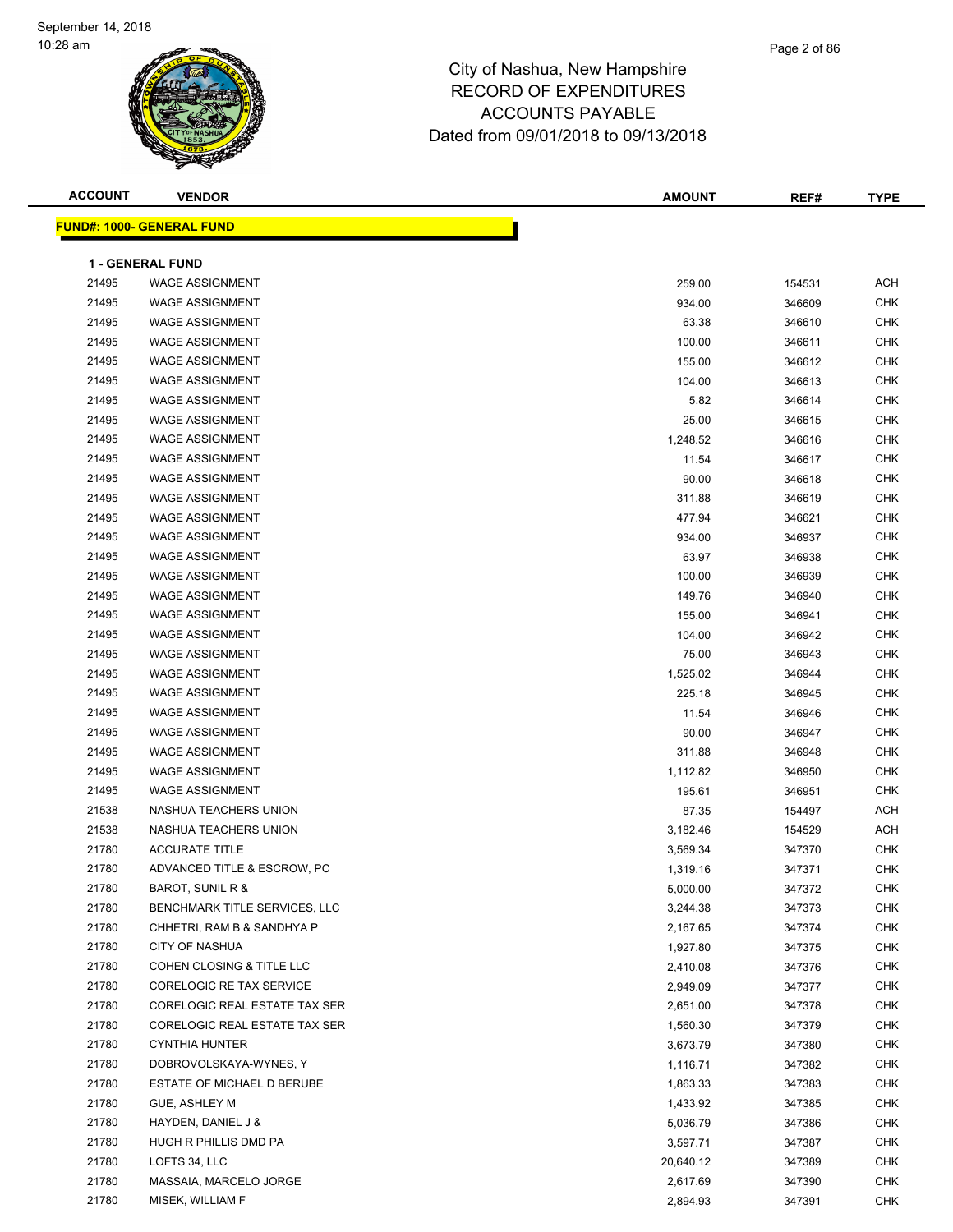| <b>ACCOUNT</b> | <b>VENDOR</b>                      | <b>AMOUNT</b>  | REF#   | <b>TYPE</b> |
|----------------|------------------------------------|----------------|--------|-------------|
|                | <b>FUND#: 1000- GENERAL FUND</b>   |                |        |             |
|                | <b>1 - GENERAL FUND</b>            |                |        |             |
| 21780          | <b>MYA THANDA</b>                  | 1,778.22       | 347392 | <b>CHK</b>  |
| 21780          | PATEL, HEMAL                       | 1,308.84       | 347393 | <b>CHK</b>  |
| 21780          | QUA, HALL, HARVEY & WALSH          | 2,546.76       | 347394 | <b>CHK</b>  |
| 21780          | SMITH, ROSEMARY A                  | 1,350.11       | 347395 | <b>CHK</b>  |
| 21780          | SOUCY, RJ & HA REV TRUST           | 1,284.34       | 347396 | <b>CHK</b>  |
| 21780          | SUMMIT TITLE SERVICE LCC           | 4,959.42       | 347397 | <b>CHK</b>  |
| 21780          | SUMMIT TITLE SERVICES LLC          | 1,874.93       | 347398 | <b>CHK</b>  |
| 21780          | SWEENEY TITLE SERVICES, LLC        | 1,471.32       | 347399 | <b>CHK</b>  |
| 21780          | TOUCHSTONE CLOSING & ESCROW        | 2,305.13       | 347400 | <b>CHK</b>  |
| 21780          | TOUCHSTONE CLOSING & ESCROW        | 2,835.61       | 347401 | <b>CHK</b>  |
| 21780          | WALES, ROGER S                     | 2,651.21       | 347402 | <b>CHK</b>  |
| 21780          | <b>WELLS FARGO RE TAX SERVICES</b> | 3,512.60       | 347403 | <b>CHK</b>  |
| 21780          | <b>WELLS FARGO RE TAX SERVICES</b> | 1,840.12       | 347404 | <b>CHK</b>  |
| 21780          | <b>WELLS FARGO RE TAX SERVICES</b> | 1,538.37       | 347405 | <b>CHK</b>  |
| 21780          | WELLS FARGO RE TAX SERVICES        | 1,776.93       | 347406 | <b>CHK</b>  |
| 21780          | WELLS FARGO RE TAX SERVICES        | 301.27         | 347407 | <b>CHK</b>  |
| 21780          | WELLS FARGO RE TAX SERVICES        | 3,197.96       | 347408 | <b>CHK</b>  |
| 21780          | WELLS FARGO RE TAX SERVICES        | 3,499.70       | 347409 | <b>CHK</b>  |
| 21921          | STATE OF NH-MV                     | 27,522.52      | 154480 | <b>ACH</b>  |
| 21921          | STATE OF NH-MV                     | 22,276.43      | 154481 | ACH         |
| 21921          | STATE OF NH-MV                     | 13,637.80      | 154510 | <b>ACH</b>  |
| 21921          | STATE OF NH-MV                     | 16,078.90      | 154511 | <b>ACH</b>  |
| 21921          | STATE OF NH-MV                     | 14,654.08      | 154513 | <b>ACH</b>  |
| 21921          | STATE OF NH -MV                    | 16,710.77      | 154514 | ACH         |
| 21921          | STATE OF NH-MV                     | 12,901.00      | 154515 | ACH         |
| 21921          | STATE OF NH-MV                     | 10,917.97      | 154536 | <b>ACH</b>  |
| 21928          | FIRST AMERICAN TITLE INS           | 2,552.35       | 347002 | <b>CHK</b>  |
|                | <b>TOTAL 1 - GENERAL FUND</b>      | \$3,835,138.97 |        |             |
|                |                                    |                |        |             |

#### **101 - MAYOR**

| 61100<br>WB MASON CO INC | 95.90   | 347176 | СНК |
|--------------------------|---------|--------|-----|
|                          |         |        |     |
| <b>TOTAL 101 - MAYOR</b> | \$95.90 |        |     |

|                    | <b>TOTAL 103 - LEGAL</b>     | \$311.23 |        |            |
|--------------------|------------------------------|----------|--------|------------|
| 61100              | WB MASON CO INC              | 144.88   | 347176 | <b>CHK</b> |
| 55614              | HILLSBOROUGH COUNTY REGISTRY | 28.00    | 347092 | <b>CHK</b> |
| 55607              | UNITED PARCEL SERVICE        | 11.71    | 347029 | <b>CHK</b> |
| 55300              | <b>CELIA LEONARD</b>         | 53.06    | 346960 | <b>CHK</b> |
| 55300              | <b>STEVEN A BOLTON</b>       | 73.58    | 346957 | <b>CHK</b> |
| <b>103 - LEGAL</b> |                              |          |        |            |

#### **107 - CITY CLERK**

| 42508 | TREASURER STATE OF NH | 2.623.00 | 346669 | снк |
|-------|-----------------------|----------|--------|-----|
| 44149 | TREASURER STATE OF NH | 8.407.00 | 346669 | СНК |
| 61100 | LHS ASSOCIATES INC    | 84.85    | 347108 | СНК |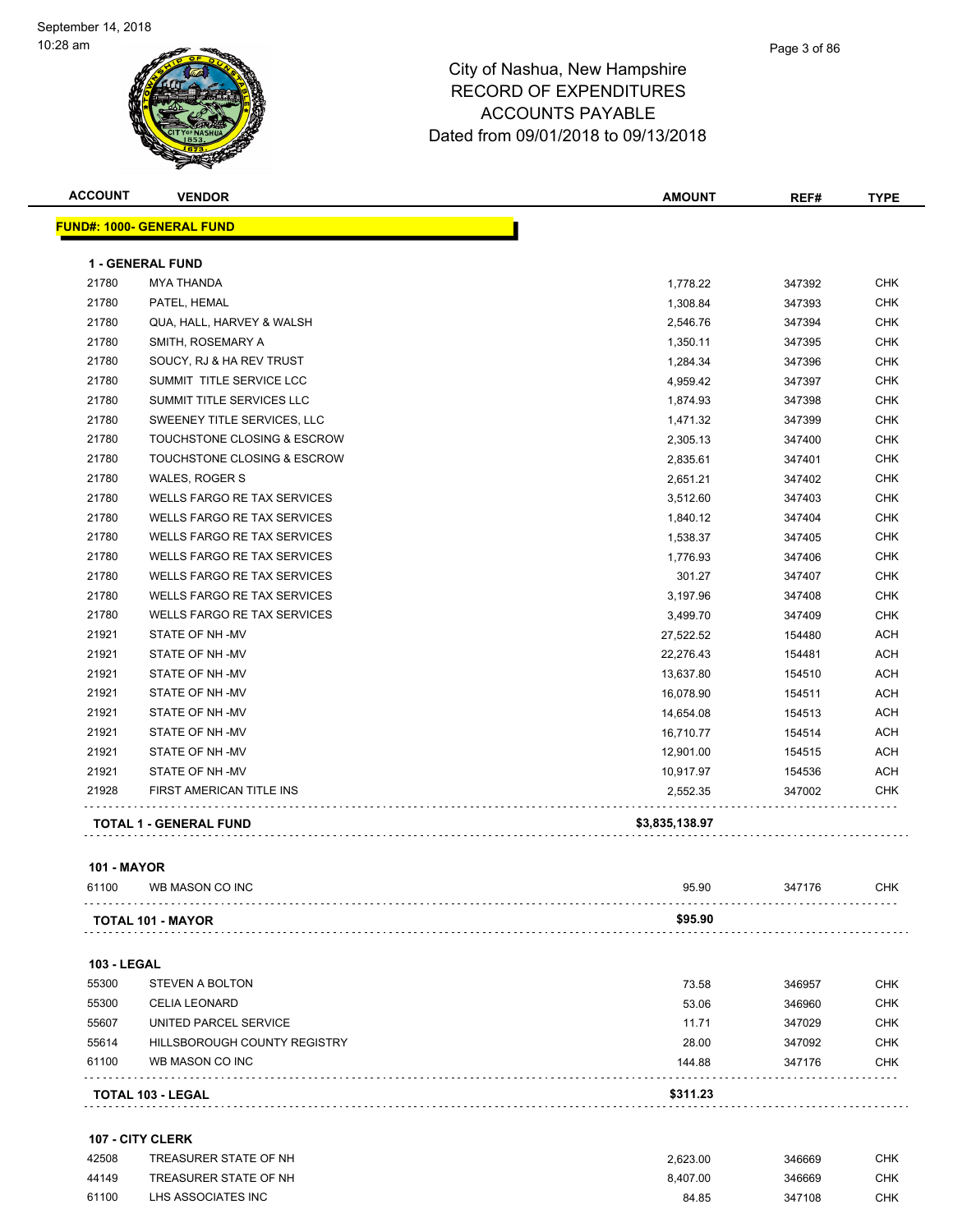| <b>ACCOUNT</b> | <b>VENDOR</b>                                                               |                                  | AMOUNT      | REF#    | <b>TYPE</b> |
|----------------|-----------------------------------------------------------------------------|----------------------------------|-------------|---------|-------------|
|                | <u> FUND#: 1000- GENERAL FUND</u>                                           |                                  |             |         |             |
|                | <b>TOTAL 107 - CITY CLERK</b>                                               |                                  | \$11,114.85 |         |             |
|                |                                                                             |                                  |             |         |             |
| 56214          | <b>109 - CIVIC &amp; COMMUNITY ACTIVITIES</b><br>HUMANE SOCIETY FOR GREATER |                                  | 8,256.75    | 347097  | <b>CHK</b>  |
|                | TOTAL 109 - CIVIC & COMMUNITY ACTIVITIES                                    |                                  | \$8,256.75  |         |             |
|                |                                                                             |                                  |             |         |             |
|                | <b>111 - HUMAN RESOURCES</b>                                                |                                  |             |         |             |
| 55425          | PEOPLEFACTS LLC                                                             |                                  | 108.61      | 346665  | <b>CHK</b>  |
| 55425          | TREASURER STATE OF NH                                                       |                                  | 5,000.00    | 347025  | <b>CHK</b>  |
| 61100          | WB MASON CO INC                                                             |                                  | 48.68       | 346800  | <b>CHK</b>  |
|                | <b>TOTAL 111 - HUMAN RESOURCES</b>                                          |                                  | \$5,157.29  |         |             |
|                | <b>120 - TELECOMMUNICATIONS</b>                                             |                                  |             |         |             |
| 55109          | CONSOLIDATED COMMUNICATIONS                                                 |                                  | 849.89      | 346644  | <b>CHK</b>  |
| 55109          | PACIFIC TELEMANAGEMENT SERVICE                                              |                                  | 75.00       | 346762  | <b>CHK</b>  |
|                |                                                                             |                                  | \$924.89    |         |             |
|                | <b>TOTAL 120 - TELECOMMUNICATIONS</b>                                       |                                  |             |         |             |
|                | <b>122 - INFORMATION TECHNOLOGY</b>                                         |                                  |             |         |             |
| 54400          | CITIZENS BANK CREDIT CARD                                                   | 2CO.COM*LTRAEDIT.COM             | 166.54      | 9201902 | <b>ACH</b>  |
| 54407          | HARRIS COMPUTER SYSTEMS                                                     |                                  | 18,300.00   | 346719  | <b>CHK</b>  |
| 54407          | PITNEY BOWES GLOBAL FIN SVCS                                                |                                  | 418.50      | 347022  | <b>CHK</b>  |
| 54407          | SHI INTERNATIONAL CORP                                                      |                                  | 10,440.00   | 347151  | <b>CHK</b>  |
| 54407          | CITIZENS BANK CREDIT CARD                                                   | TR SYSTEMS LLC                   | 400.00      | 9201902 | ACH         |
| 54407          | CITIZENS BANK CREDIT CARD                                                   | NLI*SHAREFILE                    | 118.20      | 9201902 | <b>ACH</b>  |
| 54407          | CITIZENS BANK CREDIT CARD                                                   | DNH*GODADDY.COM                  | 699.98      | 9201902 | <b>ACH</b>  |
| 54407          | CITIZENS BANK CREDIT CARD                                                   | LOGMEIN*GOTOMEETING              | 55.00       | 9201902 | ACH         |
| 54407          | CITIZENS BANK CREDIT CARD                                                   | NLI*SHAREFILE                    | 118.20      | 9201902 | <b>ACH</b>  |
| 55118          | VERIZON WIRELESS-985557535                                                  |                                  | 29.69       | 346672  | <b>CHK</b>  |
| 55200          | CITIZENS BANK CREDIT CARD                                                   | <b>NASCIO</b>                    | 500.00      | 9201902 | <b>ACH</b>  |
| 71221          | AMAZON.COM LLC                                                              |                                  | 207.59      | 154506  | <b>ACH</b>  |
| 71221          | AMAZON.COM LLC                                                              |                                  | 29.99       | 154537  | <b>ACH</b>  |
| 71221          | SHI INTERNATIONAL CORP                                                      |                                  | 198.00      | 346784  | <b>CHK</b>  |
| 71221          | CITIZENS BANK CREDIT CARD                                                   | BESTBUY.COM                      | 649.99      | 9201902 | <b>ACH</b>  |
| 71221          | CITIZENS BANK CREDIT CARD                                                   | <b>XYTRONIX RESEARCH &amp;DE</b> | 120.26      | 9201902 | <b>ACH</b>  |
| 71221          | CITIZENS BANK CREDIT CARD                                                   | <b>B&amp;H PHOTO</b>             | 9.95        | 9201902 | <b>ACH</b>  |
| 71221          | CITIZENS BANK CREDIT CARD                                                   | REFURBUPS.COM, INC               | 41.87       | 9201902 | <b>ACH</b>  |
| 71221          | CITIZENS BANK CREDIT CARD                                                   | APL*APPLE ONLINE STORE           | 159.00      | 9201902 | <b>ACH</b>  |
| 71221          | CITIZENS BANK CREDIT CARD                                                   | SQU*SQ *CELL PHONE               | 100.00      | 9201902 | <b>ACH</b>  |
| 71221          | CITIZENS BANK CREDIT CARD                                                   | XYTRONIX RESEARCH & DE           | 724.56      | 9201902 | <b>ACH</b>  |
| 71228          | AMAZON.COM LLC                                                              |                                  | 69.99       | 154506  | <b>ACH</b>  |
| 71228          | CITIZENS BANK CREDIT CARD                                                   | <b>FS *MYTHICSOFT</b>            | 49.95       | 9201902 | ACH         |
| 71228          | CITIZENS BANK CREDIT CARD                                                   | AVNGATE*WFTPSERVER.COM           | 459.00      | 9201902 | <b>ACH</b>  |
| 71228          | CITIZENS BANK CREDIT CARD                                                   | SQU*SQ *CITY OF NASHUA           | 1.00        | 9201902 | <b>ACH</b>  |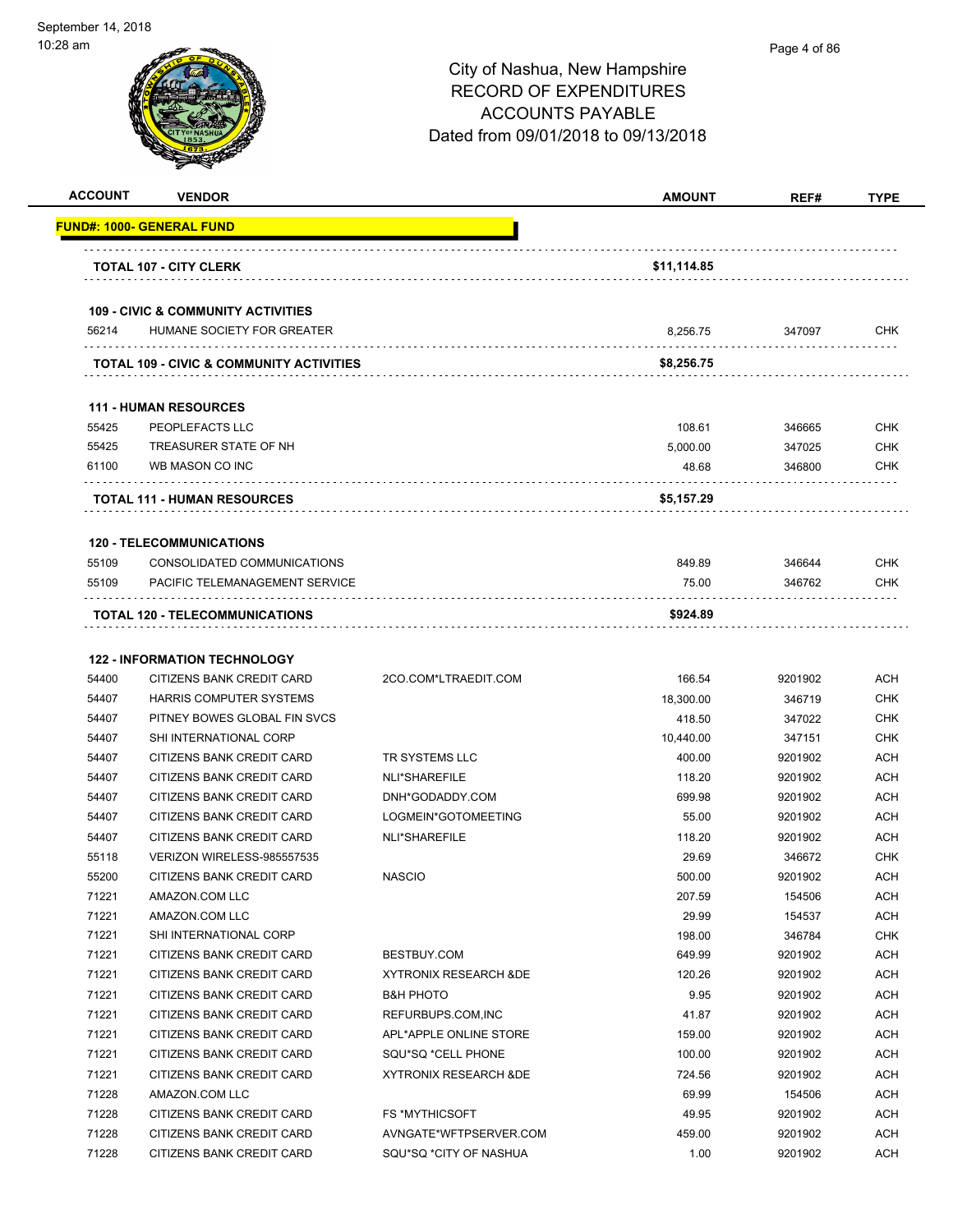| <b>ACCOUNT</b> | <b>VENDOR</b>                             |                               | <b>AMOUNT</b> | REF#    | <b>TYPE</b> |
|----------------|-------------------------------------------|-------------------------------|---------------|---------|-------------|
|                | <b>FUND#: 1000- GENERAL FUND</b>          |                               |               |         |             |
|                | <b>TOTAL 122 - INFORMATION TECHNOLOGY</b> |                               | \$34,067.26   |         |             |
|                | <b>126 - FINANCIAL SERVICES</b>           |                               |               |         |             |
| 41307          | <b>HILLSBOROUGH COUNTY REGISTRY</b>       |                               | 91.88         | 347092  | <b>CHK</b>  |
| 42200          | <b>NORA BOYLE</b>                         |                               | 20.00         | 346687  | <b>CHK</b>  |
| 42200          | <b>THOMAS DAHL</b>                        |                               | 60.00         | 346698  | <b>CHK</b>  |
| 42200          | <b>DOUGLAS B FESSENDEN</b>                |                               | 43.20         | 346708  | <b>CHK</b>  |
| 42200          | AUTOMOTIVE TITLING CORP                   |                               | 160.76        | 347040  | <b>CHK</b>  |
| 42200          | <b>DEALERTRACK REG &amp; TITLING</b>      |                               | 22.60         | 347065  | <b>CHK</b>  |
| 42200          | ED TILLMAN AUTO SALES INC                 |                               | 42.24         | 347077  | <b>CHK</b>  |
| 42200          | <b>RON ESKINS</b>                         |                               | 77.00         | 347079  | <b>CHK</b>  |
| 55421          | <b>NHTCA</b>                              |                               | 50.00         | 346663  | <b>CHK</b>  |
| 55421          | CITIZENS BANK CREDIT CARD                 | <b>UMA Conference Service</b> | 190.00        | 9201902 | <b>ACH</b>  |
| 55607          | UNITED PARCEL SERVICE                     |                               | 8.80          | 346670  | <b>CHK</b>  |
| 61830          | CITIZENS BANK CREDIT CARD                 | <b>Wall Street Journal</b>    | 131.25        | 9201902 | <b>ACH</b>  |
|                | <b>TOTAL 126 - FINANCIAL SERVICES</b>     |                               | \$897.73      |         |             |
|                | <b>129 - CITY BUILDINGS</b>               |                               |               |         |             |
| 54114          | LIBERTY UTILITIES - NH                    |                               | 204.96        | 346654  | <b>CHK</b>  |
| 54114          | <b>LIBERTY UTILITIES - NH</b>             |                               | 56.58         | 347006  | <b>CHK</b>  |
| 54114          | <b>LIBERTY UTILITIES - NH</b>             |                               | 164.09        | 347007  | <b>CHK</b>  |
| 54114          | <b>DIRECT ENERGY BUSINESS</b>             |                               | 44.25         | 347071  | <b>CHK</b>  |
| 54141          | PENNICHUCK WATER WORKS INC                |                               | 85.47         | 346664  | <b>CHK</b>  |
| 54141          | PENNICHUCK WATER WORKS INC                |                               | 824.46        | 347021  | <b>CHK</b>  |
| 54228          | <b>BAIN PEST CONTROL SERVICE INC.</b>     |                               | 80.00         | 347041  | <b>CHK</b>  |

| <b>130 - PURCHASING</b> |  |  |  |  |  |  |
|-------------------------|--|--|--|--|--|--|
|-------------------------|--|--|--|--|--|--|

| 61242 | WB MASON CO INC              | 214.36   | 346800 | <b>CHK</b> |
|-------|------------------------------|----------|--------|------------|
| 61100 | WB MASON CO INC              | (34.39)  | 347176 | <b>CHK</b> |
| 55607 | UNITED PARCEL SERVICE        | 3.70     | 346670 | <b>CHK</b> |
| 54842 | PITNEY BOWES GLOBAL FIN SVCS | 1.107.00 | 347022 | <b>CHK</b> |

. . . . . . . . . .

. . . . . . . . . . . .

. . . . .

**TOTAL 129 - CITY BUILDINGS \$4,008.68**

 JOMAR DISTRIBUTORS INC 34.17 346730 CHK SHATTUCK MALONE OIL CO 609.10 347024 CHK DOOR CONTROL INC 1,210.55 346703 CHK HOME DEPOT CREDIT SERVICE 3065 42.27 346722 CHK M & M ELECTRICAL SUPPLY CO INC 186.97 347112 CHK NEVERETTS SEW & VAC INC 45.00 346755 CHK NEW ENGLAND PAPER & SUPPLY 379.57 346756 CHK NEW ENGLAND PAPER & SUPPLY 41.24 347133 CHK

#### **132 - ASSESSING**

| 55307 | <b>MICHAEL MANDILE</b> | 98.65  | 346979 | $\sim$ $\mu$<br>∪⊓Ւ |
|-------|------------------------|--------|--------|---------------------|
|       |                        |        | 346993 | $\sim$ $\mu$        |
| 55307 | <b>GREG TURGISS</b>    | 106.82 |        | UMN.                |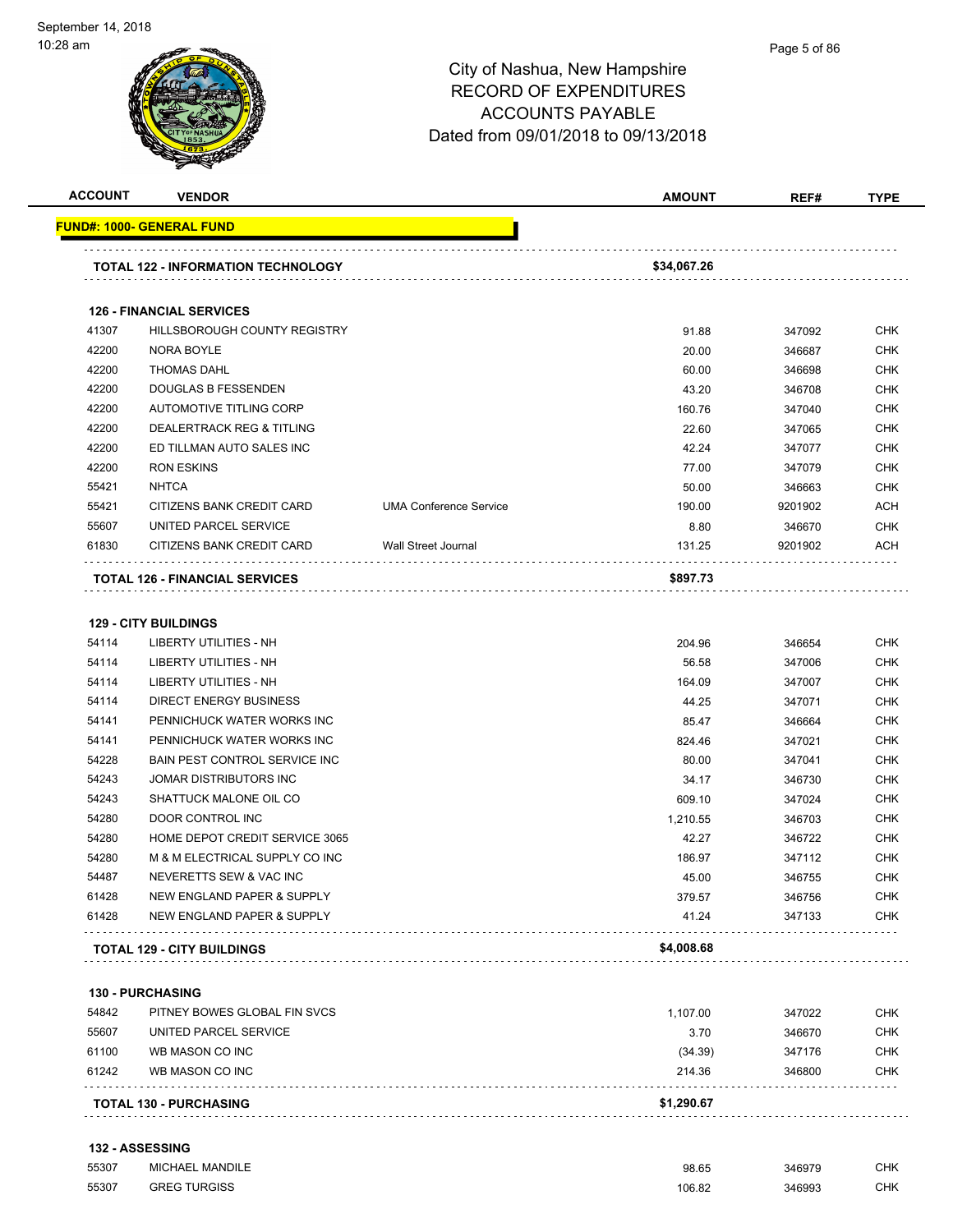

| <b>ACCOUNT</b> | <b>VENDOR</b>                                             |                        | <b>AMOUNT</b>  | REF#             | <b>TYPE</b>                                                                                                                                     |
|----------------|-----------------------------------------------------------|------------------------|----------------|------------------|-------------------------------------------------------------------------------------------------------------------------------------------------|
|                | <u> FUND#: 1000- GENERAL FUND</u>                         |                        |                |                  |                                                                                                                                                 |
|                | <b>132 - ASSESSING</b>                                    |                        |                |                  |                                                                                                                                                 |
| 55307          | <b>GARY TURGISS</b>                                       |                        | 169.50         | 347167           | CHK                                                                                                                                             |
|                |                                                           |                        | \$374.97       |                  |                                                                                                                                                 |
|                | <b>TOTAL 132 - ASSESSING</b>                              |                        |                |                  |                                                                                                                                                 |
| 134 - GIS      |                                                           |                        |                |                  |                                                                                                                                                 |
| 55421          | PAMELA ANDRUSKEVICH                                       |                        | 57.00          | 346955           | <b>CHK</b>                                                                                                                                      |
|                | TOTAL 134 - GIS                                           |                        | \$57.00        |                  |                                                                                                                                                 |
|                |                                                           |                        |                |                  |                                                                                                                                                 |
|                | <b>142 - WOODLAWN CEMETERY</b>                            |                        |                |                  |                                                                                                                                                 |
| 54114          | <b>DIRECT ENERGY BUSINESS</b>                             |                        | 2.69           | 346700           | <b>CHK</b>                                                                                                                                      |
| 54280          | HOME DEPOT CREDIT SERVICE 3065                            |                        | 270.21         | 346722           | <b>CHK</b>                                                                                                                                      |
| 54280          | NASHUA OUTDOOR POWER EQUIPMENT                            |                        | 95.47          | 346753           | <b>CHK</b>                                                                                                                                      |
| 54487          | NASHUA OUTDOOR POWER EQUIPMENT                            |                        | 150.08         | 346753           | <b>CHK</b>                                                                                                                                      |
| 61499          | AMAZON.COM LLC                                            |                        | 81.98          | 154506           | ACH                                                                                                                                             |
| 61499          | HOME DEPOT CREDIT SERVICE 3065                            |                        | 154.34         | 347093           | <b>CHK</b>                                                                                                                                      |
| 61709          | NASHUA OUTDOOR POWER EQUIPMENT                            |                        | 36.72          | 346753           | <b>CHK</b>                                                                                                                                      |
| 61709          | <b>SANEL NAPA</b>                                         |                        | 53.88          | 346781           | CHK                                                                                                                                             |
|                | <b>TOTAL 142 - WOODLAWN CEMETERY</b>                      |                        | \$845.37       |                  |                                                                                                                                                 |
|                | <b>144 - EDGEWOOD &amp; SUBURBAN CEMETERIES</b>           |                        |                |                  |                                                                                                                                                 |
| 54141          | PENNICHUCK WATER WORKS INC                                |                        | 111.34         | 346664           | <b>CHK</b>                                                                                                                                      |
| 54141          | PENNICHUCK WATER WORKS INC                                |                        | 285.45         | 347021           | <b>CHK</b>                                                                                                                                      |
| 54280          | AMAZON.COM LLC                                            |                        | 116.00         | 154506           | <b>ACH</b>                                                                                                                                      |
| 54280          | NASHUA WALLPAPER & PAINT CO                               |                        | 54.99          | 346754           | <b>CHK</b>                                                                                                                                      |
| 54280          | P & L LANDSCAPING LLC                                     |                        | 114.00         | 347137           | <b>CHK</b>                                                                                                                                      |
| 54487          | AMAZON.COM LLC                                            |                        | 658.38         | 154537           | ACH<br><b>CHK</b>                                                                                                                               |
| 55699<br>61705 | UNITED SITE SERVICES NORTHEAST<br>MAYNARD & LESIEUR, INC. |                        | 54.97<br>21.30 | 346798<br>346743 | CHK                                                                                                                                             |
|                | <b>TOTAL 144 - EDGEWOOD &amp; SUBURBAN CEMETERIES</b>     |                        | \$1,416.43     |                  |                                                                                                                                                 |
|                |                                                           |                        |                |                  |                                                                                                                                                 |
| 150 - POLICE   |                                                           |                        |                |                  |                                                                                                                                                 |
| 53999          | ADALBERTO GARCIA                                          |                        | 205.00         | 346972           | <b>CHK</b>                                                                                                                                      |
| 53999          | AAA CREDIT SCREENING SERV LLC                             |                        | 30.00          | 347034           |                                                                                                                                                 |
| 54100          | EVERSOUCE-POWER SUPPLY                                    |                        | 19,728.26      | 346647           |                                                                                                                                                 |
| 54141          | PENNICHUCK WATER WORKS INC                                |                        |                |                  |                                                                                                                                                 |
| 54280          |                                                           |                        | 1,236.18       | 347021           |                                                                                                                                                 |
|                | HOME DEPOT CREDIT SERVICE 3073                            |                        | 127.41         | 347094           |                                                                                                                                                 |
| 54407          | <b>BUSINESS ELECTRONICS INC</b>                           |                        | 3,820.00       | 346689           |                                                                                                                                                 |
| 54407          | INTERWARE DEVELOPMENT                                     |                        | 420.00         | 346725           |                                                                                                                                                 |
| 54407          | RELX INC DBA LEXISNEXIS                                   |                        | 165.00         | 346771           |                                                                                                                                                 |
| 54407          | CITIZENS BANK CREDIT CARD                                 | National Emergency Num | 255.00         | 9201902          |                                                                                                                                                 |
| 54600          | SULLIVAN TIRE COMPANY                                     |                        | 42.00          | 346792           |                                                                                                                                                 |
| 54842          | PITNEY BOWES GLOBAL FIN SVCS                              |                        | 292.68         | 346667           |                                                                                                                                                 |
| 54849          | CONSOLIDATED COMMUNICATIONS                               |                        | 275.38         | 346644           | <b>CHK</b><br><b>CHK</b><br><b>CHK</b><br><b>CHK</b><br><b>CHK</b><br><b>CHK</b><br><b>CHK</b><br>ACH<br><b>CHK</b><br><b>CHK</b><br><b>CHK</b> |
| 54849          | CONSOLIDATED COMMUNICATIONS                               |                        | 36.29          | 346645           | <b>CHK</b>                                                                                                                                      |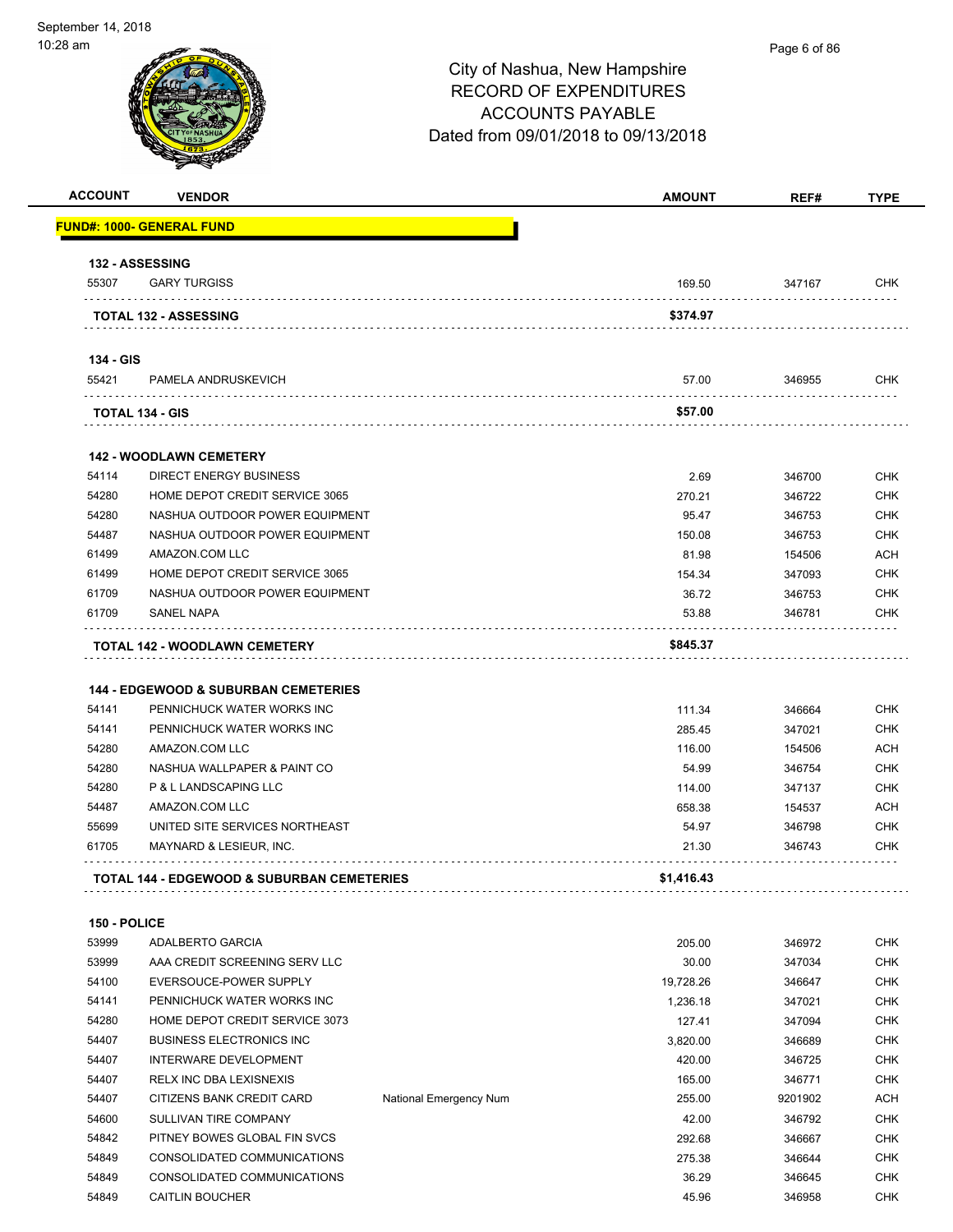| <b>ACCOUNT</b> | <b>VENDOR</b>                    |                               | <b>AMOUNT</b> | REF#    | <b>TYPE</b> |
|----------------|----------------------------------|-------------------------------|---------------|---------|-------------|
|                | <b>FUND#: 1000- GENERAL FUND</b> |                               |               |         |             |
|                |                                  |                               |               |         |             |
| 150 - POLICE   |                                  |                               |               |         |             |
| 54849          | PETER CINFO                      |                               | 45.96         | 346961  | CHK         |
| 54849          | <b>JOSHUA ST ONGE</b>            |                               | 45.96         | 346990  | <b>CHK</b>  |
| 54849          | COMCAST CABLE COMMUNICATIONS I   |                               | 289.85        | 346998  | <b>CHK</b>  |
| 54849          | VERIZON WIRELESS-286546928       |                               | 1,095.68      | 347030  | <b>CHK</b>  |
| 55400          | <b>GUIDO MARCHIONDA</b>          |                               | 70.00         | 346980  | <b>CHK</b>  |
| 55400          | <b>JOSHUA TREFRY</b>             |                               | 70.00         | 346992  | <b>CHK</b>  |
| 55400          | <b>ERIC WALKER</b>               |                               | 70.00         | 346995  | <b>CHK</b>  |
| 55400          | DAIGLE LAW GROUP LLC             |                               | 2,085.00      | 347064  | <b>CHK</b>  |
| 55400          | CITIZENS BANK CREDIT CARD        | Hotels.com                    | 291.70        | 9201902 | ACH         |
| 55400          | CITIZENS BANK CREDIT CARD        | <b>Tactical Dynamics Fire</b> | 897.00        | 9201902 | ACH         |
| 55400          | CITIZENS BANK CREDIT CARD        | PP*Professional law           | 239.00        | 9201902 | ACH         |
| 55400          | CITIZENS BANK CREDIT CARD        | Wicklander Zulawski           | 395.00        | 9201902 | ACH         |
| 55400          | CITIZENS BANK CREDIT CARD        | FBI LEEDA                     | 650.00        | 9201902 | ACH         |
| 55421          | CITIZENS BANK CREDIT CARD        | Amway Grand Plaza             | 565.80        | 9201902 | ACH         |
| 55421          | CITIZENS BANK CREDIT CARD        | Amway Grand Plaza             | 565.80        | 9201902 | ACH         |
| 55421          | CITIZENS BANK CREDIT CARD        | Seacreast Front Desk          | 141.51        | 9201902 | ACH         |
| 55421          | CITIZENS BANK CREDIT CARD        | Seacreast Front Desk          | 141.51        | 9201902 | ACH         |
| 55699          | NASHUA MILLYARD ASSOC INC        |                               | 388.46        | 346752  | <b>CHK</b>  |
| 61100          | WB MASON CO INC                  |                               | 211.77        | 346800  | <b>CHK</b>  |
| 61100          | WB MASON CO INC                  |                               | 367.25        | 347176  | <b>CHK</b>  |
| 61107          | <b>BEN'S UNIFORMS</b>            |                               | 552.00        | 346679  | <b>CHK</b>  |
| 61107          | <b>BEN'S UNIFORMS</b>            |                               | 672.99        | 347042  | <b>CHK</b>  |
| 61107          | DICK AVARD'S HABERDASHERY        |                               | 188.00        | 347070  | <b>CHK</b>  |
| 61121          | ATLANTIC TACTICAL INC            |                               | 598.56        | 347039  | <b>CHK</b>  |
| 61121          | <b>MERRIMACK FIREARMS LLC</b>    |                               | 985.00        | 347122  | <b>CHK</b>  |
| 61121          | NORTHERN SAFETY CO INC           |                               | 162.90        | 347134  | <b>CHK</b>  |
| 61142          | TACTICAL MEDICAL SOLUTIONS INC   |                               | 573.28        | 347155  | CHK         |
| 61185          | TRI-TECH FORENSICS INC           |                               | 13.96         | 347162  | CHK         |
| 61299          | SAM'S CLUB DIRECT-0860           |                               | 19.96         | 347149  | CHK         |
| 61299          | CITIZENS BANK CREDIT CARD        | Staples                       | 16.51         | 9201902 | ACH         |
| 61428          | THE WIPER CONNECTION             |                               | 108.70        | 346803  | <b>CHK</b>  |
| 61428          | THE DURKIN CO INC                |                               | 1,007.74      | 347075  | <b>CHK</b>  |
| 61428          | REXEL OF AMERICA LLC             |                               | 387.37        | 347146  | <b>CHK</b>  |
| 61650          | WB MASON CO INC                  |                               | 157.75        | 346800  | CHK         |
| 61705          | MAYNARD & LESIEUR INC            |                               | 391.04        | 346738  | <b>CHK</b>  |
| 61799          | <b>BEST FORD</b>                 |                               | 29.25         | 346681  | <b>CHK</b>  |
| 61799          | CARPARTS DISTRIBUTION CENTER,    |                               | 91.39         | 346690  | <b>CHK</b>  |
| 61799          | <b>FACTORY MOTOR PARTS</b>       |                               | 283.66        | 346706  | <b>CHK</b>  |
| 61799          | FISHER AUTO PARTS INC            |                               | 11.94         | 346709  | <b>CHK</b>  |
| 61799          | LOWE'S - 3502                    |                               | 16.37         | 346735  | <b>CHK</b>  |
| 61799          | NORTHERN FOREIGN CAR PARTS INC   |                               | 918.57        | 346759  | <b>CHK</b>  |
| 61799          | NYTECH SUPPLY CO                 |                               | 350.60        | 346760  | CHK         |
| 61799          | O'REILLY AUTO PARTS              |                               | 426.74        | 346761  | <b>CHK</b>  |
| 61799          | <b>QUIRK GM PARTS DEPOT</b>      |                               | 185.13        | 346768  | CHK         |
| 61799          | <b>BEST FORD</b>                 |                               | 1,376.45      | 347044  | CHK         |
| 61799          | MACMULKIN CHEVROLET INC          |                               | 191.25        | 347113  | CHK         |
| 61799          | SAM'S CLUB DIRECT-0860           |                               | 83.88         | 347149  | <b>CHK</b>  |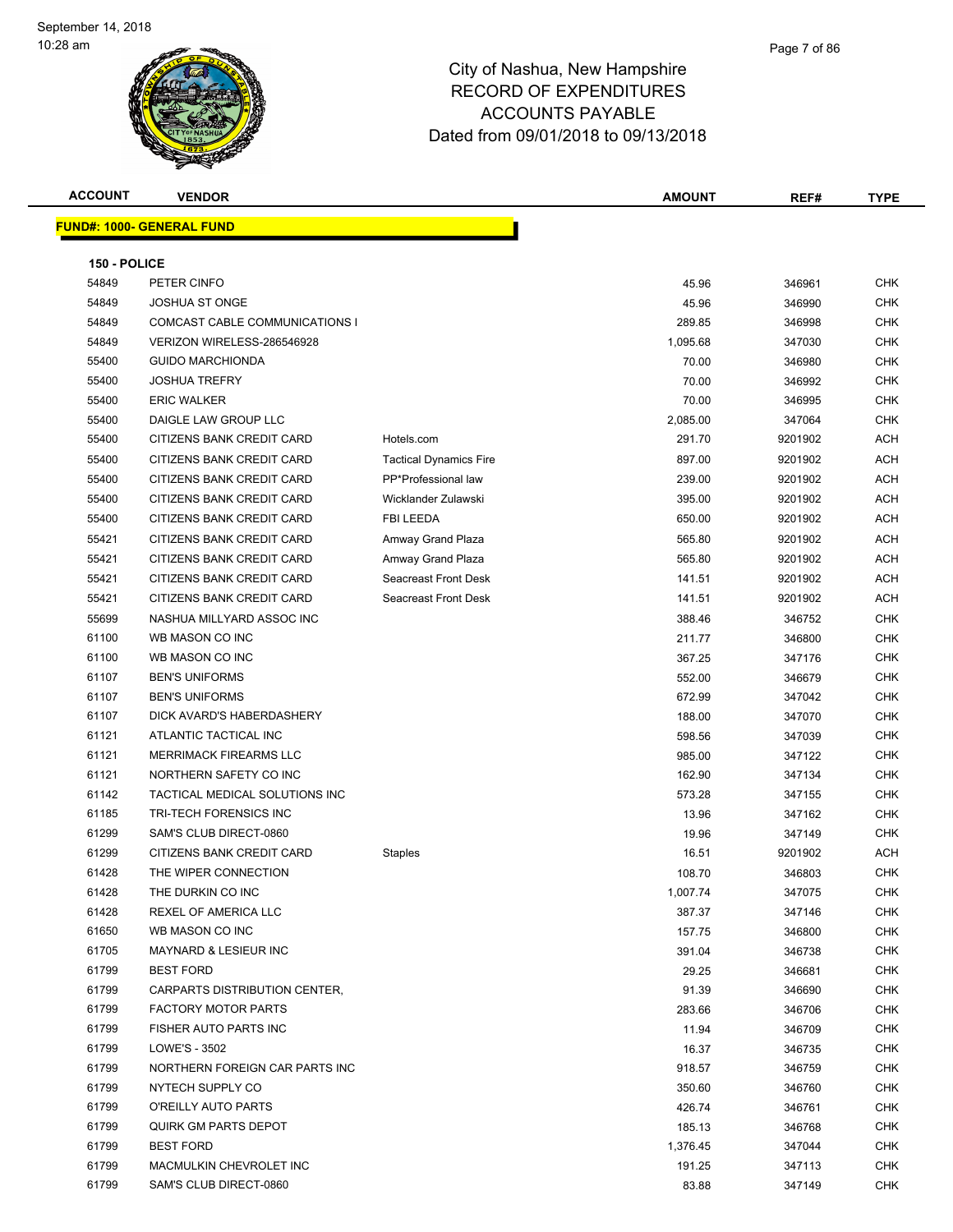

| <b>ACCOUNT</b>    | <b>VENDOR</b>                    |           | <b>AMOUNT</b> | REF#    | <b>TYPE</b> |
|-------------------|----------------------------------|-----------|---------------|---------|-------------|
|                   | <b>FUND#: 1000- GENERAL FUND</b> |           |               |         |             |
|                   |                                  |           |               |         |             |
| 150 - POLICE      |                                  |           |               |         |             |
| 61799             | CITIZENS BANK CREDIT CARD        | LDV, Inc. | 250.65        | 9201902 | <b>ACH</b>  |
| 61807             | <b>BLR</b>                       |           | 1,073.98      | 346683  | <b>CHK</b>  |
| 61907             | SAM'S CLUB DIRECT-0860           |           | 255.00        | 347149  | <b>CHK</b>  |
| 71025             | SNAP ON TOOLS                    |           | 146.00        | 346786  | <b>CHK</b>  |
| 71221             | ADVANCED ELECTRONIC DESIGN INC   |           | 4,750.00      | 346674  | <b>CHK</b>  |
| 71221             | <b>GLACIER COMPUTER LLC</b>      |           | 2,587.96      | 346716  | <b>CHK</b>  |
| 71221             | <b>GOVCONNECTION INC</b>         |           | 291.00        | 346717  | <b>CHK</b>  |
| 71414             | W B HUNT CO INC                  |           | 407.94        | 347175  | <b>CHK</b>  |
|                   | <b>TOTAL 150 - POLICE</b>        |           | \$54,869.93   |         |             |
| <b>152 - FIRE</b> |                                  |           |               |         |             |
| 54100             | <b>EVERSOURCE</b>                |           | 693.86        | 346651  | <b>CHK</b>  |
| 54114             | DIRECT ENERGY BUSINESS           |           | 103.02        | 346700  | <b>CHK</b>  |
| 54114             | <b>LIBERTY UTILITIES - NH</b>    |           | 331.98        | 347009  | <b>CHK</b>  |
| 54114             | <b>DIRECT ENERGY BUSINESS</b>    |           | 45.83         | 347071  | <b>CHK</b>  |
| 54141             | PENNICHUCK WATER WORKS INC       |           | 1,027.50      | 346664  | <b>CHK</b>  |
| 54141             | PENNICHUCK WATER WORKS INC       |           | 1,038.31      | 347021  | <b>CHK</b>  |
| 54228             | J P PEST SERVICES INC            |           | 89.00         | 346728  | <b>CHK</b>  |
| 54280             | M & M ELECTRICAL SUPPLY CO INC   |           | 3.86          | 347112  | <b>CHK</b>  |
| 54487             | M & M ELECTRICAL SUPPLY CO INC   |           | 55.34         | 347112  | <b>CHK</b>  |
| 54600             | <b>FACTORY MOTOR PARTS</b>       |           | 489.94        | 154538  | ACH         |
| 54600             | <b>FACTORY MOTOR PARTS</b>       |           | 183.63        | 346706  | <b>CHK</b>  |
| 54600             | SANEL AUTO PARTS CO              |           | 256.80        | 346775  | <b>CHK</b>  |
| 54600             | <b>SANEL NAPA</b>                |           | 156.27        | 346780  | <b>CHK</b>  |
| 54600             | <b>FASTENAL CO</b>               |           | 49.20         | 347080  | <b>CHK</b>  |
| 55699             | <b>TRUE BLUE CLEANERS</b>        |           | 73.38         | 346796  | <b>CHK</b>  |
| 55699             | TRUE BLUE CLEANERS               |           | 149.59        | 347163  | <b>CHK</b>  |
| 55699             | UNITED SITE SERVICES NORTHEAST   |           | 78.97         | 347170  | <b>CHK</b>  |
| 61100             | CITIZENS BANK CREDIT CARD        | Staples   | 384.15        | 9201902 | ACH         |
| 61110             | BERGERON PROTECTIVE CLOTHING     |           | 1,060.24      | 347043  | <b>CHK</b>  |
| 61299             | <b>FASTENAL CO</b>               |           | 32.70         | 346707  | <b>CHK</b>  |
| 61299             | WINZER FRANCHISE COMPANY INC     |           | 80.61         | 346802  | <b>CHK</b>  |
| 61307             | NEW ENGLAND KENWORTH             |           | 57.54         | 347130  | <b>CHK</b>  |
| 61428             | NEW ENGLAND PAPER & SUPPLY       |           | 216.72        | 346756  | <b>CHK</b>  |
| 61428             | NEW ENGLAND PAPER & SUPPLY       |           | 374.23        | 347133  | <b>CHK</b>  |
| 61699             | POWER & TELEPHONE SUPPLY CO      |           | 573.80        | 346764  | <b>CHK</b>  |
| 61699             | M & M ELECTRICAL SUPPLY CO INC   |           | 216.53        | 347112  | <b>CHK</b>  |
| 61705             | <b>MAYNARD &amp; LESIEUR INC</b> |           | 149.00        | 346739  | <b>CHK</b>  |
| 61705             | <b>MAYNARD &amp; LESIEUR INC</b> |           | 156.50        | 347114  | <b>CHK</b>  |
| 61799             | AMAZON.COM LLC                   |           | 98.81         | 154506  | ACH         |
| 61799             | <b>CUES INC</b>                  |           | 25.65         | 346697  | <b>CHK</b>  |

61799 FLEETPRIDE INC CHK MINUTEMAN TRUCKS INC 877.70 346749 CHK SANEL AUTO PARTS CO (108.00) 346775 CHK FIRE TECH & SAFETY OF NEW ENGL 23.00 347081 CHK NEW ENGLAND KENWORTH 67.90 347130 CHK The State of the Section of the Section of the Section of the Section of the Section of the Section of the Section of the Section of the Section of the Section of the Section of the Section of the Section of the Section of

Page 8 of 86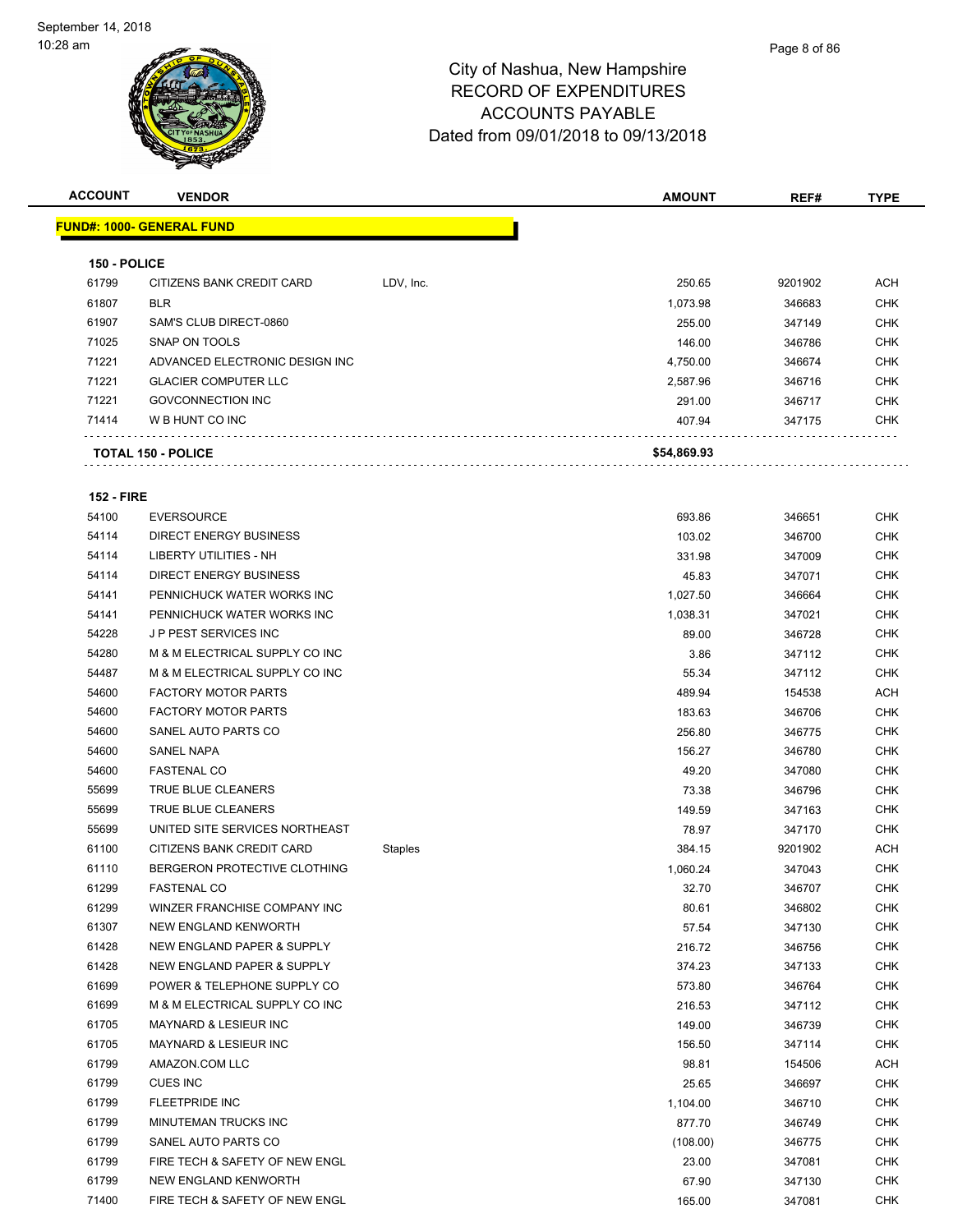

| <b>ACCOUNT</b>    | <b>VENDOR</b>                              |        | <b>AMOUNT</b> | REF#    | <b>TYPE</b> |
|-------------------|--------------------------------------------|--------|---------------|---------|-------------|
|                   | <b>FUND#: 1000- GENERAL FUND</b>           |        |               |         |             |
| <b>152 - FIRE</b> |                                            |        |               |         |             |
| 71414             | AMAZON.COM LLC                             |        | 109.00        | 154506  | ACH         |
| 71999             | FIREMATIC SUPPLY CO INC                    |        | 50.00         | 347082  | <b>CHK</b>  |
|                   | <b>TOTAL 152 - FIRE</b>                    |        | \$10,541.56   |         |             |
|                   | <b>153 - BUILDING INSPECTION</b>           |        |               |         |             |
| 42307             | <b>HERITAGE PLUMBING &amp; HEATING</b>     |        | 17.50         | 346720  | <b>CHK</b>  |
| 42314             | <b>HERITAGE PLUMBING &amp; HEATING</b>     |        | 17.50         | 346720  | <b>CHK</b>  |
| 55307             | TIMOTHY DUPONT                             |        | 506.53        | 346627  | <b>CHK</b>  |
| 55307             | <b>RUSS MARCUM</b>                         |        | 456.68        | 346631  | <b>CHK</b>  |
| 55307             | DAWN MICHAUD                               |        | 171.68        | 346634  | <b>CHK</b>  |
| 55307             | <b>JEFFREY RICHARD</b>                     |        | 373.87        | 346638  | <b>CHK</b>  |
| 55307             | <b>WILLIAM MCKINNEY</b>                    |        | 123.17        | 346640  | <b>CHK</b>  |
| 55421             | UNIVERSITY CONFERENCE SERVICES             |        | 350.00        | 346799  | <b>CHK</b>  |
| 61299             | ANCO SIGNS & STAMPS INC                    |        | 50.50         | 346677  | <b>CHK</b>  |
| 71900             | WB MASON CO INC                            |        | 31.99         | 346800  | CHK         |
|                   | <b>TOTAL 153 - BUILDING INSPECTION</b>     |        | \$2,099.42    |         |             |
|                   |                                            |        |               |         |             |
|                   | <b>155 - CODE ENFORCEMENT</b>              |        |               |         |             |
| 55200             | JOHN E REID & ASSOC INC                    |        | 50.00         | 347004  | <b>CHK</b>  |
| 55307             | <b>NELSON ORTEGA</b>                       |        | 264.60        | 346635  | <b>CHK</b>  |
| 55421             | NATIONAL SAFETY COUNCIL OF NNE             |        | 1,250.00      | 346661  | CHK         |
|                   | <b>TOTAL 155 - CODE ENFORCEMENT</b>        |        | \$1,564.60    |         |             |
|                   | <b>156 - EMERGENCY MANAGEMENT</b>          |        |               |         |             |
| 55118             | <b>JUSTIN KATES</b>                        |        | 103.50        | 346628  | <b>CHK</b>  |
| 55421             | <b>JUSTIN KATES</b>                        |        | 8.50          | 346628  | <b>CHK</b>  |
| 68325             | <b>JUSTIN KATES</b>                        |        | 11.98         | 346628  | CHK         |
|                   | <b>TOTAL 156 - EMERGENCY MANAGEMENT</b>    |        | \$123.98      |         |             |
|                   | <b>157 - CITYWIDE COMMUNICATIONS</b>       |        |               |         |             |
| 54100             | <b>EVERSOURCE</b>                          |        | 379.56        | 346651  | <b>CHK</b>  |
| 61299             | NORTHEAST BATTERY & ALTERNATOR             |        | 558.00        | 154541  | <b>ACH</b>  |
| 61299             | CITIZENS BANK CREDIT CARD                  | Amazon | 509.97        | 9201902 | ACH         |
| 71999             | CITIZENS BANK CREDIT CARD                  | Amazon | 69.00         | 9201902 | ACH         |
|                   | <b>TOTAL 157 - CITYWIDE COMMUNICATIONS</b> |        | \$1,516.53    |         |             |
|                   |                                            |        |               |         |             |
|                   | <b>159 - OTHER PUBLIC SAFETY</b>           |        |               |         |             |
| 54835             | PENNICHUCK WATER WORKS INC                 |        | 241,279.33    | 347021  | <b>CHK</b>  |
|                   | TOTAL 159 - OTHER PUBLIC SAFETY            |        | \$241,279.33  |         |             |
|                   |                                            |        |               |         |             |
|                   | <b>160 - PW-ADMIN &amp; ENGINEERING</b>    |        |               |         |             |

42581 CONDO CAPITAL PROJECTS & MNTN 250.00 347058 CHK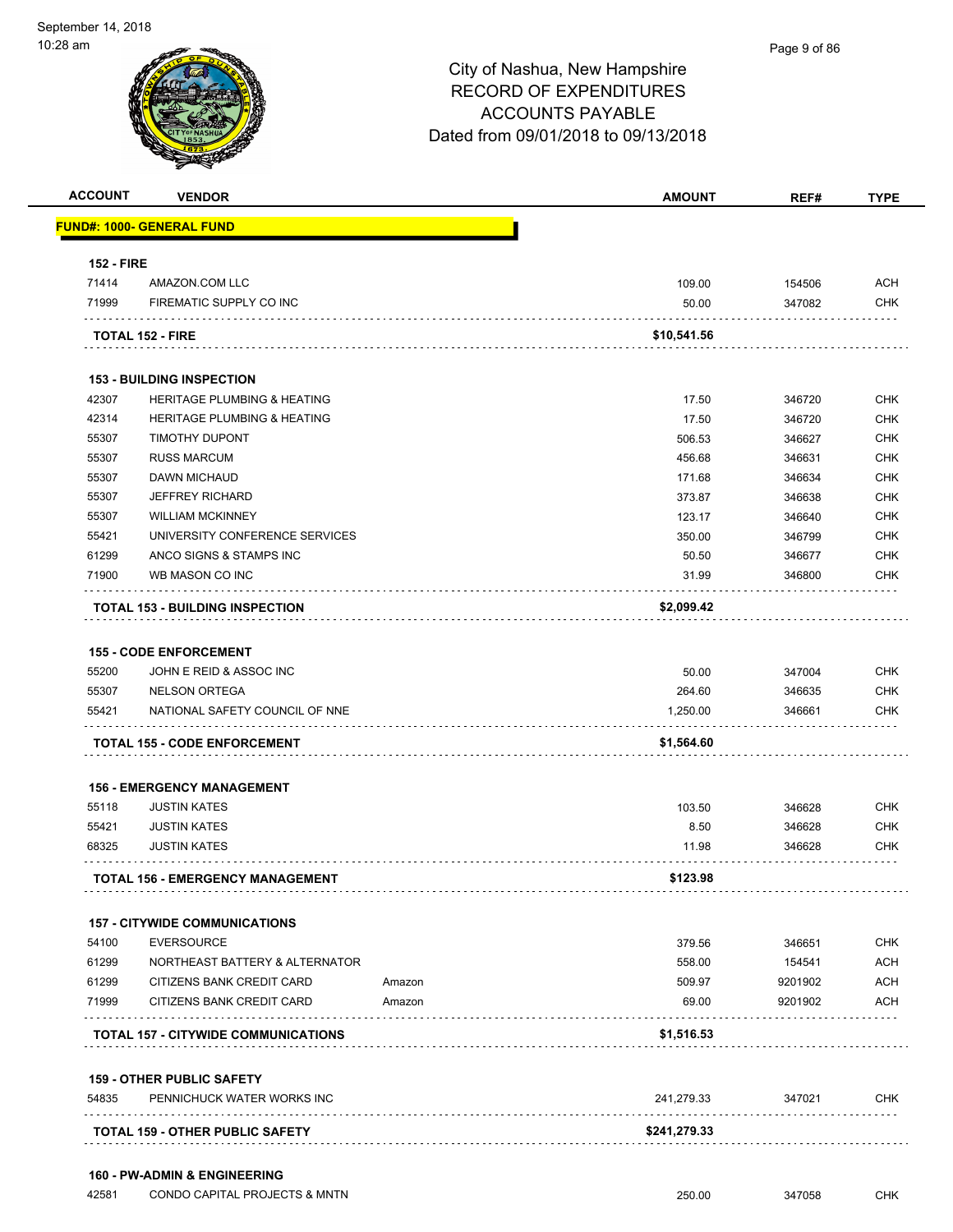

| <b>ACCOUNT</b> | <b>VENDOR</b>                                 |                                | <b>AMOUNT</b> | REF#    | <b>TYPE</b> |
|----------------|-----------------------------------------------|--------------------------------|---------------|---------|-------------|
|                | <b>FUND#: 1000- GENERAL FUND</b>              |                                |               |         |             |
|                | <b>160 - PW-ADMIN &amp; ENGINEERING</b>       |                                |               |         |             |
| 54100          | <b>BURKE STREET NASHUA LLC</b>                |                                | 1,054.59      | 347047  | <b>CHK</b>  |
| 54141          | PENNICHUCK WATER WORKS INC                    |                                | 91.56         | 347021  | <b>CHK</b>  |
| 54280          | J LAWRENCE HALL INC                           |                                | 777.10        | 346727  | <b>CHK</b>  |
| 54280          | <b>BURKE STREET NASHUA LLC</b>                |                                | 3,497.05      | 347047  | <b>CHK</b>  |
| 54280          | M & M ELECTRICAL SUPPLY CO INC                |                                | 147.20        | 347112  | <b>CHK</b>  |
| 54487          | CITIZENS BANK CREDIT CARD                     | PSC - Printer Support Corporat | 337.50        | 9201902 | <b>ACH</b>  |
| 55307          | <b>ROBERT MEUNIER</b>                         |                                | 149.33        | 346633  | <b>CHK</b>  |
| 55307          | NATALIA QUINTERO                              |                                | 283.95        | 346637  | <b>CHK</b>  |
| 55307          | <b>EMIL BRAVO</b>                             |                                | 55.59         | 346959  | <b>CHK</b>  |
| 55307          | <b>WAYNE HUSBAND</b>                          |                                | 65.95         | 346996  | <b>CHK</b>  |
| 55307          | <b>MARK SAUNDERS</b>                          |                                | 218.55        | 347150  | <b>CHK</b>  |
| 55400          | NH PUBLIC WORKS ASSOCIATION                   |                                | 300.00        | 347015  | <b>CHK</b>  |
| 55607          | <b>FEDEX</b>                                  |                                | 29.15         | 346652  | <b>CHK</b>  |
| 55607          | <b>FEDEX</b>                                  |                                | 29.15         | 347001  | <b>CHK</b>  |
| 55699          | LFRT CLEANING SERVICES INC                    |                                | 665.00        | 347107  | <b>CHK</b>  |
| 61100          | WB MASON CO INC                               |                                | 140.50        | 347176  | <b>CHK</b>  |
| 61107          | ALECS SHOE STORE INC                          |                                | 109.95        | 347037  | <b>CHK</b>  |
| 71000          | JOSEPH MERRITT & COMPANY INC                  |                                | 2,022.50      | 346731  | <b>CHK</b>  |
|                | <b>TOTAL 160 - PW-ADMIN &amp; ENGINEERING</b> |                                | \$10,224.62   |         |             |
|                |                                               |                                |               |         |             |

#### **161 - STREETS**

| 54100 | <b>EVERSOURCE</b>                     | 565.80   | 346651 | CHK        |
|-------|---------------------------------------|----------|--------|------------|
| 54141 | PENNICHUCK WATER WORKS INC            | 381.45   | 347021 | <b>CHK</b> |
| 54200 | LFRT CLEANING SERVICES INC            | 855.00   | 347107 | <b>CHK</b> |
| 54280 | JOHNSONS ELECTRIC INC                 | 514.37   | 346729 | <b>CHK</b> |
| 54305 | <b>EVERSOURCE</b>                     | 565.29   | 346999 | <b>CHK</b> |
| 54600 | <b>FACTORY MOTOR PARTS</b>            | 50.64    | 154538 | <b>ACH</b> |
| 54600 | AMBROSE EQUIPMENT CO INC              | 401.35   | 346676 | CHK        |
| 54600 | CARPARTS DISTRIBUTION CENTER.         | 515.21   | 346690 | <b>CHK</b> |
| 54600 | DONOVAN EQUIPMENT CO INC              | 199.98   | 346701 | <b>CHK</b> |
| 54600 | <b>FACTORY MOTOR PARTS</b>            | 412.25   | 346706 | <b>CHK</b> |
| 54600 | <b>FASTENAL CO</b>                    | 57.94    | 346707 | <b>CHK</b> |
| 54600 | LIBERTY INTNL TRUCKS OF NH LLC        | 981.29   | 346734 | <b>CHK</b> |
| 54600 | SANEL AUTO PARTS CO                   | 94.54    | 346776 | <b>CHK</b> |
| 54600 | SANEL NAPA                            | 194.11   | 346779 | <b>CHK</b> |
| 54600 | <b>TENNANT SALES &amp; SERVICE CO</b> | 2,195.91 | 346793 | <b>CHK</b> |
| 54600 | CARPARTS DISTRIBUTION CENTER,         | 286.66   | 347048 | <b>CHK</b> |
| 54600 | CHAPPELL TRACTOR SALES INC            | 16.04    | 347052 | <b>CHK</b> |
| 54600 | DONOVAN EQUIPMENT CO INC              | 863.00   | 347072 | CHK        |
| 54600 | DONOVAN SPRING CO INC                 | 662.76   | 347073 | <b>CHK</b> |
| 54600 | <b>FASTENAL CO</b>                    | 298.02   | 347080 | <b>CHK</b> |
| 54600 | <b>HOWARD P FAIRFIELD LLC</b>         | 93.89    | 347095 | <b>CHK</b> |
| 54600 | <b>JORDAN EQUIPMENT CO</b>            | 5,335.00 | 347106 | <b>CHK</b> |
| 54600 | MERRIMACK AUTO CENTER-NASHUA          | 55.00    | 347121 | CHK        |
| 54600 | <b>TW DIESEL INC</b>                  | (30.00)  | 347154 | <b>CHK</b> |
| 54600 | <b>TEXTRAIL TRAILER PARTS</b>         | 72.03    | 347157 | CHK        |
| 54600 | <b>TST HYDRAULICS INC</b>             | 652.43   | 347164 | <b>CHK</b> |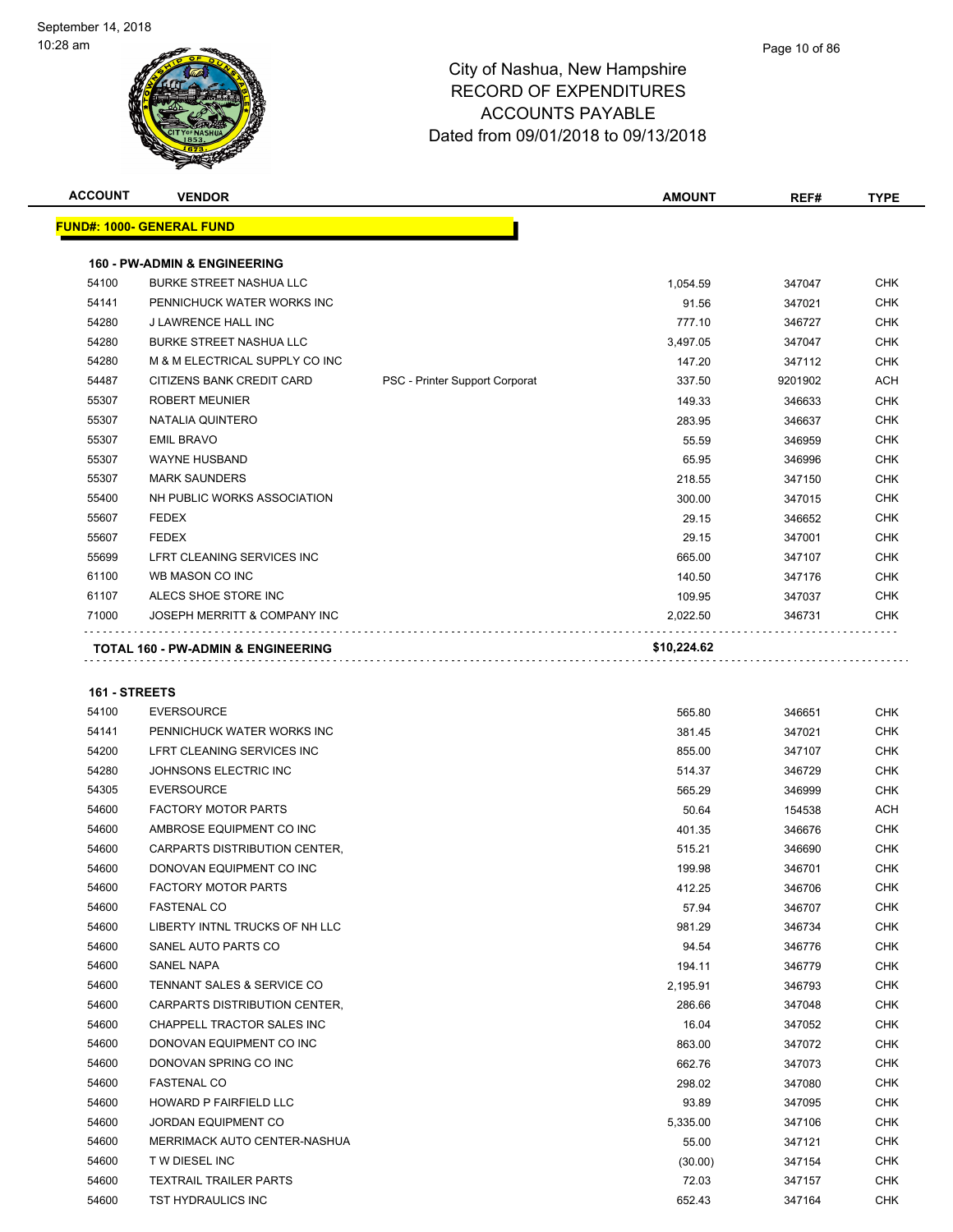| <b>ACCOUNT</b> | <b>VENDOR</b>                                     |                       | <b>AMOUNT</b> | REF#    | <b>TYPE</b> |
|----------------|---------------------------------------------------|-----------------------|---------------|---------|-------------|
|                | <b>FUND#: 1000- GENERAL FUND</b>                  |                       |               |         |             |
| 161 - STREETS  |                                                   |                       |               |         |             |
| 54600          | <b>TURF DEPOT</b>                                 |                       | 613.72        | 347165  | <b>CHK</b>  |
| 55400          | NH PUBLIC WORKS ASSOCIATION                       |                       | 120.00        | 347015  | <b>CHK</b>  |
| 55421          | UNH TECHNOLOGY TRANSFER CENTER                    |                       | 1,200.00      | 347028  | <b>CHK</b>  |
| 55699          | TOOL & EQUIPMENT CONNECTION                       |                       | 1,611.00      | 346795  | CHK         |
| 61107          | UNIFIRST CORPORATION                              |                       | 525.68        | 346797  | <b>CHK</b>  |
| 61107          | ALECS SHOE STORE INC                              |                       | 487.80        | 347037  | <b>CHK</b>  |
| 61107          | UNIFIRST CORPORATION                              |                       | 387.47        | 347169  | <b>CHK</b>  |
| 61166          | <b>BOT L GAS INC</b>                              |                       | 127.00        | 346686  | <b>CHK</b>  |
| 61299          | CRYSTAL ROCK BOTTLED WATER                        |                       | 25.16         | 346646  | <b>CHK</b>  |
| 61299          | <b>FASTENAL CO</b>                                |                       | 42.57         | 346707  | <b>CHK</b>  |
| 61299          | NASHUA WALLPAPER & PAINT CO                       |                       | 35.15         | 346754  | <b>CHK</b>  |
| 61299          | USP OF NEW ENGLAND                                |                       | 453.72        | 347173  | <b>CHK</b>  |
| 61300          | DENNIS K BURKE INC                                |                       | 12,072.50     | 347068  | <b>CHK</b>  |
| 61507          | <b>BROX INDUSTRIES INC</b>                        |                       | 1,742.18      | 346688  | <b>CHK</b>  |
| 61507          | CONTINENTAL PAVING INC                            |                       | 1,732.91      | 346695  | <b>CHK</b>  |
| 61507          | <b>BROX INDUSTRIES INC</b>                        |                       | 133.30        | 347045  | <b>CHK</b>  |
| 61507          | CONTINENTAL PAVING INC                            |                       | 343.87        | 347060  | <b>CHK</b>  |
| 61535          | <b>BROX INDUSTRIES INC</b>                        |                       | 1,734.12      | 346688  | <b>CHK</b>  |
| 61535          | <b>BROX INDUSTRIES INC</b>                        |                       | 403.88        | 347045  | <b>CHK</b>  |
| 61562          | FRANKLIN PAINT CO INC                             |                       | 2,375.00      | 346711  | <b>CHK</b>  |
| 61705          | <b>GCR TIRES AND SERVICE</b>                      |                       | 523.90        | 346713  | <b>CHK</b>  |
| 61705          | MAYNARD & LESIEUR INC                             |                       | 942.50        | 346741  | <b>CHK</b>  |
| 61705          | MAYNARD & LESIEUR INC                             |                       | 132.03        | 346744  | <b>CHK</b>  |
| 61705          | <b>MAYNARD &amp; LESIEUR INC</b>                  |                       | 396.09        | 347116  | <b>CHK</b>  |
| 61709          | IRVING BLENDING AND PACKAGING                     |                       | 416.50        | 346726  | <b>CHK</b>  |
| 61799          | DONOVAN EQUIPMENT CO INC                          |                       | (63.00)       | 347072  | CHK         |
| 71025          | RELIABLE EQUIPMENT LLC                            |                       | 2,649.00      | 346770  | <b>CHK</b>  |
| 71025          | HOME DEPOT CREDIT SERVICE 3065                    |                       | 145.84        | 347093  | <b>CHK</b>  |
| 71228          | <b>IDENTIFIX</b>                                  |                       | 1,428.00      | 347098  | <b>CHK</b>  |
| 71228          | CITIZENS BANK CREDIT CARD                         | Noregon Systems, Inc. | 400.00        | 9201902 | <b>ACH</b>  |
|                | <b>TOTAL 161 - STREETS</b>                        | .                     | \$49,427.85   |         |             |
|                |                                                   |                       |               |         |             |
| 54100          | <b>162 - STREET LIGHTING</b><br><b>EVERSOURCE</b> |                       | 303.70        | 346651  | CHK         |
|                |                                                   |                       |               |         |             |
|                | <b>TOTAL 162 - STREET LIGHTING</b>                |                       | \$303.70      |         |             |
|                | <b>166 - PARKING OPERATIONS</b>                   |                       |               |         |             |
|                |                                                   |                       |               |         |             |

|       | <b>TOTAL 166 - PARKING OPERATIONS</b> | \$813.34 |        |            |
|-------|---------------------------------------|----------|--------|------------|
| 71600 | HAJOCA CORPORATION                    | 54.91    | 347090 | <b>CHK</b> |
| 61299 | NASHUA WALLPAPER & PAINT CO           | 44.96    | 347129 | CHK        |
| 61299 | NASHUA WALLPAPER & PAINT CO           | 21.98    | 346754 | CHK        |
| 54600 | CARPARTS DISTRIBUTION CENTER.         | 140.05   | 347048 | CHK        |
| 54141 | PENNICHUCK WATER WORKS INC            | 93.03    | 346664 | CHK        |
| 54100 | EVERSOURCE                            | 458.41   | 346651 | CHK        |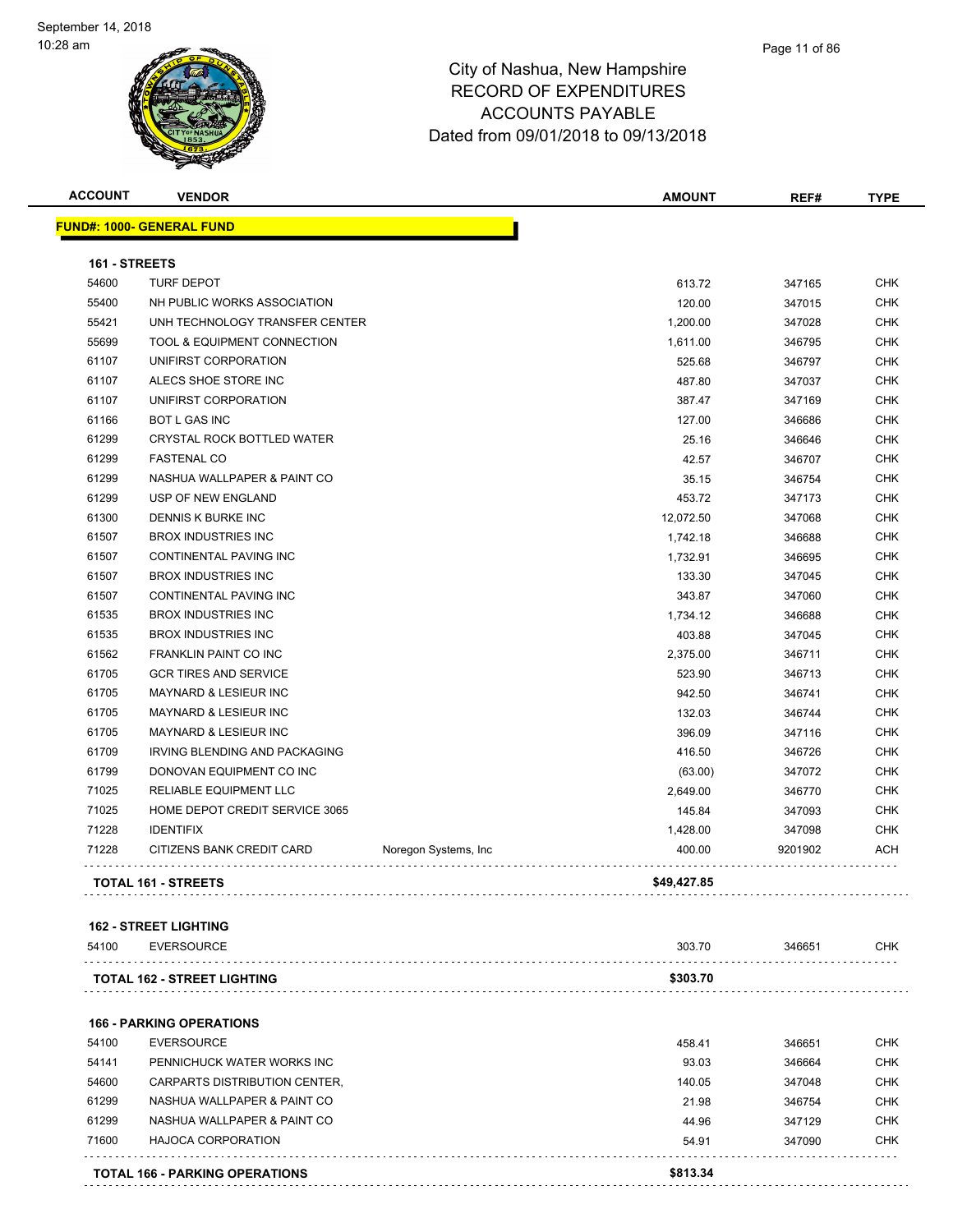

| <b>ACCOUNT</b> | <b>VENDOR</b>                                 |            | <b>AMOUNT</b>   | REF#             | <b>TYPE</b>              |
|----------------|-----------------------------------------------|------------|-----------------|------------------|--------------------------|
|                | <b>FUND#: 1000- GENERAL FUND</b>              |            |                 |                  |                          |
|                | <b>170 - HYDROELECTRIC OPERATIONS</b>         |            |                 |                  |                          |
| 54100          | EVERSOUCE-POWER SUPPLY                        |            | 344.79          | 346649           | <b>CHK</b>               |
| 54221          | WASTE MANAGMENT OF                            |            | 77.11           | 347032           | <b>CHK</b>               |
| 55109          | CONSOLIDATED COMMUNICATIONS                   |            | 250.91          | 346645           | <b>CHK</b>               |
|                | <b>TOTAL 170 - HYDROELECTRIC OPERATIONS</b>   |            | \$672.81        |                  |                          |
|                | <b>171 - COMMUNITY SERVICES</b>               |            |                 |                  |                          |
| 54141          | PENNICHUCK WATER WORKS INC                    |            | 139.05          | 346664           | <b>CHK</b>               |
| 54141          | PENNICHUCK WATER WORKS INC                    |            | 104.51          | 347021           | <b>CHK</b>               |
| 55400          | ANGELA LUMENELLO                              |            | 35.00           | 346630           | <b>CHK</b>               |
| 55400          | <b>COURTNEY MARRS-ELLISON</b>                 |            | 25.00           | 346962           | <b>CHK</b>               |
| 55400          | JSI RESEARCH & TRAINING /                     |            | 50.00           | 347005           | <b>CHK</b>               |
| 61100          | PETTY CASH                                    |            | 44.02           | 346636           | <b>CHK</b>               |
| 61250          | <b>CITIZENS BANK CREDIT CARD</b>              | Piktochart | 39.99           | 9201902          | <b>ACH</b>               |
| 61250          | CITIZENS BANK CREDIT CARD                     | Piktochart | 1.50            | 9201902          | ACH                      |
|                | <b>TOTAL 171 - COMMUNITY SERVICES</b>         |            | \$439.07        |                  |                          |
|                |                                               |            |                 |                  |                          |
|                | <b>172 - COMMUNITY HEALTH</b>                 |            |                 |                  |                          |
| 55307          | <b>JACQUELINE AGUILAR</b>                     |            | 156.73          | 346623           | <b>CHK</b>               |
| 55307          | <b>JOCELYN TORRES</b>                         |            | 10.27           | 346975           | <b>CHK</b>               |
| 55607          | UNITED PARCEL SERVICE                         |            | 6.14            | 347029           | <b>CHK</b>               |
| 61144<br>61144 | PETTY CASH<br>SMITH MEDICAL PARTNERS LLC      |            | 5.99<br>47.35   | 346636<br>347153 | <b>CHK</b><br>CHK        |
|                | <b>TOTAL 172 - COMMUNITY HEALTH</b>           |            | \$226.48        |                  |                          |
|                |                                               |            |                 |                  |                          |
|                | <b>173 - ENVIRONMENTAL HEALTH</b>             |            |                 |                  |                          |
| 53142          | DRAGON MOSQUITO CONTROL INC                   |            | 2,500.00        | 347074           | <b>CHK</b>               |
| 54487          | <b>CASCO FOOD EQUIP SERV</b>                  |            | 503.38          | 347049           | <b>CHK</b>               |
| 54600<br>55307 | MAYNARD & LESIEUR INC<br>APRIL TORHAN         |            | 159.68<br>68.13 | 346745<br>347160 | <b>CHK</b><br><b>CHK</b> |
|                | <b>TOTAL 173 - ENVIRONMENTAL HEALTH</b>       |            | \$3,231.19      |                  |                          |
|                |                                               |            |                 |                  |                          |
| 55400          | <b>174 - WELFARE ADMINISTRATION</b><br>NHLWAA |            | 15.00           | 346757           | <b>CHK</b>               |
|                |                                               |            |                 |                  |                          |
|                | <b>TOTAL 174 - WELFARE ADMINISTRATION</b>     |            | \$15.00         |                  |                          |
|                | <b>175 - WELFARE ASSISTANCE</b>               |            |                 |                  |                          |
| 55810          | 188 CONCORD ST LLC                            |            | 1,624.75        | 346906           | <b>CHK</b>               |
| 55810          | 23-25 TEMPLE ST REALTY LLC                    |            | 710.00          | 346907           | <b>CHK</b>               |
| 55810          | <b>BIG BEAR UPDATED HOMES LLC</b>             |            | 1,050.00        | 346908           | <b>CHK</b>               |
| 55810          | <b>COUNTRY BARN MOTEL</b>                     |            | 2,240.32        | 346909           | <b>CHK</b>               |
| 55810          | LAMERAND ENTERPRISES                          |            | 660.00          | 346910           | <b>CHK</b>               |
| 55810          | NASHUA HOUSING AND                            |            | 661.00          | 346911           | <b>CHK</b>               |
| 55810          | <b>JULIA PAGES</b>                            |            | 1,200.00        | 346912           | <b>CHK</b>               |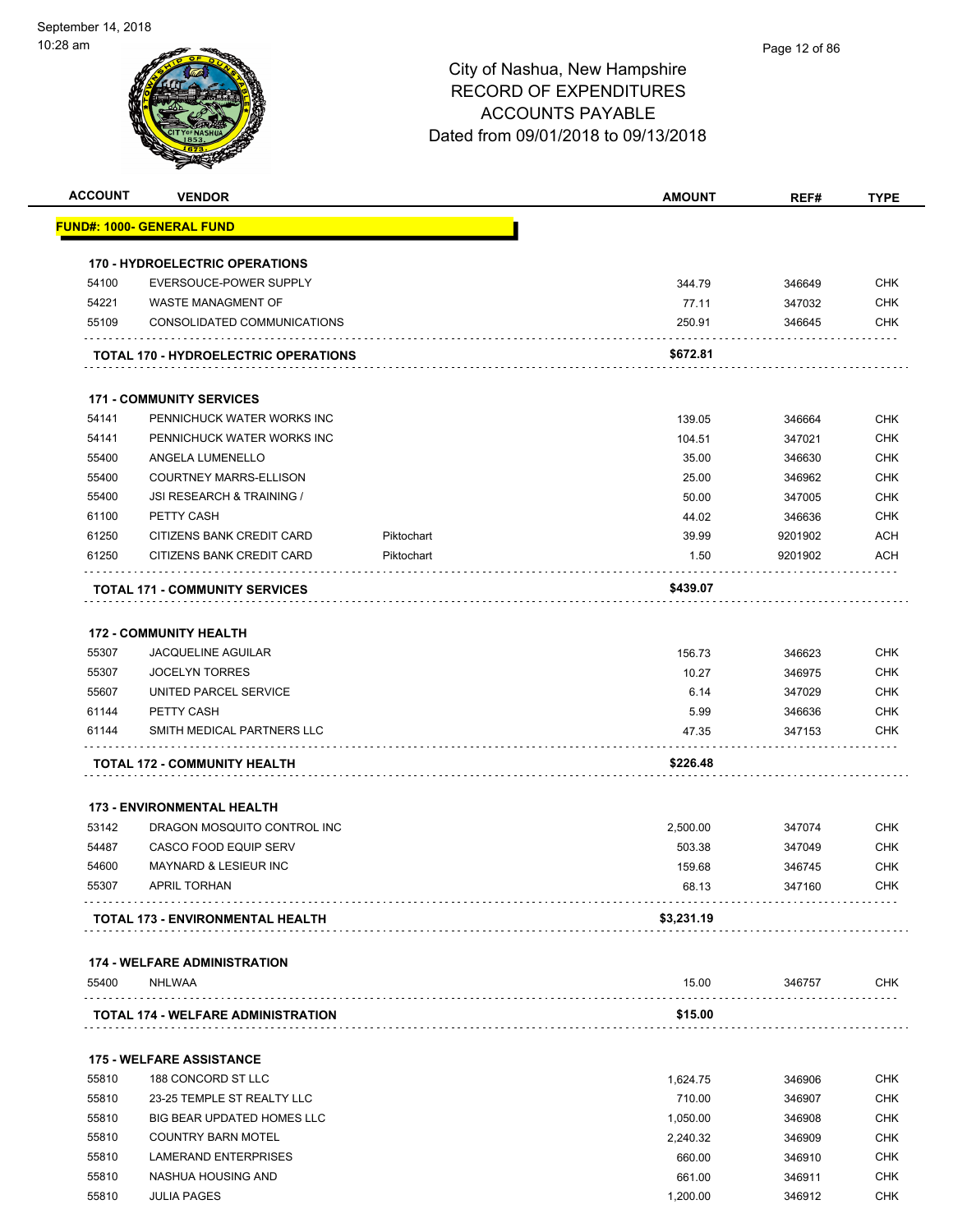| <b>ACCOUNT</b> | <b>VENDOR</b>                       | <b>AMOUNT</b> | REF#   | <b>TYPE</b> |
|----------------|-------------------------------------|---------------|--------|-------------|
|                | <u> FUND#: 1000- GENERAL FUND</u>   |               |        |             |
|                |                                     |               |        |             |
|                | <b>175 - WELFARE ASSISTANCE</b>     |               |        |             |
| 55810          | 28-34 RAILROAD SQUARE LLC           | 675.00        | 347410 | <b>CHK</b>  |
| 55810          | <b>BCAD PROPERTIES</b>              | 800.00        | 347411 | <b>CHK</b>  |
| 55810          | <b>STEPHEN MWANGI</b>               | 1,100.00      | 347412 | <b>CHK</b>  |
| 55814          | <b>EVERSOURCE</b>                   | 236.64        | 346905 | <b>CHK</b>  |
|                | TOTAL 175 - WELFARE ASSISTANCE      | \$10,957.71   |        |             |
|                | <b>177 - PARKS &amp; RECREATION</b> |               |        |             |
| 54100          | EVERSOUCE-POWER SUPPLY              | 3,055.61      | 346648 | <b>CHK</b>  |
| 54100          | <b>EVERSOURCE</b>                   | 14.89         | 346651 | <b>CHK</b>  |
| 54100          | <b>EVERSOURCE</b>                   | 10,672.66     | 347000 | <b>CHK</b>  |
| 54114          | <b>DIRECT ENERGY BUSINESS</b>       |               |        | <b>CHK</b>  |
|                | PENNICHUCK WATER WORKS INC          | 100.85        | 347071 |             |
| 54141          |                                     | 4,537.85      | 346664 | <b>CHK</b>  |
| 54141          | PENNICHUCK WATER WORKS INC          | 8,447.25      | 347021 | <b>CHK</b>  |
| 54280          | AMAZON.COM LLC                      | 541.10        | 154506 | ACH         |
| 54280          | <b>COUNTRYBROOK FARMS LLC</b>       | 284.00        | 346696 | <b>CHK</b>  |
| 54280          | F W WEBB COMPANY                    | 89.49         | 346705 | <b>CHK</b>  |
| 54280          | GATE CITY FENCE CO INC              | 2,810.00      | 346712 | <b>CHK</b>  |
| 54280          | NASHUA WALLPAPER & PAINT CO         | 797.25        | 346754 | <b>CHK</b>  |
| 54280          | SITEONE LANDSCAPE SUPPLY LLC        | 643.94        | 346785 | <b>CHK</b>  |
| 54280          | <b>FRANKLIN PAINT CO INC</b>        | 1,068.00      | 347085 | <b>CHK</b>  |
| 54280          | HOME DEPOT CREDIT SERVICE 3065      | 195.58        | 347093 | <b>CHK</b>  |
| 54280          | JOHNSONS ELECTRIC INC               | 596.54        | 347105 | <b>CHK</b>  |
| 54280          | LFRT CLEANING SERVICES INC          | 300.00        | 347107 | <b>CHK</b>  |
| 54280          | SITEONE LANDSCAPE SUPPLY LLC        | 176.37        | 347152 | <b>CHK</b>  |
| 54280          | TIMS TURF & LANDSCAPING MATERI      | 84.90         | 347158 | <b>CHK</b>  |
| 54487          | <b>TURF PRODUCTS</b>                | 620.08        | 347166 | <b>CHK</b>  |
| 54600          | KINNEY TOWING & TRANSPORTATION      | 275.00        | 346732 | <b>CHK</b>  |
| 54600          | <b>SANEL NAPA</b>                   | 126.12        | 346777 | <b>CHK</b>  |
| 54821          | UNITED SITE SERVICES NORTHEAST      | 1,264.37      | 347170 | <b>CHK</b>  |
| 55200          | NAT'L RECREATION & PARK ASSOC       | 175.00        | 347013 | <b>CHK</b>  |
| 61100          | WB MASON CO INC                     | 161.84        | 346800 | <b>CHK</b>  |
| 61100          | WB MASON CO INC                     | 32.97         | 347176 | <b>CHK</b>  |
| 61114          | SEASONAL SPECIALTY STORES           | 139.96        | 346783 | <b>CHK</b>  |
| 61156          | STREAMLINE AQUATICS LLC             | 3,000.00      | 346791 | <b>CHK</b>  |
| 61300          | DENNIS K BURKE INC                  | 1,976.38      | 346699 | CHK         |
| 61542          | MARSHALL SIGNS INC                  | 285.00        | 346736 | <b>CHK</b>  |
| 61705          | MAYNARD & LESIEUR INC               | 178.00        | 346740 | <b>CHK</b>  |
| 61705          | MAYNARD & LESIEUR INC               | 598.56        | 347115 | <b>CHK</b>  |
| 61799          | <b>FACTORY MOTOR PARTS</b>          | 25.32         | 154538 | <b>ACH</b>  |
| 61799          | <b>MILTON CAT</b>                   | 549.25        | 346659 | <b>CHK</b>  |
| 61799          | <b>BEST FORD</b>                    | 179.34        | 346681 | <b>CHK</b>  |
| 61799          | CARPARTS DISTRIBUTION CENTER,       | 678.20        | 346690 | <b>CHK</b>  |
| 61799          | LIBERTY INTNL TRUCKS OF NH LLC      | 372.26        | 346734 | <b>CHK</b>  |
| 61799          | NASHUA OUTDOOR POWER EQUIPMENT      | 846.94        | 346753 | <b>CHK</b>  |
| 61799          | SANEL NAPA                          | 725.92        | 346777 | <b>CHK</b>  |
| 61799          | SANEL NAPA                          | 231.20        | 346779 | <b>CHK</b>  |
| 61799          | <b>TEXTRAIL TRAILER PARTS</b>       | 302.49        | 346794 | <b>CHK</b>  |
|                |                                     |               |        |             |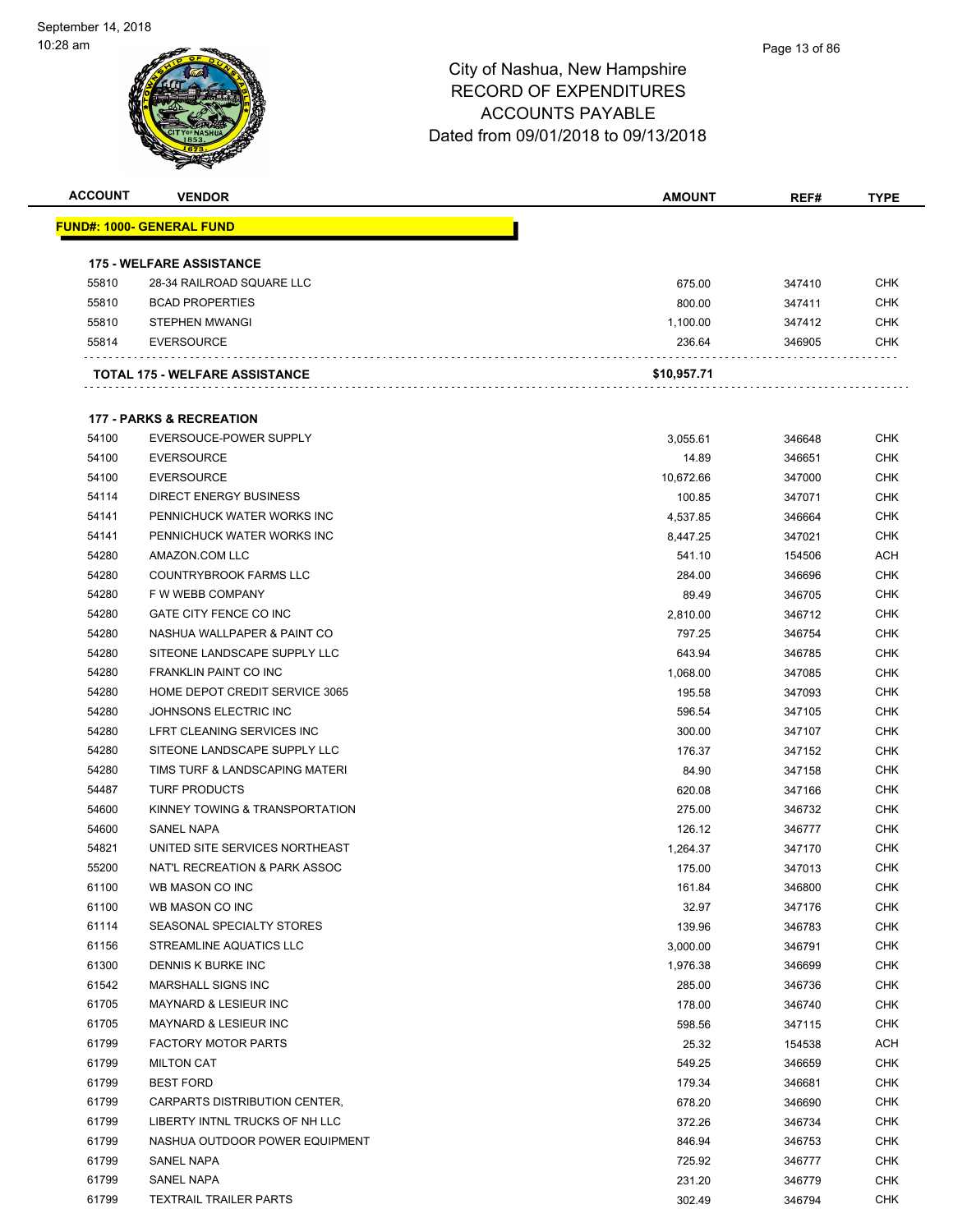

| <b>ACCOUNT</b> | <b>VENDOR</b>                         |                      | <b>AMOUNT</b> | REF#    | <b>TYPE</b> |
|----------------|---------------------------------------|----------------------|---------------|---------|-------------|
|                | <u> FUND#: 1000- GENERAL FUND</u>     |                      |               |         |             |
|                |                                       |                      |               |         |             |
|                | <b>177 - PARKS &amp; RECREATION</b>   |                      |               |         |             |
| 61799          | <b>BSC INDUSTRIES INC</b>             |                      | 52.90         | 347046  | <b>CHK</b>  |
| 61799          | CARPARTS DISTRIBUTION CENTER,         |                      | 6.92          | 347048  | <b>CHK</b>  |
| 61799          | D & R TOWING INC                      |                      | 135.00        | 347063  | <b>CHK</b>  |
| 61799          | JAMES R ROSENCRANTZ & SONS            |                      | 32.81         | 347103  | <b>CHK</b>  |
| 61799          | <b>JOE GRAFIX LLC</b>                 |                      | 310.00        | 347104  | <b>CHK</b>  |
| 61799          | LIBERTY INTNL TRUCKS OF NH LLC        |                      | 858.27        | 347109  | <b>CHK</b>  |
| 61799          | NASHUA OUTDOOR POWER EQUIPMENT        |                      | 920.70        | 347128  | <b>CHK</b>  |
| 71228          | CITIZENS BANK CREDIT CARD             | Light House Inn      | 150.00        | 9201902 | <b>ACH</b>  |
| 71999          | POWER WASHER SALES LLC                |                      | 108.98        | 347143  | <b>CHK</b>  |
|                | TOTAL 177 - PARKS & RECREATION        |                      | \$49,736.06   |         |             |
| 179 - LIBRARY  |                                       |                      |               |         |             |
| 54100          | EVERSOUCE-POWER SUPPLY                |                      | 9,020.31      | 346650  | <b>CHK</b>  |
| 54114          | LIBERTY UTILITIES - NH                |                      | 164.09        | 347008  | <b>CHK</b>  |
| 54141          | PENNICHUCK WATER WORKS INC            |                      | 173.44        | 346664  | <b>CHK</b>  |
| 54280          | <b>CINTAS FIRE PROTECTION</b>         |                      | 2.035.31      | 346694  | <b>CHK</b>  |
| 54280          | HOME DEPOT CREDIT SERVICE 3065        |                      | 38.43         | 346722  | <b>CHK</b>  |
| 54280          | STANLEY ELEVATOR CO INC               |                      | 478.50        | 346789  | <b>CHK</b>  |
| 54280          | HOME DEPOT CREDIT SERVICE 3065        |                      | 236.48        | 347093  | <b>CHK</b>  |
| 54428          | PDQ.COM                               |                      | 450.00        | 347139  | <b>CHK</b>  |
| 54428          | CITIZENS BANK CREDIT CARD             | DNH*GODADDY.COM      | 70.68         | 9201902 | ACH         |
| 54428          | CITIZENS BANK CREDIT CARD             | DNH*GODADDY.COM      | 38.34         | 9201902 | <b>ACH</b>  |
| 54428          | CITIZENS BANK CREDIT CARD             | <b>MOBILE BEACON</b> | 120.00        | 9201902 | <b>ACH</b>  |
| 54428          | CITIZENS BANK CREDIT CARD             | ADOBE SYSTEMS, INC   | 29.99         | 9201902 | <b>ACH</b>  |
| 54428          | CITIZENS BANK CREDIT CARD             | DREAMHOST DH-FEE.COM | 134.40        | 9201902 | <b>ACH</b>  |
| 55200          | ALA AMERICAN LIBRARY ASSOC            |                      | 199.00        | 346641  | <b>CHK</b>  |
| 55200          | <b>GREATER NASHUA CHAMBER OF COMM</b> |                      | 500.00        | 347003  | <b>CHK</b>  |
| 55200          | <b>MERRI-HILL ROCK LIBRARIES</b>      |                      | 35.00         | 347010  | <b>CHK</b>  |
| 55400          | <b>NELA OFFICE</b>                    |                      | 255.00        | 346662  | <b>CHK</b>  |
| 55400          | NHLA                                  |                      | 50.00         | 347017  | <b>CHK</b>  |
| 55400          | <b>NHLA</b>                           |                      | 30.00         | 347018  | <b>CHK</b>  |
| 55400          | YALS                                  |                      | 45.00         | 347033  | <b>CHK</b>  |
| 55607          | PITNEY BOWES                          |                      | 273.60        | 346666  | <b>CHK</b>  |
| 61100          | AMAZON.COM LLC                        |                      | 77.51         | 154506  | <b>ACH</b>  |
| 61100          | ANCO SIGNS & STAMPS INC               |                      | 12.75         | 346677  | <b>CHK</b>  |
| 61100          | WB MASON CO INC                       |                      | 248.43        | 347176  | <b>CHK</b>  |
| 61107          | <b>RED BRICK CLOTHING CO</b>          |                      | 156.00        | 346769  | <b>CHK</b>  |
| 61299          | <b>GENERAL BOOK COVERS</b>            |                      | 70.00         | 346714  | <b>CHK</b>  |
| 61299          | RACHEL GUALCO                         |                      | 30.97         | 346974  | <b>CHK</b>  |
| 61299          | <b>DEMCO</b>                          |                      | 474.69        | 347067  | <b>CHK</b>  |
| 61428          | REXEL OF AMERICA LLC                  |                      | 885.40        | 347146  | <b>CHK</b>  |
| 61650          | WB MASON CO INC                       |                      | 7.62          | 347176  | <b>CHK</b>  |
| 61807          | AMAZON.COM LLC                        |                      | 84.80         | 154506  | <b>ACH</b>  |
| 61807          | AMAZON.COM LLC                        |                      | 12.99         | 154537  | ACH         |
| 61807          | <b>BAKER &amp; TAYLOR</b>             |                      | 1,750.59      | 346678  | <b>CHK</b>  |
| 61807          | <b>INGRAM LIBRARY SERVICES</b>        |                      | 147.53        | 346723  | <b>CHK</b>  |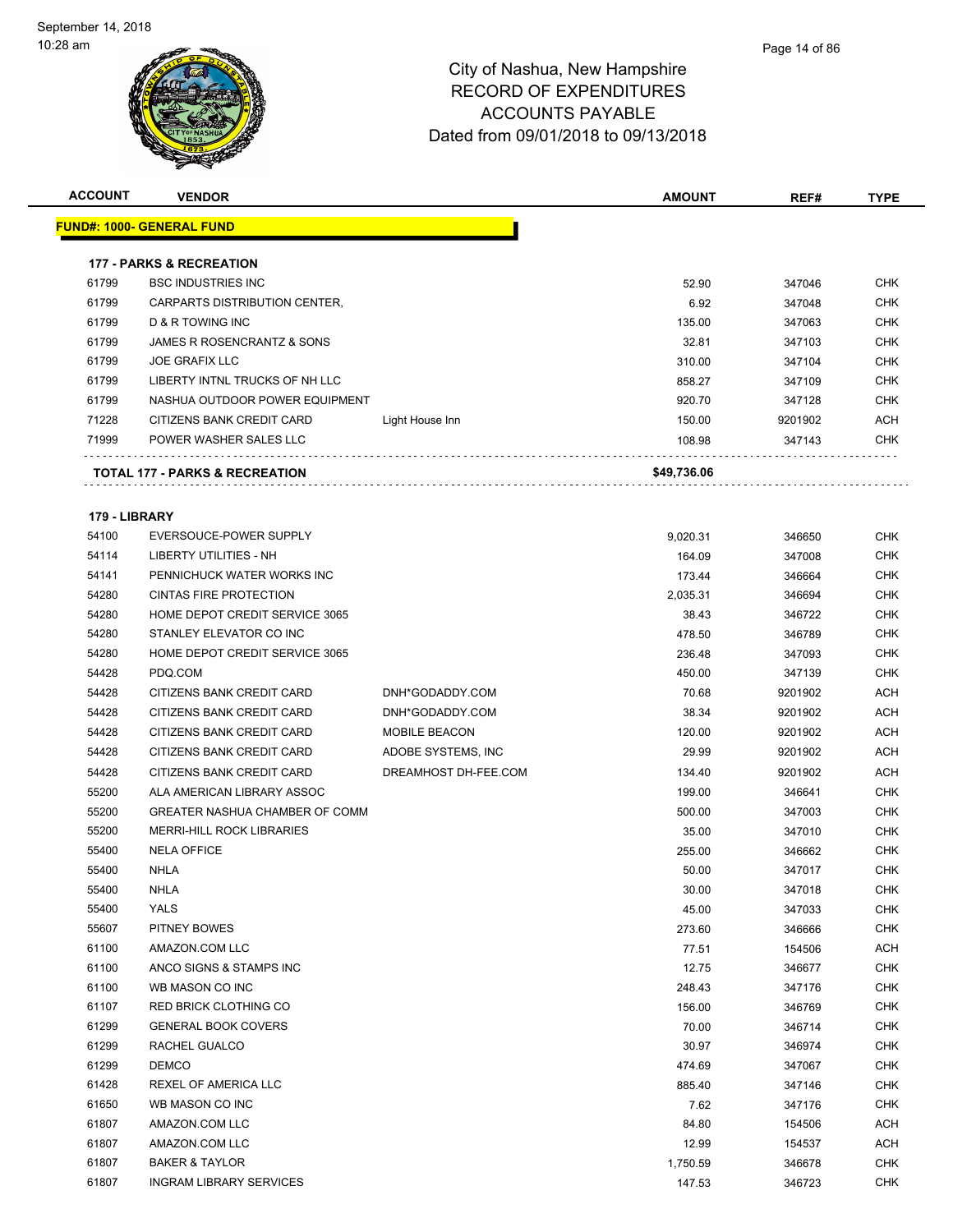| <b>ACCOUNT</b>      | <b>VENDOR</b>                            |                        | <b>AMOUNT</b> | REF#    | <b>TYPE</b> |
|---------------------|------------------------------------------|------------------------|---------------|---------|-------------|
|                     | <u> FUND#: 1000- GENERAL FUND</u>        |                        |               |         |             |
|                     |                                          |                        |               |         |             |
| 179 - LIBRARY       |                                          |                        |               |         |             |
| 61807               | <b>INGRAM LIBRARY SERVICES</b>           |                        | 39.73         | 347099  | <b>CHK</b>  |
| 61814               | <b>MIDWEST TAPE</b>                      |                        | 331.59        | 346748  | <b>CHK</b>  |
| 61814               | <b>MIDWEST TAPE</b>                      |                        | 172.17        | 347124  | <b>CHK</b>  |
| 61814               | MULTICULTURAL BOOKS & VIDEOS             |                        | 64.07         | 347125  | <b>CHK</b>  |
| 61821               | <b>CONCORD MONITOR</b>                   |                        | 296.40        | 346643  | <b>CHK</b>  |
| 68322               | SYMPHONY NEW HAMPSHIRE                   |                        | 400.00        | 346639  | <b>CHK</b>  |
| 68322               | THE PLACE STUDIO AND GALLERY             |                        | 257.20        | 346991  | <b>CHK</b>  |
| 68322               | AC MOORE INC                             |                        | 41.54         | 347035  | <b>CHK</b>  |
| 71221               | SHI INTERNATIONAL CORP                   |                        | 3,480.96      | 347151  | CHK         |
|                     | <b>TOTAL 179 - LIBRARY</b>               |                        | \$23,420.51   |         |             |
|                     | <b>181 - COMMUNITY DEVELOPMENT</b>       |                        |               |         |             |
| 55421               | CITIZENS BANK CREDIT CARD                | RLS & Associates, Inc. | 150.00        | 9201902 | <b>ACH</b>  |
| 61100               | WB MASON CO INC                          |                        | 247.36        | 346800  | <b>CHK</b>  |
| 61100               | WB MASON CO INC                          |                        | 32.76         | 347176  | <b>CHK</b>  |
| 61650               | WB MASON CO INC                          |                        | 91.01         | 346800  | <b>CHK</b>  |
|                     | <b>TOTAL 181 - COMMUNITY DEVELOPMENT</b> |                        | \$521.13      |         |             |
|                     |                                          |                        |               |         |             |
|                     | <b>182 - PLANNING AND ZONING</b>         |                        |               |         |             |
| 55200               | NASHUA RIVER WATERSHED ASSOC             |                        | 100.00        | 346660  | <b>CHK</b>  |
| 55307               | <b>LINDA MCGHEE</b>                      |                        | 126.44        | 346629  | <b>CHK</b>  |
| 55307               | DONALD SCOTT MCPHIE                      |                        | 51.78         | 346632  | <b>CHK</b>  |
| 61830               | <b>PUTNEY PRESS</b>                      |                        | 33.45         | 346766  | <b>CHK</b>  |
|                     | <b>TOTAL 182 - PLANNING AND ZONING</b>   |                        | \$311.67      |         |             |
|                     | <b>183 - ECONOMIC DEVELOPMENT</b>        |                        |               |         |             |
| 55200               | NASHUA MILLYARD ASSOC INC                |                        | 373.13        | 347127  | <b>CHK</b>  |
| 55607               | UNITED PARCEL SERVICE                    |                        | 9.04          | 347029  | <b>CHK</b>  |
|                     | <b>TOTAL 183 - ECONOMIC DEVELOPMENT</b>  |                        | \$382.17      |         |             |
|                     |                                          |                        |               |         |             |
| <b>191 - SCHOOL</b> |                                          |                        |               |         |             |
| 52150               | NH RETIREMENT SYSTEM                     |                        | 3,241.19      | 346935  | <b>CHK</b>  |
| 52150               | <b>MARK CONRAD</b>                       |                        | 80.70         | 347059  | <b>CHK</b>  |
| 53607               | MIKE ANDERSON CONSULTING LLC             |                        | 2,500.00      | 347298  | <b>CHK</b>  |
| 53614               | FIRST STUDENT INC                        |                        | 269.43        | 346841  | <b>CHK</b>  |
| 53614               | <b>CLARK ASSOC</b>                       |                        | 38,350.18     | 347220  | <b>CHK</b>  |
| 53628               | EXTRA DUTY SOLUTIONS                     |                        | 259.08        | 154545  | <b>ACH</b>  |
| 53628               | DTS COMMUNICATIONS LLC                   |                        | 726.00        | 346836  | <b>CHK</b>  |
| 53628               | ROBERT F MOLLOY                          |                        | 1,100.00      | 346877  | <b>CHK</b>  |
| 53628               | <b>MSB</b>                               |                        | 5,570.65      | 346878  | <b>CHK</b>  |
| 53628               | MSB CONSULTING GROUP LLC                 |                        | 888.18        | 346879  | <b>CHK</b>  |
| 53628               | PERFORMANCE REHAB INC                    |                        | 5,532.88      | 346889  | <b>CHK</b>  |
| 53628               | SECURADYNE SYSTEMS                       |                        | 2,117.00      | 346896  | <b>CHK</b>  |
| 53628               | ASAP FIRE & SAFETY CORP                  |                        | (204.95)      | 347197  | <b>CHK</b>  |
|                     |                                          |                        |               |         |             |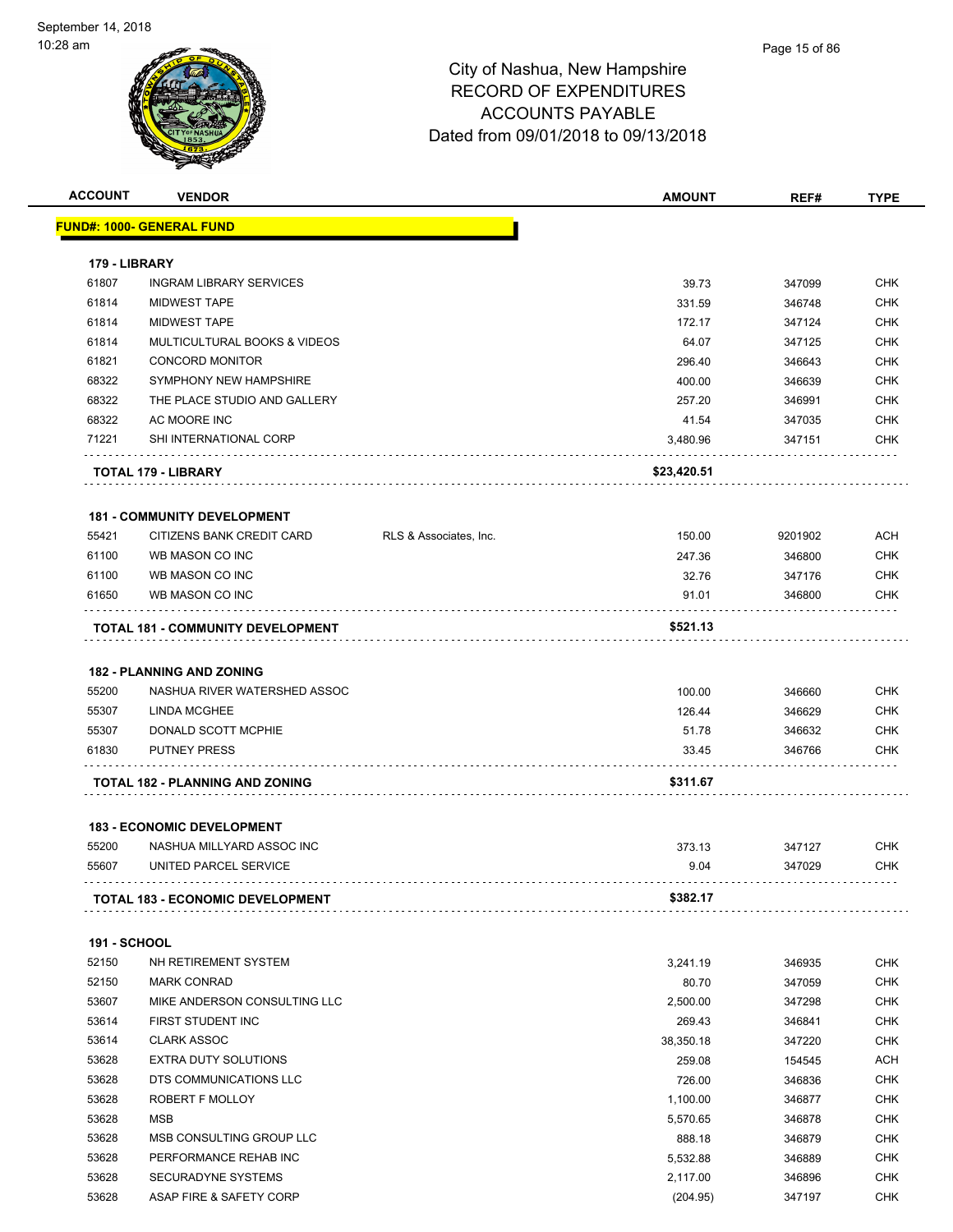#### Page 16 of 86

| <b>ACCOUNT</b>      | <b>VENDOR</b>                                      |            | AMOUNT            | REF#             | <b>TYPE</b>              |
|---------------------|----------------------------------------------------|------------|-------------------|------------------|--------------------------|
|                     | <b>FUND#: 1000- GENERAL FUND</b>                   |            |                   |                  |                          |
|                     |                                                    |            |                   |                  |                          |
| <b>191 - SCHOOL</b> |                                                    |            |                   |                  |                          |
| 53628               | NORTHEAST PRO-CON SOLUTIONS                        |            | 125.00            | 347315           | <b>CHK</b>               |
| 53628               | <b>SECURADYNE SYSTEMS</b>                          |            | 5,163.00          | 347344           | <b>CHK</b>               |
| 53628               | <b>KARIE SWIFT</b>                                 |            | 725.00            | 347354           | <b>CHK</b>               |
| 54100               | <b>EVERSOURCE</b>                                  |            | 40,702.97         | 346807           | <b>CHK</b>               |
| 54114               | <b>LIBERTY UTILITIES</b>                           |            | 2,289.55          | 346808           | <b>CHK</b>               |
| 54114               | <b>DIRECT ENERGY BUSINESS</b>                      |            | 483.66            | 346835           | <b>CHK</b>               |
| 54141               | PENNICHUCK WATER WORKS INC                         |            | 2,941.91          | 346813           | <b>CHK</b>               |
| 54280               | <b>BELLETETES INC</b><br><b>D &amp; M STRIPING</b> |            | 1,945.95          | 346820           | <b>CHK</b>               |
| 54280               |                                                    |            | 840.00            | 346831           | <b>CHK</b>               |
| 54280               | GATE CITY FENCE CO INC                             |            | 650.00            | 346846           | <b>CHK</b><br><b>CHK</b> |
| 54280               | NASHUA WALLPAPER & PAINT CO                        |            | 121.73            | 346882           | <b>CHK</b>               |
| 54280               | <b>PASEK CORP</b><br>ALAN'S WNDOW FASHIONS         |            | 37.86             | 346888           | <b>CHK</b>               |
| 54280               | <b>B &amp; S LOCKSMITHS INC</b>                    |            | 1,450.00<br>24.00 | 347193           | <b>CHK</b>               |
| 54280<br>54280      | <b>BELLETETES INC</b>                              |            |                   | 347198           | <b>CHK</b>               |
| 54280               | D & M STRIPING                                     |            | 180.43<br>840.00  | 347204<br>347228 | <b>CHK</b>               |
| 54280               | LOWE'S - 3410-SCHOOLS                              |            | 986.10            |                  | CHK                      |
| 54280               | MERRIMACK BUILDING SUPPLY INC                      |            | 125.00            | 347285<br>347297 | <b>CHK</b>               |
| 54280               | NASHUA WALLPAPER & PAINT CO                        |            | 1,796.30          | 347308           | <b>CHK</b>               |
| 54280               | PAGE STREET LEASING LLC                            |            | 2,995.00          | 347318           | <b>CHK</b>               |
| 54280               | <b>PASEK CORP</b>                                  |            | 307.42            | 347320           | CHK                      |
| 54421               | SPECIALIZED PURCHASING CONSULT                     |            | 2,857.39          | 347352           | <b>CHK</b>               |
| 54487               | <b>LISA GINGRAS</b>                                |            | 30.36             | 346848           | <b>CHK</b>               |
| 54487               | LIFTWORKS CORP                                     |            | 570.00            | 346866           | CHK                      |
| 54487               | ASAP FIRE & SAFETY CORP                            |            | 109.95            | 347197           | CHK                      |
| 54487               | CHAMPIONS CHOICE INC                               |            | 660.00            | 347218           | CHK                      |
| 54487               | <b>COLLINS SPORTS</b>                              |            | 1,824.00          | 347223           | <b>CHK</b>               |
| 54487               | PIANOARTS INC                                      |            | 178.00            | 347323           | CHK                      |
| 54487               | RIDDELL/ALL AMERICAN SPORTS CO                     |            | 1,250.00          | 347333           | <b>CHK</b>               |
| 54600               | <b>GRAPPONE AUTOMOTIVE GROUP</b>                   |            | 3,488.33          | 346851           | <b>CHK</b>               |
| 54600               | <b>SANEL NAPA</b>                                  |            | 3.19              | 347338           | <b>CHK</b>               |
| 55109               | CONSOLIDATED COMMUNICATIONS                        |            | 876.28            | 346644           | CHK                      |
| 55109               | CONSOLIDATED COMMUNICATIONS                        |            | 2,537.29          | 346806           | <b>CHK</b>               |
| 55109               | <b>COMCAST</b>                                     |            | 4,780.65          | 347180           | <b>CHK</b>               |
| 55109               | CONSOLIDATED COMMUNICATIONS                        |            | 60.06             | 347181           | <b>CHK</b>               |
| 55109               | <b>EARTHLINK BUSINESS</b>                          |            | 926.51            | 347182           | <b>CHK</b>               |
| 55200               | NH SOCCER COACHES ASSN                             |            | 50.00             | 346810           | <b>CHK</b>               |
| 55200               | <b>NHADA</b>                                       |            | 500.00            | 346811           | <b>CHK</b>               |
| 55200               | <b>NHIAA</b>                                       |            | 80.00             | 346812           | <b>CHK</b>               |
| 55200               | GREATER NASHUA CHAMBER OF COMM                     |            | 500.00            | 347185           | <b>CHK</b>               |
| 55200               | AASA                                               |            | 460.00            | 347188           | <b>CHK</b>               |
| 55200               | <b>LEARNING FORWARD</b>                            |            | 2,278.00          | 347282           | <b>CHK</b>               |
| 55200               | CITIZENS BANK CREDIT CARD                          | Mail Chimp | 45.00             | 9201902          | ACH                      |
| 55300               | <b>NHIAA</b>                                       |            | 350.00            | 346812           | <b>CHK</b>               |
| 55307               | <b>CHRISTINE BREEN</b>                             |            | 29.45             | 346822           | <b>CHK</b>               |
| 55307               | DONNA FITZPATRICK                                  |            | 62.02             | 346842           | <b>CHK</b>               |
| 55307               | <b>ASHLEY GREENE</b>                               |            | 158.38            | 346853           | <b>CHK</b>               |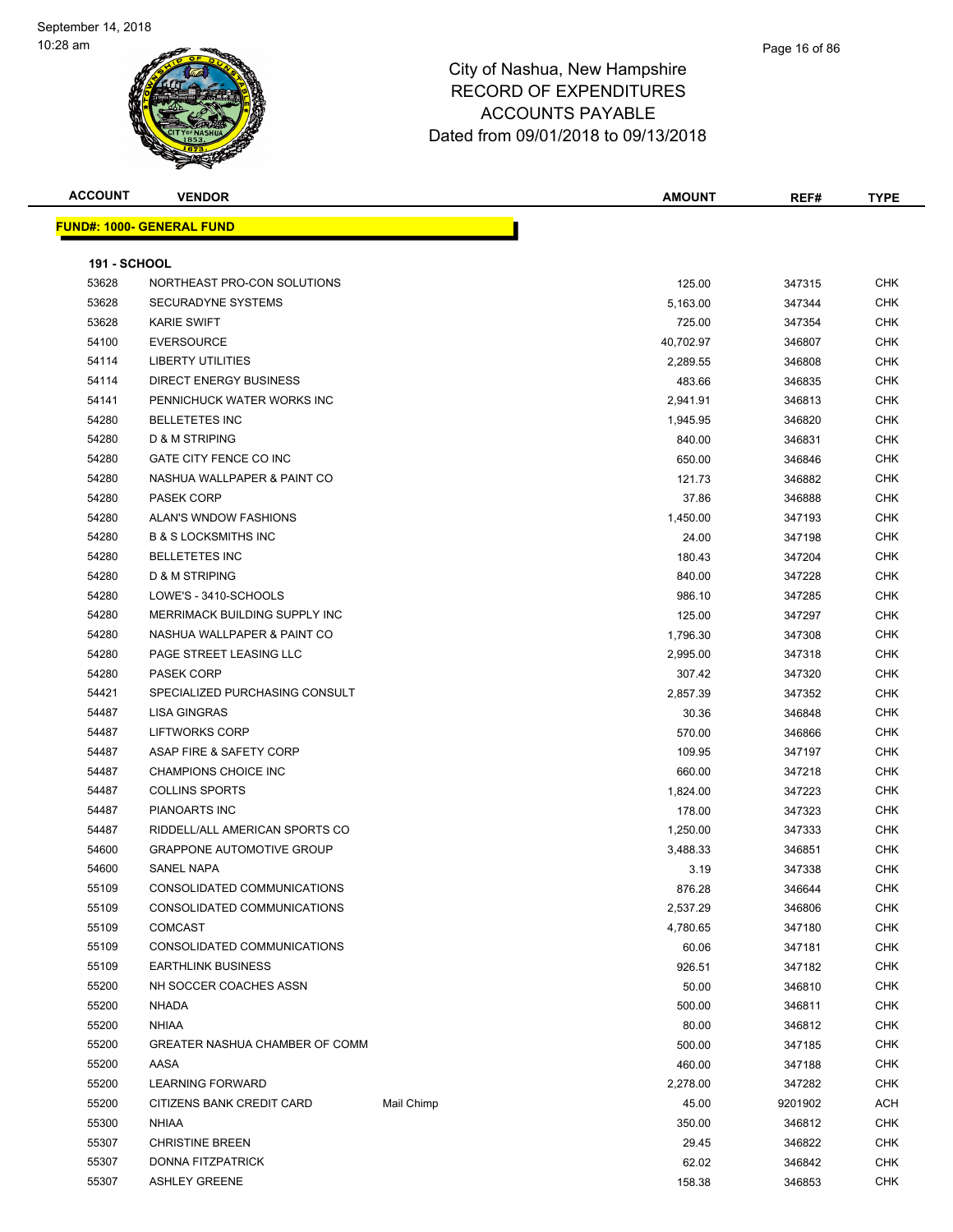**ACCOUNT VENDOR AMOUNT REF# TYPE FUND#: 1000- GENERAL FUND 191 - SCHOOL** MARK LUCAS 30.24 346869 CHK DANIEL ALEXANDER 66.49 347194 CHK NATHAN BURNS 53.94 347211 CHK LISA GINGRAS 235.33 347252 CHK DONNA LATINA 43.60 347281 CHK SCOTT MAYS 90.03 347293 CHK NATHAN MAZEROLLE 25.61 347294 CHK MICHAEL MCQUILKIN 20.98 347295 CHK JAHMAL MOSLEY 90.81 347301 CHK JOSEPH PARZYCH 306.15 347319 CHK MICHAEL SCARPATO 19.35 347340 CHK CARMEN SOLIS 69.13 347351 CHK KAYLA O'BRIEN 185.00 347179 CHK KRISTA PROVOST-TATE 207.67 347328 CHK NHSAA 50.00 346885 CHK 55500 CITIZENS BANK CREDIT CARD INDEED 504.81 9201902 ACH 55500 CITIZENS BANK CREDIT CARD INDEED 495.19 9201902 ACH ALPHAGRAPHICS 1,537.75 346814 CHK THE COPY SHOP 1,050.00 346828 CHK AIA CORPORATION 171.28 347191 CHK CARD TECH ID 2,252.50 347213 CHK 55600 THE COPY SHOP 724.25 347225 CHK MAILFINANCE 158.85 347289 CHK 55635 NASHUA SCHOOL DISTRICT 42 2000 154507 ACH 55635 NASHUA SCHOOL DISTRICT 42 870.00 154548 ACH ROBERT ALPERIN 146.00 347195 CHK ANDRE AREL 146.00 347196 CHK JOHN BARRY 106.00 347201 CHK KENNETH A BOURQUE 68.00 347209 CHK JOSEPH CERRA 106.00 347217 CHK MARK CHERBONNEAU 88.00 347219 CHK FRANCIS DEPINTO 88.00 347232 CHK CHELSEA EMERY 146.00 347234 CHK DONALD FORTIER 48.00 347244 CHK KEITH FRONK 88.00 347247 CHK HARRY HANSEN 88.00 347258 CHK DANIEL HURLEY JR 88.00 347266 CHK JEFFREY ISABELLE 106.00 347268 CHK JOHN JASKOLKA 58.00 347271 CHK ROBERT JOHNSON 68.00 347273 CHK STEPHANIE JOHNSON 136.00 347274 CHK JOSEPH KURTA 204.00 347279 CHK MICHAEL LAROCQUE 146.00 347280 CHK CARMINE LOCONTE 48.00 347284 CHK DENNIS MELANSON 88.00 347296 CHK RICHARD MILBURN 146.00 347299 CHK JONATHAN MOUNCE 58.00 347302 CHK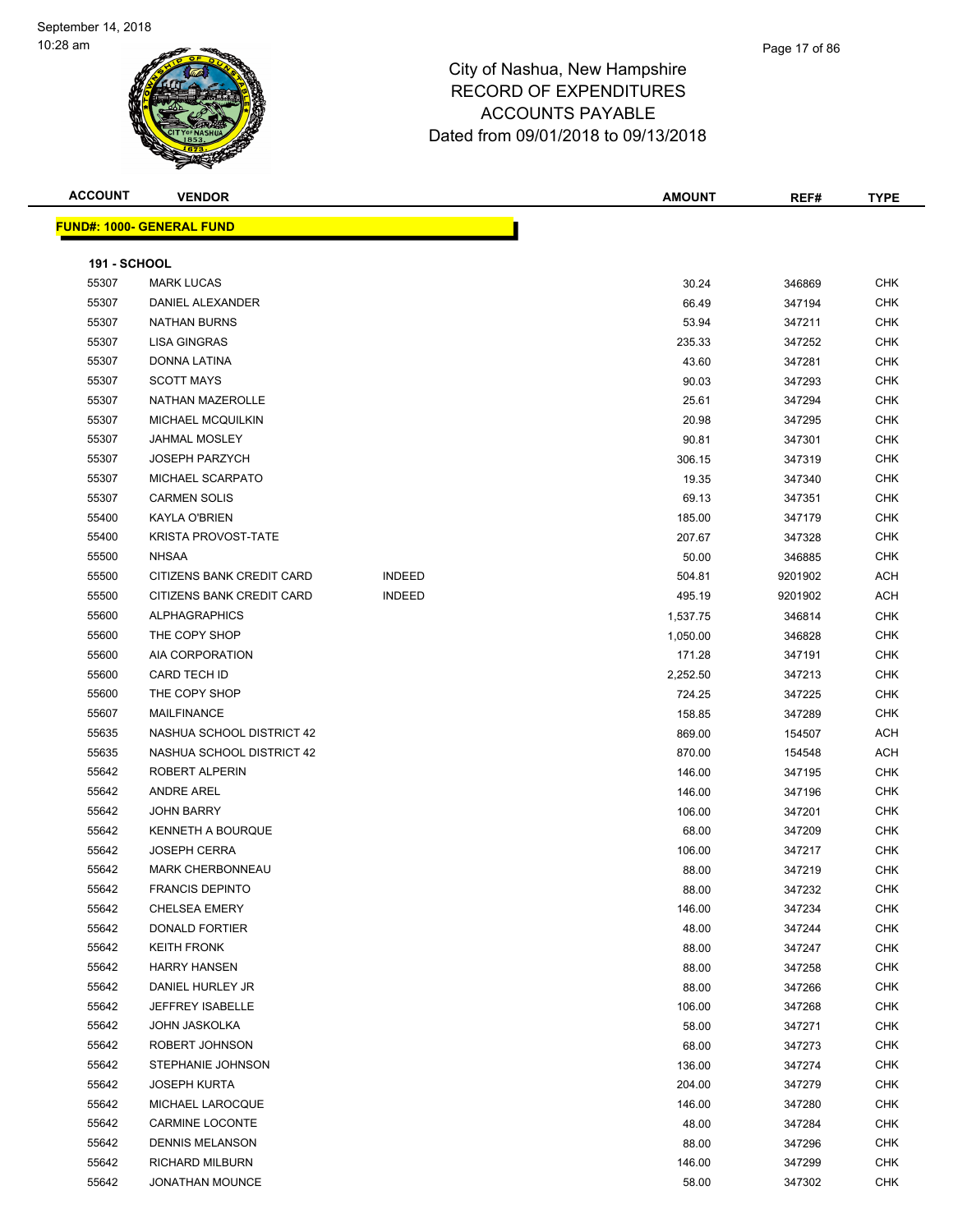| <b>ACCOUNT</b>      | <b>VENDOR</b>                    | <b>AMOUNT</b> | REF#   | <b>TYPE</b> |
|---------------------|----------------------------------|---------------|--------|-------------|
|                     | <b>FUND#: 1000- GENERAL FUND</b> |               |        |             |
|                     |                                  |               |        |             |
| <b>191 - SCHOOL</b> |                                  |               |        |             |
| 55642               | <b>JAMES MOYLAN</b>              | 72.00         | 347303 | <b>CHK</b>  |
| 55642               | <b>GARY MURTAGH</b>              | 68.00         | 347304 | <b>CHK</b>  |
| 55642               | <b>JOACHIM S MUSEKIWA</b>        | 68.00         | 347305 | <b>CHK</b>  |
| 55642               | <b>WILLIAM NEVERETT</b>          | 88.00         | 347312 | <b>CHK</b>  |
| 55642               | <b>JEANNE P O'BRIEN</b>          | 136.00        | 347316 | <b>CHK</b>  |
| 55642               | <b>JOHN KEVIN O'LEARY</b>        | 88.00         | 347317 | <b>CHK</b>  |
| 55642               | PETER PERICH                     | 88.00         | 347321 | CHK         |
| 55642               | DAVID PROULX                     | 88.00         | 347327 | <b>CHK</b>  |
| 55642               | <b>WALT PRYOR</b>                | 146.00        | 347329 | <b>CHK</b>  |
| 55642               | <b>HARRY ROSENSTEIN</b>          | 68.00         | 347334 | <b>CHK</b>  |
| 55642               | <b>GINA ROSINSKI</b>             | 176.00        | 347335 | <b>CHK</b>  |
| 55642               | <b>WILLIAM SMALLWOOD</b>         | 58.00         | 347348 | <b>CHK</b>  |
| 55642               | <b>RUSSELL SMITH</b>             | 58.00         | 347349 | <b>CHK</b>  |
| 55642               | ROLAND F ST GERMAN JR            | 58.00         | 347353 | <b>CHK</b>  |
| 55642               | <b>HECTOR F URREA</b>            | 88.00         | 347358 | <b>CHK</b>  |
| 55642               | <b>DAVID WEBSTER</b>             | 48.00         | 347362 | CHK         |
| 55642               | <b>JEROLD WHITE</b>              | 88.00         | 347363 | <b>CHK</b>  |
| 55642               | <b>FREDERICK WILHELMI</b>        | 88.00         | 347364 | <b>CHK</b>  |
| 55642               | <b>GARY WONG</b>                 | 176.00        | 347365 | <b>CHK</b>  |
| 55642               | <b>KAREN ZIELINSKI</b>           | 136.00        | 347367 | <b>CHK</b>  |
| 55642               | ROBERT ZUCCARO                   | 106.00        | 347368 | <b>CHK</b>  |
| 55642               | DAVE ZWICKER                     | 176.00        | 347369 | <b>CHK</b>  |
| 55690               | FIRST STUDENT INC                | 1,928.47      | 346841 | <b>CHK</b>  |
| 55690               | FIRST STUDENT INC                | 7,486.91      | 347241 | <b>CHK</b>  |
| 55690               | U-HAUL                           | 82.38         | 347356 | <b>CHK</b>  |
| 55691               | <b>BRAD CANFIELD</b>             | 981.00        | 346823 | <b>CHK</b>  |
| 55691               | <b>SARAH WINSLOW</b>             | 395.13        | 346903 | <b>CHK</b>  |
| 55691               | DURHAM SCHOOL SERVICES           | 29,166.16     | 347233 | <b>CHK</b>  |
| 55694               | <b>CEDARCREST INC</b>            | 3,856.04      | 346825 | <b>CHK</b>  |
| 55694               | CROTCHED MOUNTAIN REHAB CTR      | 39,947.82     | 346830 | <b>CHK</b>  |
| 55694               | HILLCREST EDUCATIONAL CENTERS    | 2,041.28      | 346858 | <b>CHK</b>  |
| 55694               | ST ANNS HOME INC                 | 2,626.80      | 346898 | CHK         |
| 55699               | <b>EXTRA DUTY SOLUTIONS</b>      | 529.36        | 154545 | ACH         |
| 55699               | <b>SKY-SKAN INC</b>              | 5,370.00      | 347346 | <b>CHK</b>  |
| 61100               | AMAZON.COM LLC                   | 341.98        | 154544 | ACH         |
| 61100               | WB MASON CO INC                  | 137.38        | 346901 | <b>CHK</b>  |
| 61100               | CUSTOM COMPUTER SPECIALIST INC   | 55.10         | 347227 | <b>CHK</b>  |
| 61100               | <b>SCHOOL SPECIALTY</b>          | 114.16        | 347343 | <b>CHK</b>  |
| 61100               | WB MASON CO INC                  | 1,062.31      | 347361 | <b>CHK</b>  |
| 61135               | AMAZON.COM LLC                   | 852.17        | 154508 | ACH         |
| 61135               | AMAZON.COM LLC                   | 964.24        | 154544 | ACH         |
| 61135               | BIRCH HILL SCHOOL PETTY CASH     | 158.62        | 346804 | <b>CHK</b>  |
| 61135               | BRENTWOOD PETTY CASH             | 2.00          | 346805 | <b>CHK</b>  |
| 61135               | LINGUISTICA 360 INC              | 179.90        | 346809 | <b>CHK</b>  |
| 61135               | <b>DELTA EDUCATION</b>           | 57.55         | 346832 | CHK         |
| 61135               | <b>DEMCO</b>                     | 221.85        | 346833 | <b>CHK</b>  |
| 61135               | PRISCILLA FLYNN                  | 171.16        | 346843 | <b>CHK</b>  |
| 61135               | HOME DEPOT CREDIT SERVICE        | 128.67        | 346860 | <b>CHK</b>  |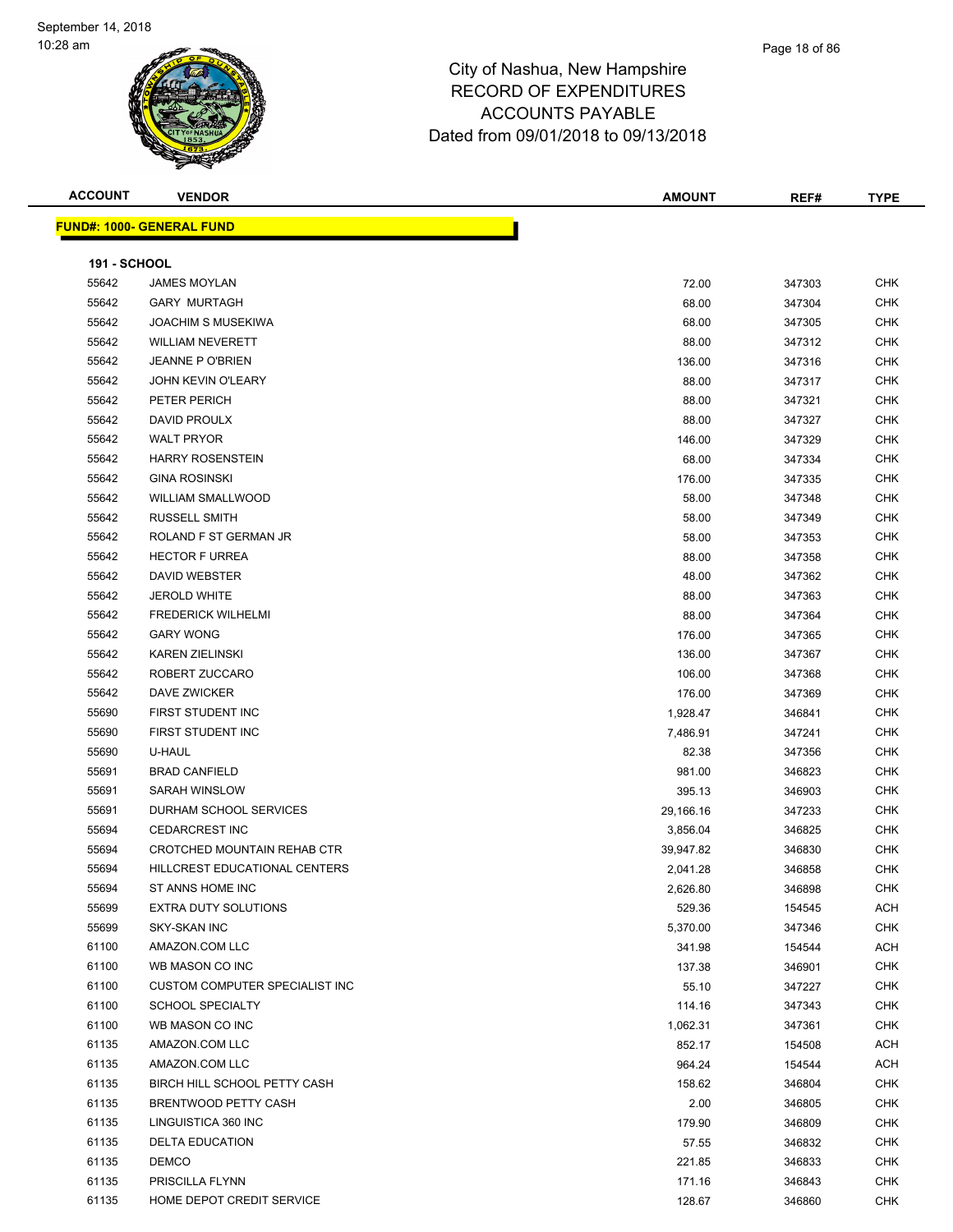

| <b>ACCOUNT</b>      | <b>VENDOR</b>                    | <b>AMOUNT</b> | REF#   | <b>TYPE</b> |
|---------------------|----------------------------------|---------------|--------|-------------|
|                     | <b>FUND#: 1000- GENERAL FUND</b> |               |        |             |
|                     |                                  |               |        |             |
| <b>191 - SCHOOL</b> |                                  |               |        |             |
| 61135               | LAKESHORE LEARNING MATERIALS     | 320.85        | 346865 | <b>CHK</b>  |
| 61135               | ROBIN LYLE                       | 171.38        | 346870 | <b>CHK</b>  |
| 61135               | MARKET BASKET ACCT 2589096       | 13.98         | 346874 | <b>CHK</b>  |
| 61135               | <b>MUSIC IS ELEMENTARY</b>       | 241.29        | 346880 | <b>CHK</b>  |
| 61135               | <b>NASCO</b>                     | 995.88        | 346881 | <b>CHK</b>  |
| 61135               | <b>SCHOOL HEALTH</b>             | 9.95          | 346893 | <b>CHK</b>  |
| 61135               | <b>SCHOOL SPECIALTY</b>          | 11,214.91     | 346895 | CHK         |
| 61135               | <b>WAL-MART</b>                  | 242.74        | 346900 | CHK         |
| 61135               | WB MASON CO INC                  | 1,529.47      | 346901 | <b>CHK</b>  |
| 61135               | FAIRGROUNDS ELEM SCH PETTY CAS   | 116.96        | 347183 | CHK         |
| 61135               | ACCUCUT LLC                      | 211.00        | 347189 | <b>CHK</b>  |
| 61135               | DAVID BAILEY                     | 290.00        | 347199 | <b>CHK</b>  |
| 61135               | <b>BLICK ART MATERIALS</b>       | 147.89        | 347206 | CHK         |
| 61135               | <b>BOND AUTO PARTS</b>           | 49.14         | 347208 | <b>CHK</b>  |
| 61135               | <b>BSN SPORTS</b>                | 245.69        | 347210 | CHK         |
| 61135               | <b>CARD TECH ID</b>              | 279.98        | 347213 | CHK         |
| 61135               | CARTRIDGE WORLD MANCHESTER       | 340.96        | 347214 | CHK         |
| 61135               | <b>CONTENTI COMPANY</b>          | 4,723.07      | 347224 | CHK         |
| 61135               | <b>CURRICULUM ASSOCIATES LLC</b> | 3,564.00      | 347226 | CHK         |
| 61135               | D A BUCCI & SONS INC             | 54.00         | 347229 | <b>CHK</b>  |
| 61135               | <b>BARBARA DEDOUSIS</b>          | 89.86         | 347230 | CHK         |
| 61135               | <b>DEMCO</b>                     | 250.60        | 347231 | <b>CHK</b>  |
| 61135               | ERIC ARMIN INC                   | 195.02        | 347236 | <b>CHK</b>  |
| 61135               | <b>TERESA FERULLO</b>            | 19.99         | 347239 | <b>CHK</b>  |
| 61135               | <b>FREY SCIENTIFIC</b>           | 1,822.80      | 347246 | <b>CHK</b>  |
| 61135               | <b>GENERAL LINEN SERVICE INC</b> | 101.25        | 347250 | CHK         |
| 61135               | <b>ROBERT GRACE</b>              | 150.00        | 347253 | CHK         |
| 61135               | <b>KAREN GREEN</b>               | 198.00        | 347256 | CHK         |
| 61135               | HOME DEPOT CREDIT SERVICE        | 385.33        | 347263 | CHK         |
| 61135               | <b>JW PEPPER &amp; SONS INC</b>  | 48.09         | 347270 | CHK         |
| 61135               | KATHERINE JOHNSON                | 45.96         | 347272 | <b>CHK</b>  |
| 61135               | KATHLEEN LEVEILLE                | 42.74         | 347283 | CHK         |
| 61135               | MARKET BASKET ACCT 2589096       | 102.71        | 347290 | <b>CHK</b>  |
| 61135               | <b>KAREN MARTIN</b>              | 126.94        | 347291 | <b>CHK</b>  |
| 61135               | <b>PATRICK MATTHEWS</b>          | 96.29         | 347292 | <b>CHK</b>  |
| 61135               | NEW ENGLAND MATHEMATICS LEAGUE   | 90.00         | 347313 | <b>CHK</b>  |
| 61135               | <b>TERESA PERRON</b>             | 112.38        | 347322 | <b>CHK</b>  |
| 61135               | <b>IRENE PITSILLIDES</b>         | 67.10         | 347324 | <b>CHK</b>  |
| 61135               | <b>MELISSA ROWELL</b>            | 47.99         | 347336 | <b>CHK</b>  |
| 61135               | <b>SCHOOL SPECIALTY</b>          | 4,139.01      | 347343 | CHK         |
| 61135               | SOCIAL STUDIES SCHOOL SERVICE    | 535.44        | 347350 | CHK         |
| 61135               | UNIVERSITY OF OREGON             | 350.00        | 347357 | <b>CHK</b>  |
| 61135               | <b>WAL-MART</b>                  | 43.98         | 347360 | <b>CHK</b>  |
| 61135               | WB MASON CO INC                  | 2,652.39      | 347361 | <b>CHK</b>  |
| 61142               | MEDCO SUPPLY INC                 | 65.05         | 154509 | ACH         |
| 61142               | MEDCO SUPPLY INC                 | 845.02        | 154546 | ACH         |
| 61142               | <b>SCHOOL HEALTH</b>             | 32.80         | 346893 | <b>CHK</b>  |
| 61142               | SCHOOL HEALTH CORP               | 99.08         | 346894 | <b>CHK</b>  |
|                     |                                  |               |        |             |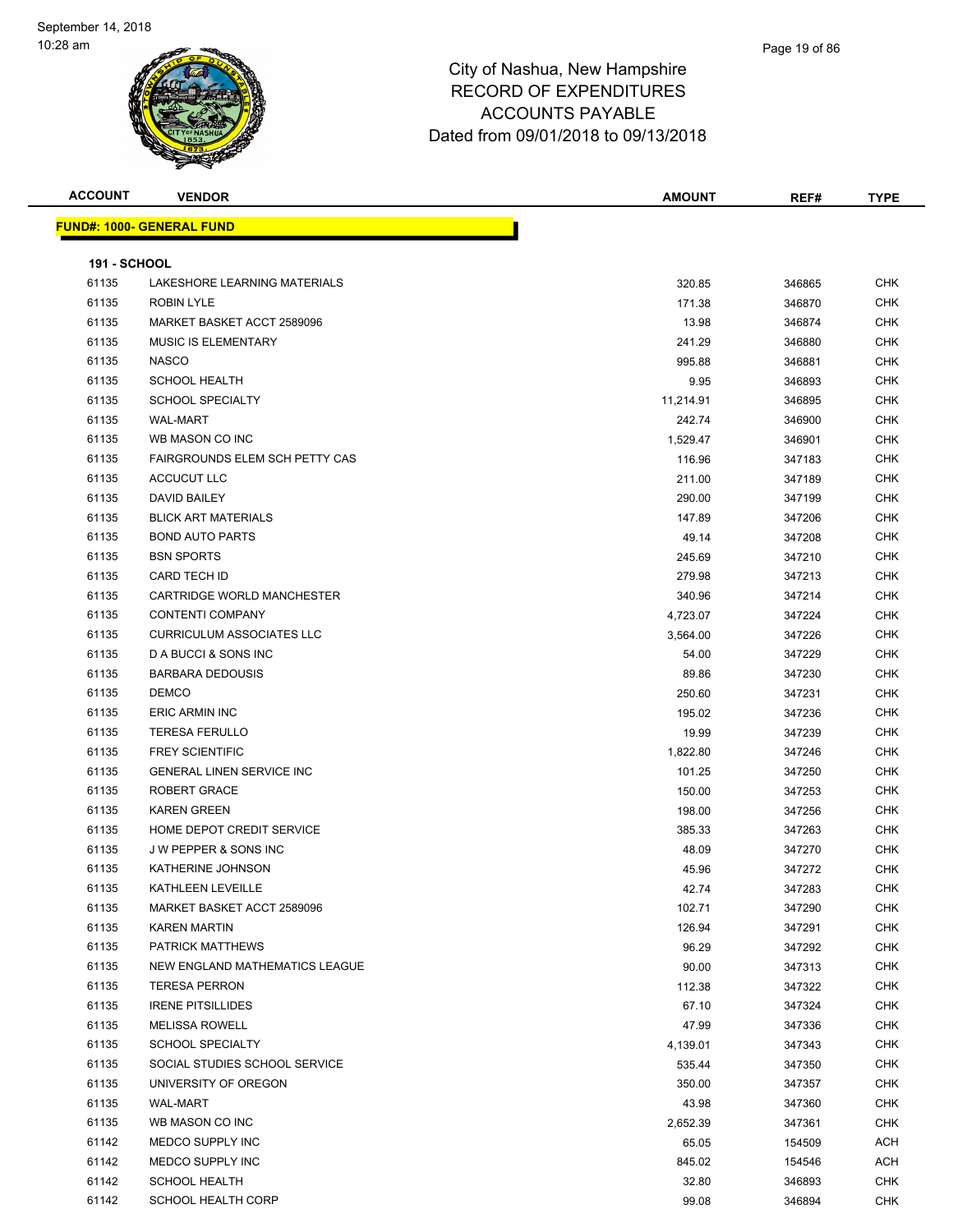#### Page 20 of 86

| <b>ACCOUNT</b><br><b>AMOUNT</b><br><b>VENDOR</b><br>REF#<br>TVDE<br>$ -$ |
|--------------------------------------------------------------------------|
|--------------------------------------------------------------------------|

| <b>CHK</b>               |
|--------------------------|
| CHK                      |
| <b>CHK</b>               |
| <b>CHK</b>               |
| CHK                      |
| CHK                      |
| CHK                      |
| CHK                      |
| <b>CHK</b>               |
| <b>CHK</b>               |
| <b>CHK</b>               |
| CHK                      |
| CHK                      |
| CHK                      |
| CHK                      |
| CHK                      |
| CHK                      |
| CHK                      |
| CHK                      |
| <b>CHK</b>               |
| <b>CHK</b>               |
| <b>CHK</b>               |
| CHK                      |
| CHK                      |
| CHK                      |
| CHK                      |
| CHK                      |
| CHK                      |
| CHK                      |
| CHK                      |
| CHK                      |
| <b>CHK</b>               |
| CHK                      |
| <b>CHK</b>               |
| <b>CHK</b>               |
| <b>CHK</b>               |
| <b>CHK</b>               |
| <b>CHK</b>               |
| <b>CHK</b>               |
| <b>CHK</b>               |
| CHK                      |
| <b>CHK</b>               |
| <b>CHK</b>               |
| <b>CHK</b>               |
| <b>CHK</b>               |
|                          |
| <b>CHK</b><br><b>CHK</b> |
| <b>CHK</b>               |
|                          |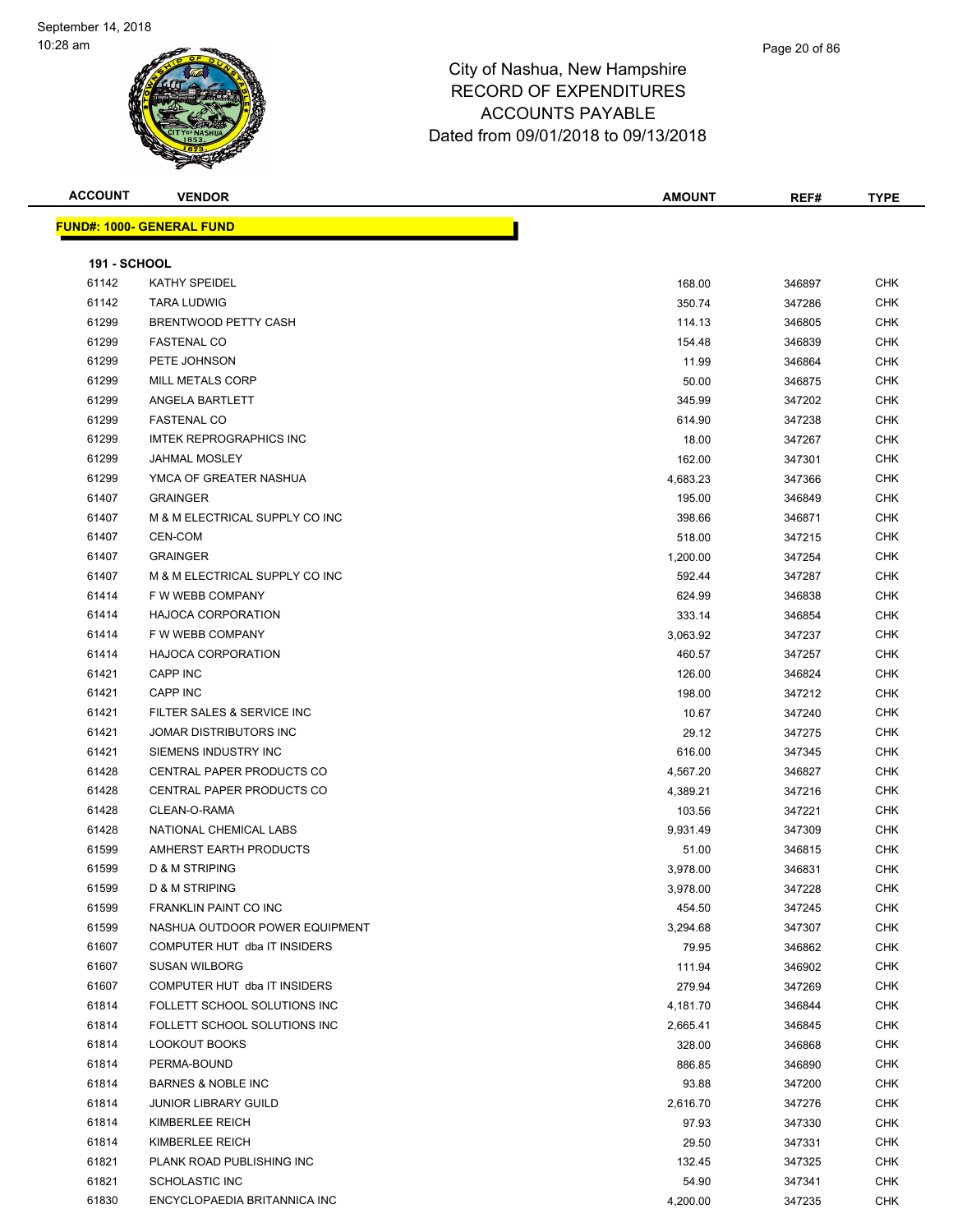# City of Nashua, New Hampshire RECORD OF EXPENDITURES ACCOUNTS PAYABLE

Dated from 09/01/2018 to 09/13/2018

| <b>ACCOUNT</b>      | <b>VENDOR</b>                         | AMOUNT       | REF#   | <b>TYPE</b> |
|---------------------|---------------------------------------|--------------|--------|-------------|
|                     | <b>FUND#: 1000- GENERAL FUND</b>      |              |        |             |
| <b>191 - SCHOOL</b> |                                       |              |        |             |
| 61830               | <b>TEACHING STRATEGIES LLC</b>        | 3,237.50     | 347355 | <b>CHK</b>  |
| 61875               | <b>BALLARD &amp; TIGHE PUBLISHERS</b> | 4,400.00     | 346817 | <b>CHK</b>  |
| 61875               | <b>CENGAGE LEARNING</b>               | 2,447.40     | 346826 | <b>CHK</b>  |
| 61875               | <b>HARTMAN PUBLISHING INC</b>         | 183.46       | 346855 | <b>CHK</b>  |
| 61875               | <b>HEINEMANN</b>                      | 2,217.04     | 346856 | <b>CHK</b>  |
| 61875               | FOLLETT SCHOOL SOLUTIONS INC          | 19,800.04    | 347242 | <b>CHK</b>  |
| 61875               | FOLLETT SCHOOL SOLUTIONS INC          | 4,195.12     | 347243 | <b>CHK</b>  |
| 61875               | <b>GREAT MINDS</b>                    | 158.04       | 347255 | <b>CHK</b>  |
| 61875               | <b>HEINEMANN</b>                      | 939.46       | 347260 | <b>CHK</b>  |
| 61875               | HOUGHTON MIFFLIN HARCOURT PUB.        | 3,888.90     | 347264 | <b>CHK</b>  |
| 61875               | <b>SASC LLC</b>                       | 14,970.13    | 347339 | <b>CHK</b>  |
| 71221               | <b>CUSTOM COMPUTER SPECIALIST INC</b> | 7.50         | 347227 | <b>CHK</b>  |
| 71221               | HP INC                                | 1,205.16     | 347265 | <b>CHK</b>  |
| 71221               | PRO AV SYSTEMS INC                    | 1,618.00     | 347326 | <b>CHK</b>  |
| 71228               | DEMONSTRATED SUCCESS                  | 2,000.00     | 346834 | <b>CHK</b>  |
| 71228               | <b>CUSTOM COMPUTER SPECIALIST INC</b> | 2,944.00     | 347227 | <b>CHK</b>  |
| 71228               | RTM COMMUNICATIONS INC                | 11,200.00    | 347337 | <b>CHK</b>  |
| 71800               | PRO AV SYSTEMS INC                    | 199.00       | 347326 | <b>CHK</b>  |
| 71800               | SCHOOL OUTFITTERS, LLC                | 1,371.15     | 347342 | <b>CHK</b>  |
| 71999               | AMAZON.COM LLC                        | (320.44)     | 154508 | <b>ACH</b>  |
| 71999               | PRO AV SYSTEMS INC                    | 1,319.30     | 346891 | <b>CHK</b>  |
| 71999               | WOODWIND & BRASSWIND                  | 259.87       | 346904 | <b>CHK</b>  |
| 71999               | AKINS MACHINERY INC                   | 4,807.00     | 347192 | <b>CHK</b>  |
| 71999               | K-LOG, INC                            | 1,212.22     | 347277 | <b>CHK</b>  |
| 71999               | PRO AV SYSTEMS INC                    | 1,323.70     | 347326 | <b>CHK</b>  |
|                     | <b>TOTAL 191 - SCHOOL</b>             | \$447,891.75 |        |             |
|                     | <b>193 - DEBT SERVICE</b>             |              |        |             |
| 75200               | US BANK N.A. (091000022)              | 334,375.00   | 154542 | <b>ACH</b>  |
| 75200               | US BANK N.A. (091000022)              | 198,825.00   | 154543 | <b>ACH</b>  |
| 75400               | FIRST SOUTHWEST ASSET MGMT LLC        | 2,425.00     | 347083 | <b>CHK</b>  |

**TOTAL FUND 1000 - GENERAL FUND \$5,350,153.40** 

#### **FUND#: 1001- GF-CAPITAL IMPROVEMENTS**

**161 - STREETS** 81100 BROX INDUSTRIES INC 2,036.00 346688 CHK 81100 LEIGHTON A WHITE **1200 CHK** 84,134.10 346978 CHK 81100 GRANITE STATE CONCRETE CO INC 1,665.00 347088 CHK 81100 TEAM EJP CONCORD NH 3,544.20 347156 CHK . . . . . . . . . . . . . . . . . . . . . . . . . . . . . . . . . **TOTAL 161 - STREETS \$91,379.30**

**TOTAL 193 - DEBT SERVICE \$535,625.00**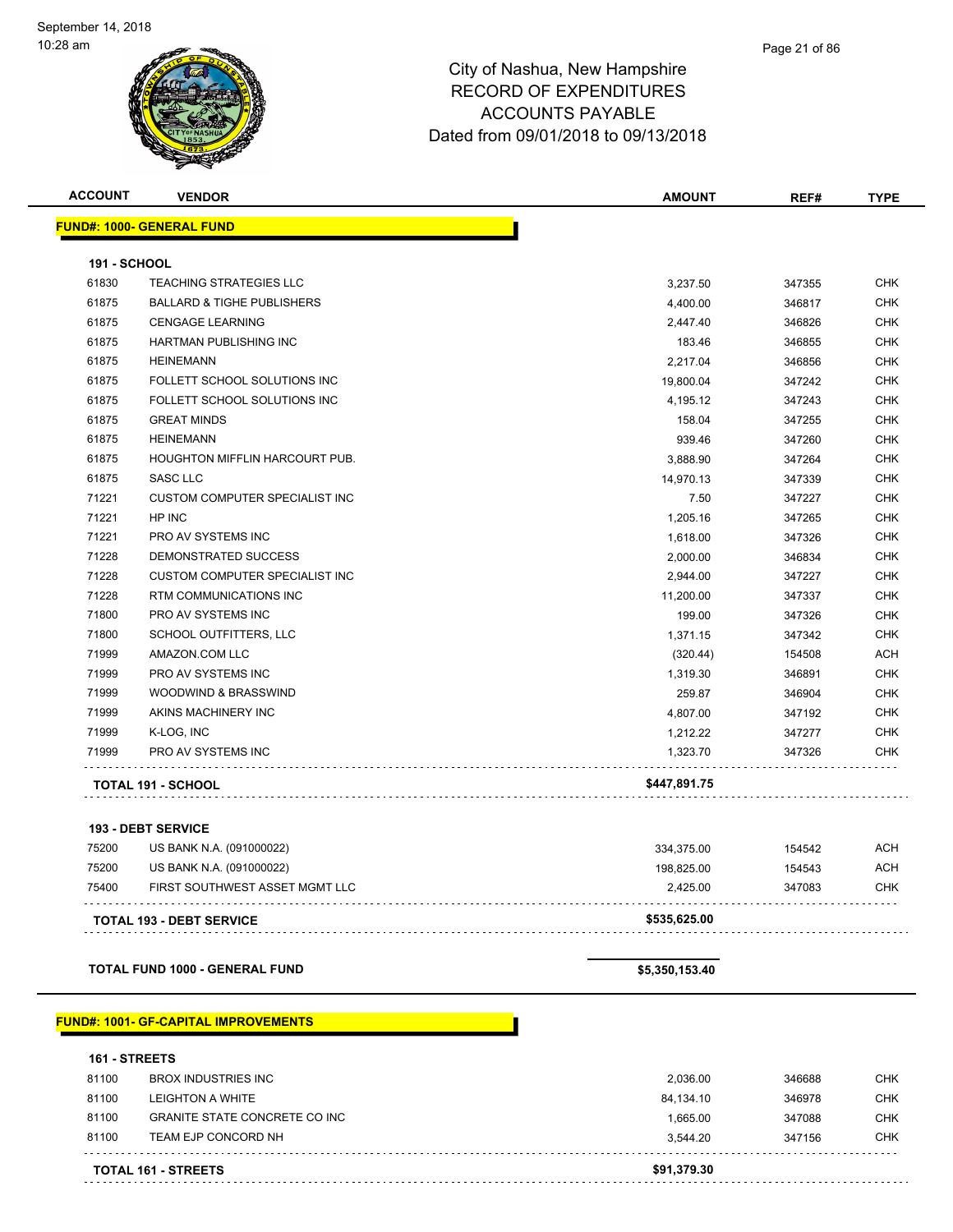| TOTAL FUND 1001 - GF-CAPITAL IMPROVEMENTS<br><b>FUND#: 1010- GF-PRIOR YEAR ENC &amp; ESCROWS</b><br><b>111 - HUMAN RESOURCES</b><br>RK PAYROLL SOLUTIONS INC<br>53142<br><b>TOTAL 111 - HUMAN RESOURCES</b><br>150 - POLICE<br>54487<br>CHICK BEAULIEU INC<br><b>TOTAL 150 - POLICE</b><br><b>152 - FIRE</b><br>BERGERON PROTECTIVE CLOTHING<br>61110<br>61699<br>R B ALLEN CO INC<br><b>TOTAL 152 - FIRE</b><br>161 - STREETS<br>61556<br>COASTAL TRAFFIC INC<br>TOTAL 161 - STREETS<br><b>171 - COMMUNITY SERVICES</b><br>61250<br><b>ALPHAGRAPHICS</b><br>68318<br>CITIZENS BANK CREDIT CARD<br><b>Rivier University</b> | \$91,379.30<br>492.00<br>\$492.00<br>5,800.00<br>\$5,800.00<br>14,950.88<br>4,765.00<br>\$19,715.88<br>2,519.00<br>\$2,519.00 | 347147<br>347053<br>347043<br>347145<br>347056 | <b>CHK</b><br><b>CHK</b><br><b>CHK</b><br><b>CHK</b><br><b>CHK</b> |
|-----------------------------------------------------------------------------------------------------------------------------------------------------------------------------------------------------------------------------------------------------------------------------------------------------------------------------------------------------------------------------------------------------------------------------------------------------------------------------------------------------------------------------------------------------------------------------------------------------------------------------|-------------------------------------------------------------------------------------------------------------------------------|------------------------------------------------|--------------------------------------------------------------------|
|                                                                                                                                                                                                                                                                                                                                                                                                                                                                                                                                                                                                                             |                                                                                                                               |                                                |                                                                    |
|                                                                                                                                                                                                                                                                                                                                                                                                                                                                                                                                                                                                                             |                                                                                                                               |                                                |                                                                    |
|                                                                                                                                                                                                                                                                                                                                                                                                                                                                                                                                                                                                                             |                                                                                                                               |                                                |                                                                    |
|                                                                                                                                                                                                                                                                                                                                                                                                                                                                                                                                                                                                                             |                                                                                                                               |                                                |                                                                    |
|                                                                                                                                                                                                                                                                                                                                                                                                                                                                                                                                                                                                                             |                                                                                                                               |                                                |                                                                    |
|                                                                                                                                                                                                                                                                                                                                                                                                                                                                                                                                                                                                                             |                                                                                                                               |                                                |                                                                    |
|                                                                                                                                                                                                                                                                                                                                                                                                                                                                                                                                                                                                                             |                                                                                                                               |                                                |                                                                    |
|                                                                                                                                                                                                                                                                                                                                                                                                                                                                                                                                                                                                                             |                                                                                                                               |                                                |                                                                    |
|                                                                                                                                                                                                                                                                                                                                                                                                                                                                                                                                                                                                                             |                                                                                                                               |                                                |                                                                    |
|                                                                                                                                                                                                                                                                                                                                                                                                                                                                                                                                                                                                                             |                                                                                                                               |                                                |                                                                    |
|                                                                                                                                                                                                                                                                                                                                                                                                                                                                                                                                                                                                                             |                                                                                                                               |                                                |                                                                    |
|                                                                                                                                                                                                                                                                                                                                                                                                                                                                                                                                                                                                                             |                                                                                                                               |                                                |                                                                    |
|                                                                                                                                                                                                                                                                                                                                                                                                                                                                                                                                                                                                                             |                                                                                                                               |                                                |                                                                    |
|                                                                                                                                                                                                                                                                                                                                                                                                                                                                                                                                                                                                                             |                                                                                                                               |                                                |                                                                    |
|                                                                                                                                                                                                                                                                                                                                                                                                                                                                                                                                                                                                                             |                                                                                                                               |                                                |                                                                    |
|                                                                                                                                                                                                                                                                                                                                                                                                                                                                                                                                                                                                                             |                                                                                                                               |                                                |                                                                    |
|                                                                                                                                                                                                                                                                                                                                                                                                                                                                                                                                                                                                                             | 541.88                                                                                                                        | 347038                                         | <b>CHK</b>                                                         |
|                                                                                                                                                                                                                                                                                                                                                                                                                                                                                                                                                                                                                             | 483.42                                                                                                                        | 9201902                                        | <b>ACH</b>                                                         |
| <b>TOTAL 171 - COMMUNITY SERVICES</b>                                                                                                                                                                                                                                                                                                                                                                                                                                                                                                                                                                                       | \$1,025.30                                                                                                                    |                                                |                                                                    |
| <b>172 - COMMUNITY HEALTH</b>                                                                                                                                                                                                                                                                                                                                                                                                                                                                                                                                                                                               |                                                                                                                               |                                                |                                                                    |
| 61142<br>POSITIVE PROMOTIONS INC<br>.                                                                                                                                                                                                                                                                                                                                                                                                                                                                                                                                                                                       | 219.95                                                                                                                        | 346763                                         | <b>CHK</b>                                                         |
| <b>TOTAL 172 - COMMUNITY HEALTH</b>                                                                                                                                                                                                                                                                                                                                                                                                                                                                                                                                                                                         | \$219.95                                                                                                                      |                                                |                                                                    |
| <b>182 - PLANNING AND ZONING</b>                                                                                                                                                                                                                                                                                                                                                                                                                                                                                                                                                                                            |                                                                                                                               |                                                |                                                                    |
| BEST BUY BUSINESS ADVANTAGE<br>71900                                                                                                                                                                                                                                                                                                                                                                                                                                                                                                                                                                                        | 899.99                                                                                                                        | 346680                                         | CHK                                                                |
| <b>TOTAL 182 - PLANNING AND ZONING</b>                                                                                                                                                                                                                                                                                                                                                                                                                                                                                                                                                                                      | \$899.99                                                                                                                      |                                                |                                                                    |
| <b>191 - SCHOOL</b>                                                                                                                                                                                                                                                                                                                                                                                                                                                                                                                                                                                                         |                                                                                                                               |                                                |                                                                    |
| 53628<br><b>MSB</b>                                                                                                                                                                                                                                                                                                                                                                                                                                                                                                                                                                                                         | 25,984.20                                                                                                                     | 346878                                         | <b>CHK</b>                                                         |
| 71800<br>WB MASON CO INC                                                                                                                                                                                                                                                                                                                                                                                                                                                                                                                                                                                                    | 9,504.00                                                                                                                      | 346901                                         | <b>CHK</b>                                                         |
| 71999<br>CEN-COM                                                                                                                                                                                                                                                                                                                                                                                                                                                                                                                                                                                                            | 1,016.00                                                                                                                      | 347215                                         | CHK                                                                |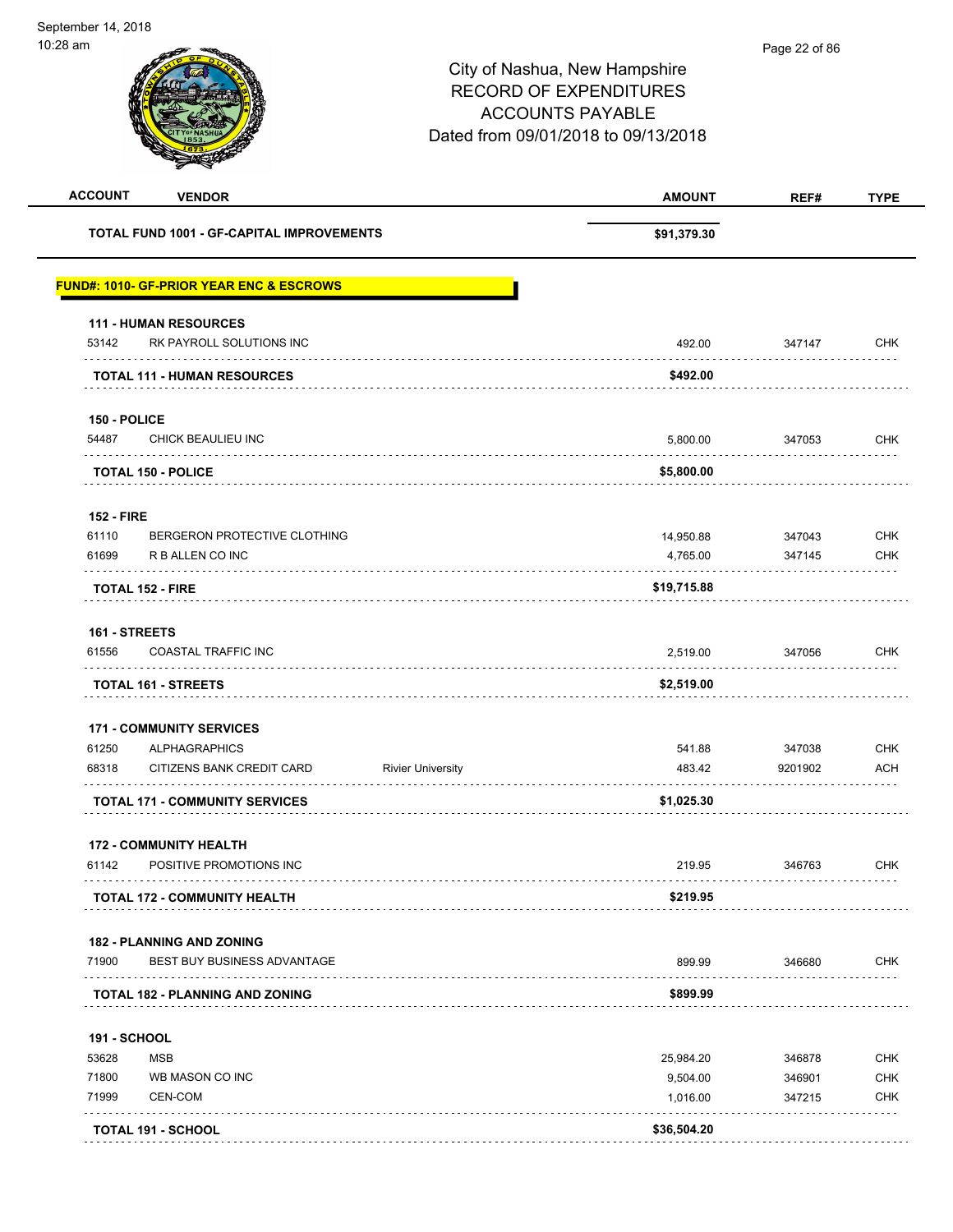| <b>ACCOUNT</b> | <b>VENDOR</b>                                            | <b>AMOUNT</b> | REF#   | <b>TYPE</b> |
|----------------|----------------------------------------------------------|---------------|--------|-------------|
|                | <b>TOTAL FUND 1010 - GF-PRIOR YEAR ENC &amp; ESCROWS</b> | \$67,176.32   |        |             |
|                | <b>FUND#: 2100- FOOD SERVICES FUND</b>                   |               |        |             |
| 53628          | ASAP FIRE & SAFETY CORP                                  | 1,410.00      | 346816 | <b>CHK</b>  |
| 53628          | ASAP FIRE & SAFETY CORP                                  | 570.00        | 347197 | <b>CHK</b>  |
| 54487          | <b>BASSETT SERVICES CORPORATION</b>                      | 665.53        | 346818 | <b>CHK</b>  |
| 54487          | <b>HOBART SERVICE</b>                                    | 120.00        | 346859 | <b>CHK</b>  |
| 54487          | AFFILIATED HVAC SERVICES LLC                             | 758.00        | 347190 | <b>CHK</b>  |
| 54487          | <b>HOBART SERVICE</b>                                    | 382.80        | 347262 | <b>CHK</b>  |
| 55307          | PAMELA CORREA                                            | 196.12        | 346829 | <b>CHK</b>  |
| 55307          | <b>ODETTE SLOSEK</b>                                     | 75.08         | 347347 | <b>CHK</b>  |
| 61214          | BELLAVANCE BEVERAGE CO INC                               | 112.00        | 346819 | <b>CHK</b>  |
| 61214          | <b>BIMBO FOODS BAKERIES INC</b>                          | 962.82        | 346821 | <b>CHK</b>  |
| 61214          | GILLS PIZZA CO                                           | 1,812.60      | 346847 | <b>CHK</b>  |
| 61214          | HERSHEY'S ICE CREAM                                      | 2,272.05      | 346857 | <b>CHK</b>  |
| 61214          | <b>JOE MILLER</b>                                        | 89.70         | 346876 | <b>CHK</b>  |
| 61214          | NATIVE MAINE PRODUCE & SPEC                              | 3,098.35      | 346883 | <b>CHK</b>  |
| 61214          | NORTHCENTER FOODS                                        | 2,676.54      | 346886 | <b>CHK</b>  |
| 61214          | TREASURER ST OF NH - SURPLUS D                           | 1,455.00      | 347187 | <b>CHK</b>  |
| 61214          | BELLAVANCE BEVERAGE CO INC                               | 1,929.30      | 347203 | <b>CHK</b>  |
| 61214          | <b>BIMBO FOODS BAKERIES INC</b>                          | 2,003.08      | 347205 | <b>CHK</b>  |
| 61214          | COCA COLA BOTTLING CO                                    | 1,154.00      | 347222 | <b>CHK</b>  |
| 61214          | <b>GARELICK FARMS LLC</b>                                | 200.22        | 347248 | <b>CHK</b>  |
| 61214          | GILLS PIZZA CO                                           | 2,696.10      | 347251 | <b>CHK</b>  |
| 61214          | HERSHEY'S ICE CREAM                                      | 616.68        | 347261 | <b>CHK</b>  |
| 61214          | M SAUNDERS INC                                           | 1,817.55      | 347288 | <b>CHK</b>  |
| 61214          | NATIVE MAINE PRODUCE & SPEC                              | 6,505.19      | 347310 | <b>CHK</b>  |
| 61214          | NORTHCENTER FOODS                                        | 31,037.83     | 347314 | CHK         |
| 61299          | CENTRAL PAPER PRODUCTS CO                                | 11,685.90     | 346827 | <b>CHK</b>  |
| 61299          | PAMELA CORREA                                            | 3.59          | 346829 | <b>CHK</b>  |
| 61299          | CENTRAL PAPER PRODUCTS CO                                | 6,090.47      | 347216 | <b>CHK</b>  |
| 61299          | GILLS PIZZA CO                                           | 513.00        | 347251 | <b>CHK</b>  |
|                | <b>TOTAL FUND 2100 - FOOD SERVICES FUND</b>              | \$82,909.50   |        |             |
|                | <b>FUND#: 2120- SUMMER FEEDING PROGRAM FUND</b>          |               |        |             |
| 61214          | BIMBO FOODS BAKERIES INC                                 | 140.90        | 346821 | <b>CHK</b>  |
|                | TOTAL FUND 2120 - SUMMER FEEDING PROGRAM FUND            | \$140.90      |        |             |
|                |                                                          |               |        |             |
|                | <b>FUND#: 2207- ADULT ED/CONTINUING ED</b>               |               |        |             |
| 44600          | SARAH MACDOUGALL                                         | 130.00        | 346873 | <b>CHK</b>  |
| 61299          | LAURIE ROTHHAUS                                          | 25.00         | 346892 | <b>CHK</b>  |
| 61299          | <b>WAL-MART</b>                                          | 107.12        | 346900 | <b>CHK</b>  |
|                | <b>TOTAL FUND 2207 - ADULT ED/CONTINUING ED</b>          | \$262.12      |        |             |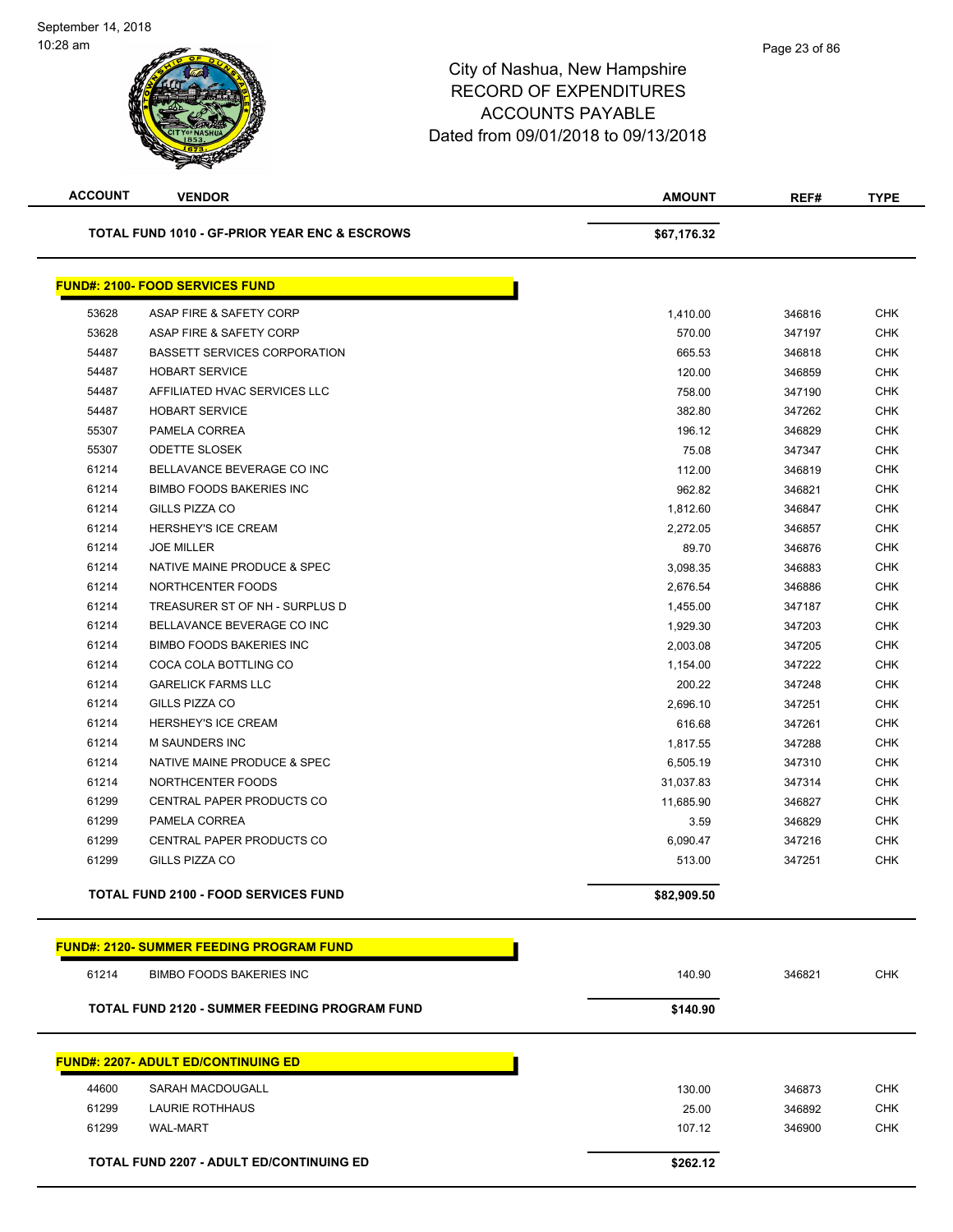September 14, 2018 10:28 am



| <b>ACCOUNT</b> | <b>VENDOR</b>                                           |                       | <b>AMOUNT</b>  | REF#             | <b>TYPE</b>              |
|----------------|---------------------------------------------------------|-----------------------|----------------|------------------|--------------------------|
|                | <b>FUND#: 2212- ATHLETICS REVENUE FUND</b>              |                       |                |                  |                          |
| 44563          | NASHUA SCHOOL DISTRICT 42                               |                       | 472.26         | 154507           | <b>ACH</b>               |
| 44563          | NASHUA SCHOOL DISTRICT 42                               |                       | 690.00         | 154548           | <b>ACH</b>               |
|                | <b>TOTAL FUND 2212 - ATHLETICS REVENUE FUND</b>         |                       | \$1,162.26     |                  |                          |
|                | <b>FUND#: 2222- AFTER SCHOOL PROGRAM</b>                |                       |                |                  |                          |
|                |                                                         |                       |                |                  |                          |
| 53628<br>61299 | YMCA OF GREATER NASHUA<br>MARKET BASKET ACCT 2589096    |                       | 48,709.60      | 347366           | <b>CHK</b><br><b>CHK</b> |
| 61299          | MINUTEMAN PRESS OF NASHUA                               |                       | 7.67<br>195.69 | 347290<br>347300 | <b>CHK</b>               |
| 61299          | <b>WAL-MART</b>                                         |                       | 219.54         | 347360           | <b>CHK</b>               |
|                |                                                         |                       |                |                  |                          |
|                | <b>TOTAL FUND 2222 - AFTER SCHOOL PROGRAM</b>           |                       | \$49,132.50    |                  |                          |
|                | <b>FUND#: 2501- PUBLIC HEALTH CLIENT FEES FUND</b>      |                       |                |                  |                          |
| 55845          | TREASURER STATE OF NH                                   |                       | 861.00         | 347027           | <b>CHK</b>               |
|                | <b>TOTAL FUND 2501 - PUBLIC HEALTH CLIENT FEES FUND</b> |                       | \$861.00       |                  |                          |
|                | <b>FUND#: 2504- HOLMAN STADIUM EVENTS FUND</b>          |                       |                |                  |                          |
| 55658          | AMAZON.COM LLC                                          |                       | 573.13         | 154506           | <b>ACH</b>               |
| 55699          | <b>COGENT PROMOTIONAL SERVICES</b>                      |                       | 457.56         | 347057           | <b>CHK</b>               |
| 55699          | <b>FASTENAL CO</b>                                      |                       | 182.10         | 347080           | <b>CHK</b>               |
| 55699          | UNITED SITE SERVICES NORTHEAST                          |                       | 769.58         | 347170           | <b>CHK</b>               |
|                | TOTAL FUND 2504 - HOLMAN STADIUM EVENTS FUND            |                       | \$1,982.37     |                  |                          |
|                |                                                         |                       |                |                  |                          |
|                | <b>FUND#: 2505- PEG ACCESS CHANNELS FUND</b>            |                       |                |                  |                          |
| 53470          | CITIZENS BANK CREDIT CARD                               | <b>WHENTOWORK INC</b> | 100.00         | 9201902          | <b>ACH</b>               |
| 54141          | PENNICHUCK WATER WORKS INC                              |                       | 24.97          | 347021           | <b>CHK</b>               |
| 55300          | <b>JEFF POEHNERT</b>                                    |                       | 264.33         | 346985           | <b>CHK</b>               |
| 55699          | COMCAST CABLE COMMUNICATIONS I                          |                       | 10.37          | 346642           | <b>CHK</b>               |
|                | <b>TOTAL FUND 2505 - PEG ACCESS CHANNELS FUND</b>       |                       | \$399.67       |                  |                          |
|                | <b>FUND#: 2506- HUNT BLDG FACILITY RENTAL FUND</b>      |                       |                |                  |                          |
| 53628          | COMCAST CABLE COMMUNICATIONS I                          |                       | 84.90          | 346998           | <b>CHK</b>               |
| 54280          | SOUTHERN NH PEST CONTROL                                |                       | 53.00          | 346788           | <b>CHK</b>               |
| 54487          | J LAWRENCE HALL INC                                     |                       | 635.00         | 347102           | <b>CHK</b>               |
|                | TOTAL FUND 2506 - HUNT BLDG FACILITY RENTAL FUND        |                       | \$772.90       |                  |                          |
|                |                                                         |                       |                |                  |                          |
|                | <b>FUND#: 2511-201 MAIN STREET RENTAL FUND</b>          |                       |                |                  |                          |
| 54114          | LIBERTY UTILITIES - NH                                  |                       | 227.72         | 346655           | <b>CHK</b>               |
| 54141          | PENNICHUCK WATER WORKS INC                              |                       | 342.94         | 346664           | CHK                      |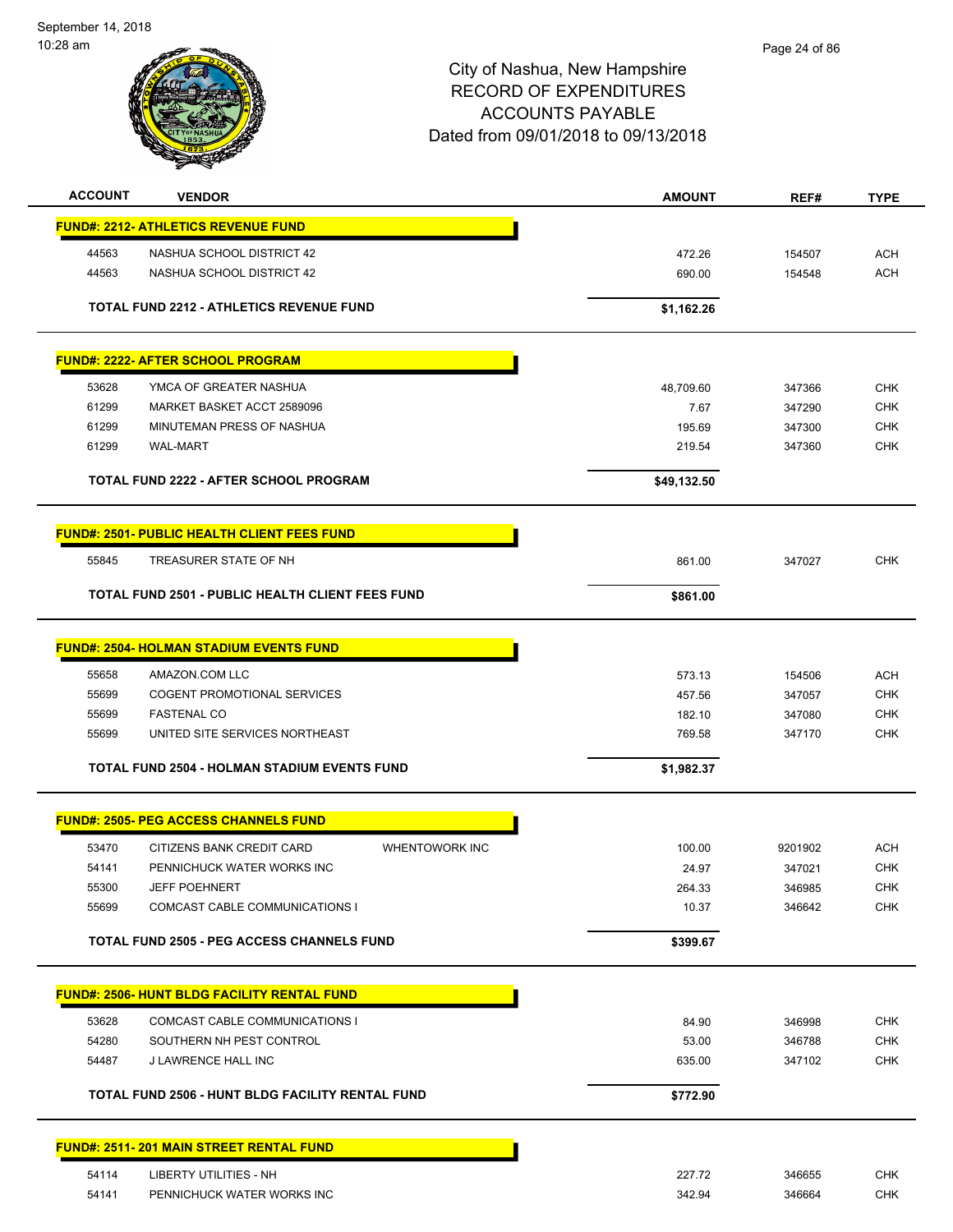| <b>ACCOUNT</b> | <b>VENDOR</b>                                            | <b>AMOUNT</b> | REF#    | <b>TYPE</b> |
|----------------|----------------------------------------------------------|---------------|---------|-------------|
|                | TOTAL FUND 2511 - 201 MAIN STREET RENTAL FUND            | \$570.66      |         |             |
|                | <b>FUND#: 3030- EMERGENCY MGMT GRANTS FUND</b>           |               |         |             |
| 61900          | <b>CELEBRATIONS CATERING</b>                             | 1,000.00      | 346692  | <b>CHK</b>  |
|                | <b>TOTAL FUND 3030 - EMERGENCY MGMT GRANTS FUND</b>      | \$1,000.00    |         |             |
|                | <b>FUND#: 3050- POLICE GRANTS FUND</b>                   |               |         |             |
| 55400          | <b>ANDREW FLEMING</b>                                    | 445.28        | 346971  | <b>CHK</b>  |
|                | <b>TOTAL FUND 3050 - POLICE GRANTS FUND</b>              | \$445.28      |         |             |
|                | <b>FUND#: 3068- COMMUNITY SERVICES GRANTS FUND</b>       |               |         |             |
| 55200          | <b>NHPHA</b>                                             | 100.00        | 347019  | <b>CHK</b>  |
| 55300          | CHELSEA ST GEORGE                                        | 136.27        | 346989  | <b>CHK</b>  |
| 55421          | JSI RESEARCH & TRAINING /                                | 50.00         | 346653  | <b>CHK</b>  |
| 55421          | <b>PATRICIA CROOKER</b>                                  | 50.00         | 346963  | <b>CHK</b>  |
| 55421          | <b>NICOLE VIAU</b>                                       | 25.00         | 346994  | <b>CHK</b>  |
| 55421          | NH PROVIDERS ASSOCIATION                                 | 150.00        | 347014  | <b>CHK</b>  |
| 55421          | CITIZENS BANK CREDIT CARD<br><b>New Orleans Marriott</b> | 1,529.89      | 9201902 | <b>ACH</b>  |
| 68350          | PATRICIA CROOKER                                         | 82.89         | 346625  | <b>CHK</b>  |
| 68350          | PETTY CASH                                               | 41.98         | 346636  | <b>CHK</b>  |
|                | <b>TOTAL FUND 3068 - COMMUNITY SERVICES GRANTS FUND</b>  | \$2,166.03    |         |             |
|                | <b>FUND#: 3070- COMMUNITY HEALTH GRANTS FUND</b>         |               |         |             |
| 53628          | ALEXANDER GRANOK MD                                      | 900.00        | 347089  | <b>CHK</b>  |
| 55300          | <b>CHRISTINE PAULIK</b>                                  | 9.92          | 347138  | <b>CHK</b>  |
| 71000          | NEW ENGLAND MICROSCOPE SERVICE                           | 168.00        | 347132  | <b>CHK</b>  |
|                | TOTAL FUND 3070 - COMMUNITY HEALTH GRANTS FUND           | \$1,077.92    |         |             |
|                | <b>FUND#: 3080- COMMUNITY DEVELOPMENT GRANTS</b>         |               |         |             |
| 54285          | SOLITUDE LAKE MANAGEMENT LLC                             | 4,450.00      | 346787  | <b>CHK</b>  |
|                | TOTAL FUND 3080 - COMMUNITY DEVELOPMENT GRANTS           | \$4,450.00    |         |             |
|                | <b>FUND#: 3090- URBAN PROGRAM GRANTS FUND</b>            |               |         |             |
| 54210          | AFFORDABLE CONSTRUCTION 1 LLC                            | 26,560.00     | 346622  | <b>CHK</b>  |
| 54210          | DAD'S ABATEMENT LLC                                      | 7,800.00      | 346965  | <b>CHK</b>  |
| 54210          | DAD'S ABATEMENT LLC                                      | 17,000.00     | 346964  | <b>CHK</b>  |
| 54210          | DAD'S ABATEMENT LLC                                      | 9,000.00      | 346966  | <b>CHK</b>  |
| 54210          | AFFORDABLE CONSTRUCTION 1 LLC                            | 3,900.00      | 346622  | <b>CHK</b>  |
| 54210          | AFFORDABLE CONSTRUCTION 1 LLC                            | 3,000.00      | 346954  | <b>CHK</b>  |
| 54210          | DAD'S ABATEMENT LLC                                      | 5,000.00      | 346964  | <b>CHK</b>  |
|                |                                                          |               |         |             |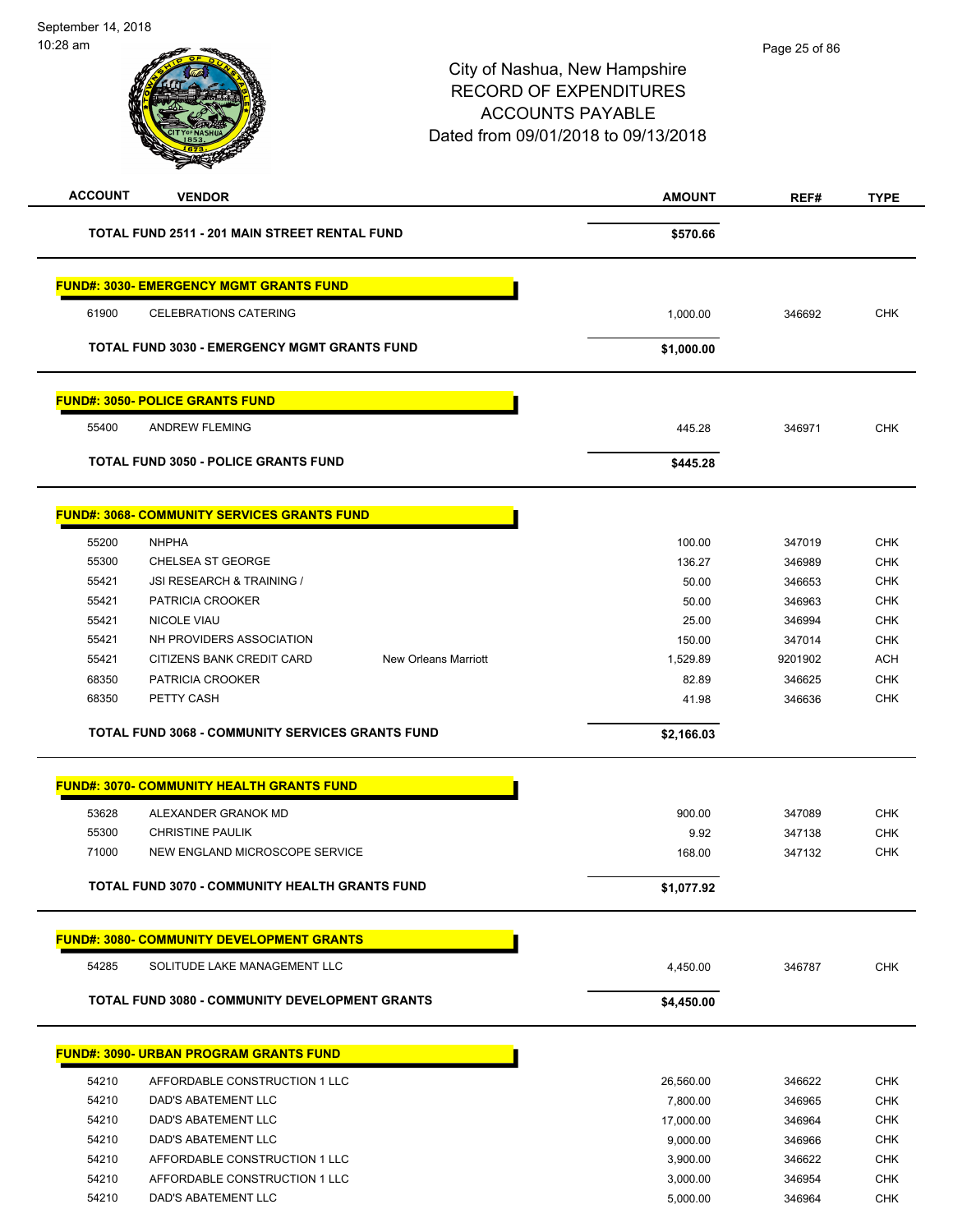

| <b>ACCOUNT</b> | <b>VENDOR</b>                                   |                               | <b>AMOUNT</b> | REF#    | <b>TYPE</b> |
|----------------|-------------------------------------------------|-------------------------------|---------------|---------|-------------|
|                | <u> FUND#: 3090- URBAN PROGRAM GRANTS FUND</u>  |                               |               |         |             |
| 54210          | DAD'S ABATEMENT LLC                             |                               | 5,000.00      | 346966  | <b>CHK</b>  |
| 55307          | <b>ROBERT RICE</b>                              |                               | 96.30         | 346987  | <b>CHK</b>  |
| 55614          | <b>HILLSBOROUGH COUNTY REGISTRY</b>             |                               | 107.35        | 346721  | <b>CHK</b>  |
| 55614          | HILLSBOROUGH COUNTY REGISTRY                    |                               | 16.47         | 346721  | <b>CHK</b>  |
| 61100          | <b>BLUE RESERVE WATER</b>                       |                               | 74.85         | 346684  | <b>CHK</b>  |
| 69025          | MUNOZ CONSTRUCTION                              |                               | 791.40        | 346982  | <b>CHK</b>  |
| 69025          | MUNOZ CONSTRUCTION                              |                               | 7,308.60      | 346982  | <b>CHK</b>  |
| 69025          | DAD'S ABATEMENT LLC                             |                               | 20,675.00     | 346964  | <b>CHK</b>  |
|                | TOTAL FUND 3090 - URBAN PROGRAM GRANTS FUND     |                               | \$106,329.97  |         |             |
|                | <b>FUND#: 3100- ECONOMIC DEVELOPMENT GRANTS</b> |                               |               |         |             |
| 53107          | MCFARLAND JOHNSON INC                           |                               | 17,933.56     | 347118  | <b>CHK</b>  |
|                | TOTAL FUND 3100 - ECONOMIC DEVELOPMENT GRANTS   |                               | \$17,933.56   |         |             |
|                |                                                 |                               |               |         |             |
|                | <b>FUND#: 3120- TRANSIT GRANTS FUND</b>         |                               |               |         |             |
| 54114          | <b>LIBERTY UTILITIES - NH</b>                   |                               | 52.81         | 346656  | <b>CHK</b>  |
| 54141          | PENNICHUCK WATER WORKS INC                      |                               | 91.57         | 347021  | <b>CHK</b>  |
| 54141          | PENNICHUCK WATER WORKS INC                      |                               | 163.06        | 347021  | <b>CHK</b>  |
| 54141          | PENNICHUCK WATER WORKS INC                      |                               | 65.87         | 347021  | <b>CHK</b>  |
| 54225          | ALLSTATE FIRE EQUIPMENT                         |                               | 432.90        | 346675  | <b>CHK</b>  |
| 54280          | BILLS WORLD CLASS CLEANING SER                  |                               | 550.00        | 346682  | <b>CHK</b>  |
| 55400          | CITIZENS BANK CREDIT CARD                       | <b>NH Transit Association</b> | 150.00        | 9201902 | <b>ACH</b>  |
| 55400          | CITIZENS BANK CREDIT CARD                       | <b>NH Transit Association</b> | 150.00        | 9201902 | <b>ACH</b>  |
| 55400          | CITIZENS BANK CREDIT CARD                       | <b>NH Transit Association</b> | 150.00        | 9201902 | <b>ACH</b>  |
| 55607          | UNITED PARCEL SERVICE                           |                               | 9.81          | 347029  | <b>CHK</b>  |
| 55690          | FIRST TRANSIT INC                               |                               | 35,502.00     | 154505  | <b>ACH</b>  |
| 55690          | FIRST TRANSIT INC                               |                               | 78,735.62     | 154505  | <b>ACH</b>  |
| 55690          | FIRST TRANSIT INC                               |                               | 25,894.48     | 154505  | <b>ACH</b>  |
| 55699          | PRINT FACTORY                                   |                               | 140.25        | 347144  | <b>CHK</b>  |
| 55699          | VERIZON WIRELESS-342008805                      |                               | 131.00        | 346673  | CHK         |
| 55699          | CINTAS#016                                      |                               | 82.54         | 346693  | <b>CHK</b>  |
| 55699          | <b>RON TURLEY ASSOC INC</b>                     |                               | 875.00        | 346772  | <b>CHK</b>  |
| 61107          | CINTAS#016                                      |                               | 41.27         | 347054  | <b>CHK</b>  |
| 61299          | WB MASON CO INC                                 |                               | 143.84        | 347176  | <b>CHK</b>  |
| 61299          | AMAZON.COM LLC                                  |                               | 189.27        | 154506  | <b>ACH</b>  |
| 61299          | CENTRAL PAPER PRODUCTS CO                       |                               | 312.16        | 347050  | CHK         |
| 61299          | HOME DEPOT CREDIT SERVICE 3065                  |                               | 176.70        | 347093  | <b>CHK</b>  |
| 61299          | <b>RYDER FLEET PRODUCTS</b>                     |                               | 129.87        | 347148  | <b>CHK</b>  |
| 61705          | MAYNARD & LESIEUR INC                           |                               | 840.00        | 346742  | <b>CHK</b>  |
| 61705          | STRATHAM TIRE                                   |                               | 664.00        | 346790  | <b>CHK</b>  |
| 61799          | F W WEBB COMPANY                                |                               | 86.40         | 346705  | <b>CHK</b>  |
| 61799          | SANEL NAPA                                      |                               | 109.28        | 346778  | <b>CHK</b>  |
| 61799          | <b>GILLIG LLC</b>                               |                               | 283.00        | 347087  | <b>CHK</b>  |
| 61799          | RYDER FLEET PRODUCTS                            |                               | 14.55         | 347148  | CHK         |
| 61799          | SANEL NAPA                                      |                               | 631.19        | 346778  | <b>CHK</b>  |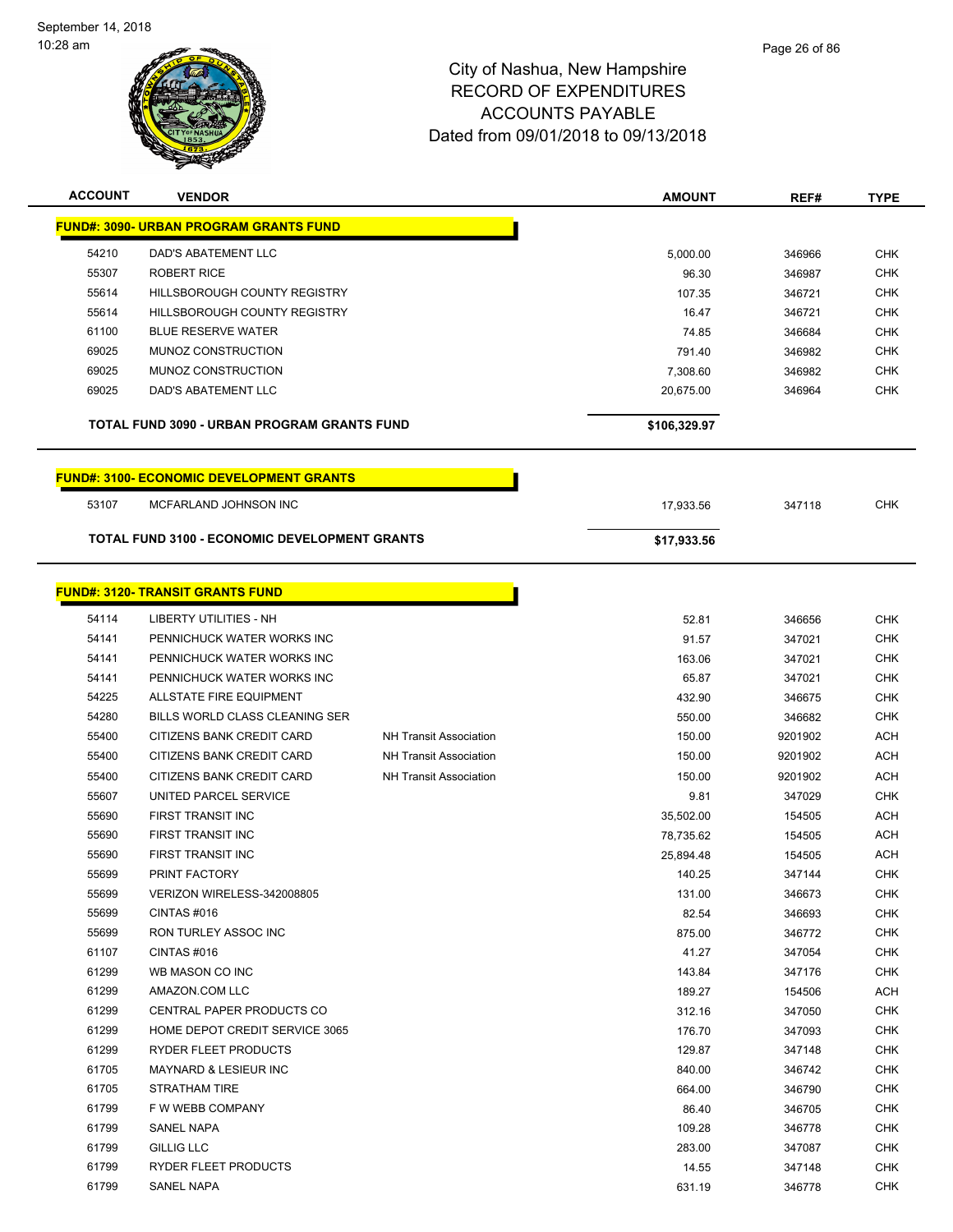

| <b>ACCOUNT</b> | <b>VENDOR</b>                                | <b>AMOUNT</b> | REF#   | <b>TYPE</b> |
|----------------|----------------------------------------------|---------------|--------|-------------|
|                | <b>FUND#: 3120- TRANSIT GRANTS FUND</b>      |               |        |             |
| 61799          | <b>FASTENAL CO</b>                           | 27.38         | 346707 | <b>CHK</b>  |
| 61799          | <b>RYDER FLEET PRODUCTS</b>                  | 133.78        | 346773 | <b>CHK</b>  |
| 61799          | <b>SANEL NAPA</b>                            | 333.23        | 346778 | <b>CHK</b>  |
| 61799          | <b>SANEL NAPA</b>                            | 63.21         | 346778 | <b>CHK</b>  |
| 61799          | HOME DEPOT CREDIT SERVICE 3065               | 50.86         | 347093 | <b>CHK</b>  |
| 61799          | <b>SANEL NAPA</b>                            | 42.12         | 346778 | <b>CHK</b>  |
| 68240          | <b>EMBROIDME OF NASHUA</b>                   | 240.00        | 346704 | <b>CHK</b>  |
| 68240          | L.L. BEAN INC                                | 377.15        | 346733 | <b>CHK</b>  |
|                | <b>TOTAL FUND 3120 - TRANSIT GRANTS FUND</b> | \$148,066.17  |        |             |

|       | <u> FUND#: 3800- SCHOOL GRANTS FUND</u> |           |        |            |
|-------|-----------------------------------------|-----------|--------|------------|
| 53628 | LITERACY LEARNING SOLUTIONS             | 350.00    | 346867 | <b>CHK</b> |
| 53628 | <b>STEVE BLUNT</b>                      | 2,600.00  | 347207 | <b>CHK</b> |
| 53628 | YMCA OF GREATER NASHUA                  | 23,699.53 | 347366 | <b>CHK</b> |
| 53628 | <b>HARBOR HOMES INC</b>                 | 2,522.52  | 347259 | <b>CHK</b> |
| 53628 | NESCA, PC                               | 900.00    | 346884 | <b>CHK</b> |
| 53628 | NESCA, PC                               | 3,500.00  | 346884 | <b>CHK</b> |
| 53628 | <b>INTERIM HEALTH CARE</b>              | 541.00    | 346861 | <b>CHK</b> |
| 53628 | <b>GATEWAYS COMMUNITY SERVICES</b>      | 1,353.63  | 347249 | <b>CHK</b> |
| 55109 | CONSOLIDATED COMMUNICATIONS             | 178.89    | 346644 | <b>CHK</b> |
| 55200 | <b>KAREN MARTIN</b>                     | 52.58     | 347291 | <b>CHK</b> |
| 55300 | <b>SCOTT JAQUITH</b>                    | 38.50     | 346863 | <b>CHK</b> |
| 55400 | <b>UCONN - PBIS</b>                     | 600.00    | 346899 | <b>CHK</b> |
| 55600 | MINUTEMAN PRESS OF NASHUA               | 2,971.80  | 347300 | <b>CHK</b> |
| 55690 | FIRST STUDENT INC                       | 500.62    | 346841 | <b>CHK</b> |
| 55690 | <b>GREATER LOWELL TECHNICAL HIGH</b>    | 937.50    | 346852 | <b>CHK</b> |
| 61135 | WB MASON CO INC                         | 443.48    | 346901 | <b>CHK</b> |
| 61135 | <b>JENNIFER GRANTHAM</b>                | 279.06    | 346850 | <b>CHK</b> |
| 61135 | WB MASON CO INC                         | 444.69    | 346901 | <b>CHK</b> |
| 61135 | <b>KAREN MARTIN</b>                     | 174.26    | 347291 | <b>CHK</b> |
| 61299 | WB MASON CO INC                         | 33.01     | 346901 | CHK        |
| 61299 | AMAZON.COM LLC                          | 14.15     | 154508 | ACH        |
| 61299 | AMAZON.COM LLC                          | 9.10      | 154544 | ACH        |
| 61299 | <b>SCOTT JAQUITH</b>                    | 14.00     | 346863 | CHK        |
| 61299 | AMAZON.COM LLC                          | 1,009.36  | 154508 | ACH        |
| 61299 | <b>NCS PEARSON</b>                      | 338.40    | 347311 | CHK        |
| 61299 | <b>VORT CORPORATION</b>                 | 132.00    | 347359 | CHK        |
| 61875 | FIRST BOOK NATIONAL OFFICE              | 5,994.79  | 346840 | CHK        |
| 61875 | FOLLETT SCHOOL SOLUTIONS INC            | 64.88     | 347243 | CHK        |
| 61875 | <b>RESOURCES FOR EDUCATORS</b>          | 180.00    | 347332 | <b>CHK</b> |
| 61875 | <b>NCS PEARSON</b>                      | 2,262.91  | 347311 | <b>CHK</b> |
| 71221 | COMPUTER HUT dba IT INSIDERS            | 4,019.55  | 347269 | <b>CHK</b> |
| 71221 | HP INC                                  | 6,025.80  | 347265 | CHK        |
| 71228 | <b>ELLEVATION LLC</b>                   | 23,135.00 | 346837 | <b>CHK</b> |
| 71602 | <b>SECURADYNE SYSTEMS</b>               | 7,947.03  | 346896 | <b>CHK</b> |
| 71602 | <b>SECURADYNE SYSTEMS</b>               | 5,595.00  | 346896 | <b>CHK</b> |
| 71602 | SECURADYNE SYSTEMS                      | 2,281.48  | 347344 | <b>CHK</b> |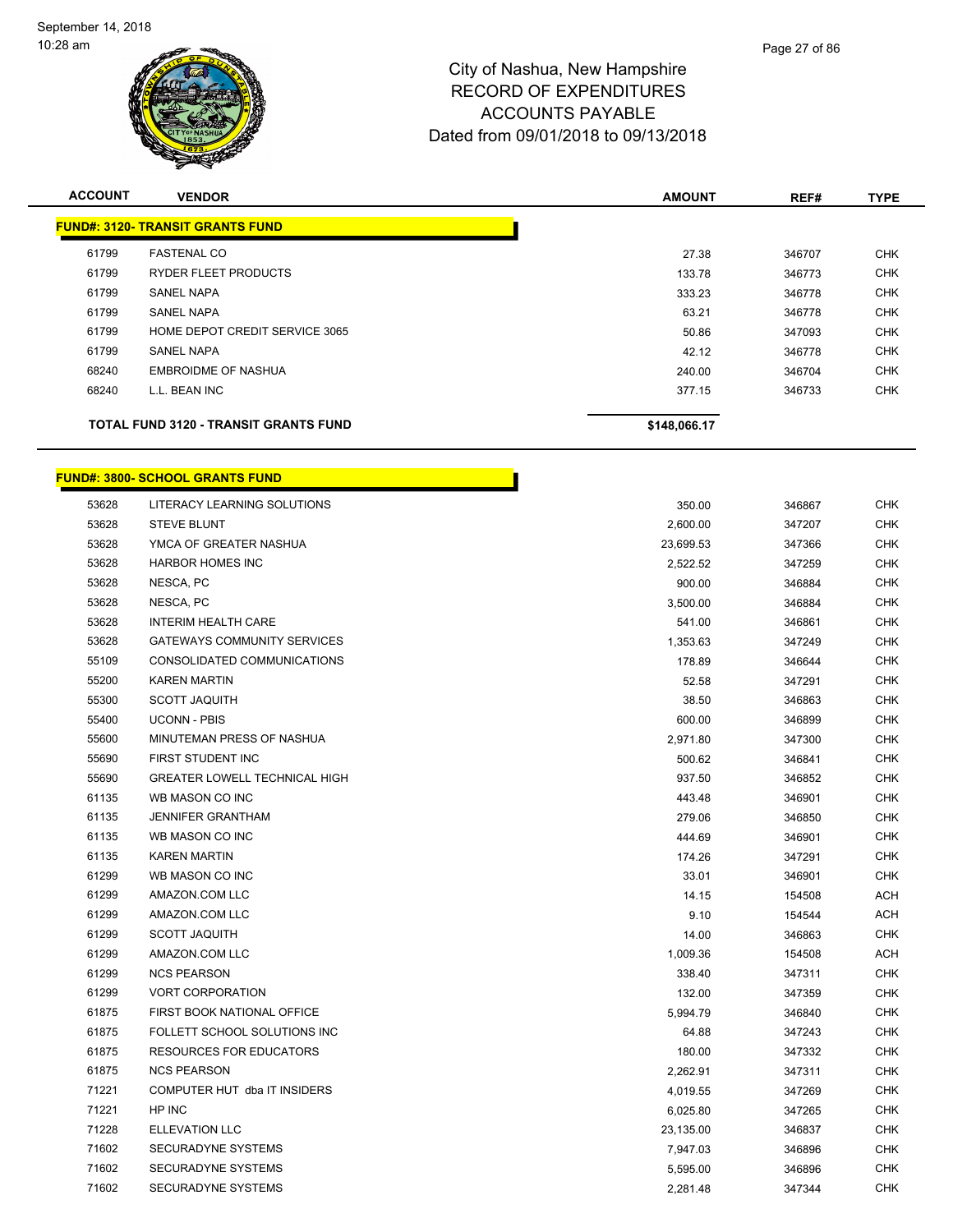September 14, 2018 10:28 am



| <b>ACCOUNT</b> | <b>VENDOR</b>                                     | <b>AMOUNT</b> | REF#   | <b>TYPE</b> |
|----------------|---------------------------------------------------|---------------|--------|-------------|
|                | <b>FUND#: 3800- SCHOOL GRANTS FUND</b>            |               |        |             |
| 71800          | AMAZON.COM LLC                                    | 930.12        | 154508 | <b>ACH</b>  |
| 71800          | ONLINE STORES INC                                 | 426.25        | 346887 | <b>CHK</b>  |
|                | <b>TOTAL FUND 3800 - SCHOOL GRANTS FUND</b>       | \$102,500.89  |        |             |
|                | <b>FUND#: 3810- FOOD SERVICE GRANTS FUND</b>      |               |        |             |
| 61214          | <b>CENTRAL PAPER PRODUCTS CO</b>                  | 57.28         | 346827 | <b>CHK</b>  |
| 61214          | M SAUNDERS INC                                    | 56.90         | 346872 | CHK         |
| 61214          | NORTHCENTER FOODS                                 | 31.77         | 346886 | <b>CHK</b>  |
| 61214          | <b>M SAUNDERS INC</b>                             | 660.45        | 347288 | <b>CHK</b>  |
| 61214          | NATIVE MAINE PRODUCE & SPEC                       | 402.85        | 346883 | <b>CHK</b>  |
| 61214          | <b>M SAUNDERS INC</b>                             | 1,024.25      | 347288 | <b>CHK</b>  |
| 61214          | CENTRAL PAPER PRODUCTS CO                         | 181.41        | 346827 | <b>CHK</b>  |
| 61214          | NATIVE MAINE PRODUCE & SPEC                       | 274.60        | 346883 | <b>CHK</b>  |
| 61214          | <b>M SAUNDERS INC</b>                             | 1,268.30      | 347288 | <b>CHK</b>  |
| 61214          | NATIVE MAINE PRODUCE & SPEC                       | 593.82        | 347310 | <b>CHK</b>  |
| 61214          | NATIVE MAINE PRODUCE & SPEC                       | 358.87        | 347310 | <b>CHK</b>  |
| 61214          | NATIVE MAINE PRODUCE & SPEC                       | 330.30        | 346883 | <b>CHK</b>  |
| 61214          | <b>M SAUNDERS INC</b>                             | 1,048.75      | 347288 | <b>CHK</b>  |
| 61214          | NATIVE MAINE PRODUCE & SPEC                       | 390.05        | 346883 | <b>CHK</b>  |
| 61214          | <b>M SAUNDERS INC</b>                             | 827.55        | 347288 | <b>CHK</b>  |
| 61214          | NORTHCENTER FOODS                                 | 31.77         | 347314 | <b>CHK</b>  |
| 61299          | NORTHCENTER FOODS                                 | 31.77         | 346886 | <b>CHK</b>  |
| 61299          | CENTRAL PAPER PRODUCTS CO                         | 205.07        | 346827 | <b>CHK</b>  |
| 61299          | NORTHCENTER FOODS                                 | 31.77         | 346886 | <b>CHK</b>  |
| 61299          | NORTHCENTER FOODS                                 | 31.77         | 346886 | <b>CHK</b>  |
| 61299          | NORTHCENTER FOODS                                 | 31.77         | 346886 | <b>CHK</b>  |
| 61299          | CENTRAL PAPER PRODUCTS CO                         | 128.66        | 347216 | <b>CHK</b>  |
| 61299          | CENTRAL PAPER PRODUCTS CO                         | 269.11        | 346827 | <b>CHK</b>  |
| 61299          | NORTHCENTER FOODS                                 | 31.77         | 346886 | <b>CHK</b>  |
|                | <b>TOTAL FUND 3810 - FOOD SERVICE GRANTS FUND</b> | \$8,300.61    |        |             |

|       | <b>FUND#: 4005- TRAFFIC VIOLATIONS FUND</b>      |         |        |     |
|-------|--------------------------------------------------|---------|--------|-----|
| 45400 | <b>KEVIN M PICKUP</b>                            | 10.00   | 347140 | СНК |
|       | <b>TOTAL FUND 4005 - TRAFFIC VIOLATIONS FUND</b> | \$10.00 |        |     |

|       | <b>FUND#: 4025- DOJ DRUG FORFEITURE FUND</b> |          |        |            |
|-------|----------------------------------------------|----------|--------|------------|
| 54100 | <b>EVERSOURCE</b>                            | 1.63     | 346651 | <b>CHK</b> |
| 55118 | VERIZON WIRELESS-785728687                   | 220.36   | 346671 | CHK        |
| 55400 | CONFERENCES AND SEMINARS                     | 245.00   | 346967 |            |
| 55400 | CONFERENCES AND SEMINARS                     | 2.915.00 | 346969 |            |
| 55400 | CONFERENCES AND SEMINARS                     | 245.00   | 346970 |            |
| 55400 | CONFERENCES AND SEMINARS                     | 245.00   | 346973 |            |
| 55400 | CONFERENCES AND SEMINARS                     | 245.00   | 346976 |            |
|       |                                              |          |        |            |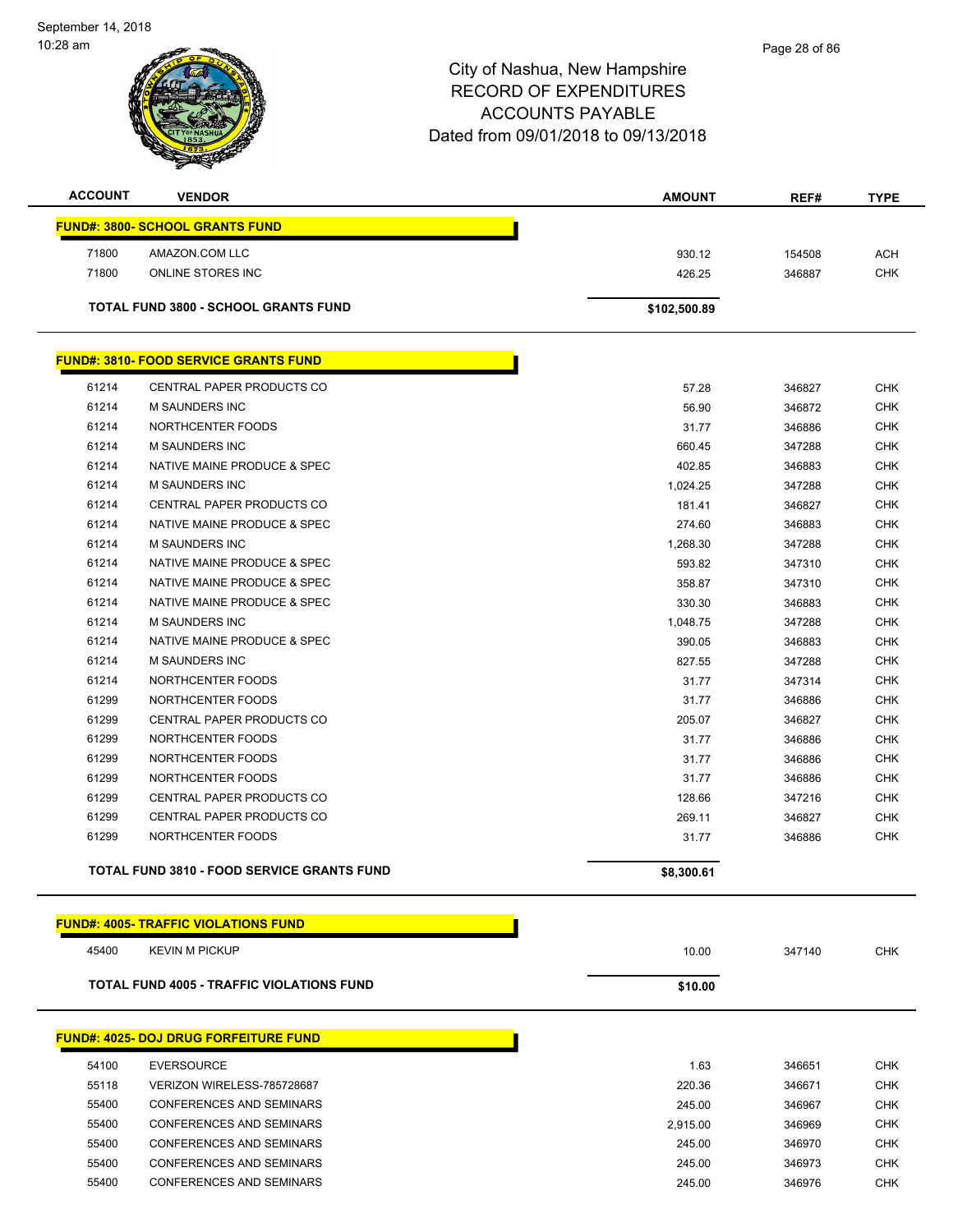

| <b>ACCOUNT</b> | <b>VENDOR</b>                                     |                   | <b>AMOUNT</b> | REF#    | <b>TYPE</b> |
|----------------|---------------------------------------------------|-------------------|---------------|---------|-------------|
|                | <b>FUND#: 4025- DOJ DRUG FORFEITURE FUND</b>      |                   |               |         |             |
| 55400          | <b>CONFERENCES AND SEMINARS</b>                   |                   | 245.00        | 346977  | <b>CHK</b>  |
| 55400          | CONFERENCES AND SEMINARS                          |                   | 245.00        | 346981  | <b>CHK</b>  |
| 55400          | <b>CONFERENCES AND SEMINARS</b>                   |                   | 245.00        | 346983  | <b>CHK</b>  |
| 55400          | <b>CONFERENCES AND SEMINARS</b>                   |                   | 245.00        | 346986  | <b>CHK</b>  |
| 55400          | CONFERENCES AND SEMINARS                          |                   | 245.00        | 346988  | <b>CHK</b>  |
| 55699          | COMCAST CABLE COMMUNICATIONS I                    |                   | 308.63        | 346642  | <b>CHK</b>  |
| 55699          | TRANSUNION RISK & ALTERNATIVE                     |                   | 110.00        | 347161  | <b>CHK</b>  |
| 61799          | CARPARTS DISTRIBUTION CENTER,                     |                   | 8.89          | 346690  | <b>CHK</b>  |
| 61799          | O'REILLY AUTO PARTS                               |                   | 16.57         | 346761  | <b>CHK</b>  |
| 71000          | CITIZENS BANK CREDIT CARD                         | 5.11 Tactical.com | 259.98        | 9201902 | <b>ACH</b>  |
|                | TOTAL FUND 4025 - DOJ DRUG FORFEITURE FUND        |                   | \$6,046.06    |         |             |
|                | <b>FUND#: 4053- FIRE REGIONAL HAZMAT FUND</b>     |                   |               |         |             |
| 71000          | <b>SANEL NAPA</b>                                 |                   | 358.65        | 346780  | <b>CHK</b>  |
|                | TOTAL FUND 4053 - FIRE REGIONAL HAZMAT FUND       |                   | \$358.65      |         |             |
|                |                                                   |                   |               |         |             |
|                | <b>FUND#: 4090- LIB-LOST/DAMAGED BOOK FINES</b>   |                   |               |         |             |
| 61299          | SAM'S CLUB DIRECT-0860                            |                   | 52.15         | 346774  | <b>CHK</b>  |
| 61814          | AMAZON.COM LLC                                    |                   | 230.99        | 154537  | <b>ACH</b>  |
| 61814          | <b>MIDWEST TAPE</b>                               |                   | 56.16         | 347124  | <b>CHK</b>  |
|                | TOTAL FUND 4090 - LIB-LOST/DAMAGED BOOK FINES     |                   | \$339.30      |         |             |
|                |                                                   |                   |               |         |             |
|                | <b>FUND#: 5040- CAPITAL PROJECTS-FIRE</b>         |                   |               |         |             |
| 81200          | BONNETTE PAGE & STONE CORP                        |                   | 141,075.96    | 346685  | <b>CHK</b>  |
|                | <b>TOTAL FUND 5040 - CAPITAL PROJECTS-FIRE</b>    |                   | \$141,075.96  |         |             |
|                |                                                   |                   |               |         |             |
|                | <b>FUND#: 5200- CAPITAL PROJECTS-PUBLIC WORKS</b> |                   |               |         |             |
| 81700          | <b>LUMECON LLC</b>                                |                   | 725.00        | 347111  | <b>CHK</b>  |
|                | TOTAL FUND 5200 - CAPITAL PROJECTS-PUBLIC WORKS   |                   | \$725.00      |         |             |
|                |                                                   |                   |               |         |             |
|                | <b>FUND#: 5700- CAP PROJECTS-BROAD ST PARKWAY</b> |                   |               |         |             |
| 81700          | <b>EVERSOURCE</b>                                 |                   | 29.63         | 346651  | <b>CHK</b>  |
| 81700          | PENNICHUCK WATER WORKS INC                        |                   | 402.10        | 346664  | <b>CHK</b>  |
| 81700          | LIBERTY UTILITIES - NH                            |                   | 168.33        | 346657  | <b>CHK</b>  |
| 81700          | PENNICHUCK WATER WORKS INC                        |                   | 52.78         | 346664  | <b>CHK</b>  |
|                | TOTAL FUND 5700 - CAP PROJECTS-BROAD ST PARKWAY   |                   | \$652.84      |         |             |
|                |                                                   |                   |               |         |             |

**FUND#: 6000- SOLID WASTE FUND**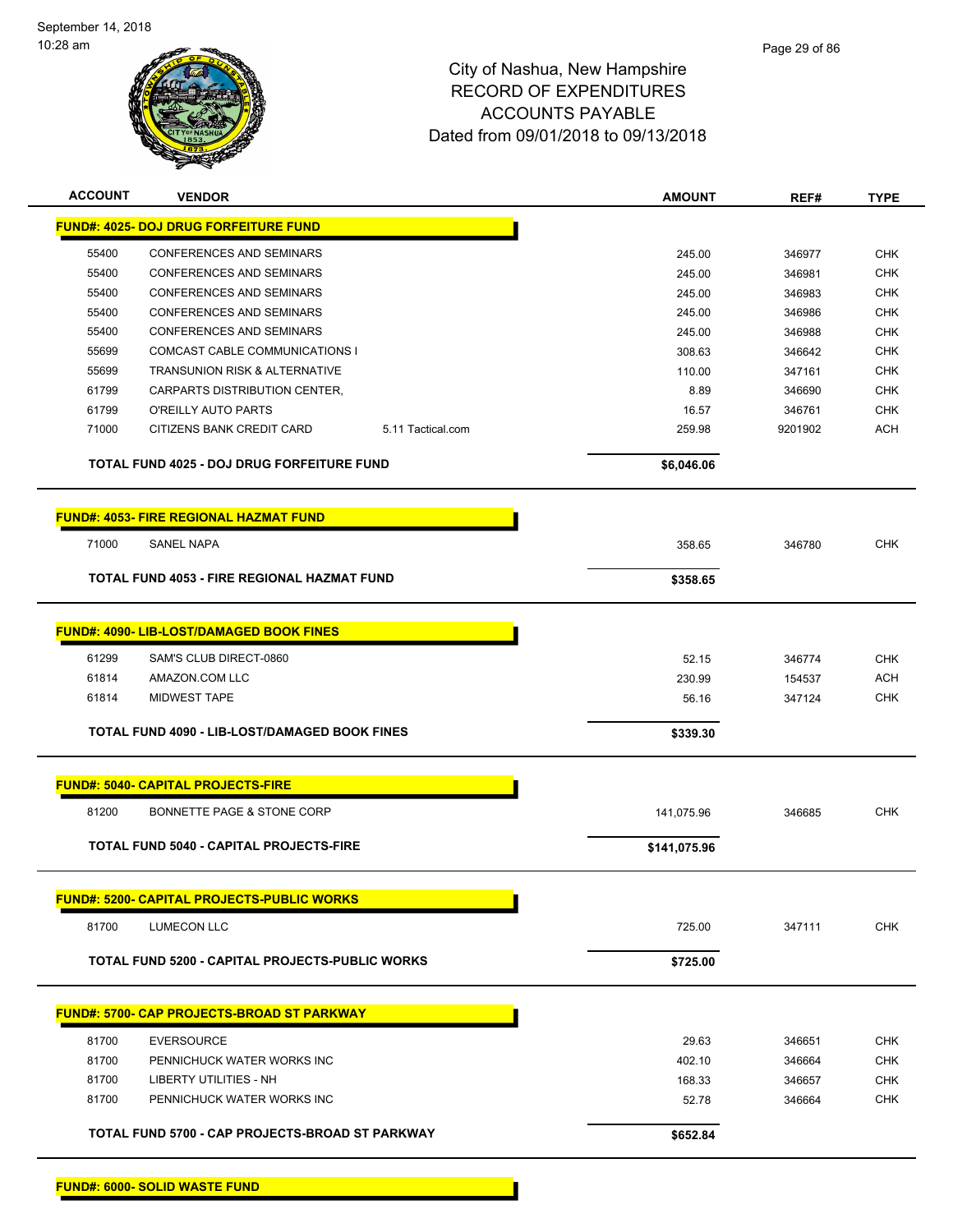

#### Page 30 of 86

# City of Nashua, New Hampshire RECORD OF EXPENDITURES ACCOUNTS PAYABLE Dated from 09/01/2018 to 09/13/2018

| <b>ACCOUNT</b> | <b>VENDOR</b>                        | <b>AMOUNT</b> | REF#   | TYPE       |
|----------------|--------------------------------------|---------------|--------|------------|
|                | <b>FUND#: 6000- SOLID WASTE FUND</b> |               |        |            |
| 54100          | EVERSOURCE                           | 249.56        | 346651 | <b>CHK</b> |
| 54141          | PENNICHUCK WATER WORKS INC           | 350.37        | 347021 | <b>CHK</b> |
| 54200          | BILLS WORLD CLASS CLEANING SER       | 780.00        | 346682 | <b>CHK</b> |
| 54280          | F W WEBB COMPANY                     | 63.52         | 346705 | <b>CHK</b> |
| 54600          | AMAZON.COM LLC                       | 255.00        | 154537 | <b>ACH</b> |
| 54600          | <b>FACTORY MOTOR PARTS</b>           | 75.96         | 154538 | ACH        |
| 54600          | <b>MILTON CAT</b>                    | 3,519.01      | 346658 | <b>CHK</b> |
| 54600          | <b>CARPARTS DISTRIBUTION CENTER.</b> | 238.38        | 346690 | <b>CHK</b> |
| 54600          | <b>DENNIS K BURKE INC</b>            | 1.703.36      | 346699 | <b>CHK</b> |
| 54600          | <b>FACTORY MOTOR PARTS</b>           | 83.65         | 346706 | <b>CHK</b> |
| 54600          | IRVING BLENDING AND PACKAGING        | 368.00        | 346726 | <b>CHK</b> |
| 54600          | LIBERTY INTNL TRUCKS OF NH LLC       | 403.98        | 346734 | <b>CHK</b> |
| 54600          | MCNEILUS TRUCK & MANUFACTURING       | 1,540.71      | 346747 | <b>CHK</b> |
| 54600          | <b>SANEL NAPA</b>                    | 330.08        | 346779 | <b>CHK</b> |
| 54600          | <b>SANEL NAPA</b>                    | 14.03         | 346782 | <b>CHK</b> |
| 54600          | <b>MILTON CAT</b>                    | 380.25        | 347011 | <b>CHK</b> |
| 54600          | <b>MILTON CAT</b>                    | 1,302.57      | 347012 | <b>CHK</b> |
| 54600          | CARPARTS DISTRIBUTION CENTER,        | 24.46         | 347048 | <b>CHK</b> |
| 54600          | ENVIRONMENTAL EQUIPMENT SALES        | 379.29        | 347078 | <b>CHK</b> |
| 54600          | <b>FASTENAL CO</b>                   | 107.93        | 347080 | <b>CHK</b> |
| 54600          | IRVING BLENDING AND PACKAGING        | 349.12        | 347101 | <b>CHK</b> |
| 54600          | MCDEVITT TRUCKS INC                  | 5,080.73      | 347117 | <b>CHK</b> |
| 54600          | MCNEILUS TRUCK & MANUFACTURING       | 1,003.86      | 347120 | <b>CHK</b> |
| 54600          | NEW ENGLAND KENWORTH                 | 452.49        | 347131 | <b>CHK</b> |
| 54600          | T W DIESEL INC                       | 1,081.23      | 347154 | <b>CHK</b> |
| 55400          | NH PUBLIC WORKS ASSOCIATION          | 60.00         | 347015 | <b>CHK</b> |
| 55421          | TREASURER STATE OF NH                | 100.00        | 346952 | <b>CHK</b> |
| 55699          | <b>INTERSTATE REFRIGERANT</b>        | 726.00        | 346724 | <b>CHK</b> |
| 55699          | NORTHEAST RESOURCE RECOVERY          | 2.230.00      | 346758 | <b>CHK</b> |
| 55699          | <b>INTERSTATE REFRIGERANT</b>        | 330.00        | 347100 | <b>CHK</b> |
| 55699          | <b>WSP USA INC</b>                   | 3,200.00      | 347177 | <b>CHK</b> |
| 61100          | WB MASON CO INC                      | 238.18        | 346800 | <b>CHK</b> |
| 61107          | UNIFIRST CORPORATION                 | 511.17        | 346797 | <b>CHK</b> |
| 61107          | UNIFIRST CORPORATION                 | 170.39        | 347169 | <b>CHK</b> |
| 61307          | SHATTUCK MALONE OIL CO               | 206.86        | 346668 | <b>CHK</b> |
| 61307          | SHATTUCK MALONE OIL CO               | 1,421.80      | 347024 | <b>CHK</b> |
| 61705          | <b>GCR TIRES AND SERVICE</b>         | 2,864.96      | 346713 | <b>CHK</b> |
| 61705          | MAYNARD & LESIEUR INC                | 2,791.60      | 346737 | <b>CHK</b> |
| 61705          | <b>GCR TIRES AND SERVICE</b>         | 233.43        | 347086 | <b>CHK</b> |
| 71000          | AMAZON.COM LLC                       | 189.99        | 154506 | <b>ACH</b> |
| 75200          | US BANK N.A. (091000022)             | 14,875.00     | 154543 | <b>ACH</b> |
|                | TOTAL FUND 6000 - SOLID WASTE FUND   | \$50,286.92   |        |            |

#### **FUND#: 6200- WASTEWATER FUND**

| 21775 | DAVID TIBBETS          | 41.38  | 347381 | СНК |
|-------|------------------------|--------|--------|-----|
| 21775 | <b>FACE PROPERTIES</b> | 101.74 | 347384 | СНК |
| 21775 | LINDA FELCH            | 50.82  | 347388 | СНК |
|       |                        |        |        |     |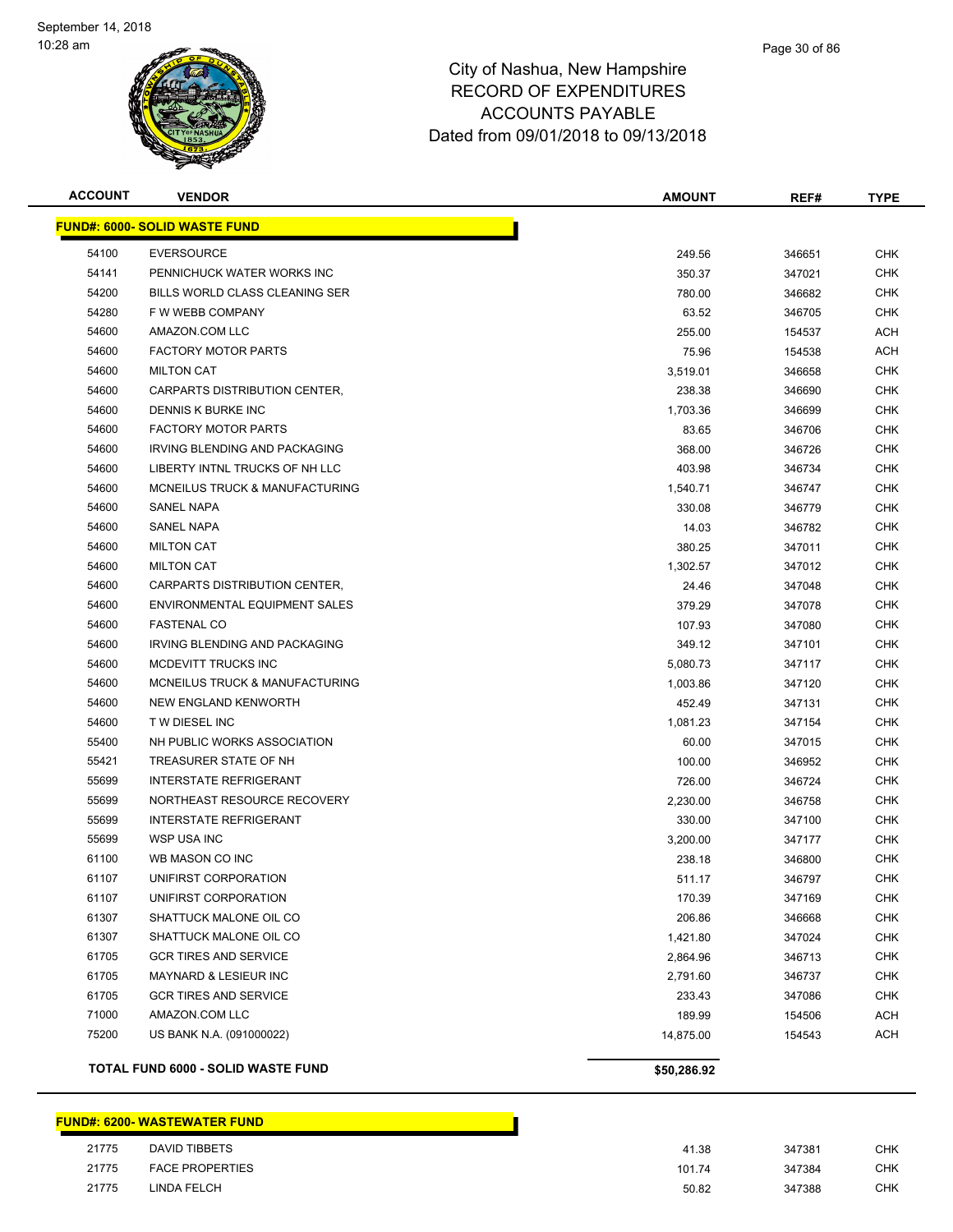

| <b>ACCOUNT</b> | <b>VENDOR</b>                            | <b>AMOUNT</b> | REF#   | <b>TYPE</b> |
|----------------|------------------------------------------|---------------|--------|-------------|
|                | <b>FUND#: 6200- WASTEWATER FUND</b>      |               |        |             |
| 44597          | HILLSBOROUGH COUNTY REGISTRY             | 76.70         | 347092 | <b>CHK</b>  |
| 53107          | <b>EASTERN ANALYTICAL INC</b>            | 269.75        | 347076 | <b>CHK</b>  |
| 54141          | PENNICHUCK WATER WORKS INC               | 1,962.84      | 346664 | <b>CHK</b>  |
| 54141          | PENNICHUCK WATER WORKS INC               | 227.37        | 347021 | <b>CHK</b>  |
| 54221          | <b>CASELLA ORGANICS</b>                  | 28,298.30     | 346691 | <b>CHK</b>  |
| 54300          | <b>BROX INDUSTRIES INC</b>               | 139.39        | 346688 | <b>CHK</b>  |
| 54300          | <b>GRANITE STATE CONCRETE CO INC</b>     | 1,240.00      | 346718 | <b>CHK</b>  |
| 54300          | <b>BROX INDUSTRIES INC</b>               | 1,863.58      | 347045 | <b>CHK</b>  |
| 54300          | <b>HUDSON QUARRY CORP</b>                | 1,048.78      | 347096 | <b>CHK</b>  |
| 54300          | TEAM EJP CONCORD NH                      | 408.39        | 347156 | <b>CHK</b>  |
| 54487          | F W WEBB COMPANY                         | 2,002.68      | 346705 | <b>CHK</b>  |
| 54487          | <b>FASTENAL CO</b>                       | 180.95        | 346707 | <b>CHK</b>  |
| 54487          | MCMASTER-CARR                            | 488.69        | 346746 | <b>CHK</b>  |
| 54487          | <b>MOTION INDUSTRIES INC</b>             | 92.64         | 346750 | <b>CHK</b>  |
| 54487          | <b>FASTENAL CO</b>                       | 334.53        | 347080 | <b>CHK</b>  |
| 54487          | <b>FLOWROX INC</b>                       | 3,441.00      | 347084 | <b>CHK</b>  |
| 54487          | M & M ELECTRICAL SUPPLY CO INC           | 85.39         | 347112 | <b>CHK</b>  |
| 54487          | MCMASTER-CARR                            | 1,043.61      | 347119 | <b>CHK</b>  |
| 54487          | PINE MOTOR PARTS                         | 192.30        | 347141 | <b>CHK</b>  |
| 54600          | <b>FACTORY MOTOR PARTS</b>               | 82.54         | 154538 | <b>ACH</b>  |
| 54600          | DONOVAN SPRING CO INC                    | 2,184.30      | 346702 | <b>CHK</b>  |
| 54600          | CARPARTS DISTRIBUTION CENTER,            | 96.13         | 347048 | <b>CHK</b>  |
| 54600          | CN WOOD CO INC                           | 997.66        | 347055 | <b>CHK</b>  |
| 55109          | CONSOLIDATED COMMUNICATIONS              | 789.64        | 346644 | <b>CHK</b>  |
| 55109          | CONSOLIDATED COMMUNICATIONS              | 79.52         | 346645 | <b>CHK</b>  |
| 55118          | VERIZON WIRELESS-342053899-000           | 120.03        | 347031 | <b>CHK</b>  |
| 55400          | NH PUBLIC WORKS ASSOCIATION              | 60.00         | 347015 | <b>CHK</b>  |
| 55699          | JOHNSON CONTROLS INC                     | 780.00        | 154539 | <b>ACH</b>  |
| 55699          | <b>NAGLER GROUP</b>                      | 915.26        | 346751 | <b>CHK</b>  |
| 55699          | POWER UP GENERATOR SERVICE CO            | 2,992.29      | 346765 | <b>CHK</b>  |
| 55699          | <b>CERTIFIED LABS</b>                    | 366.66        | 347051 | <b>CHK</b>  |
| 55699          | <b>NAGLER GROUP</b>                      | 2,312.00      | 347126 | <b>CHK</b>  |
| 61107          | UNIFIRST CORPORATION                     | 367.24        | 346797 | <b>CHK</b>  |
| 61107          | ALECS SHOE STORE INC                     | 429.95        | 347037 | <b>CHK</b>  |
| 61107          | UNIFIRST CORPORATION                     | 362.19        | 347169 | <b>CHK</b>  |
| 61149          | <b>VWR INTERNATIONAL</b>                 | 859.86        | 347174 | <b>CHK</b>  |
| 61156          | PVS CHEMICAL SOLUTIONS INC               | 3,916.80      | 346767 | <b>CHK</b>  |
| 61156          | POLYDYNE INC                             | 5,244.00      | 347142 | <b>CHK</b>  |
| 61156          | UNIVAR USA INC                           | 4,904.28      | 347171 | <b>CHK</b>  |
| 61299          | F W WEBB COMPANY                         | 162.00        | 346705 | <b>CHK</b>  |
| 61299          | DEPENDABLE LOCK SERVICE INC              | 84.00         | 347069 | <b>CHK</b>  |
| 61299          | <b>FASTENAL CO</b>                       | 54.83         | 347080 | <b>CHK</b>  |
| 71000          | JOSEPH MERRITT & COMPANY INC             | 2,022.50      | 346731 | <b>CHK</b>  |
| 71228          | PITNEY BOWES GLOBAL FIN SVCS             | 418.50        | 347022 | <b>CHK</b>  |
|                | <b>TOTAL FUND 6200 - WASTEWATER FUND</b> | \$74,193.01   |        |             |

**FUND#: 6201- WERF-WASTEWATER EQUIP RESERVE**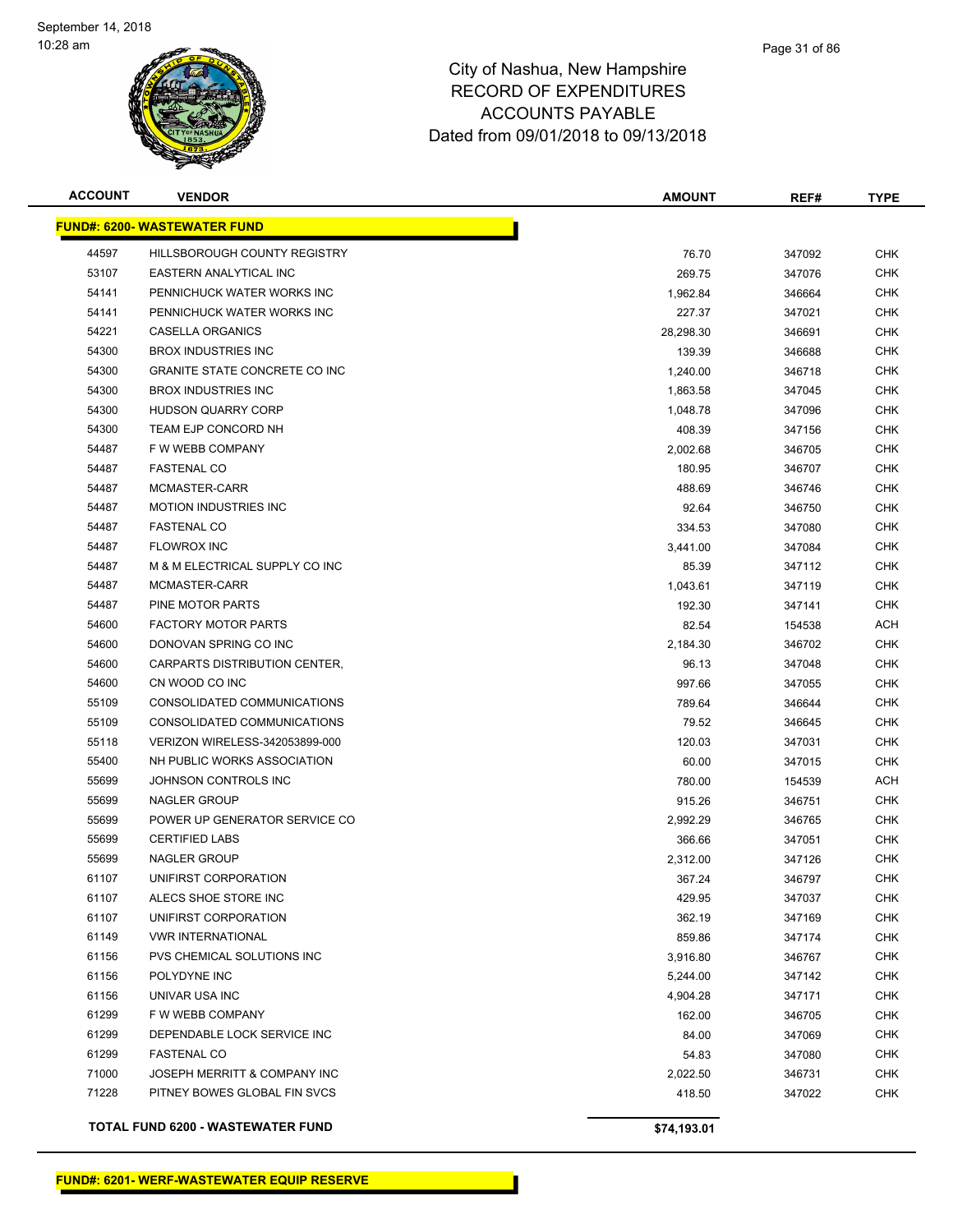September 14, 2018 10:28 am



| <b>ACCOUNT</b> | <b>VENDOR</b>                                      | <b>AMOUNT</b> | REF#   | <b>TYPE</b> |
|----------------|----------------------------------------------------|---------------|--------|-------------|
|                | <u> FUND#: 6201- WERF-WASTEWATER EQUIP RESERVE</u> |               |        |             |
| 81300          | XYLEM DEWATERING SOLUTIONS INC                     | 45,279.09     | 347178 | <b>CHK</b>  |
| 81300          | <b>WESTON &amp; SAMPSON CMR INC</b>                | 2,958.22      | 346801 | <b>CHK</b>  |
|                |                                                    |               |        |             |
|                | TOTAL FUND 6201 - WERF-WASTEWATER EQUIP RESERVE    | \$48,237.31   |        |             |
|                |                                                    |               |        |             |
|                | <b>FUND#: 6500- PROPERTY &amp; CASUALTY FUND</b>   |               |        |             |
| 53142          | LISCORD WARD & ROY INC                             | 9,000.00      | 347110 | <b>CHK</b>  |
| 54267          | TREASURER STATE OF NH                              | 100.00        | 347026 | <b>CHK</b>  |
| 55307          | <b>CHRISTINE BECOTTE</b>                           | 39.71         | 346624 | <b>CHK</b>  |
| 55307          | <b>ROSS DUGAS</b>                                  | 19.08         | 346626 | <b>CHK</b>  |
| 55307          | <b>ARLENE MALO</b>                                 | 28.34         | 346956 | <b>CHK</b>  |
| 55307          | <b>JENNIFER DESHAIES</b>                           | 32.46         | 346968 | <b>CHK</b>  |
| 55421          | <b>NHAA</b>                                        | 500.00        | 347016 | <b>CHK</b>  |
| 59207          | <b>FOUR SEASONS ORTHOPEDIC CENTER</b>              | 450.00        | 346913 | <b>CHK</b>  |
| 59207          | <b>COMP TODAY</b>                                  | 143.97        | 346914 | <b>CHK</b>  |
| 59207          | DARTMOUTH HITCHCOCK CLINIC                         | 2,978.00      | 346915 | <b>CHK</b>  |
| 59207          | FOUNDATION MEDICAL PARTNERS                        | 393.00        | 346916 | <b>CHK</b>  |
| 59207          | FOUR SEASONS ORTHOPEDIC CENTER                     | 3,859.50      | 346917 | <b>CHK</b>  |
| 59207          | INJURED WORKERS PHARMACY LLC                       | 140.99        | 346919 | <b>CHK</b>  |
| 59207          | LAHEY CLINIC HOSPITAL INC                          | 306.00        | 346920 | <b>CHK</b>  |
| 59207          | MASSACHUSETTS GENERAL                              | 126.00        | 346921 | <b>CHK</b>  |
| 59207          | MICHAEL MCCAUGNEY                                  | 106.60        | 346922 | <b>CHK</b>  |
| 59207          | <b>KEVIN S MORIARTY DC</b>                         | 378.00        | 346923 | <b>CHK</b>  |
| 59207          | OCCUPATIONAL HEALTH CTRS SOUTH                     | 255.60        | 346924 | <b>CHK</b>  |
| 59207          | ORTHOPEDIC PHYSICAL THERAPY                        | 540.00        | 346925 | <b>CHK</b>  |
| 59207          | ORTHOPEDIC SURGICAL ASSOCIATES                     | 3,664.00      | 346926 | <b>CHK</b>  |
| 59207          | DR KENNETH D POLIVY, MDPC                          | 350.00        | 346927 | <b>CHK</b>  |
| 59207          | SO NH REGIONAL MEDICAL CENTER                      | 8,382.56      | 346929 | <b>CHK</b>  |
| 59207          | ST JOSEPH BUSINESS & HEALTH                        | 185.00        | 346930 | <b>CHK</b>  |
| 59207          | ST JOSEPHS HOSPITAL                                | 5,552.00      | 346931 | <b>CHK</b>  |
| 59207          | STONERIVER PHARMACY SOLUTIONS                      | 270.30        | 346932 | <b>CHK</b>  |
| 59207          | SURGI-CARE INC                                     | 50.00         | 346933 | <b>CHK</b>  |
| 59207          | THE SURGERY CENTER OF GREATER                      | 12,137.54     | 346934 | <b>CHK</b>  |
| 59207          | TREASURER STATE OF NH                              | 59,380.97     | 347026 | <b>CHK</b>  |
| 59207          | <b>CPTE NASHUA</b>                                 | 475.00        | 347415 | <b>CHK</b>  |
| 59207          | DARTMOUTH HITCHCOCK CLINIC                         | 830.75        | 347416 | <b>CHK</b>  |
| 59207          | FOUR SEASONS ORTHOPEDIC CENTER                     | 1,510.50      | 347417 | <b>CHK</b>  |
| 59207          | NASHUA RADIOLOGY PA                                | 100.00        | 347419 | <b>CHK</b>  |
| 59207          | O'CONNELL PROGRESSIVE                              | 295.00        | 347420 | <b>CHK</b>  |
| 59207          | ORTHOPEDIC PHYSICAL THERAPY                        | 360.00        | 347421 | <b>CHK</b>  |
| 59207          | REHABILITATION EQUIPMENT ASSOC                     | 107.00        | 347423 | <b>CHK</b>  |
| 59207          | SO NH REGIONAL MEDICAL CENTER                      | 3,120.63      | 347424 | <b>CHK</b>  |
| 59207          | ST JOSEPH BUSINESS & HEALTH                        | 185.00        | 347425 | <b>CHK</b>  |
| 59207          | STONERIVER PHARMACY SOLUTIONS                      | 288.35        | 347426 | <b>CHK</b>  |
| 59225          | FOUNDATION MEDICAL PARTNERS                        | 492.00        | 346916 | <b>CHK</b>  |
| 59225          | <b>TOBY BANKS</b>                                  | 205.00        | 347413 | <b>CHK</b>  |
| 59250          | <b>REXEL USA INC</b>                               | 43.09         | 346928 | <b>CHK</b>  |
| 59250          | PORTLAND GLASS                                     | 445.70        | 347422 | <b>CHK</b>  |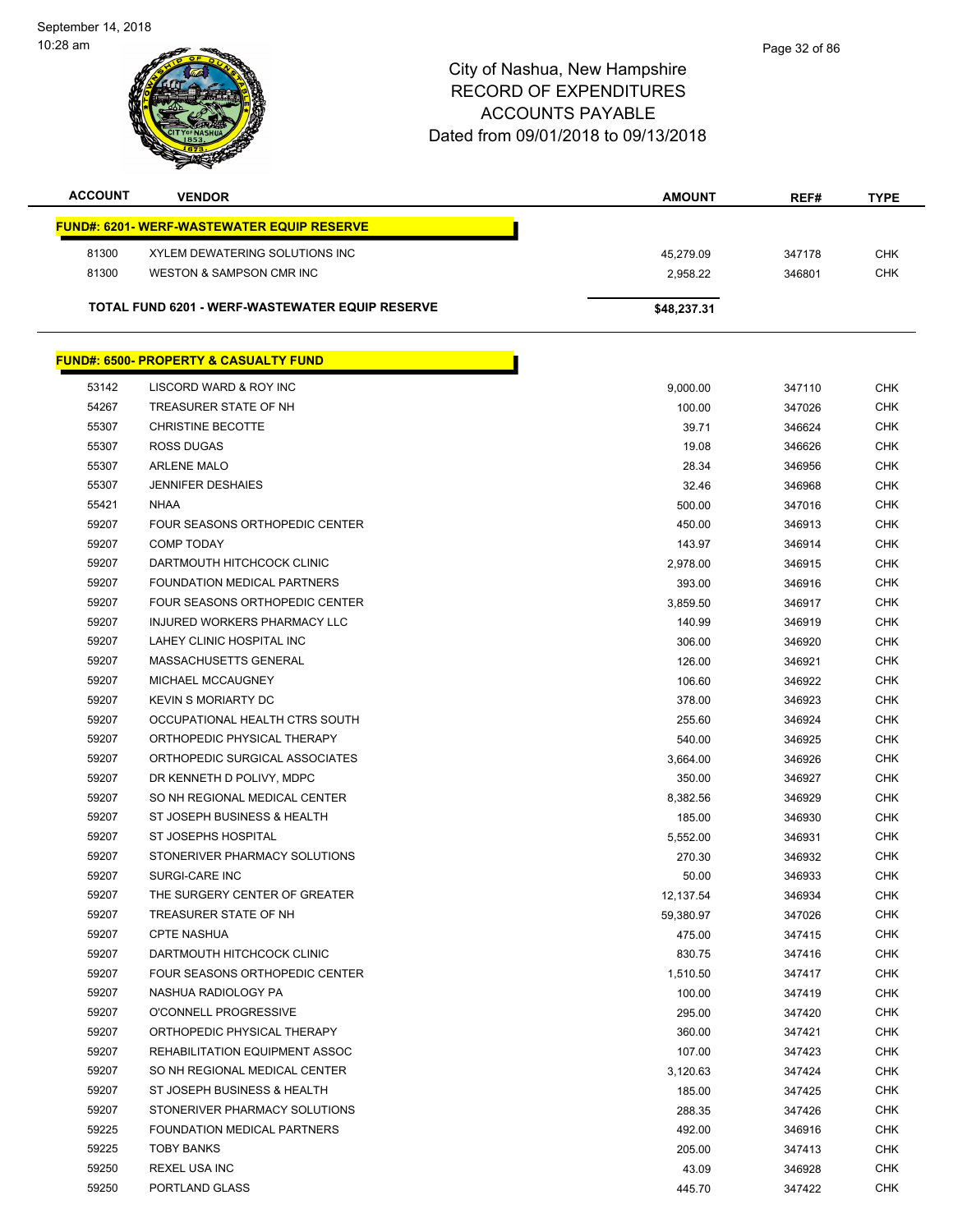

| <b>ACCOUNT</b> | <b>VENDOR</b>                                           | <b>AMOUNT</b>  | REF#   | <b>TYPE</b> |
|----------------|---------------------------------------------------------|----------------|--------|-------------|
|                | <b>FUND#: 6500- PROPERTY &amp; CASUALTY FUND</b>        |                |        |             |
| 59275          | ILLG AUTOMOTIVE CORP                                    | 842.75         | 346918 | <b>CHK</b>  |
| 59275          | <b>BROADSIDE COLLISION LLC</b>                          | 706.77         | 347414 | <b>CHK</b>  |
| 59275          | GILLIG LLC                                              | 334.53         | 347418 | <b>CHK</b>  |
| 68360          | <b>CULLENCOLLIMORE PLLC</b>                             | 2,450.00       | 347062 | <b>CHK</b>  |
| 68365          | OCCUPATIONAL DRUG TESTING LLC                           | 165.00         | 347135 | <b>CHK</b>  |
|                | TOTAL FUND 6500 - PROPERTY & CASUALTY FUND              | \$122,326.69   |        |             |
|                | <b>FUND#: 6600- BENEFITS SELF INSURANCE FUND</b>        |                |        |             |
| 21516          | BOSTON MUTUAL LIFE INSURANCE                            | 6,352.35       | 154483 | <b>ACH</b>  |
| 21520          | COLONIAL LIFE AND ACCIDENT INS                          | 1,304.22       | 154488 | <b>ACH</b>  |
| 21520          | COLONIAL LIFE AND ACCIDENT INS                          | 2,204.13       | 154519 | <b>ACH</b>  |
| 59165          | <b>HCC LIFE INSURANCE CO</b>                            | 67,498.68      | 154484 | <b>ACH</b>  |
| 59500          | NORTHEAST DELTA DENTAL                                  | 24,272.10      | 154485 | <b>ACH</b>  |
| 59500          | <b>HEALTH PLANS INC</b>                                 | 192.73         | 154512 | <b>ACH</b>  |
| 59500          | ANTHEM BCBS OF NE                                       | 65,711.91      | 154547 | <b>ACH</b>  |
| 59507          | ANTHEM BCBS OF NE                                       | 52,668.03      | 154482 | <b>ACH</b>  |
| 59507          | ANTHEM BCBS OF NE                                       | 86,376.82      | 154547 | <b>ACH</b>  |
| 59507          | ANTHEM BCBS OF NE                                       | 502,051.72     | 154482 | <b>ACH</b>  |
| 59507          | ANTHEM BCBS OF NE                                       | 390,681.91     | 154547 | <b>ACH</b>  |
| 59507          | ANTHEM BCBS OF NE                                       | 63,047.61      | 154482 | <b>ACH</b>  |
| 59507          | ANTHEM BCBS OF NE                                       | 23,841.36      | 154547 | <b>ACH</b>  |
| 59507          | <b>HEALTH PLANS INC</b>                                 | 133,200.53     | 154512 | <b>ACH</b>  |
| 59525          | NORTHEAST DELTA DENTAL                                  | 87,864.12      | 154485 | <b>ACH</b>  |
| 59525          | NORTHEAST DELTA DENTAL                                  | 56,655.18      | 154516 | <b>ACH</b>  |
| 61100          | WB MASON CO INC                                         | 26.38          | 346800 | <b>CHK</b>  |
|                | TOTAL FUND 6600 - BENEFITS SELF INSURANCE FUND          | \$1,563,949.78 |        |             |
|                |                                                         |                |        |             |
|                | <u> FUND#: 7026- CAPITAL EQUIPMENT RESERVE FUND</u>     |                |        |             |
| 81500          | LIBERTY INTNL TRUCKS OF NH LLC                          | 117,800.00     | 347428 | <b>CHK</b>  |
| 81500          | MHQ MUNICIPAL VEHICLES                                  | 98,038.08      | 347123 | <b>CHK</b>  |
|                | <b>TOTAL FUND 7026 - CAPITAL EQUIPMENT RESERVE FUND</b> | \$215,838.08   |        |             |
|                | <b>FUND#: 7050- HOLMAN STADIUM IMPROVEMNTS ETF</b>      |                |        |             |
| 54280          | F W WEBB COMPANY                                        | 128.95         | 346705 | <b>CHK</b>  |
| 54280          | GATE CITY FENCE CO INC                                  | 195.00         | 346712 | <b>CHK</b>  |
| 61299          | UNITED SITE SERVICES NORTHEAST                          | 54.97          | 347170 | <b>CHK</b>  |
|                | TOTAL FUND 7050 - HOLMAN STADIUM IMPROVEMNTS ETF        | \$378.92       |        |             |
|                | FUND#: 7052- MINE FALLS PARK ETF                        |                |        |             |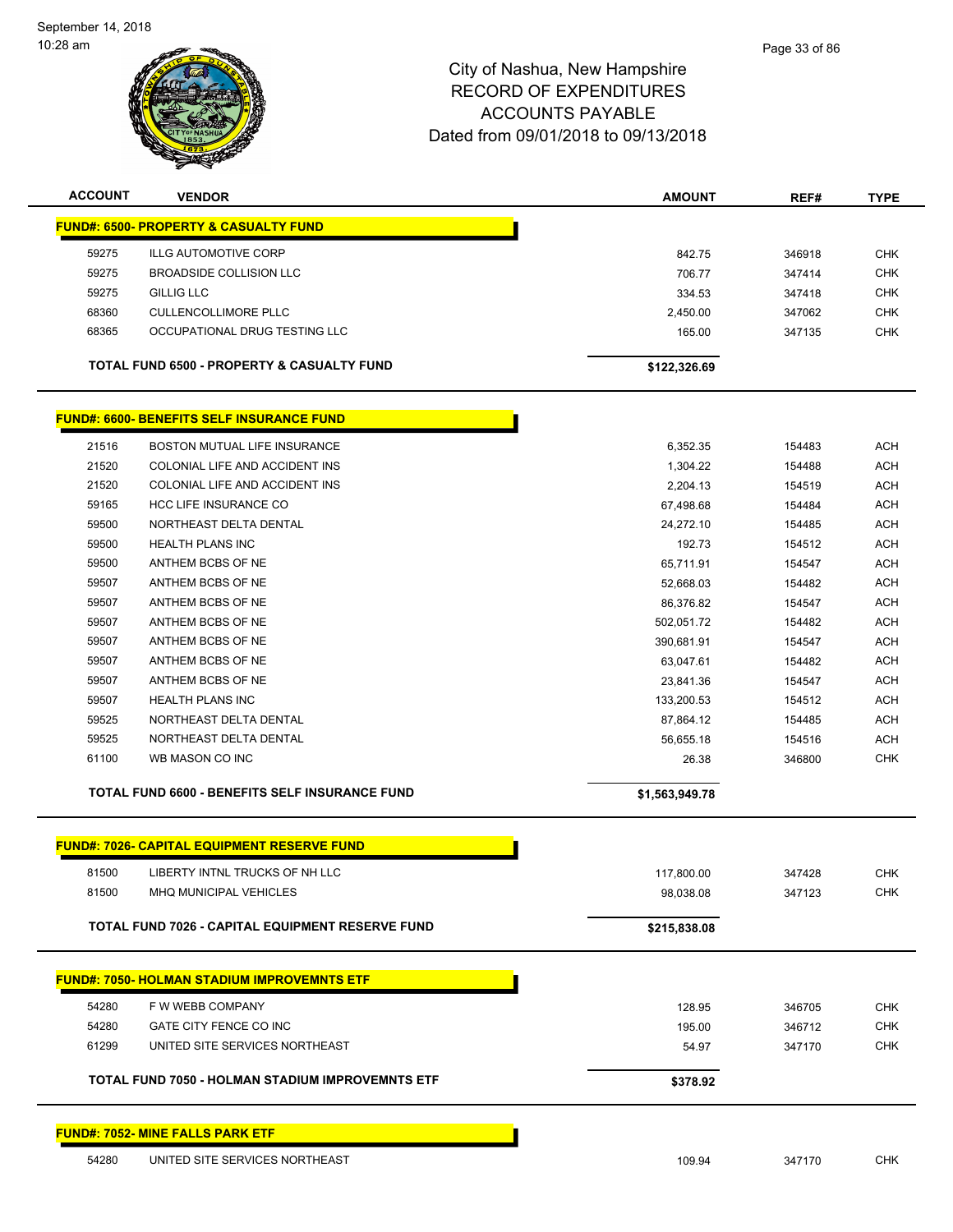| <b>ACCOUNT</b> | <b>VENDOR</b>                                                   | <b>AMOUNT</b> | REF#    | <b>TYPE</b> |
|----------------|-----------------------------------------------------------------|---------------|---------|-------------|
|                | <b>TOTAL FUND 7052 - MINE FALLS PARK ETF</b>                    | \$109.94      |         |             |
|                | <b>FUND#: 7078- CITY BUILDINGS ETF</b>                          |               |         |             |
| 81200          | AFFILIATED HVAC SERVICES LLC                                    | 7,435.00      | 347036  | <b>CHK</b>  |
| 81200          | CITIZENS BANK CREDIT CARD<br><b>National Business Furniture</b> | 1,155.00      | 9201902 | <b>ACH</b>  |
|                |                                                                 |               |         |             |
|                | <b>TOTAL FUND 7078 - CITY BUILDINGS ETF</b>                     | \$8,590.00    |         |             |
|                | <u> FUND#: 7504- ETF CONTRIB EDGEWOOD-DEED FUND</u>             |               |         |             |
| 54280          | DEERFIELD GREENHOUSE BUILDERS                                   | 3,000.00      | 347066  | <b>CHK</b>  |
|                | TOTAL FUND 7504 - ETF CONTRIB EDGEWOOD-DEED FUND                | \$3,000.00    |         |             |
|                | <u> FUND#: 7506- ETF CONTRIB-WOODLAWN CEMETERY</u>              |               |         |             |
| 61299          | <b>HARDY DORIC INC</b>                                          | 585.00        | 347091  | <b>CHK</b>  |
|                | TOTAL FUND 7506 - ETF CONTRIB-WOODLAWN CEMETERY                 | \$585.00      |         |             |
|                | <b>FUND#: 7511- POLICE-LAW ENF PROGRAMS ETF</b>                 |               |         |             |
| 55699          | TJ PAINTING & COMPANY LLC                                       | 1,000.00      | 347159  | <b>CHK</b>  |
|                | TOTAL FUND 7511 - POLICE-LAW ENF PROGRAMS ETF                   | \$1,000.00    |         |             |
|                |                                                                 |               |         |             |
|                | <b>FUND#: 7529- P&amp;Z-SIDEWALK CONSTRUCTION NW</b>            |               |         |             |
| 54210          | <b>LEIGHTON A WHITE</b>                                         | 96,882.99     | 346978  | <b>CHK</b>  |
|                | TOTAL FUND 7529 - P&Z-SIDEWALK CONSTRUCTION NW                  | \$96,882.99   |         |             |
|                | <b>FUND#: 7551- P&amp;R-SUMMERFUN</b>                           |               |         |             |
| 68322          | <b>COSTUMES OF NASHUA</b>                                       | 145.00        | 347061  | <b>CHK</b>  |
| 68322          | UFO PARTY RENTALS, LLC                                          | 375.00        | 347168  | CHK         |
|                | TOTAL FUND 7551 - P&R-SUMMERFUN                                 | \$520.00      |         |             |
|                | FUND#: 7565- SCHOOL RELATED PROGRAMS-ETF                        |               |         |             |
| 45814          | FAIRGROUNDS MIDDLE SCHOOL SAF                                   | 1,500.00      | 347184  | <b>CHK</b>  |
| 45814          | NEW SEARLES ELEMENTARY SAF                                      | 2,000.00      | 347186  | <b>CHK</b>  |
| 45814          | NASHUA HS NORTH STUDENT ACT                                     | 3,000.00      | 347306  | CHK         |
| 61135          | AMAZON.COM LLC                                                  | 87.95         | 154508  | <b>ACH</b>  |
| 61135          | AMAZON.COM LLC                                                  | 298.27        | 154544  | <b>ACH</b>  |
| 61135          | <b>ERICA KEELEY</b>                                             | 115.52        | 347278  | <b>CHK</b>  |
|                | TOTAL FUND 7565 - SCHOOL RELATED PROGRAMS-ETF                   | \$7,001.74    |         |             |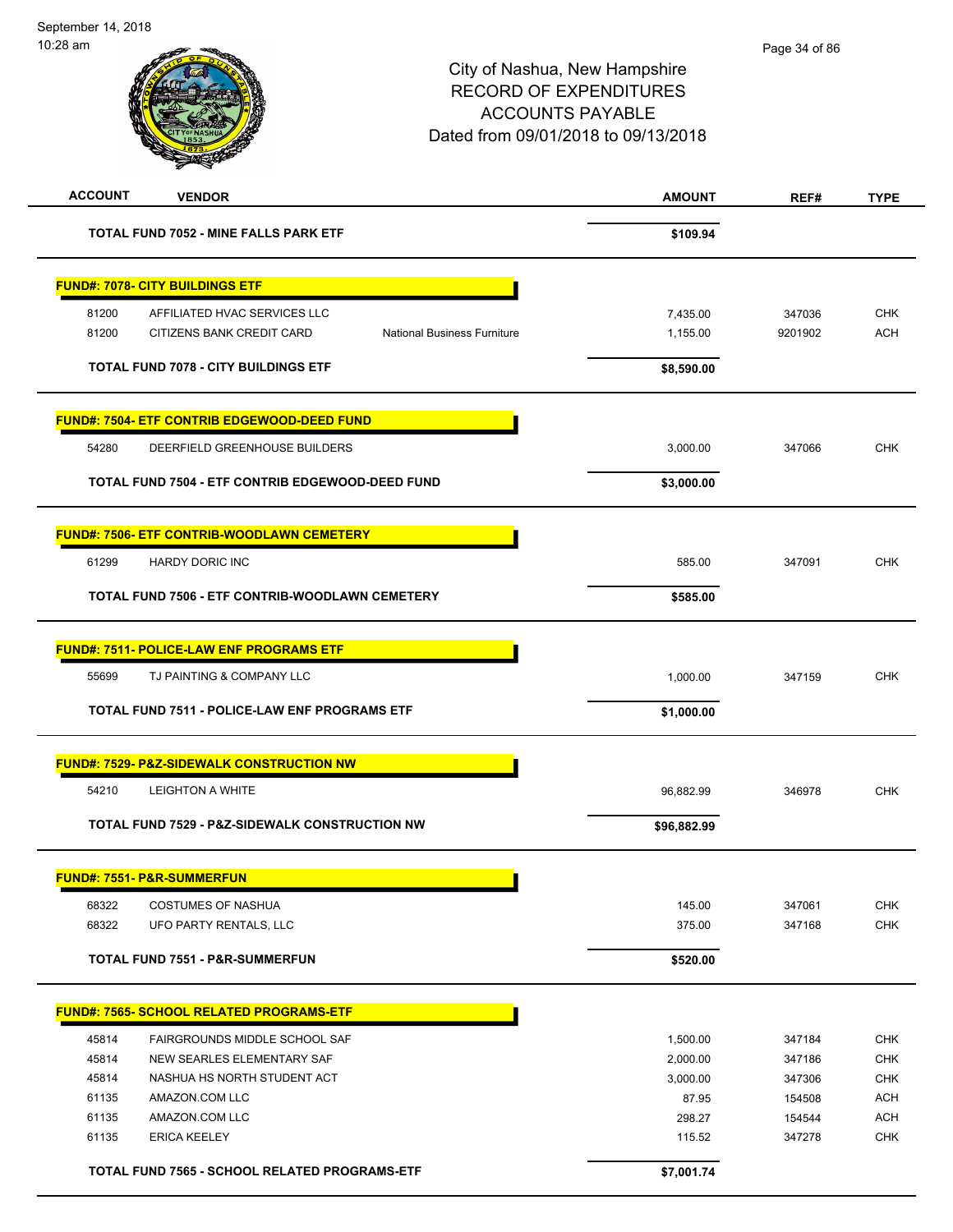September 14, 2018 10:28 am

| <b>ACCOUNT</b> | <b>VENDOR</b>                                       | <b>AMOUNT</b> | REF#   | <b>TYPE</b> |
|----------------|-----------------------------------------------------|---------------|--------|-------------|
|                | <b>FUND#: 7578- PW-SIDEWALK-SOMERSET PLAZA</b>      |               |        |             |
| 54210          | <b>LEIGHTON A WHITE</b>                             | 1,925.00      | 346978 | <b>CHK</b>  |
|                | TOTAL FUND 7578 - PW-SIDEWALK-SOMERSET PLAZA        | \$1,925.00    |        |             |
|                | <b>FUND#: 8063- LIBRARY-HENRY STEARNS FUND</b>      |               |        |             |
| 61807          | <b>BAKER &amp; TAYLOR</b>                           | 281.65        | 346678 | <b>CHK</b>  |
| 61830          | <b>OVERDRIVE INC</b>                                | 5,000.00      | 347136 | <b>CHK</b>  |
|                | <b>TOTAL FUND 8063 - LIBRARY-HENRY STEARNS FUND</b> | \$5,281.65    |        |             |
|                | <b>FUND#: 8400- AGENCY-DEVELOPER ESCROWS</b>        |               |        |             |
| 21730          | CONDO CAPITAL PROJECTS & MNTN                       | 500.00        | 347058 | <b>CHK</b>  |
| 21730          | 341 MAIN DUNSTABLE LLC                              | 2,776.00      | 346953 | <b>CHK</b>  |
|                | <b>TOTAL FUND 8400 - AGENCY-DEVELOPER ESCROWS</b>   | \$3,276.00    |        |             |
|                | <b>FUND#: 8614- CHARLES H AUSTIN</b>                |               |        |             |
| 68370          | <b>DOMINIQUE GENTILE AND</b>                        | 3,000.00      | 347427 | <b>CHK</b>  |
|                | <b>TOTAL FUND 8614 - CHARLES H AUSTIN</b>           | \$3,000.00    |        |             |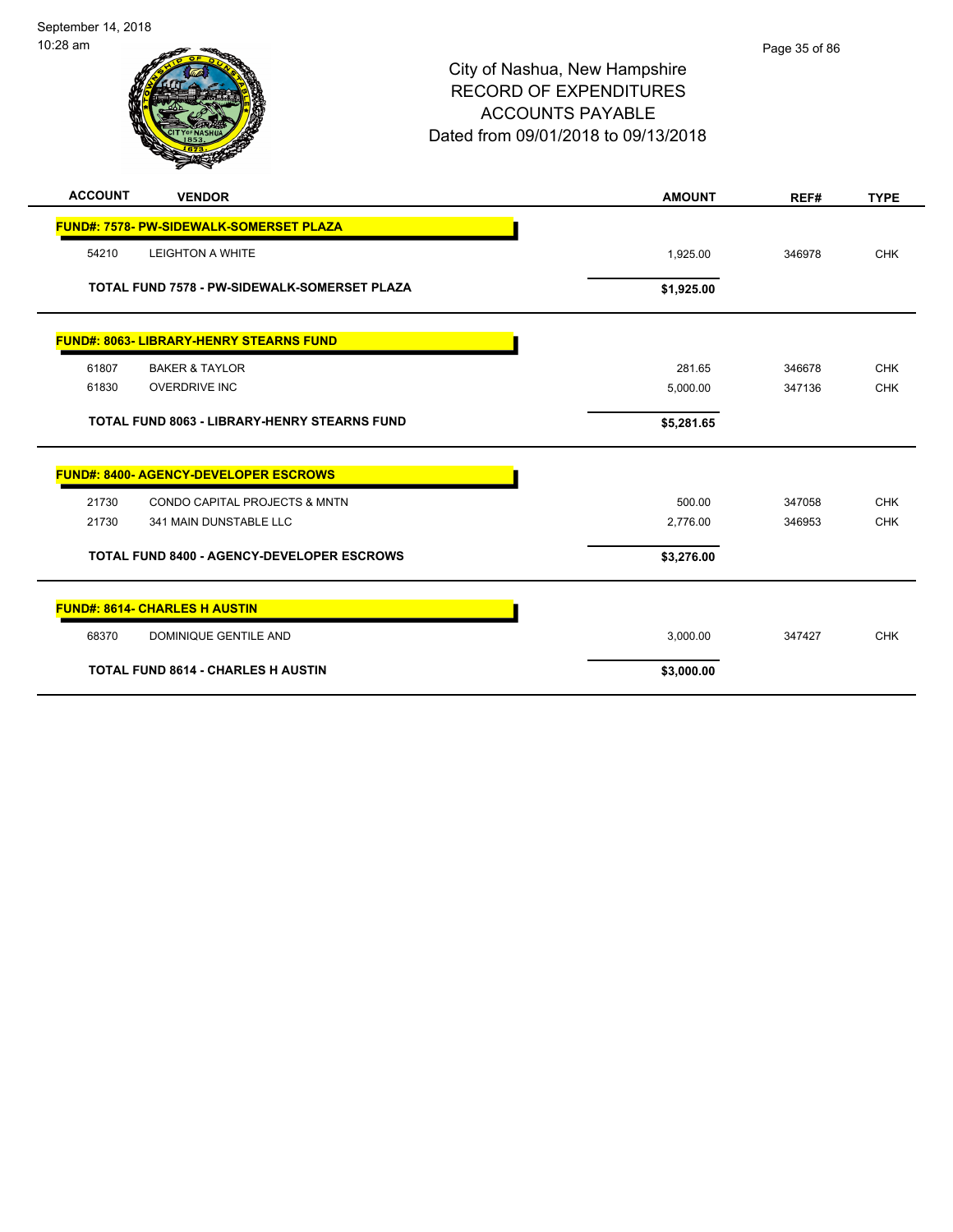

| <b>ACCOUNT</b> | <b>VENDOR</b>                      |                                        | <b>AMOUNT</b><br>REF# | <b>TYPE</b> |
|----------------|------------------------------------|----------------------------------------|-----------------------|-------------|
|                | <b>EXPENDITURE SUMMARY BY FUND</b> |                                        | <b>AMOUNT</b>         |             |
|                | 1000                               | <b>GENERAL FUND</b>                    | 5,350,153.40          |             |
|                | 1001                               | <b>GF-CAPITAL IMPROVEMENTS</b>         | 91,379.30             |             |
|                | 1010                               | <b>GF-PRIOR YEAR ENC &amp; ESCROWS</b> | 67,176.32             |             |
|                | 2100                               | <b>FOOD SERVICES FUND</b>              | 82,909.50             |             |
|                | 2120                               | SUMMER FEEDING PROGRAM FUND            | 140.90                |             |
|                | 2207                               | ADULT ED/CONTINUING ED                 | 262.12                |             |
|                | 2212                               | ATHLETICS REVENUE FUND                 | 1,162.26              |             |
|                | 2222                               | AFTER SCHOOL PROGRAM                   | 49,132.50             |             |
|                | 2501                               | PUBLIC HEALTH CLIENT FEES FUND         | 861.00                |             |
|                | 2504                               | <b>HOLMAN STADIUM EVENTS FUND</b>      | 1,982.37              |             |
|                | 2505                               | PEG ACCESS CHANNELS FUND               | 399.67                |             |
|                | 2506                               | HUNT BLDG FACILITY RENTAL FUND         | 772.90                |             |
|                | 2511                               | 201 MAIN STREET RENTAL FUND            | 570.66                |             |
|                | 3030                               | <b>EMERGENCY MGMT GRANTS FUND</b>      | 1,000.00              |             |
|                | 3050                               | POLICE GRANTS FUND                     | 445.28                |             |
|                | 3068                               | COMMUNITY SERVICES GRANTS FUND         | 2,166.03              |             |
|                | 3070                               | COMMUNITY HEALTH GRANTS FUND           | 1,077.92              |             |
|                | 3080                               | COMMUNITY DEVELOPMENT GRANTS           | 4,450.00              |             |
|                | 3090                               | URBAN PROGRAM GRANTS FUND              | 106,329.97            |             |
|                | 3100                               | ECONOMIC DEVELOPMENT GRANTS            | 17,933.56             |             |
|                | 3120                               | TRANSIT GRANTS FUND                    | 148,066.17            |             |
|                | 3800                               | SCHOOL GRANTS FUND                     | 102,500.89            |             |
|                | 3810                               | FOOD SERVICE GRANTS FUND               | 8,300.61              |             |
|                | 4005                               | <b>TRAFFIC VIOLATIONS FUND</b>         | 10.00                 |             |
|                | 4025                               | DOJ DRUG FORFEITURE FUND               | 6,046.06              |             |
|                | 4053                               | FIRE REGIONAL HAZMAT FUND              | 358.65                |             |
|                | 4090                               | LIB-LOST/DAMAGED BOOK FINES            | 339.30                |             |
|                | 5040                               | CAPITAL PROJECTS-FIRE                  | 141,075.96            |             |
|                | 5200                               | CAPITAL PROJECTS-PUBLIC WORKS          | 725.00                |             |
|                | 5700                               | CAP PROJECTS-BROAD ST PARKWAY          | 652.84                |             |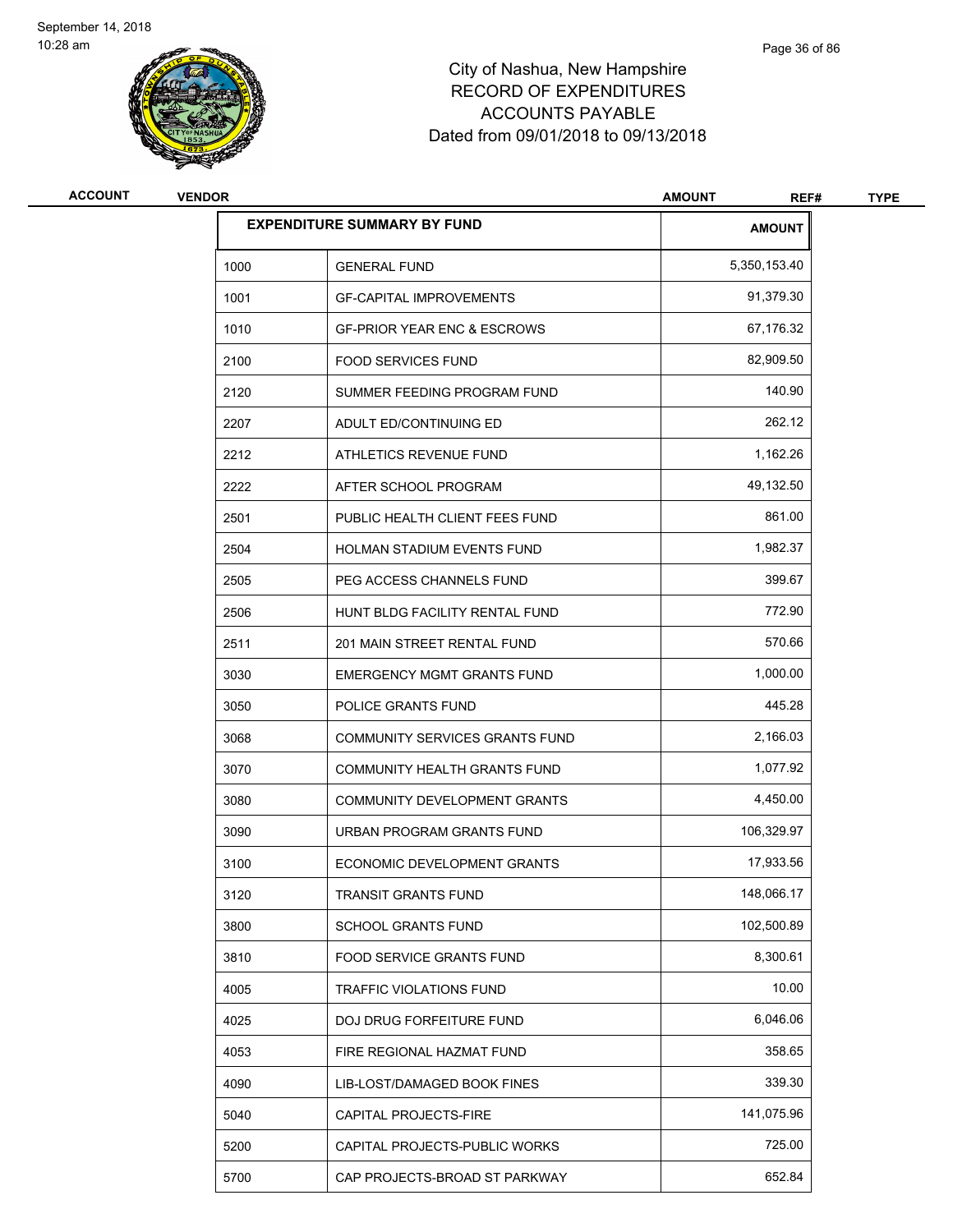

# City of Nashua, New Hampshire RECORD OF EXPENDITURES ACCOUNTS PAYABLE Dated from 09/01/2018 to 09/13/2018

| <b>VENDOR</b> |                                       | <b>AMOUNT</b><br>REF# |  |
|---------------|---------------------------------------|-----------------------|--|
|               |                                       | <b>AMOUNT</b>         |  |
| 6000          | SOLID WASTE FUND                      | 50,286.92             |  |
| 6200          | <b>WASTEWATER FUND</b>                | 74,193.01             |  |
| 6201          | WERF-WASTEWATER EQUIP RESERVE         | 48,237.31             |  |
| 6500          | PROPERTY & CASUALTY FUND              | 122,326.69            |  |
| 6600          | BENEFITS SELF INSURANCE FUND          | 1,563,949.78          |  |
| 7026          | CAPITAL EQUIPMENT RESERVE FUND        | 215,838.08            |  |
| 7050          | <b>HOLMAN STADIUM IMPROVEMNTS ETF</b> | 378.92                |  |
| 7052          | MINE FALLS PARK ETF                   | 109.94                |  |
| 7078          | <b>CITY BUILDINGS ETF</b>             | 8,590.00              |  |
| 7504          | ETF CONTRIB EDGEWOOD-DEED FUND        | 3,000.00              |  |
| 7506          | ETF CONTRIB-WOODLAWN CEMETERY         | 585.00                |  |
| 7511          | POLICE-LAW ENF PROGRAMS ETF           | 1,000.00              |  |
| 7529          | P&Z-SIDEWALK CONSTRUCTION NW          | 96,882.99             |  |
| 7551          | P&R-SUMMERFUN                         | 520.00                |  |
| 7565          | SCHOOL RELATED PROGRAMS-ETF           | 7,001.74              |  |
| 7578          | PW-SIDEWALK-SOMERSET PLAZA            | 1,925.00              |  |
| 8063          | LIBRARY-HENRY STEARNS FUND            | 5,281.65              |  |
| 8400          | AGENCY-DEVELOPER ESCROWS              | 3,276.00              |  |
| 8614          | <b>CHARLES H AUSTIN</b>               | 3,000.00              |  |
| <b>TOTAL:</b> |                                       | 8,394,764.17          |  |

**Grand Total:**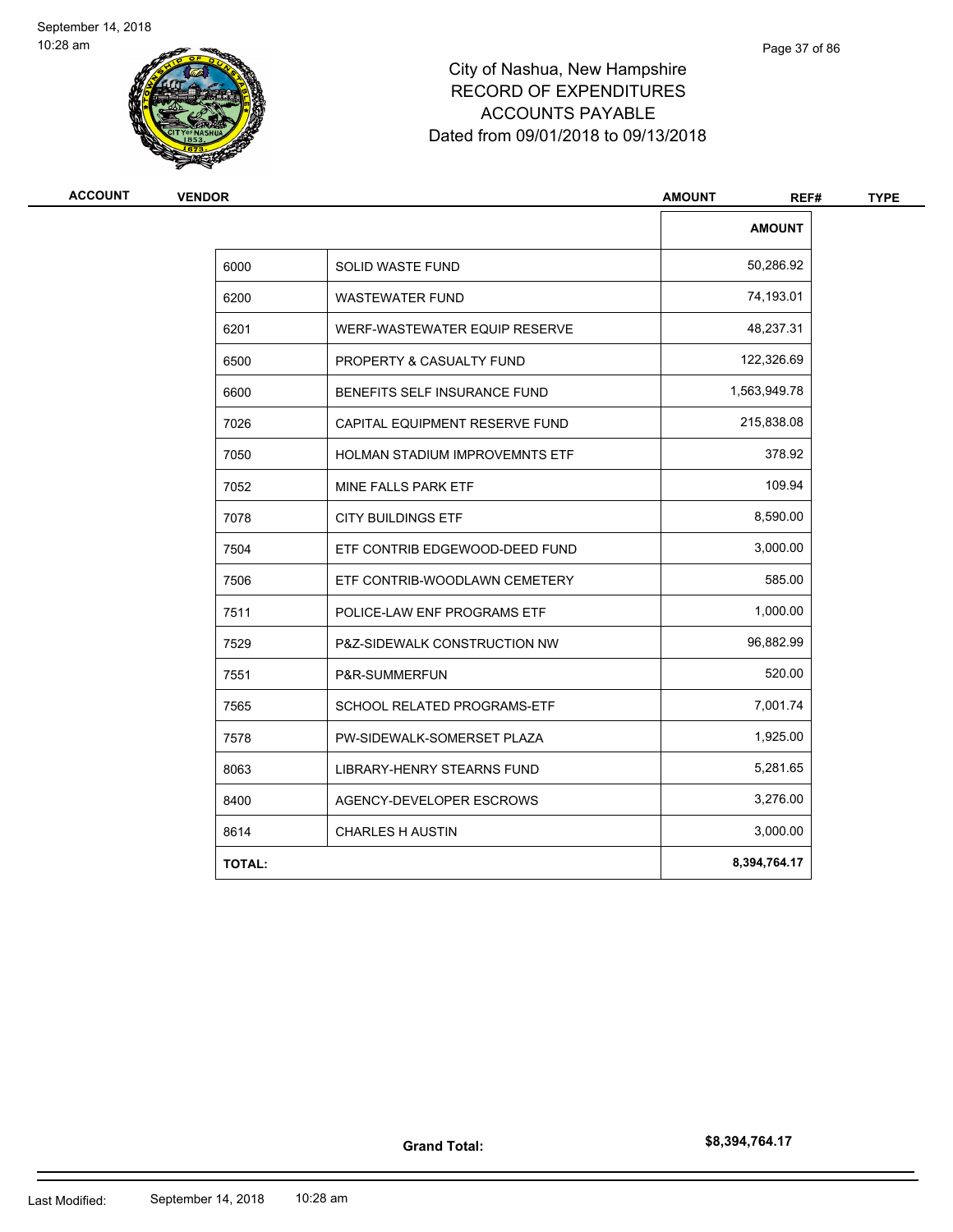

Page 38 of 86

|     | <b>PAY DATE</b>                   | <b>ACCOUNT</b>                       | <b>DESCRIPTION</b>                       | <b>AMOUNT</b> |
|-----|-----------------------------------|--------------------------------------|------------------------------------------|---------------|
|     | <b>FUND#: 1000 - GENERAL FUND</b> |                                      |                                          |               |
|     |                                   |                                      |                                          |               |
| 101 | <b>MAYOR</b>                      |                                      |                                          |               |
|     | 9/6/18                            | 51100                                | CHIEF OF STAFF                           | 1,589.45      |
|     | 9/13/18                           | 51100                                | CHIEF OF STAFF                           | 1,589.45      |
|     | 9/6/18                            | 51100                                | COMMUNICATIONS & SPECIAL PRJ COORDINATOR | 837.70        |
|     | 9/13/18                           | 51100                                | COMMUNICATIONS & SPECIAL PRJ COORDINATOR | 837.70        |
|     | 9/6/18                            | 51100                                | CONSTITUENT SERVICES COORDINATOR         | 805.50        |
|     | 9/13/18                           | 51100                                | CONSTITUENT SERVICES COORDINATOR         | 805.50        |
|     | 9/6/18                            | 51100                                | SECRETARY RECEPTIONIST                   | 628.10        |
|     | 9/13/18                           | 51100                                | SECRETARY RECEPTIONIST                   | 628.10        |
|     | 9/6/18                            | 51500                                | <b>MAYOR</b>                             | 2,252.50      |
|     | 9/13/18                           | 51500                                | <b>MAYOR</b>                             | 2,252.50      |
|     | <b>TOTAL 101 - MAYOR</b>          |                                      |                                          | \$12,226.50   |
| 102 | <b>BOARD OF ALDERMEN</b>          |                                      |                                          |               |
|     | 9/6/18                            | 51100                                | LEGISLATIVE AFFAIRS MANAGER              | 1,656.55      |
|     | 9/13/18                           | 51100                                | LEGISLATIVE AFFAIRS MANAGER              | 1,656.55      |
|     | 9/6/18                            | 51200                                | LEGISLATIVE TRANSCRIPTION SPEC           | 209.09        |
|     | 9/13/18                           | 51200                                | LEGISLATIVE TRANSCRIPTION SPEC           | 355.45        |
|     |                                   | <b>TOTAL 102 - BOARD OF ALDERMEN</b> |                                          | \$3,877.64    |
| 103 | LEGAL                             |                                      |                                          |               |
|     | 9/6/18                            | 51100                                | <b>CORPORATION COUNSEL</b>               | 2,421.70      |
|     | 9/13/18                           | 51100                                | <b>CORPORATION COUNSEL</b>               | 2,421.70      |
|     | 9/6/18                            | 51100                                | DEPUTY CORPORATION COUNSEL               | 4,203.30      |
|     | 9/13/18                           | 51100                                | DEPUTY CORPORATION COUNSEL               | 4,203.30      |
|     | 9/6/18                            | 51100                                | <b>LEGAL ASSISTANT</b>                   | 1,994.25      |
|     | 9/13/18                           | 51100                                | <b>LEGAL ASSISTANT</b>                   | 1,994.25      |
|     | <b>TOTAL 103 - LEGAL</b>          |                                      |                                          | \$17,238.50   |
| 107 | <b>CITY CLERK</b>                 |                                      |                                          |               |
|     | 9/6/18                            | 51100                                | <b>CITY CLERK</b>                        | 1,804.30      |
|     | 9/13/18                           | 51100                                | <b>CITY CLERK</b>                        | 1,804.30      |
|     | 9/6/18                            | 51100                                | <b>CLERK VITAL RECORDS II</b>            | 1,825.13      |
|     | 9/13/18                           | 51100                                | CLERK VITAL RECORDS II                   | 1,840.40      |
|     | 9/6/18                            | 51100                                | DEPARTMENT COORDINATOR, CC               | 744.20        |
|     | 9/13/18                           | 51100                                | DEPARTMENT COORDINATOR, CC               | 744.20        |
|     | 9/6/18                            | 51100                                | DEPUTY CITY CLERK                        | 1,279.50      |
|     | 9/13/18                           | 51100                                | DEPUTY CITY CLERK                        | 1,279.50      |
|     | 9/13/18                           | 51300                                | OVERTIME-REGULAR                         | 306.07        |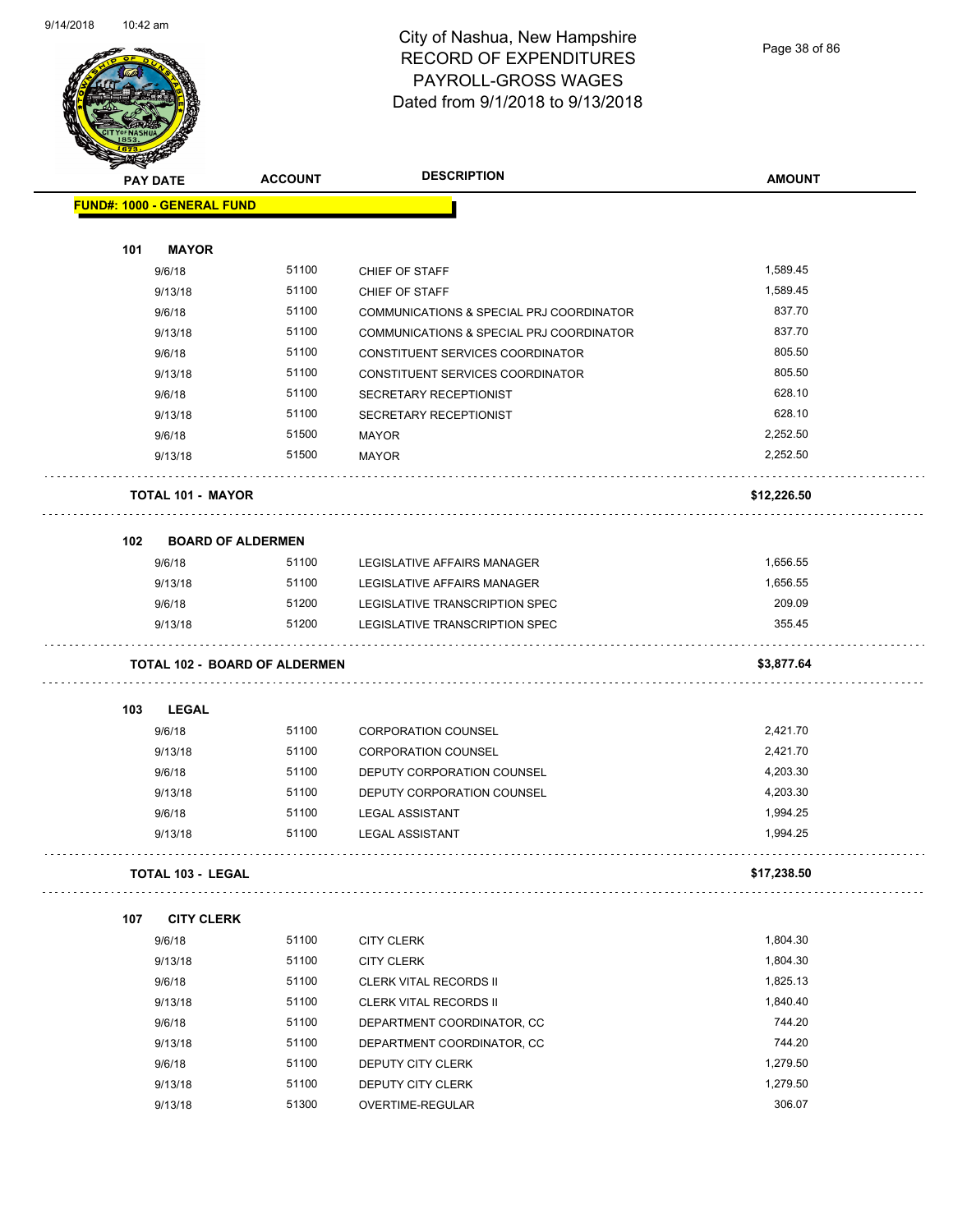|     | <b>PAY DATE</b>                   | <b>ACCOUNT</b>                     | <b>DESCRIPTION</b>                  | <b>AMOUNT</b> |
|-----|-----------------------------------|------------------------------------|-------------------------------------|---------------|
|     | <b>FUND#: 1000 - GENERAL FUND</b> |                                    |                                     |               |
|     | <b>TOTAL 107 - CITY CLERK</b>     |                                    |                                     | \$11,627.60   |
| 111 | <b>HUMAN RESOURCES</b>            |                                    |                                     |               |
|     | 9/6/18                            | 51100                              | HR SPEC                             | 927.07        |
|     | 9/13/18                           | 51100                              | HR SPEC                             | 927.05        |
|     | 9/6/18                            | 51100                              | <b>HRIS &amp; PAYROLL ANALYST</b>   | 1,172.20      |
|     | 9/13/18                           | 51100                              | <b>HRIS &amp; PAYROLL ANALYST</b>   | 1,172.20      |
|     | 9/6/18                            | 51100                              | HUMAN RESOURCES DIRECTOR            | 1,803.30      |
|     | 9/13/18                           | 51100                              | <b>HUMAN RESOURCES DIRECTOR</b>     | 1,803.30      |
|     | 9/6/18                            | 51100                              | HUMAN RESOURCES MANAGER             | 1,242.65      |
|     | 9/13/18                           | 51100                              | HUMAN RESOURCES MANAGER             | 1,242.65      |
|     | 9/6/18                            | 51100                              | PAYROLL ANALYST                     | 2,223.23      |
|     | 9/13/18                           | 51100                              | PAYROLL ANALYST                     | 2,223.25      |
|     | 9/6/18                            | 51100                              | <b>PAYROLL MANAGER</b>              | 1,562.35      |
|     | 9/13/18                           | 51100                              | PAYROLL MANAGER                     | 1,562.35      |
|     | 9/6/18                            | 51200                              | ADMINISTRATIVE ASSISTANT I          | 383.55        |
|     | 9/13/18                           | 51200                              | ADMINISTRATIVE ASSISTANT I          | 383.55        |
|     | 9/6/18                            | 51300                              | OVERTIME-REGULAR                    | 72.80         |
|     | 9/13/18                           | 51300                              | OVERTIME-REGULAR                    | 41.69         |
|     | 9/6/18                            | 55425                              | <b>EMPLOYMENT BACKGROUND CHECKS</b> | 30.00         |
|     | 9/13/18                           | 55425                              | EMPLOYMENT BACKGROUND CHECKS        | 15.00         |
|     |                                   | <b>TOTAL 111 - HUMAN RESOURCES</b> |                                     | \$18,788.19   |
| 122 |                                   | <b>INFORMATION TECHNOLOGY</b>      |                                     |               |
|     | 9/6/18                            | 51100                              | ADMIN ASSISTANT III                 | 801.90        |
|     | 9/13/18                           | 51100                              | ADMIN ASSISTANT III                 | 801.90        |
|     | 9/6/18                            | 51100                              | <b>COMMUNICATION SPEC</b>           | 683.88        |
|     | 9/13/18                           | 51100                              | <b>COMMUNICATION SPEC</b>           | 683.88        |
|     | 9/6/18                            | 51100                              | ENTERPRISE SYS ADMINISTRATOR        | 1,562.36      |
|     | 9/13/18                           | 51100                              | <b>ENTERPRISE SYS ADMINISTRATOR</b> | 1,562.35      |
|     | 9/6/18                            | 51100                              | ERP SYSTEM ADMIN DBA                | 1,913.25      |
|     | 9/13/18                           | 51100                              | ERP SYSTEM ADMIN DBA                | 1,913.25      |

| 9/13/18 | 51100 | ADMIN ASSISTANT III                      | 801.90   |
|---------|-------|------------------------------------------|----------|
| 9/6/18  | 51100 | <b>COMMUNICATION SPEC</b>                | 683.88   |
| 9/13/18 | 51100 | <b>COMMUNICATION SPEC</b>                | 683.88   |
| 9/6/18  | 51100 | ENTERPRISE SYS ADMINISTRATOR             | 1,562.36 |
| 9/13/18 | 51100 | <b>ENTERPRISE SYS ADMINISTRATOR</b>      | 1,562.35 |
| 9/6/18  | 51100 | ERP SYSTEM ADMIN DBA                     | 1,913.25 |
| 9/13/18 | 51100 | ERP SYSTEM ADMIN DBA                     | 1,913.25 |
| 9/6/18  | 51100 | IT DIVISION DIRECTOR                     | 2,294.80 |
| 9/13/18 | 51100 | IT DIVISION DIRECTOR                     | 2,294.80 |
| 9/6/18  | 51100 | IT INFRASTRUCTURE ANALYST                | 1,306.00 |
| 9/13/18 | 51100 | IT INFRASTRUCTURE ANALYST                | 1,306.00 |
| 9/6/18  | 51100 | IT MANAGER, INFRASTRUCTURE               | 2,059.96 |
| 9/13/18 | 51100 | IT MANAGER, INFRASTRUCTURE               | 2,059.96 |
| 9/6/18  | 51100 | IT MANAGER, PROJECT/DEVELOPMENT SERVICES | 1,593.40 |
| 9/13/18 | 51100 | IT MANAGER, PROJECT/DEVELOPMENT SERVICES | 1,593.40 |
| 9/6/18  | 51100 | IT MANAGER, TECHNICAL SERVICES           | 1,620.45 |
| 9/13/18 | 51100 | IT MANAGER, TECHNICAL SERVICES           | 1,620.45 |

9/6/18 51100 SYSTEMS ADM DATABASE ADM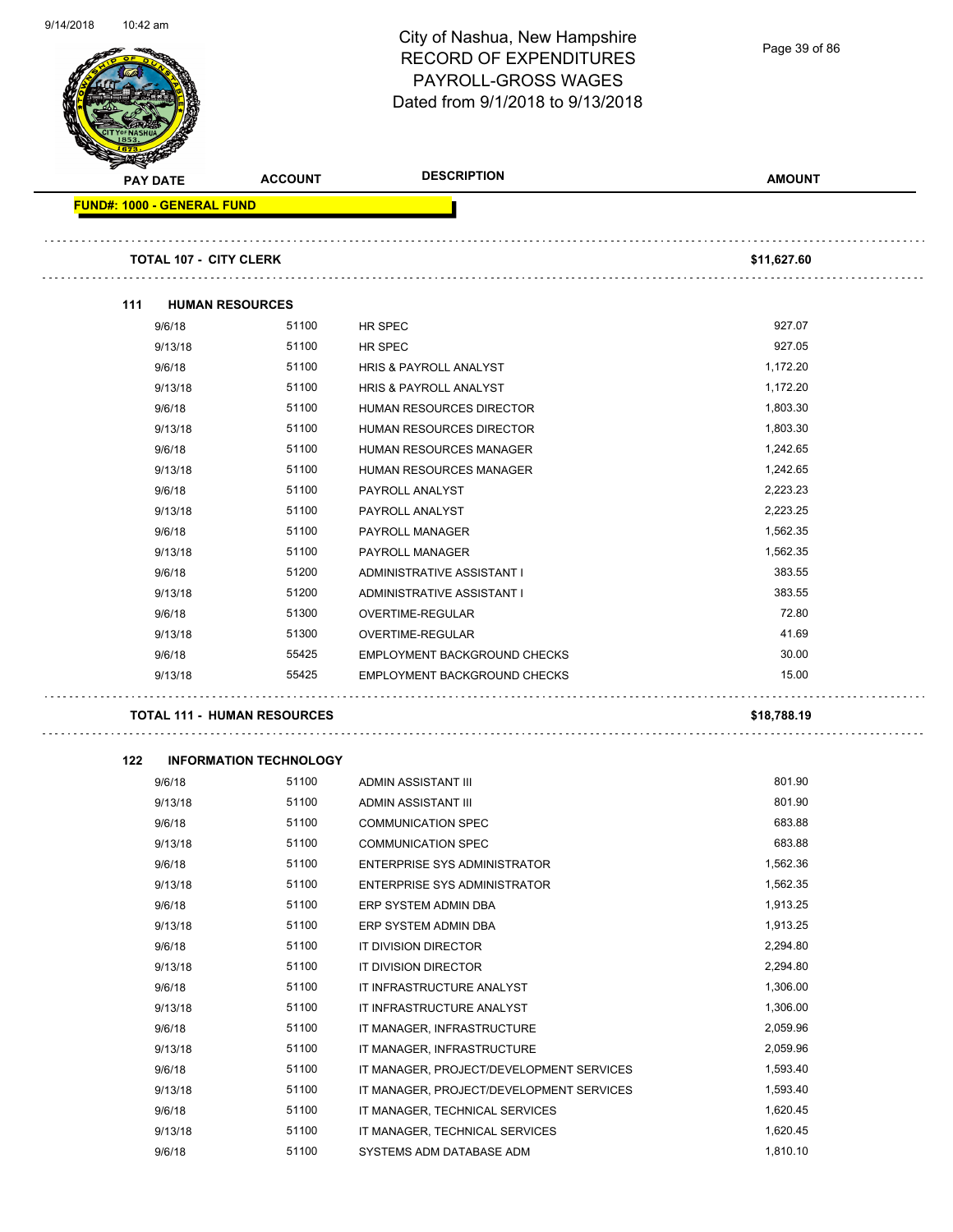Page 40 of 86

| <b>PAY DATE</b>                   | <b>ACCOUNT</b>                            | <b>DESCRIPTION</b>               | <b>AMOUNT</b> |
|-----------------------------------|-------------------------------------------|----------------------------------|---------------|
| <b>FUND#: 1000 - GENERAL FUND</b> |                                           |                                  |               |
|                                   |                                           |                                  |               |
| 122<br>9/13/18                    | <b>INFORMATION TECHNOLOGY</b><br>51100    | SYSTEMS ADM DATABASE ADM         | 1,810.11      |
| 9/6/18                            | 51100                                     | TECHNICAL SPEC II NET SUPPORT    | 1,246.35      |
| 9/13/18                           | 51100                                     | TECHNICAL SPEC II NET SUPPORT    | 1,246.35      |
| 9/6/18                            | 51100                                     | <b>TECHNICAL SPECIALIST I</b>    | 870.15        |
| 9/13/18                           | 51100                                     | <b>TECHNICAL SPECIALIST I</b>    | 870.15        |
| 9/6/18                            | 51300                                     | OVERTIME-REGULAR                 | 186.95        |
|                                   | <b>TOTAL 122 - INFORMATION TECHNOLOGY</b> |                                  | \$35,712.15   |
|                                   |                                           |                                  |               |
| 126<br>9/6/18                     | <b>FINANCIAL SERVICES</b><br>51100        | ACCOUNTS PAYABLE COORDINATOR     | 2,308.65      |
| 9/13/18                           | 51100                                     | ACCOUNTS PAYABLE COORDINATOR     | 2,308.65      |
| 9/6/18                            | 51100                                     | <b>ACCOUNTS PAYABLE SUPV</b>     | 1,095.90      |
| 9/13/18                           | 51100                                     | <b>ACCOUNTS PAYABLE SUPV</b>     | 1,095.90      |
| 9/6/18                            | 51100                                     | ASSISTANT TREASURER              | 1,466.05      |
| 9/13/18                           | 51100                                     | ASSISTANT TREASURER              | 1,466.05      |
| 9/6/18                            | 51100                                     | <b>CFO COMPTROLLER</b>           | 2,518.65      |
| 9/13/18                           | 51100                                     | <b>CFO COMPTROLLER</b>           | 2,518.65      |
| 9/6/18                            | 51100                                     | DEP TREASURER TAX COLLECTOR      | 1,222.45      |
| 9/13/18                           | 51100                                     | DEP TREASURER TAX COLLECTOR      | 1,222.45      |
| 9/6/18                            | 51100                                     | FINANCE AND ADMIN MANAGER        | 873.15        |
| 9/13/18                           | 51100                                     | FINANCE AND ADMIN MANAGER        | 873.15        |
| 9/6/18                            | 51100                                     | <b>MVR CLERK I</b>               | 1,757.23      |
| 9/13/18                           | 51100                                     | <b>MVR CLERK I</b>               | 1,757.25      |
| 6/30/18                           | 51100                                     | MVR CLERK II                     | 8,937.07      |
| 9/6/18                            | 51100                                     | MVR CLERK II                     | 1,568.81      |
| 9/13/18                           | 51100                                     | MVR CLERK II                     | 1,568.80      |
| 9/6/18                            | 51100                                     | MVR CLERK III                    | 1,529.91      |
| 9/13/18                           | 51100                                     | MVR CLERK III                    | 1,529.90      |
| 9/6/18                            | 51100                                     | REVENUE ACCOUNTS SPEC            | 845.00        |
| 9/13/18                           | 51100                                     | REVENUE ACCOUNTS SPEC            | 845.00        |
| 9/6/18                            | 51100                                     | REVENUE COORDINATOR              | 1,080.35      |
| 9/13/18                           | 51100                                     | REVENUE COORDINATOR              | 1,080.35      |
| 9/6/18                            | 51100                                     | SENIOR ACCOUNTANT                | 1,143.00      |
| 9/13/18                           | 51100                                     | SENIOR ACCOUNTANT                | 1,143.00      |
| 9/6/18                            | 51100                                     | SENIOR FINANCE MANAGER           | 1,705.80      |
| 9/13/18                           | 51100                                     | SENIOR FINANCE MANAGER           | 1,705.80      |
| 9/6/18                            | 51100                                     | SENIOR FINANCIAL ANALYST         | 1,240.50      |
| 9/13/18                           | 51100                                     | SENIOR FINANCIAL ANALYST         | 1,240.50      |
| 9/6/18                            | 51100                                     | SR MGR ACCT FIN REPORTING        | 1,339.30      |
| 9/13/18                           | 51100                                     | SR MGR ACCT FIN REPORTING        | 1,339.30      |
| 9/6/18                            | 51100                                     | <b>SUPV VEHICLE REGISTRATION</b> | 1,214.70      |
| 9/13/18                           | 51100                                     | SUPV VEHICLE REGISTRATION        | 1,214.70      |
| 9/6/18                            | 51100                                     | TREASURER TAX COLLECTOR          | 2,059.95      |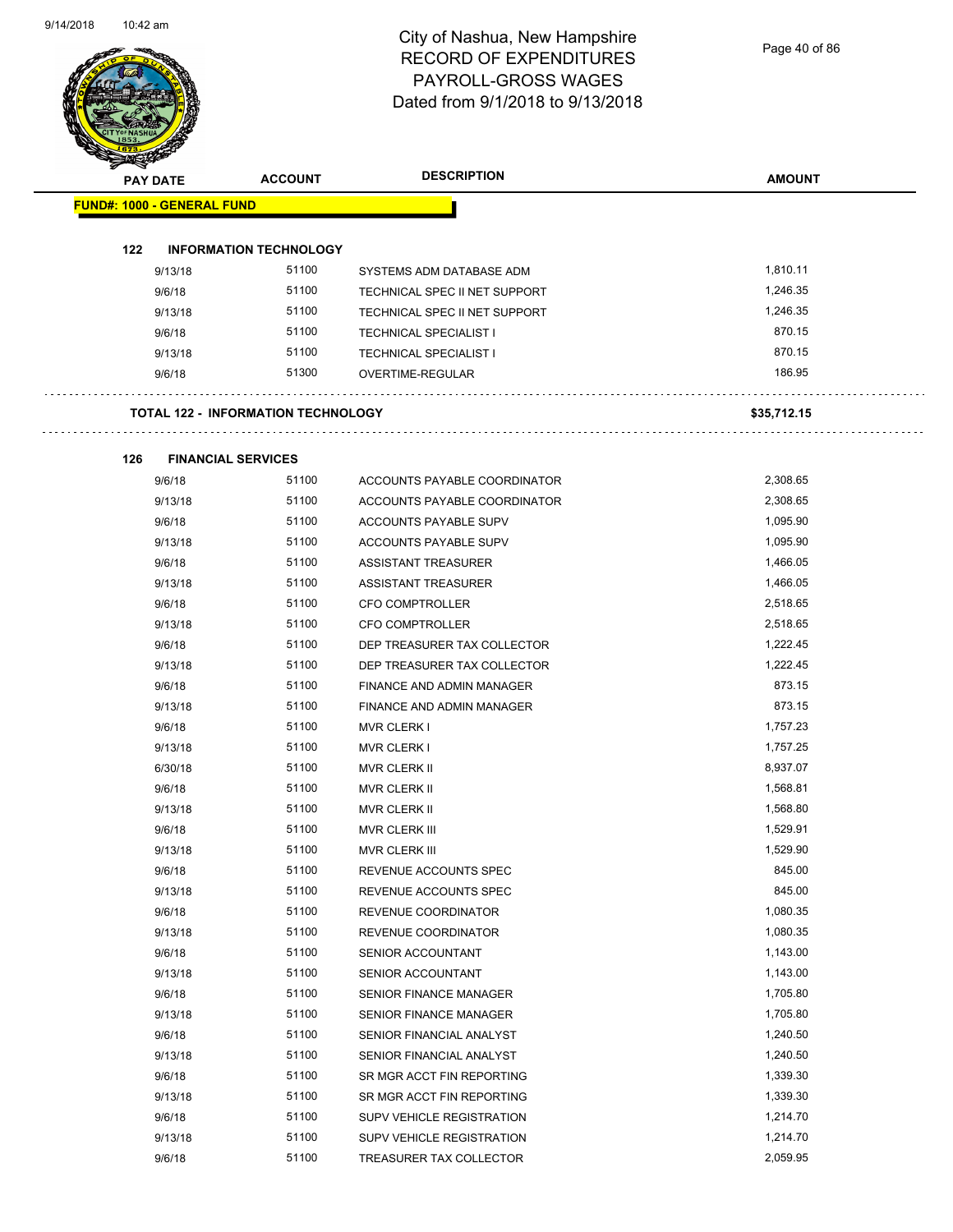Page 41 of 86

| <b>PAY DATE</b>                   | <b>ACCOUNT</b>                        | <b>DESCRIPTION</b>                   | <b>AMOUNT</b> |
|-----------------------------------|---------------------------------------|--------------------------------------|---------------|
| <b>FUND#: 1000 - GENERAL FUND</b> |                                       |                                      |               |
| 126                               | <b>FINANCIAL SERVICES</b>             |                                      |               |
| 9/13/18                           | 51100                                 | TREASURER TAX COLLECTOR              | 2,059.95      |
| 9/6/18                            | 51200                                 | TRUST ACCOUNTANT PT                  | 756.20        |
| 9/13/18                           | 51200                                 | TRUST ACCOUNTANT PT                  | 756.20        |
| 6/30/18                           | 51300                                 | OVERTIME-REGULAR                     | 242.62        |
| 9/6/18                            | 51300                                 | OVERTIME-REGULAR                     | 176.16        |
| 9/13/18                           | 51300                                 | OVERTIME-REGULAR                     | 24.03         |
|                                   | <b>TOTAL 126 - FINANCIAL SERVICES</b> |                                      | \$60,831.08   |
| 129<br><b>CITY BUILDINGS</b>      |                                       |                                      |               |
| 9/6/18                            | 51100                                 | <b>BUILDING MANAGER</b>              | 1,234.85      |
| 9/13/18                           | 51100                                 | <b>BUILDING MANAGER</b>              | 1,234.85      |
| 9/6/18                            | 51100                                 | <b>CUSTODIAN I</b>                   | 1,065.44      |
| 9/13/18                           | 51100                                 | <b>CUSTODIAN I</b>                   | 1,292.60      |
| 9/6/18                            | 51100                                 | MAINTENANCE SPEC                     | 1,261.23      |
| 9/13/18                           | 51100                                 | MAINTENANCE SPEC                     | 1,414.00      |
| 9/6/18                            | 51200                                 | <b>CUSTODIAN I</b>                   | 334.65        |
| 9/13/18                           | 51200                                 | <b>CUSTODIAN I</b>                   | 334.65        |
| 9/6/18                            | 51300                                 | OVERTIME-REGULAR                     | 340.74        |
| <b>TOTAL 129 - CITY BUILDINGS</b> |                                       |                                      | \$8,513.01    |
| <b>PURCHASING</b><br>130          |                                       |                                      |               |
| 9/6/18                            | 51100                                 | PURCHASING AGENT I                   | 756.10        |
| 9/13/18                           | 51100                                 | PURCHASING AGENT I                   | 756.10        |
| 9/6/18                            | 51100                                 | PURCHASING AGENT II                  | 941.90        |
| 9/13/18                           | 51100                                 | PURCHASING AGENT II                  | 930.12        |
| 9/6/18                            | 51100                                 | PURCHASING MANAGER                   | 1,746.35      |
| 9/13/18                           | 51100                                 | PURCHASING MANAGER                   | 1,746.35      |
| 9/13/18                           | 51200                                 | MESSENGER MAIL DISTRIBUTION CL       | 211.94        |
| 9/6/18<br>9/13/18                 | 51300<br>51300                        | OVERTIME-REGULAR<br>OVERTIME-REGULAR | 8.83<br>21.27 |
| TOTAL 130 - PURCHASING            |                                       |                                      | \$7,118.96    |
| <b>HUNT BUILDING</b><br>131       |                                       |                                      |               |
| 9/6/18                            | 51100                                 | HUNT MEMORIAL BLDG & ARTS ADM        | 372.90        |
| 9/13/18                           | 51100                                 | HUNT MEMORIAL BLDG & ARTS ADM        | 372.90        |
| <b>TOTAL 131 - HUNT BUILDING</b>  |                                       |                                      | \$745.80      |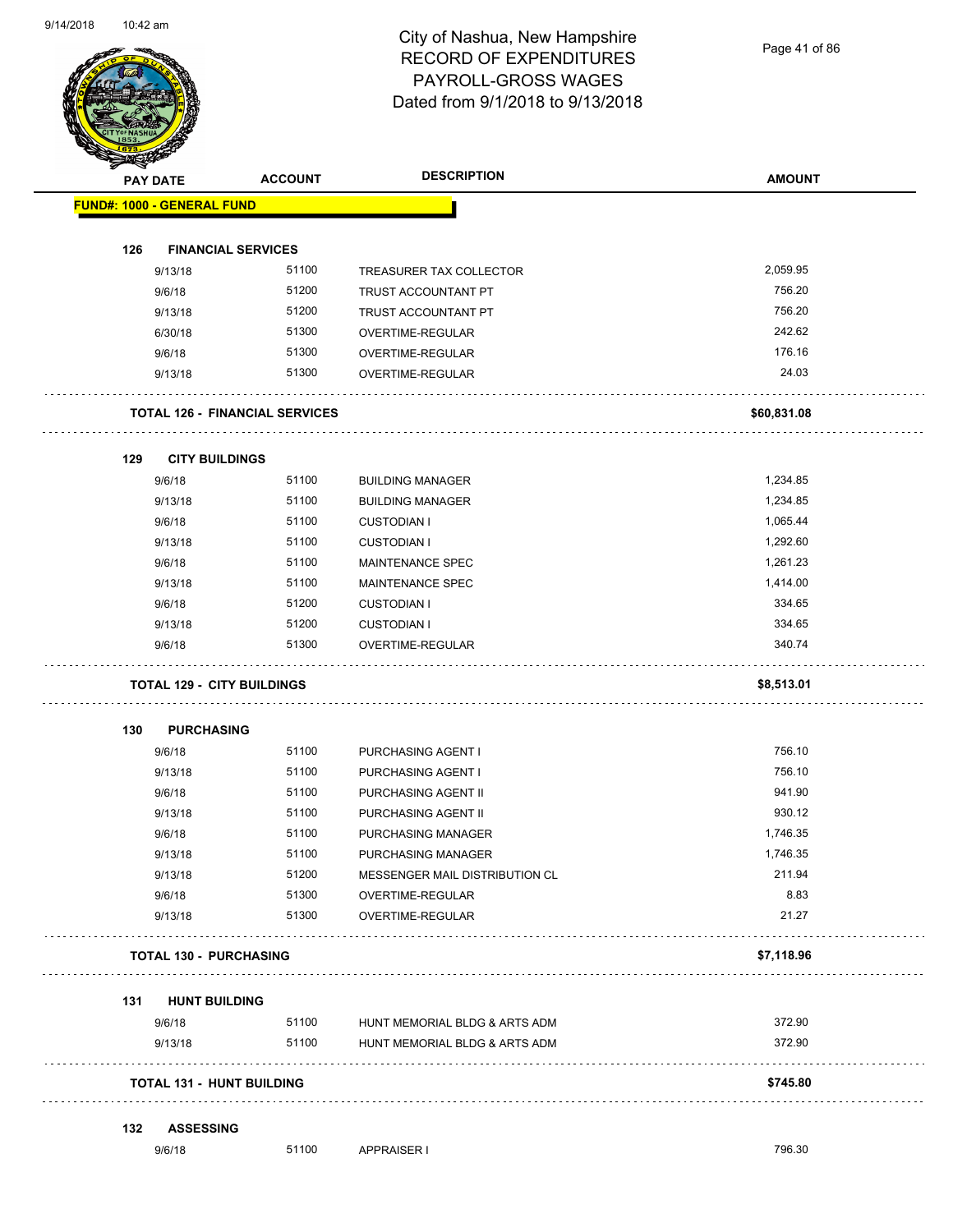

Page 42 of 86

|     | PAY DATE                          | <b>ACCOUNT</b>                       | <b>DESCRIPTION</b>            | <b>AMOUNT</b> |
|-----|-----------------------------------|--------------------------------------|-------------------------------|---------------|
|     | <b>FUND#: 1000 - GENERAL FUND</b> |                                      |                               |               |
| 132 | <b>ASSESSING</b>                  |                                      |                               |               |
|     | 9/13/18                           | 51100                                | <b>APPRAISER I</b>            | 796.30        |
|     | 9/6/18                            | 51100                                | <b>APPRAISER II</b>           | 1,146.50      |
|     | 9/13/18                           | 51100                                | <b>APPRAISER II</b>           | 1,146.50      |
|     | 9/6/18                            | 51100                                | <b>APPRAISER III</b>          | 2,465.70      |
|     | 9/13/18                           | 51100                                | <b>APPRAISER III</b>          | 2,465.70      |
|     | 9/6/18                            | 51100                                | ASSESSING ADMIN SPEC I CSR    | 654.95        |
|     | 9/13/18                           | 51100                                | ASSESSING ADMIN SPEC I CSR    | 654.94        |
|     | 9/6/18                            | 51100                                | ASSESSING ADMIN SPEC II CSR   | 715.30        |
|     | 9/13/18                           | 51100                                | ASSESSING ADMIN SPEC II CSR   | 715.30        |
|     | 9/6/18                            | 51100                                | ASSESSING ADMIN SPEC III CSR  | 998.54        |
|     | 9/13/18                           | 51100                                | ASSESSING ADMIN SPEC III CSR  | 998.54        |
|     | 9/6/18                            | 51100                                | <b>CHIEF ASSESSOR</b>         | 1,908.50      |
|     | 9/13/18                           | 51100                                | <b>CHIEF ASSESSOR</b>         | 1,908.50      |
|     | 9/6/18                            | 51100                                | DEPARTMENT COORDINATOR        | 929.65        |
|     | 9/13/18                           | 51100                                | DEPARTMENT COORDINATOR        | 929.65        |
|     | <b>TOTAL 132 - ASSESSING</b>      |                                      |                               | \$19,230.87   |
|     |                                   |                                      |                               |               |
| 134 | <b>GIS</b>                        |                                      |                               |               |
|     | 9/6/18                            | 51100                                | <b>GIS TECHNICIAN II</b>      | 1,174.40      |
|     | 9/13/18                           | 51100                                | <b>GIS TECHNICIAN II</b>      | 1,174.40      |
|     | 9/6/18                            | 51200                                | <b>GIS MANAGER</b>            | 1,034.88      |
|     | 9/13/18                           | 51200                                | <b>GIS MANAGER</b>            | 1,034.88      |
|     |                                   |                                      |                               |               |
|     | <b>TOTAL 134 - GIS</b>            |                                      |                               | \$4,418.56    |
| 140 |                                   | <b>PINEWOOD CEMETERY</b>             |                               |               |
|     | 9/6/18                            | 51400                                | WAGES TEMPORARY-SEASONAL      | 874.50        |
|     |                                   | <b>TOTAL 140 - PINEWOOD CEMETERY</b> |                               | \$874.50      |
|     |                                   |                                      |                               |               |
| 142 |                                   | <b>WOODLAWN CEMETERY</b>             |                               |               |
|     | 9/6/18                            | 51100                                | <b>GROUNDSKEEPER CEMETERY</b> | 1,455.30      |
|     | 9/13/18                           | 51100                                | <b>GROUNDSKEEPER CEMETERY</b> | 1,455.30      |
|     | 9/6/18                            | 51100                                | SUBFOREMAN CEMETERY           | 852.10        |
|     | 9/13/18                           | 51100                                | SUBFOREMAN CEMETERY           | 852.09        |
|     | 9/6/18                            | 51100                                | SUPERINTENDENT CEMETERY I     | 1,195.60      |
|     | 9/13/18                           | 51100                                | SUPERINTENDENT CEMETERY I     | 1,195.60      |
|     | 9/13/18                           | 51400                                | WAGES TEMPORARY-SEASONAL      | 1,017.50      |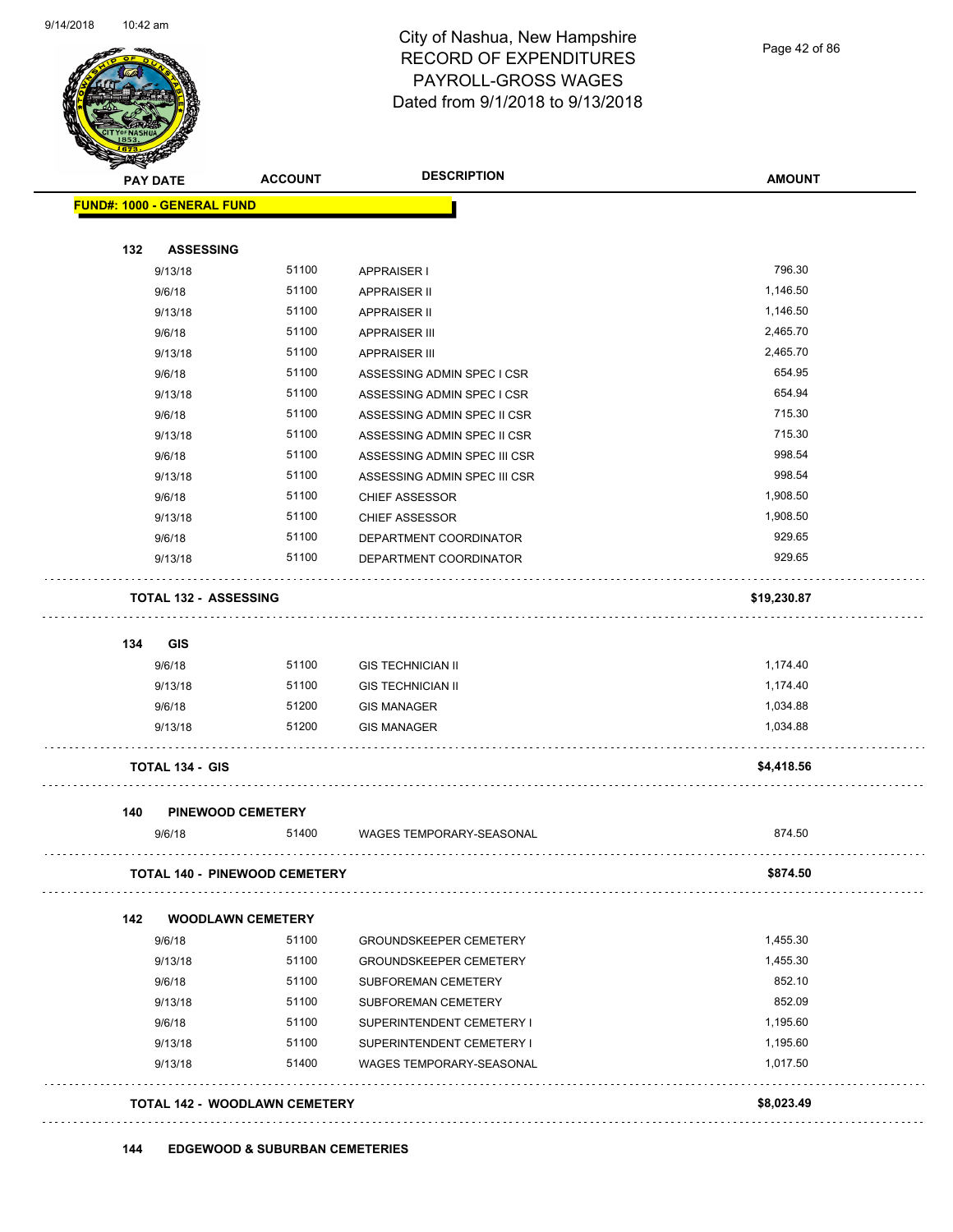Page 43 of 86

| <b>PAY DATE</b>                   | <b>ACCOUNT</b>                                        | <b>DESCRIPTION</b>               | <b>AMOUNT</b> |
|-----------------------------------|-------------------------------------------------------|----------------------------------|---------------|
| <b>FUND#: 1000 - GENERAL FUND</b> |                                                       |                                  |               |
|                                   |                                                       |                                  |               |
| 144                               | <b>EDGEWOOD &amp; SUBURBAN CEMETERIES</b>             |                                  |               |
| 9/6/18                            | 51100                                                 | <b>GROUNDSKEEPER CEMETERY</b>    | 1,069.03      |
| 9/13/18                           | 51100                                                 | <b>GROUNDSKEEPER CEMETERY</b>    | 1,216.90      |
| 9/6/18                            | 51100                                                 | SUBFOREMAN CEMETERY              | 736.70        |
| 9/13/18                           | 51100                                                 | SUBFOREMAN CEMETERY              | 736.69        |
| 9/6/18                            | 51100                                                 | SUPERINTENDENT CEMETERY II       | 1,261.25      |
| 9/13/18                           | 51100                                                 | SUPERINTENDENT CEMETERY II       | 1,261.25      |
|                                   | <b>TOTAL 144 - EDGEWOOD &amp; SUBURBAN CEMETERIES</b> |                                  | \$6,281.82    |
| 150<br><b>POLICE</b>              |                                                       |                                  |               |
| 9/6/18                            | 51100                                                 | <b>1ST YEAR OFFICERS</b>         | 3,065.25      |
| 9/13/18                           | 51100                                                 | <b>1ST YEAR OFFICERS</b>         | 3,065.25      |
| 9/6/18                            | 51100                                                 | <b>ACCOUNT CLERK III</b>         | 2,303.60      |
| 9/13/18                           | 51100                                                 | <b>ACCOUNT CLERK III</b>         | 2,303.60      |
| 9/6/18                            | 51100                                                 | ADMINISTRATIVE PROJECT SPEC      | 1,428.35      |
| 9/13/18                           | 51100                                                 | ADMINISTRATIVE PROJECT SPEC      | 1,428.35      |
| 9/6/18                            | 51100                                                 | ANIMAL CONTROL OFFICER           | 998.95        |
| 9/13/18                           | 51100                                                 | ANIMAL CONTROL OFFICER           | 998.95        |
| 9/6/18                            | 51100                                                 | ASSISTANT RECORDS MANAGER        | 1,028.25      |
| 9/13/18                           | 51100                                                 | ASSISTANT RECORDS MANAGER        | 1,028.25      |
| 9/6/18                            | 51100                                                 | AUTO MECHANIC 1ST CLASS          | 1,720.45      |
| 9/13/18                           | 51100                                                 | AUTO MECHANIC 1ST CLASS          | 1,720.45      |
| 9/6/18                            | 51100                                                 | <b>BUILDING MAINTENANCE SUPV</b> | 1,028.24      |
| 9/13/18                           | 51100                                                 | <b>BUILDING MAINTENANCE SUPV</b> | 1,028.25      |
| 9/6/18                            | 51100                                                 | <b>CAPTAIN</b>                   | 15,993.61     |
| 9/13/18                           | 51100                                                 | <b>CAPTAIN</b>                   | 15,993.60     |
| 9/6/18                            | 51100                                                 | CHIEF OF POLICE                  | 2.815.20      |
| 9/13/18                           | 51100                                                 | CHIEF OF POLICE                  | 2,815.20      |
| 9/6/18                            | 51100                                                 | COMM TECH ALL DESIGNATIONS       | 8,797.55      |
| 9/13/18                           | 51100                                                 | COMM TECH ALL DESIGNATIONS       | 8,797.55      |
| 9/6/18                            | 51100                                                 | COMMUNITY POLICE COORD CEMD      | 1,354.20      |
| 9/13/18                           | 51100                                                 | COMMUNITY POLICE COORD CEMD      | 1,354.20      |
| 9/6/18                            | 51100                                                 | <b>CRIME ANALYST</b>             | 1,075.20      |
| 9/13/18                           | 51100                                                 | <b>CRIME ANALYST</b>             | 1,075.20      |
| 9/6/18                            | 51100                                                 | <b>CUSTODIAN III</b>             | 2,337.79      |
| 9/13/18                           | 51100                                                 | <b>CUSTODIAN III</b>             | 2,337.80      |
| 9/6/18                            | 51100                                                 | DEPUTY CHIEF OF POLICE           | 5,102.20      |
| 9/13/18                           | 51100                                                 | DEPUTY CHIEF OF POLICE           | 5,102.20      |
| 9/6/18                            | 51100                                                 | DETENTION SPEC                   | 2,665.95      |
| 9/13/18                           | 51100                                                 | DETENTION SPEC                   | 2,665.95      |
| 9/6/18                            | 51100                                                 | DISPATCHERS ALL DESIGNATIONS     | 5,450.50      |
| 9/13/18                           | 51100                                                 | DISPATCHERS ALL DESIGNATIONS     | 5,450.50      |
| 9/6/18                            | 51100                                                 | FLEET MAINTENANCE ASST SUPV      | 963.20        |
| 9/13/18                           | 51100                                                 | FLEET MAINTENANCE ASST SUPV      | 963.20        |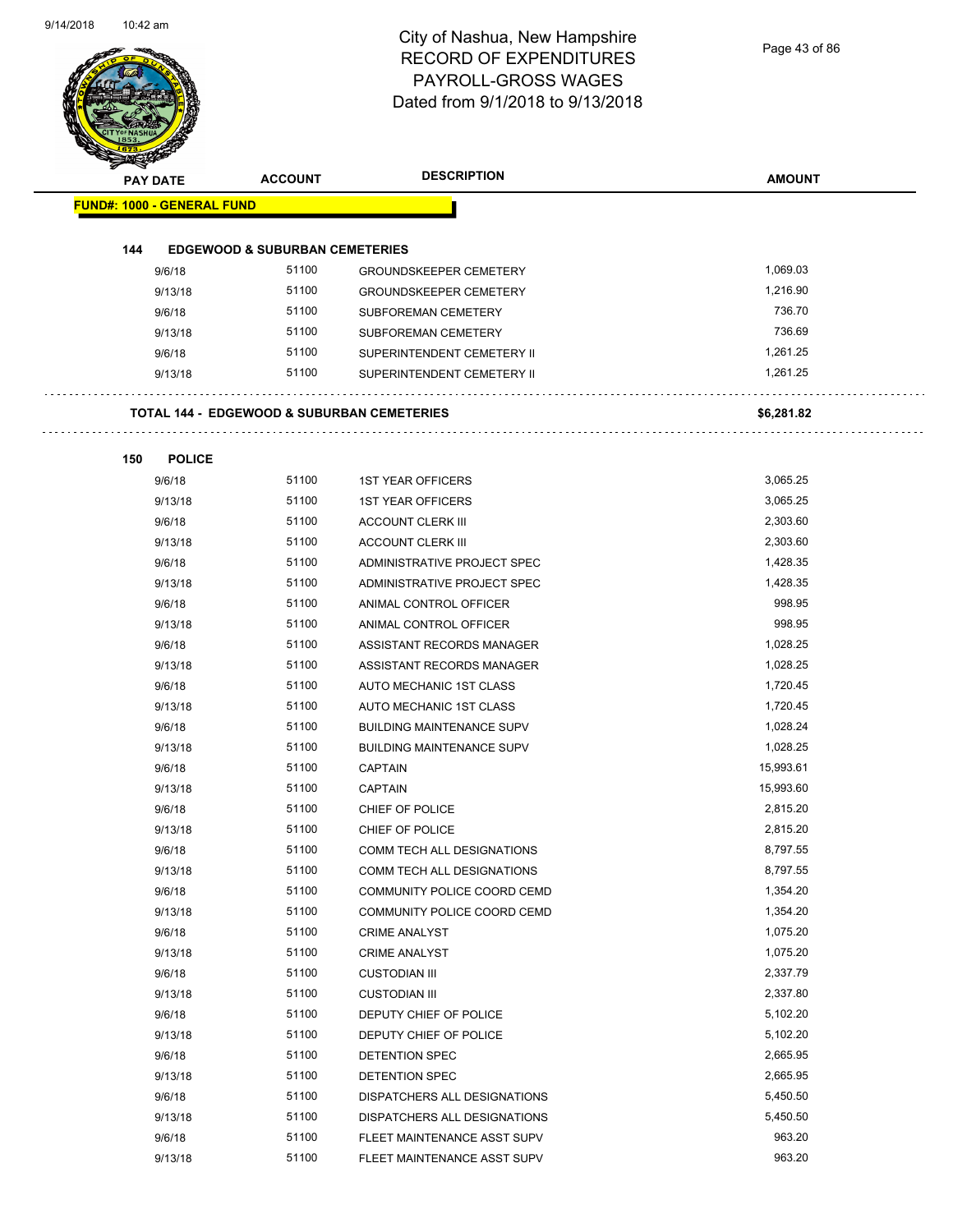

Page 44 of 86

| <b>REAL AREA</b>                  |                |                                         |               |
|-----------------------------------|----------------|-----------------------------------------|---------------|
| <b>PAY DATE</b>                   | <b>ACCOUNT</b> | <b>DESCRIPTION</b>                      | <b>AMOUNT</b> |
| <b>FUND#: 1000 - GENERAL FUND</b> |                |                                         |               |
|                                   |                |                                         |               |
| 150<br><b>POLICE</b>              |                |                                         |               |
| 9/6/18                            | 51100          | IT MANAGER/SOFTWARE SPECIALIST          | 1,728.00      |
| 9/13/18                           | 51100          | IT MANAGER/SOFTWARE SPECIALIST          | 1,728.00      |
| 9/6/18                            | 51100          | IT PROGRAMS ADMIN & INSTRUCTOR          | 1,081.50      |
| 9/13/18                           | 51100          | IT PROGRAMS ADMIN & INSTRUCTOR          | 1,081.50      |
| 9/6/18                            | 51100          | <b>LEGAL SECRETARY</b>                  | 768.85        |
| 9/13/18                           | 51100          | <b>LEGAL SECRETARY</b>                  | 768.85        |
| 9/6/18                            | 51100          | LIEUTENANT                              | 17,571.69     |
| 9/13/18                           | 51100          | LIEUTENANT                              | 17,571.70     |
| 9/6/18                            | 51100          | NPD BUSINESS COORDINATOR                | 965.25        |
| 9/13/18                           | 51100          | NPD BUSINESS COORDINATOR                | 965.25        |
| 9/6/18                            | 51100          | NPD BUSINESS MANAGER                    | 1,802.00      |
| 9/13/18                           | 51100          | NPD BUSINESS MANAGER                    | 1,802.00      |
| 9/6/18                            | 51100          | NPD NETWORK ADMINISTRATOR               | 1,377.50      |
| 9/13/18                           | 51100          | NPD NETWORK ADMINISTRATOR               | 1,377.50      |
| 9/6/18                            | 51100          | PARALEGAL                               | 854.00        |
| 9/13/18                           | 51100          | PARALEGAL                               | 854.00        |
| 9/6/18                            | 51100          | PATROLMAN ALL RANKS                     | 178,833.33    |
| 9/13/18                           | 51100          | PATROLMAN ALL RANKS                     | 211,574.38    |
| 9/6/18                            | 51100          | RECORDS & COMMUNICATIONS MGR            | 1,589.40      |
| 9/13/18                           | 51100          | <b>RECORDS &amp; COMMUNICATIONS MGR</b> | 1,589.40      |
| 9/6/18                            | 51100          | <b>RECORDS TECHNICIAN I</b>             | 1,371.35      |
| 9/13/18                           | 51100          | <b>RECORDS TECHNICIAN I</b>             | 1,371.35      |
| 9/6/18                            | 51100          | RECORDS TECHNICIAN II                   | 1,676.30      |
| 9/13/18                           | 51100          | RECORDS TECHNICIAN II                   | 1,676.30      |
| 9/6/18                            | 51100          | SEC DOMESTIC VIOLENCE UNIT              | 758.90        |
| 9/13/18                           | 51100          | SEC DOMESTIC VIOLENCE UNIT              | 758.90        |
| 9/6/18                            | 51100          | SECRETARIAL SUPV DET BUREAU             | 943.95        |
| 9/13/18                           | 51100          | SECRETARIAL SUPV DET BUREAU             | 943.95        |
| 9/6/18                            | 51100          | <b>SECRETARY III</b>                    | 2,931.25      |
| 9/13/18                           | 51100          | <b>SECRETARY III</b>                    | 2,931.25      |
| 9/6/18                            | 51100          | SECRETARY V                             | 1,758.70      |
| 9/13/18                           | 51100          | SECRETARY V                             | 1,758.69      |
| 9/6/18                            | 51100          | <b>SECRETARY VI</b>                     | 836.29        |
| 9/13/18                           | 51100          | <b>SECRETARY VI</b>                     | 836.30        |
| 9/6/18                            | 51100          | SERGEANT                                | 39,252.77     |
| 9/13/18                           | 51100          | SERGEANT                                | 39,316.60     |
| 9/6/18                            | 51100          | SHIFT LEADER                            | 2,185.00      |
| 9/13/18                           | 51100          | SHIFT LEADER                            | 2,185.00      |
| 9/6/18                            | 51100          | SUPV POLICE FLEET                       | 1,306.35      |
| 9/13/18                           | 51100          | SUPV POLICE FLEET                       | 1,306.35      |
| 9/6/18                            | 51200          | <b>ACCREDITATION MANAGER</b>            | 1,129.28      |
| 9/13/18                           | 51200          | <b>ACCREDITATION MANAGER</b>            | 1,129.28      |
| 9/6/18                            | 51200          | POLICE ATTORNEY PT                      | 1,292.44      |
| 9/13/18                           | 51200          | POLICE ATTORNEY PT                      | 1,292.44      |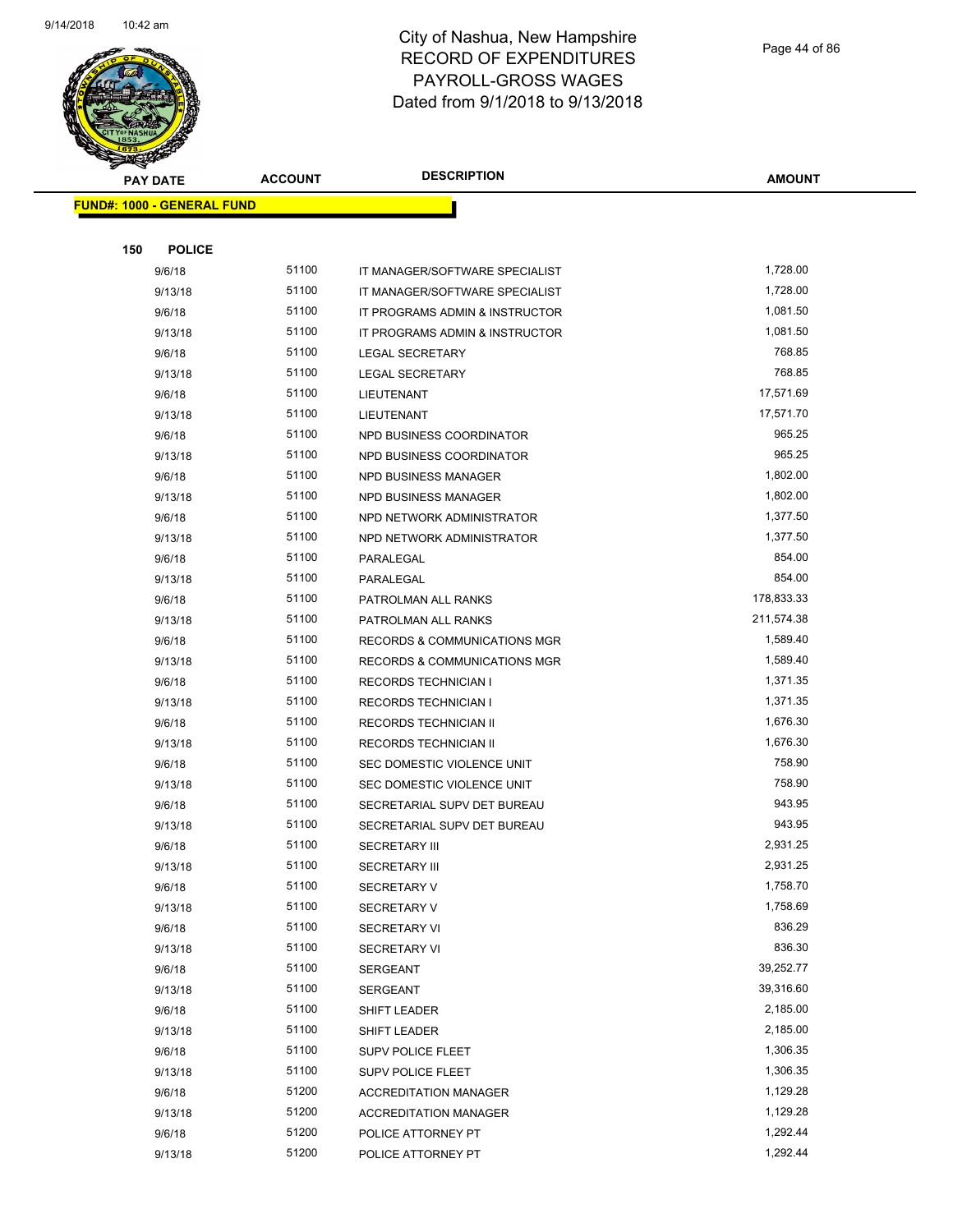

Page 45 of 86

| <b>PAY DATE</b>                   |                           | <b>ACCOUNT</b> | <b>DESCRIPTION</b>                                               | <b>AMOUNT</b> |
|-----------------------------------|---------------------------|----------------|------------------------------------------------------------------|---------------|
| <b>FUND#: 1000 - GENERAL FUND</b> |                           |                |                                                                  |               |
|                                   |                           |                |                                                                  |               |
| 150                               | <b>POLICE</b>             |                |                                                                  |               |
|                                   | 9/6/18                    | 51200          | SENIOR RELATIONS SPECIALIST                                      | 725.40        |
|                                   | 9/13/18                   | 51200          | SENIOR RELATIONS SPECIALIST                                      | 725.40        |
|                                   | 9/6/18                    | 51300          | OVERTIME-REGULAR                                                 | 1,942.79      |
|                                   | 9/13/18                   | 51300          | OVERTIME-REGULAR                                                 | 7,938.50      |
|                                   | 9/6/18                    | 51309          | <b>OVERTIME-TRAINING</b>                                         | 4,558.24      |
|                                   | 9/13/18                   | 51309          | <b>OVERTIME-TRAINING</b>                                         | 421.42        |
|                                   | 9/6/18                    | 51315          | <b>OVERTIME-WITNESS</b>                                          | 952.78        |
|                                   | 9/13/18                   | 51315          | <b>OVERTIME-WITNESS</b>                                          | 2,117.90      |
|                                   | 9/6/18                    | 51322          | OVERTIME-INVESTIGATIVE                                           | 10,479.59     |
|                                   | 9/13/18                   | 51322          | OVERTIME-INVESTIGATIVE                                           | 4,616.04      |
|                                   | 9/6/18                    | 51330          | OVERTIME-COVERAGE                                                | 26,331.26     |
|                                   | 9/13/18                   | 51330          | OVERTIME-COVERAGE                                                | 23,348.31     |
|                                   | 9/13/18                   | 51412          | <b>WAGES PER DIEM</b>                                            | 199.74        |
|                                   | 9/13/18                   | 51600          | <b>LONGEVITY</b>                                                 | 3,700.00      |
|                                   | 9/13/18                   | 51628          | <b>EXTRA HOLIDAY</b>                                             | 56,898.13     |
|                                   | 9/13/18                   | 51750          | <b>RETIREMENT &amp; SEPARATION PAY</b>                           | 8,732.06      |
|                                   | 9/13/18                   | 52800          | EDUCATIONAL ASSISTANCE                                           | 974.07        |
|                                   | 9/6/18                    | 52809          | <b>WELLNESS PROGRAM</b>                                          | 200.00        |
|                                   | 9/6/18                    | 61107          | <b>CLOTHING &amp; UNIFORMS</b>                                   | 1,086.29      |
|                                   | 9/13/18                   | 61107          | <b>CLOTHING &amp; UNIFORMS</b>                                   | 652.44        |
|                                   |                           |                |                                                                  |               |
|                                   | <b>TOTAL 150 - POLICE</b> |                |                                                                  | \$829,690.44  |
| 152                               | <b>FIRE</b>               |                |                                                                  |               |
|                                   | 9/6/18                    | 51100          | ADMINISTRATIVE ASSISTANT II                                      | 2,320.60      |
|                                   | 9/13/18                   | 51100          | ADMINISTRATIVE ASSISTANT II                                      | 2,320.60      |
|                                   | 9/6/18                    | 51100          | <b>ASST FIRE CHIEF</b>                                           | 2,409.56      |
|                                   | 9/13/18                   | 51100          | <b>ASST FIRE CHIEF</b>                                           | 2,409.56      |
|                                   | 9/6/18                    | 51100          | ASST SUPERINTENDENT FIRE ALARM                                   | 1,613.60      |
|                                   |                           | 51100          |                                                                  | 1,613.60      |
|                                   | 9/13/18                   | 51100          | ASST SUPERINTENDENT FIRE ALARM<br>ASST SUPERINTENDENT FIRE FLEET | 1,613.60      |
|                                   | 9/6/18                    | 51100          |                                                                  | 1,613.60      |
|                                   | 9/13/18                   | 51100          | ASST SUPERINTENDENT FIRE FLEET                                   | 3,259.64      |
|                                   | 9/6/18                    |                | ASST SUPERINTENDENT PREVENTION                                   |               |
|                                   | 9/13/18                   | 51100          | ASST SUPERINTENDENT PREVENTION                                   | 3,259.64      |
|                                   | 9/6/18                    | 51100          | <b>CAPTAIN</b>                                                   | 11,395.32     |
|                                   | 9/13/18                   | 51100          | <b>CAPTAIN</b>                                                   | 11,395.32     |
|                                   | 9/6/18                    | 51100          | CAPTAIN FIRE TRAINING SAFETY                                     | 1,764.28      |
|                                   | 9/13/18                   | 51100          | CAPTAIN FIRE TRAINING SAFETY                                     | 1,764.28      |
|                                   | 9/6/18                    | 51100          | DEPUTY FIRE CHIEF                                                | 8,596.22      |
|                                   | 9/13/18                   | 51100          | DEPUTY FIRE CHIEF                                                | 8,596.22      |
|                                   | 9/6/18                    | 51100          | EXEC ASST BUSINESS COORD                                         | 868.70        |
|                                   | 9/13/18                   | 51100          | <b>EXEC ASST BUSINESS COORD</b>                                  | 868.70        |
|                                   | 9/6/18                    | 51100          | FIRE CHIEF                                                       | 2,635.48      |
|                                   | 9/13/18                   | 51100          | FIRE CHIEF                                                       | 2,635.48      |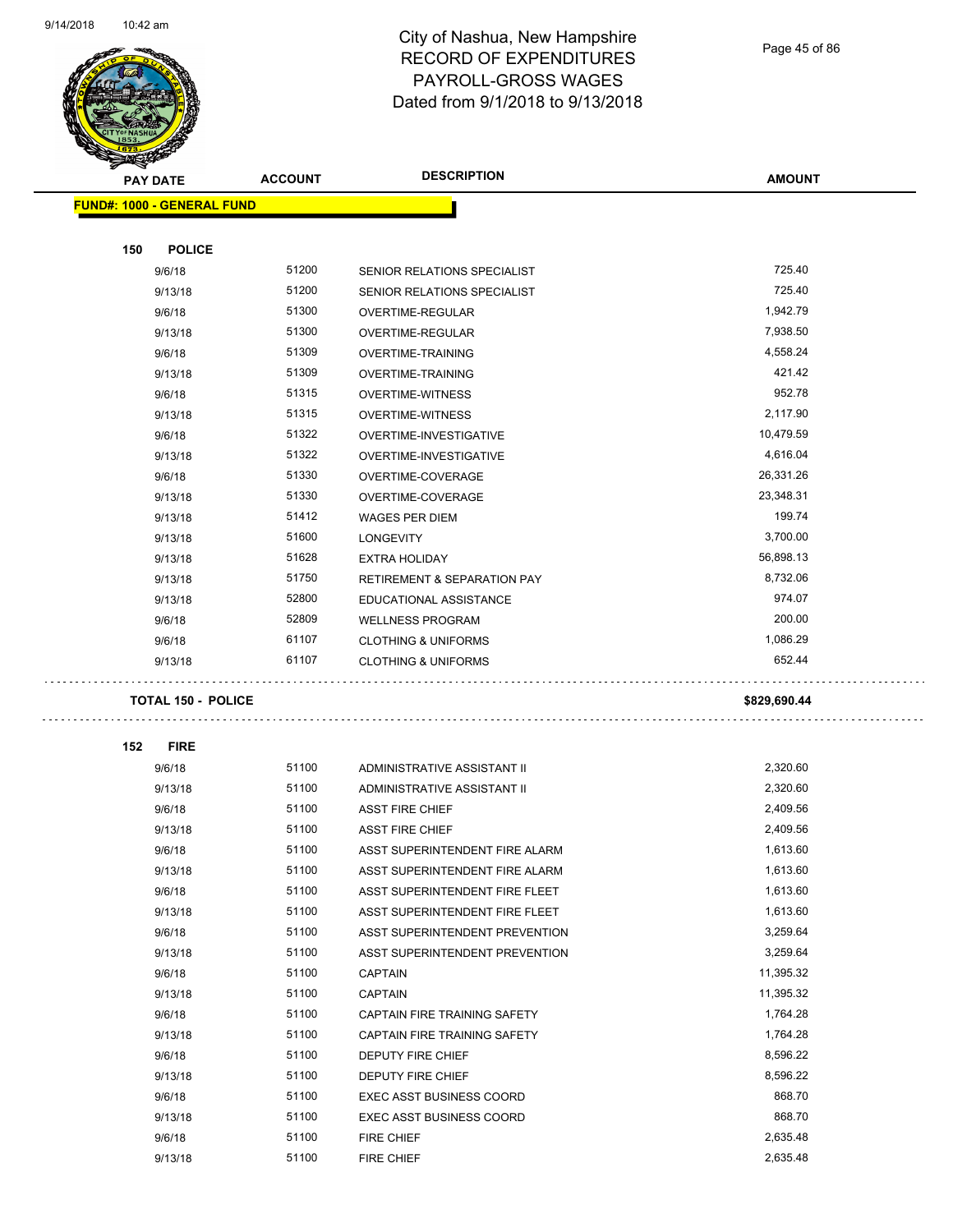

Page 46 of 86

| <b>Constitution</b><br><b>PAY DATE</b> | <b>ACCOUNT</b>                         | <b>DESCRIPTION</b>                                     | <b>AMOUNT</b>        |
|----------------------------------------|----------------------------------------|--------------------------------------------------------|----------------------|
| <b>FUND#: 1000 - GENERAL FUND</b>      |                                        |                                                        |                      |
| 152<br><b>FIRE</b>                     |                                        |                                                        |                      |
| 9/6/18                                 | 51100                                  | FIRE DISPATCH ALL RANKS                                | 7,714.87             |
| 9/13/18                                | 51100                                  | FIRE DISPATCH ALL RANKS                                | 7,422.72             |
| 9/6/18                                 | 51100                                  | FIRE DISPATCHER CLERK TRAINER                          | 1,305.79             |
| 9/13/18                                | 51100                                  | FIRE DISPATCHER CLERK TRAINER                          | 1,649.42             |
| 9/6/18                                 | 51100                                  | FIRE LIEUTENANT                                        | 42,250.88            |
| 9/13/18                                | 51100                                  | <b>FIRE LIEUTENANT</b>                                 | 42,115.54            |
| 9/6/18                                 | 51100                                  | <b>FIRE MECHANIC</b>                                   | 1,327.72             |
| 9/13/18                                | 51100                                  | <b>FIRE MECHANIC</b>                                   | 1,327.72             |
| 9/6/18                                 | 51100                                  | FIRE TRAINING OFFICER                                  | 1,712.40             |
| 9/13/18                                | 51100                                  |                                                        | 1,613.60             |
|                                        | 51100                                  | FIRE TRAINING OFFICER<br><b>FIREFIGHTERS ALL RANKS</b> | 131,181.16           |
| 9/6/18                                 | 51100                                  |                                                        | 130,045.02           |
| 9/13/18                                |                                        | FIREFIGHTERS ALL RANKS                                 |                      |
| 9/6/18<br>9/13/18                      | 51100                                  | SUPERINTENDENT FIRE ALARM<br>SUPERINTENDENT FIRE ALARM | 1,799.72             |
|                                        | 51100                                  |                                                        | 1,799.72<br>1,764.28 |
| 9/6/18                                 | 51100                                  | SUPERINTENDENT FIRE FLEET                              | 1,764.28             |
| 9/13/18                                | 51100                                  | SUPERINTENDENT FIRE FLEET                              | 1,781.92             |
| 9/6/18                                 | 51100                                  | SUPERINTENDENT FIRE PREVENTION                         |                      |
| 9/13/18                                | 51100                                  | SUPERINTENDENT FIRE PREVENTION                         | 1,781.92             |
| 9/13/18                                | 51300                                  | OVERTIME-REGULAR                                       | 250.14               |
| 9/6/18                                 | 51330                                  | OVERTIME-COVERAGE                                      | 17,428.79            |
| 9/13/18                                | 51330                                  | OVERTIME-COVERAGE                                      | 14,586.73            |
| 9/13/18                                | 51628                                  | <b>EXTRA HOLIDAY</b>                                   | 52,723.90            |
| 9/6/18                                 | 51650                                  | <b>ADDITIONAL HOURS</b>                                | 37,471.85            |
| 9/13/18                                | 51650                                  | ADDITIONAL HOURS                                       | 33,099.78            |
| 9/6/18                                 | 51700                                  | <b>STIPENDS</b>                                        | 4,723.57             |
| 9/13/18                                | 51700                                  | <b>STIPENDS</b>                                        | 4,724.42             |
| 9/6/18                                 | 61107                                  | <b>CLOTHING &amp; UNIFORMS</b>                         | 138.00               |
| <b>TOTAL 152 - FIRE</b>                |                                        |                                                        | \$618,459.86         |
| 153                                    | <b>BUILDING INSPECTION</b>             |                                                        |                      |
| 9/6/18                                 | 51100                                  | BLD INSP ASST PLANS EXAMINER                           | 1,046.85             |
| 9/13/18                                | 51100                                  | <b>BLD INSP ASST PLANS EXAMINER</b>                    | 1,046.85             |
| 9/6/18                                 | 51100                                  | <b>BUILDING AND UTILITIES INSPCTR</b>                  | 3,635.40             |
| 9/13/18                                | 51100                                  | <b>BUILDING AND UTILITIES INSPCTR</b>                  | 3,635.40             |
| 9/6/18                                 | 51100                                  | <b>BUILDING DEPARTMENT MANAGER</b>                     | 1,612.75             |
| 9/13/18                                | 51100                                  | <b>BUILDING DEPARTMENT MANAGER</b>                     | 1,612.75             |
| 9/6/18                                 | 51100                                  | PERMIT TECHNICIAN I                                    | 678.05               |
| 9/13/18                                | 51100                                  | PERMIT TECHNICIAN I                                    | 678.05               |
| 9/6/18                                 | 51100                                  | <b>PLANS EXAMINER</b>                                  | 1,271.25             |
| 9/13/18                                | 51100                                  | <b>PLANS EXAMINER</b>                                  | 1,271.25             |
|                                        | <b>TOTAL 153 - BUILDING INSPECTION</b> |                                                        | \$16,488.60          |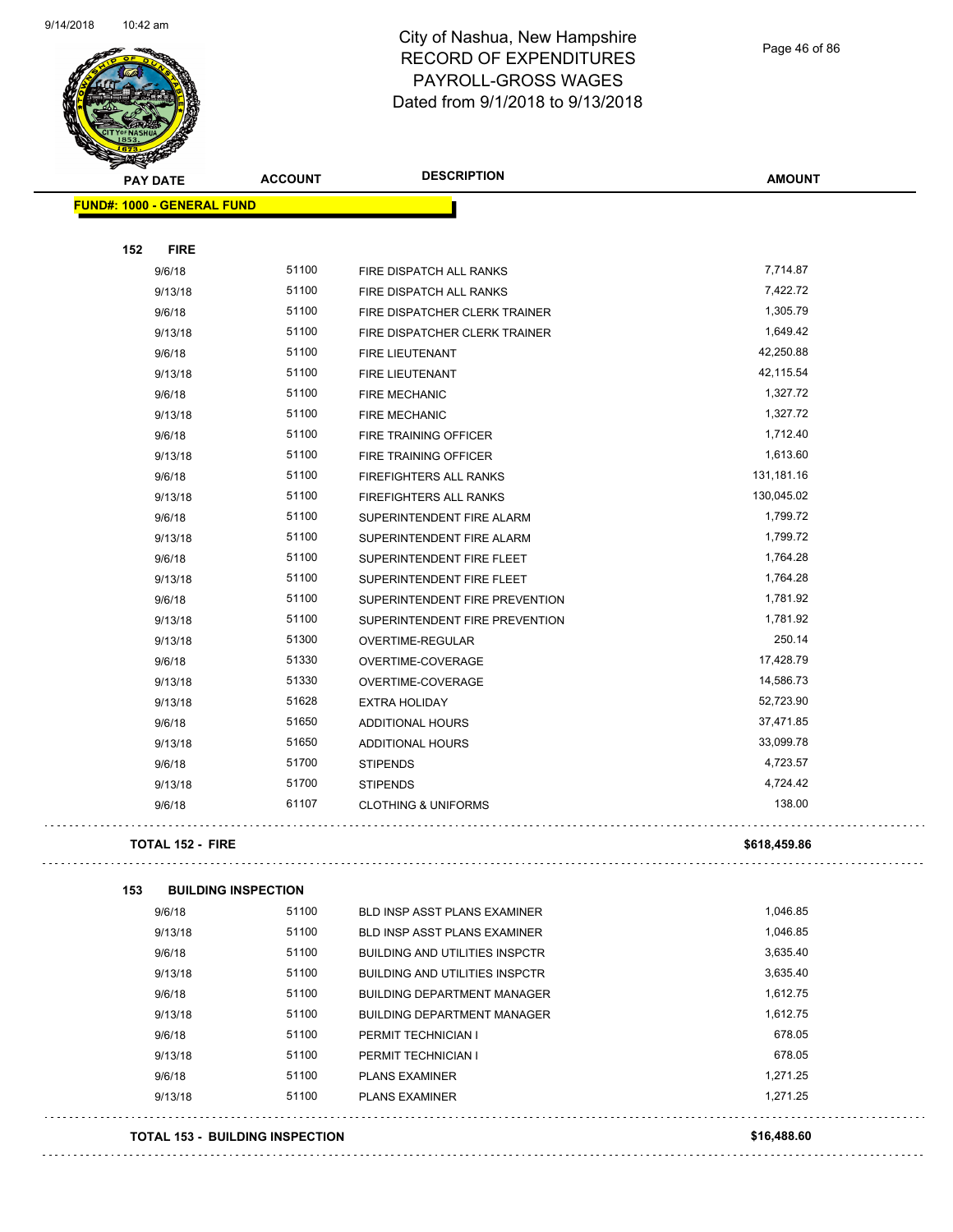Page 47 of 86

| <b>PAY DATE</b>                   | <b>ACCOUNT</b>                             | <b>DESCRIPTION</b>                                      | <b>AMOUNT</b> |
|-----------------------------------|--------------------------------------------|---------------------------------------------------------|---------------|
| <b>FUND#: 1000 - GENERAL FUND</b> |                                            |                                                         |               |
| 155                               | <b>CODE ENFORCEMENT</b>                    |                                                         |               |
| 9/6/18                            | 51100                                      | <b>CODE ENFORCEMENT OFFICER II</b>                      | 2,783.15      |
| 9/13/18                           | 51100                                      | CODE ENFORCEMENT OFFICER II                             | 2,783.15      |
| 9/6/18                            | 51100                                      | MGR CODE ENFORCEMENT DEPT                               | 1,521.04      |
| 9/13/18                           | 51100                                      | MGR CODE ENFORCEMENT DEPT                               | 1,521.05      |
|                                   | <b>TOTAL 155 - CODE ENFORCEMENT</b>        |                                                         | \$8,608.39    |
|                                   |                                            |                                                         |               |
| 156                               | <b>EMERGENCY MANAGEMENT</b>                |                                                         |               |
| 9/6/18                            | 51100                                      | <b>EMERGENCY MANAGEMENT DIRECTOR</b>                    | 1,701.60      |
| 9/13/18                           | 51100                                      | EMERGENCY MANAGEMENT DIRECTOR                           | 1,701.60      |
|                                   | <b>TOTAL 156 - EMERGENCY MANAGEMENT</b>    |                                                         | \$3,403.20    |
| 157                               | <b>CITYWIDE COMMUNICATIONS</b>             |                                                         |               |
| 9/6/18                            | 51100                                      | <b>COMM SYS ENGR TECH</b>                               | 919.55        |
| 9/13/18                           | 51100                                      | <b>COMM SYS ENGR TECH</b>                               | 919.55        |
| 9/6/18                            | 51200                                      | RADIO SYSTEMS MANAGER                                   | 1,371.96      |
| 9/13/18                           | 51200                                      | RADIO SYSTEMS MANAGER                                   | 1,371.96      |
|                                   | <b>TOTAL 157 - CITYWIDE COMMUNICATIONS</b> |                                                         | \$4,583.02    |
|                                   |                                            |                                                         |               |
| 160<br>9/6/18                     | <b>PW-ADMIN &amp; ENGINEERING</b><br>51100 | ADMINISTRATIVE ASSISTANT II                             | 766.50        |
| 9/13/18                           | 51100                                      | ADMINISTRATIVE ASSISTANT II                             | 766.49        |
| 9/6/18                            | 51100                                      | ASSIST DIRECTOR PUBLIC WORKS                            | 1,619.05      |
| 9/13/18                           | 51100                                      | ASSIST DIRECTOR PUBLIC WORKS                            | 1,619.05      |
| 9/6/18                            | 51100                                      | ASSISTANT CONSTRUCTION ENGINEER                         | 938.30        |
| 9/13/18                           | 51100                                      |                                                         | 938.30        |
| 9/6/18                            | 51100                                      | ASSISTANT CONSTRUCTION ENGINEER<br><b>CITY ENGINEER</b> | 1,144.75      |
| 9/13/18                           | 51100                                      | <b>CITY ENGINEER</b>                                    | 1,144.75      |
| 9/6/18                            | 51100                                      | <b>CITY SURVEYOR</b>                                    | 1,230.70      |
| 9/13/18                           | 51100                                      | <b>CITY SURVEYOR</b>                                    | 1,230.70      |
| 9/6/18                            | 51100                                      | DEPUTY CITY ENGINEER                                    | 738.35        |
| 9/13/18                           | 51100                                      | DEPUTY CITY ENGINEER                                    | 738.35        |
| 9/6/18                            | 51100                                      | DIRECTOR PUBLIC WORKS                                   | 1,828.35      |
| 9/13/18                           | 51100                                      | DIRECTOR PUBLIC WORKS                                   | 1,828.35      |
| 9/6/18                            | 51100                                      | DIVISION OPERATIONS MANAGER                             | 1,463.05      |
| 9/13/18                           | 51100                                      | DIVISION OPERATIONS MANAGER                             | 1,463.05      |
| 9/6/18                            | 51100                                      | DPW CONTRACT ADMINISTRATOR                              | 365.00        |
| 9/13/18                           | 51100                                      | DPW CONTRACT ADMINISTRATOR                              | 365.00        |
| 9/6/18                            | 51100                                      | <b>ENGINEERING INSPECTOR</b>                            | 2,049.65      |
| 9/13/18                           | 51100                                      | <b>ENGINEERING INSPECTOR</b>                            | 2,049.65      |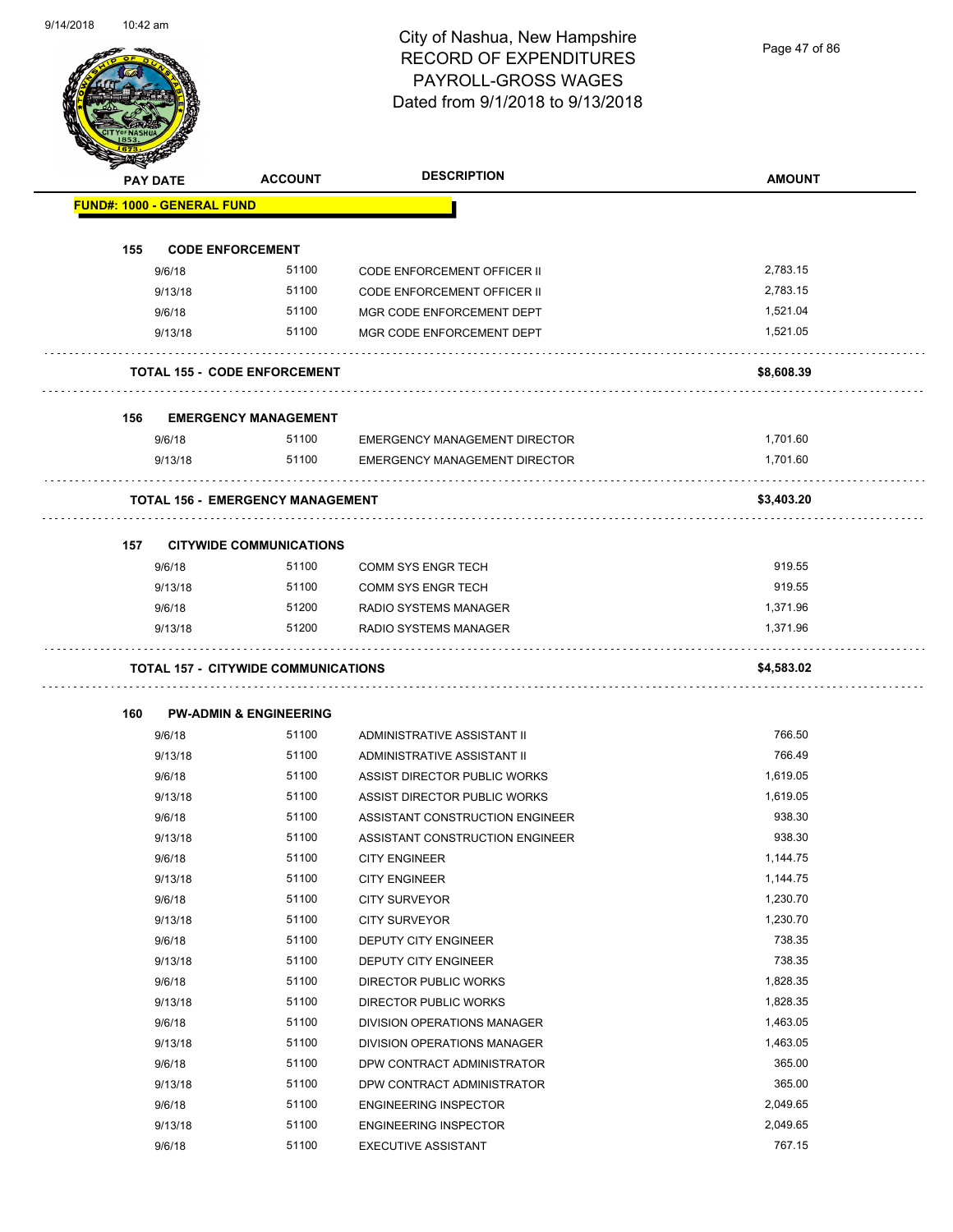

Page 48 of 86

| <b>STARTING CARDS</b> |                                   |                                               |                                |               |
|-----------------------|-----------------------------------|-----------------------------------------------|--------------------------------|---------------|
|                       | <b>PAY DATE</b>                   | <b>ACCOUNT</b>                                | <b>DESCRIPTION</b>             | <b>AMOUNT</b> |
|                       | <b>FUND#: 1000 - GENERAL FUND</b> |                                               |                                |               |
|                       |                                   |                                               |                                |               |
| 160                   |                                   | <b>PW-ADMIN &amp; ENGINEERING</b>             |                                |               |
|                       | 9/13/18                           | 51100                                         | <b>EXECUTIVE ASSISTANT</b>     | 767.15        |
|                       | 9/6/18                            | 51100                                         | PUBLIC RELATIONS ADMINISTRATOR | 712.35        |
|                       | 9/13/18                           | 51100                                         | PUBLIC RELATIONS ADMINISTRATOR | 712.35        |
|                       | 9/6/18                            | 51100                                         | <b>SENIOR STAFF ENGINEER</b>   | 1,131.85      |
|                       | 9/13/18                           | 51100                                         | <b>SENIOR STAFF ENGINEER</b>   | 1,131.86      |
|                       | 9/6/18                            | 51100                                         | SENIOR TRAFFIC ENGINEER        | 1,746.35      |
|                       | 9/13/18                           | 51100                                         | SENIOR TRAFFIC ENGINEER        | 1,746.36      |
|                       | 9/6/18                            | 51100                                         | <b>STAFF ENGINEER</b>          | 532.00        |
|                       | 9/13/18                           | 51100                                         | <b>STAFF ENGINEER</b>          | 532.00        |
|                       | 9/6/18                            | 51100                                         | STREET CONSTRUCTION ENGINEER   | 1,455.30      |
|                       | 9/13/18                           | 51100                                         | STREET CONSTRUCTION ENGINEER   | 1,455.30      |
|                       | 9/13/18                           | 51300                                         | OVERTIME-REGULAR               | 190.26        |
|                       | 9/13/18                           | 52800                                         | EDUCATIONAL ASSISTANCE         | 1,269.07      |
|                       |                                   |                                               |                                |               |
|                       |                                   | <b>TOTAL 160 - PW-ADMIN &amp; ENGINEERING</b> |                                | \$38,436.74   |
|                       |                                   |                                               |                                |               |
| 161                   | <b>STREETS</b>                    |                                               |                                |               |
|                       | 9/6/18                            | 51100                                         | ADMINISTRATIVE ASSISTANT III   | 1,071.00      |
|                       | 9/13/18                           | 51100                                         | ADMINISTRATIVE ASSISTANT III   | 1,071.00      |
|                       | 9/6/18                            | 51100                                         | AUTO MECH 1ST CLASS NIGHTS     | 3,265.20      |
|                       | 9/13/18                           | 51100                                         | AUTO MECH 1ST CLASS NIGHTS     | 3,266.00      |
|                       | 9/6/18                            | 51100                                         | AUTO MECH 2ND CLASS            | 3,125.04      |
|                       | 9/13/18                           | 51100                                         | AUTO MECH 2ND CLASS            | 3,047.60      |
|                       | 9/6/18                            | 51100                                         | AUTO MECHANIC 1ST CLASS        | 2,409.33      |
|                       | 9/13/18                           | 51100                                         | AUTO MECHANIC 1ST CLASS        | 2,489.19      |
|                       | 9/6/18                            | 51100                                         | EQUIP OPR STREET REPAIR        | 6,875.20      |
|                       | 9/13/18                           | 51100                                         | EQUIP OPR STREET REPAIR        | 6,544.60      |
|                       | 9/6/18                            | 51100                                         | FLEET MAINTENANCE FOREMAN      | 1,296.66      |
|                       | 9/13/18                           | 51100                                         | FLEET MAINTENANCE FOREMAN      | 1,296.65      |
|                       | 9/6/18                            | 51100                                         | FLEET MANAGER STREET DEPT      | 1,187.55      |
|                       | 9/13/18                           | 51100                                         | FLEET MANAGER STREET DEPT      | 1,187.54      |
|                       | 9/6/18                            | 51100                                         | FOREMAN LABOR STREET           | 2,567.91      |
|                       | 9/13/18                           | 51100                                         | FOREMAN LABOR STREET           | 2,567.90      |
|                       | 9/6/18                            | 51100                                         | <b>MASON PIPELAYER</b>         | 3,759.21      |
|                       | 9/13/18                           | 51100                                         | <b>MASON PIPELAYER</b>         | 3,759.20      |
|                       | 9/6/18                            | 51100                                         | <b>SIGN MAINTENANCE</b>        | 1,850.40      |
|                       | 9/13/18                           | 51100                                         | <b>SIGN MAINTENANCE</b>        | 1,906.20      |
|                       | 9/6/18                            | 51100                                         | STOREKEEPER PWD                | 1,186.04      |
|                       | 9/13/18                           | 51100                                         | STOREKEEPER PWD                | 1,372.91      |
|                       | 9/6/18                            | 51100                                         | <b>STREET FOREMAN</b>          | 2,593.30      |
|                       | 9/13/18                           | 51100                                         | <b>STREET FOREMAN</b>          | 2,593.30      |
|                       | 9/6/18                            | 51100                                         | SUPERINTENDENT OF STREETS      | 1,940.40      |
|                       | 9/13/18                           | 51100                                         | SUPERINTENDENT OF STREETS      | 1,940.40      |
|                       | 9/6/18                            | 51100                                         | <b>TRAFFIC FOREMAN</b>         | 1,322.61      |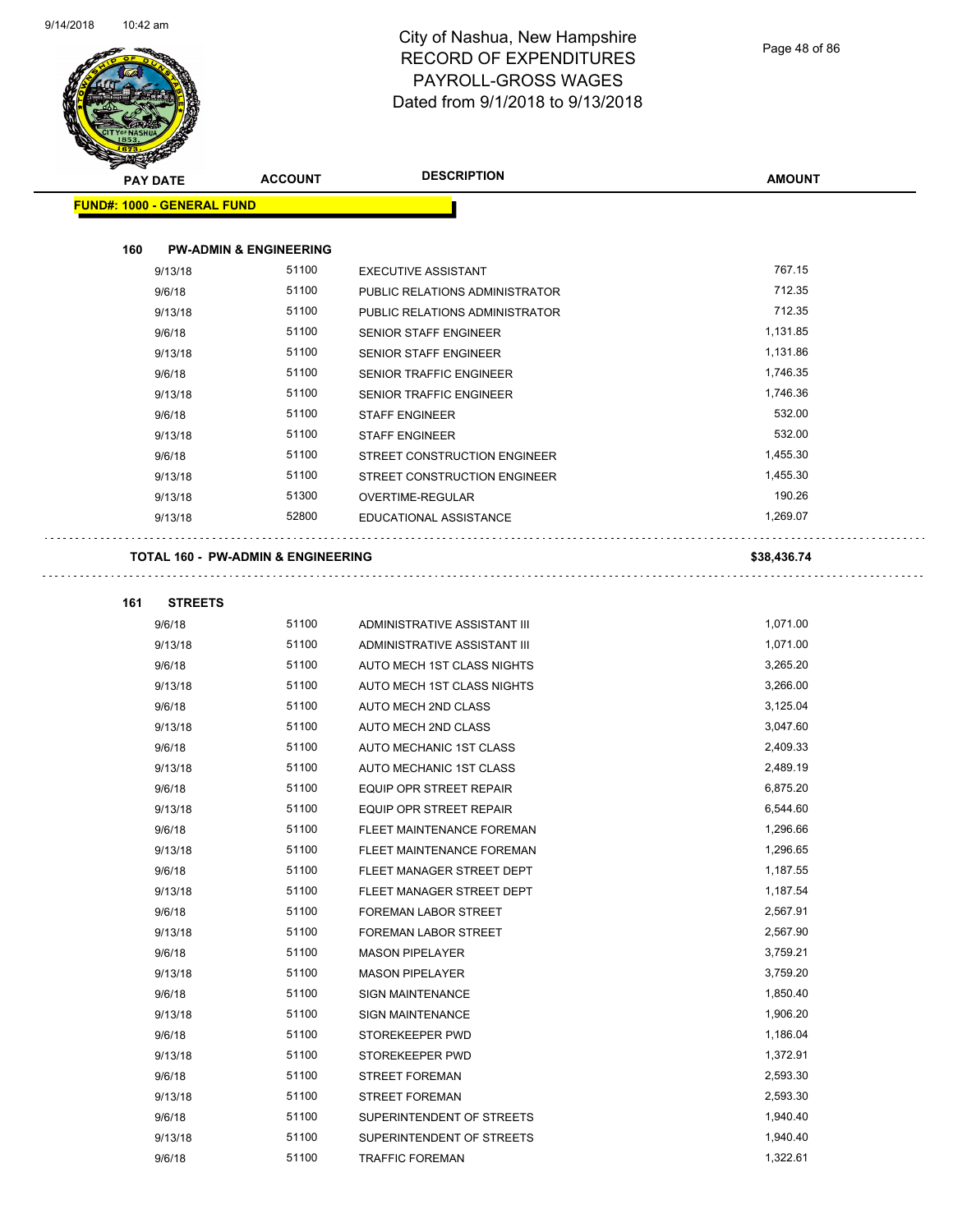

Page 49 of 86

|                                   |                                       | <b>DESCRIPTION</b>                |               |
|-----------------------------------|---------------------------------------|-----------------------------------|---------------|
| <b>PAY DATE</b>                   | <b>ACCOUNT</b>                        |                                   | <b>AMOUNT</b> |
| <b>FUND#: 1000 - GENERAL FUND</b> |                                       |                                   |               |
| <b>STREETS</b><br>161             |                                       |                                   |               |
| 9/13/18                           | 51100                                 | <b>TRAFFIC FOREMAN</b>            | 1,322.60      |
| 9/6/18                            | 51100                                 | TRAFFIC MAINTENANCE ASSISTANT     | 927.20        |
| 9/13/18                           | 51100                                 | TRAFFIC MAINTENANCE ASSISTANT     | 927.21        |
| 9/6/18                            | 51100                                 | <b>TRAFFIC TECHNICIAN I</b>       | 2,231.21      |
| 9/13/18                           | 51100                                 | <b>TRAFFIC TECHNICIAN I</b>       | 2,203.31      |
| 9/6/18                            | 51100                                 | <b>TRUCK DRIVER STREET REPAIR</b> | 14,458.00     |
| 9/13/18                           | 51100                                 | TRUCK DRIVER STREET REPAIR        | 14,596.80     |
| 9/6/18                            | 51100                                 | <b>WELDER FIRST CLASS</b>         | 1,060.80      |
| 9/13/18                           | 51100                                 | <b>WELDER FIRST CLASS</b>         | 1,060.80      |
| 9/6/18                            | 51300                                 | <b>OVERTIME-REGULAR</b>           | 5,648.91      |
| 9/13/18                           | 51300                                 | OVERTIME-REGULAR                  | 4,436.40      |
| 9/6/18                            | 51600                                 | <b>LONGEVITY</b>                  | 1,200.00      |
| 9/6/18                            | 61107                                 | <b>CLOTHING &amp; UNIFORMS</b>    | 110.00        |
| <b>TOTAL 161 - STREETS</b>        |                                       |                                   | \$117,675.58  |
| 166                               | <b>PARKING OPERATIONS</b>             |                                   |               |
| 9/6/18                            | 51100                                 | PARKING MAINTENANCE               | 729.35        |
| 9/13/18                           | 51100                                 | PARKING MAINTENANCE               | 729.35        |
| 9/6/18                            | 51100                                 | <b>PARKING MANAGER</b>            | 896.45        |
| 9/13/18                           | 51100                                 | <b>PARKING MANAGER</b>            | 896.45        |
|                                   | <b>TOTAL 166 - PARKING OPERATIONS</b> |                                   | \$3,251.60    |
| 171                               | <b>COMMUNITY SERVICES</b>             |                                   |               |
| 9/6/18                            | 51100                                 | DIRECTOR HEALTH AND COMM SVS      | 1,920.95      |
| 9/13/18                           | 51100                                 | DIRECTOR HEALTH AND COMM SVS      | 1,920.95      |
| 9/6/18                            | 51100                                 | <b>EPIDEMIOLOGIST</b>             | 1,025.70      |
| 9/13/18                           | 51100                                 | <b>EPIDEMIOLOGIST</b>             | 1,025.70      |
| 9/6/18                            | 51100                                 | <b>HEALTH PROMOTION SPEC</b>      | 975.35        |
| 9/13/18                           | 51100                                 | <b>HEALTH PROMOTION SPEC</b>      | 975.35        |
|                                   | <b>TOTAL 171 - COMMUNITY SERVICES</b> |                                   | \$7,844.00    |
| 172                               | <b>COMMUNITY HEALTH</b>               |                                   |               |
| 9/6/18                            | 51100                                 | ADMINISTRATIVE ASSISTANT II       | 797.25        |
| 9/13/18                           | 51100                                 | ADMINISTRATIVE ASSISTANT II       | 797.26        |
| 9/6/18                            | 51100                                 | BILINGUAL OUTREACH WORKER         | 874.70        |
| 9/13/18                           | 51100                                 | BILINGUAL OUTREACH WORKER         | 874.70        |
| 9/6/18                            | 51100                                 | PUB HEALTH NURSE                  | 5,067.30      |
| 9/13/18                           | 51100                                 | PUB HEALTH NURSE                  | 3,564.55      |
| 9/13/18                           | 51300                                 | OVERTIME-REGULAR                  | 15.67         |
| 9/6/18                            | 51412                                 | WAGES PER DIEM                    | 250.00        |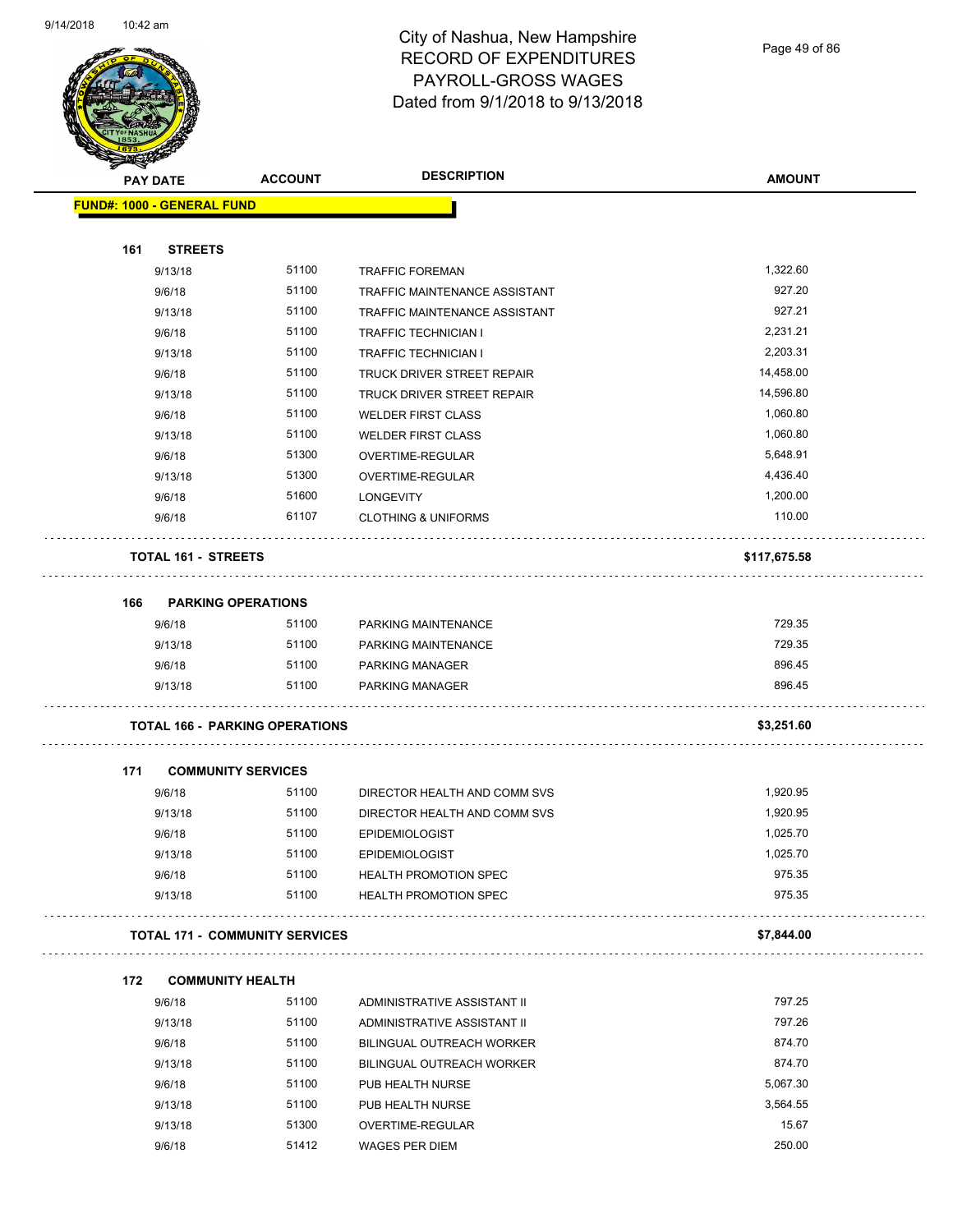| 91 147 ZU 10 | TU.42 ann       |                                           |                | City of Nashua, New Hampshire<br><b>RECORD OF EXPENDITURES</b><br>PAYROLL-GROSS WAGES | Page 50 of 86      |
|--------------|-----------------|-------------------------------------------|----------------|---------------------------------------------------------------------------------------|--------------------|
|              |                 |                                           |                | Dated from 9/1/2018 to 9/13/2018                                                      |                    |
|              | <b>PAY DATE</b> |                                           | <b>ACCOUNT</b> | <b>DESCRIPTION</b>                                                                    | <b>AMOUNT</b>      |
|              |                 | <b>FUND#: 1000 - GENERAL FUND</b>         |                |                                                                                       |                    |
|              |                 |                                           |                |                                                                                       |                    |
|              | 172             | <b>COMMUNITY HEALTH</b><br>9/13/18        | 51412          | <b>WAGES PER DIEM</b>                                                                 | 340.90             |
|              |                 |                                           |                |                                                                                       |                    |
|              |                 | <b>TOTAL 172 - COMMUNITY HEALTH</b>       |                |                                                                                       | \$12,582.33        |
|              | 173             | <b>ENVIRONMENTAL HEALTH</b>               |                |                                                                                       |                    |
|              | 9/6/18          |                                           | 51100          | Dep Health Officer/Lab Directo                                                        | 1,172.20           |
|              | 9/13/18         |                                           | 51100          | Dep Health Officer/Lab Directo                                                        | 1,172.20           |
|              | 9/6/18          |                                           | 51100          | ENVIRONMENTAL HEALTH SPEC                                                             | 2,657.65           |
|              |                 | 9/13/18                                   | 51100          | ENVIRONMENTAL HEALTH SPEC                                                             | 2,657.66           |
|              | 9/6/18          |                                           | 51100          | ENVIRONMENTAL TECH OFFICE MGR                                                         | 1,067.20           |
|              |                 | 9/13/18                                   | 51100          | ENVIRONMENTAL TECH OFFICE MGR                                                         | 1,067.20           |
|              | 9/6/18          |                                           | 51100          | MANAGER ENVIRONMENTAL HEALTH                                                          | 1,649.35           |
|              |                 | 9/13/18                                   | 51100          | MANAGER ENVIRONMENTAL HEALTH                                                          | 1,649.35           |
|              | 9/6/18          |                                           | 51300          | OVERTIME-REGULAR                                                                      | 84.64              |
|              |                 | <b>TOTAL 173 - ENVIRONMENTAL HEALTH</b>   |                |                                                                                       | \$13,177.45        |
|              |                 |                                           |                |                                                                                       |                    |
|              | 174             | <b>WELFARE ADMINISTRATION</b>             |                |                                                                                       |                    |
|              | 9/6/18          |                                           | 51100          | CASE TECHNICIAN WELFARE                                                               | 2,527.61           |
|              | 9/6/18          | 9/13/18                                   | 51100<br>51100 | CASE TECHNICIAN WELFARE                                                               | 2,536.60<br>803.60 |
|              |                 | 9/13/18                                   | 51100          | <b>INTAKE WORKER</b><br><b>INTAKE WORKER</b>                                          | 798.57             |
|              | 9/6/18          |                                           | 51100          | SENIOR CASE TECHNICIAN                                                                | 1,034.85           |
|              |                 | 9/13/18                                   | 51100          | SENIOR CASE TECHNICIAN                                                                | 1,034.85           |
|              | 9/6/18          |                                           | 51100          | <b>WELFARE OFFICER</b>                                                                | 1,705.80           |
|              |                 | 9/13/18                                   | 51100          | <b>WELFARE OFFICER</b>                                                                | 1,705.80           |
|              |                 | 9/13/18                                   | 51300          | OVERTIME-REGULAR                                                                      | 15.20              |
|              |                 | 9/13/18                                   | 51750          | <b>RETIREMENT &amp; SEPARATION PAY</b>                                                | 1,511.46           |
|              |                 | <b>TOTAL 174 - WELFARE ADMINISTRATION</b> |                |                                                                                       | \$13,674.34        |
|              | 177             | <b>PARKS &amp; RECREATION</b>             |                |                                                                                       |                    |
|              | 9/6/18          |                                           | 51100          | ADMINISTRATIVE ASSISTANT II                                                           | 842.05             |
|              |                 | 9/13/18                                   | 51100          | ADMINISTRATIVE ASSISTANT II                                                           | 842.05             |
|              | 9/6/18          |                                           | 51100          | EQUIPMENT OPERATOR, PARKS                                                             | 979.60             |
|              |                 | 9/13/18                                   | 51100          | EQUIPMENT OPERATOR, PARKS                                                             | 979.60             |
|              | 9/6/18          |                                           | 51100          | FOREMAN LABOR PARK                                                                    | 3,889.95           |
|              |                 | 9/13/18                                   | 51100          | FOREMAN LABOR PARK                                                                    | 3,889.95           |
|              | 9/6/18          |                                           | 51100          | <b>GROUNDSKEEPER MAINTENANCE</b>                                                      | 7,114.80           |
|              |                 | 9/13/18                                   | 51100          | <b>GROUNDSKEEPER MAINTENANCE</b>                                                      | 7,114.80           |
|              | 9/6/18          |                                           | 51100          | <b>GROUNDSMAN I</b>                                                                   | 5,034.24           |
|              |                 | 9/13/18                                   | 51100          | <b>GROUNDSMAN I</b>                                                                   | 5,069.60           |
|              | 9/6/18          |                                           | 51100          | <b>GROUNDSMAN II</b>                                                                  | 882.00             |

9/14/2018 10:42 am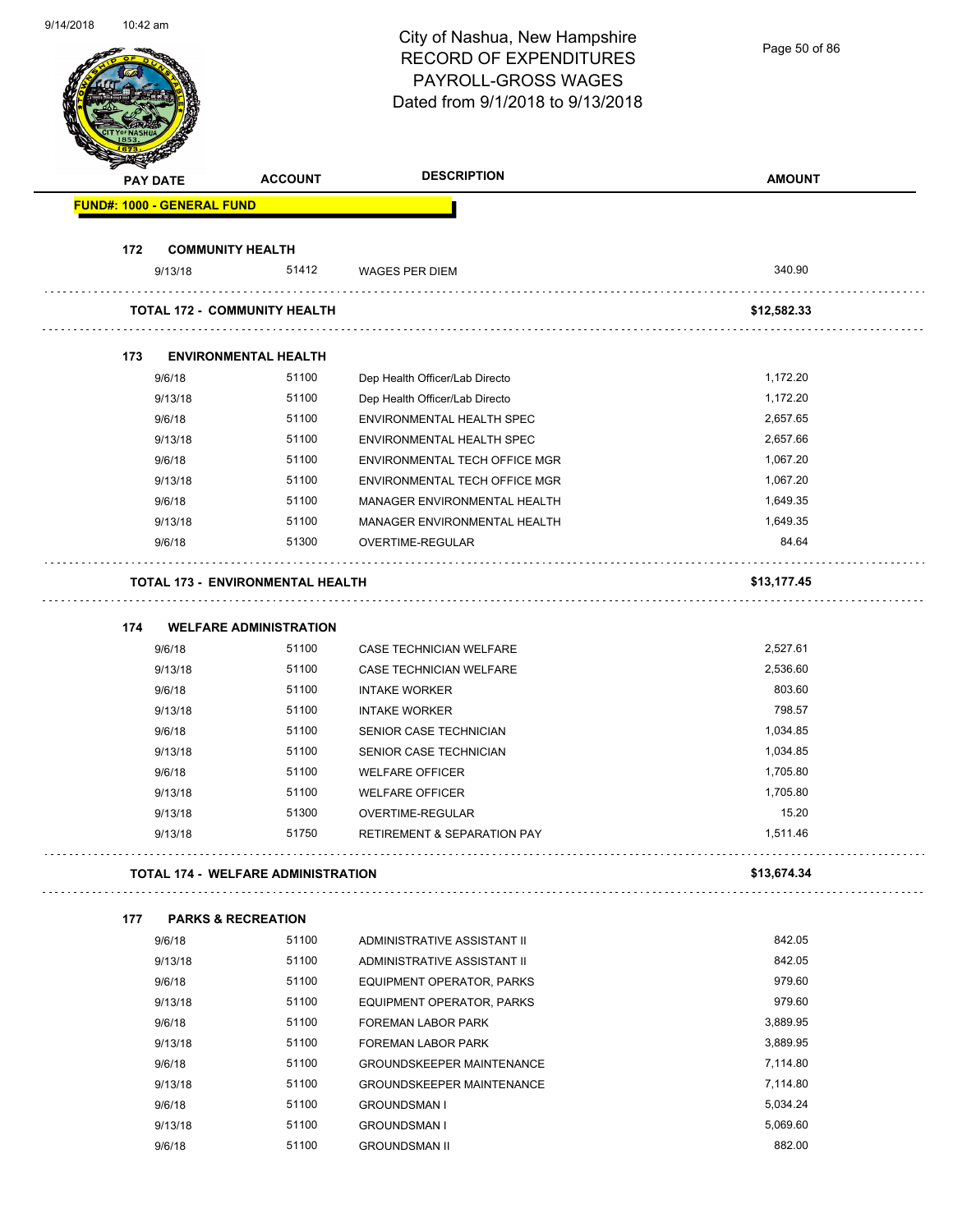$\overline{\phantom{a}}$ 



#### City of Nashua, New Hampshire RECORD OF EXPENDITURES PAYROLL-GROSS WAGES Dated from 9/1/2018 to 9/13/2018

.,

| <b>STARTER</b> |                                   |                                           |                                |               |
|----------------|-----------------------------------|-------------------------------------------|--------------------------------|---------------|
|                | <b>PAY DATE</b>                   | <b>ACCOUNT</b>                            | <b>DESCRIPTION</b>             | <b>AMOUNT</b> |
|                | <b>FUND#: 1000 - GENERAL FUND</b> |                                           |                                |               |
|                |                                   |                                           |                                |               |
| 177            | <b>PARKS &amp; RECREATION</b>     |                                           |                                |               |
|                | 9/13/18                           | 51100                                     | <b>GROUNDSMAN II</b>           | 882.00        |
|                | 9/6/18                            | 51100                                     | <b>LEAD GROUNDSMAN</b>         | 1,981.60      |
|                | 9/13/18                           | 51100                                     | <b>LEAD GROUNDSMAN</b>         | 1,981.60      |
|                | 9/6/18                            | 51100                                     | PROGRAM COORDINATOR            | 382.70        |
|                | 9/13/18                           | 51100                                     | PROGRAM COORDINATOR            | 382.68        |
|                | 9/6/18                            | 51100                                     | RECREATION PROGRAM MANAGER     | 1,033.85      |
|                | 9/13/18                           | 51100                                     | RECREATION PROGRAM MANAGER     | 1,033.85      |
|                | 9/6/18                            | 51100                                     | STELLOS STADIUM ATTENDANT      | 979.60        |
|                | 9/13/18                           | 51100                                     | STELLOS STADIUM ATTENDANT      | 1,204.33      |
|                | 9/6/18                            | 51100                                     | SUPERINTENDENT OF PARKS RECR   | 1,940.40      |
|                | 9/13/18                           | 51100                                     | SUPERINTENDENT OF PARKS RECR   | 1,940.40      |
|                | 9/6/18                            | 51300                                     | OVERTIME-REGULAR               | 4,682.85      |
|                | 9/13/18                           | 51300                                     | <b>OVERTIME-REGULAR</b>        | 3,663.34      |
|                | 9/6/18                            | 51400                                     | WAGES TEMPORARY-SEASONAL       | 2,377.50      |
|                | 9/13/18                           | 51400                                     | WAGES TEMPORARY-SEASONAL       | 1,148.50      |
|                | 9/13/18                           | 51420                                     | <b>WAGES-GAME OFFICIALS</b>    | 50.00         |
|                |                                   |                                           |                                |               |
|                |                                   | <b>TOTAL 177 - PARKS &amp; RECREATION</b> |                                | \$62,303.84   |
|                |                                   |                                           |                                |               |
| 179            | <b>LIBRARY</b>                    |                                           |                                |               |
|                | 9/6/18                            | 51100                                     | ASSISTANT DIRECTOR LIBRARY     | 1,566.20      |
|                | 9/13/18                           | 51100                                     | ASSISTANT DIRECTOR LIBRARY     | 1,566.20      |
|                | 9/6/18                            | 51100                                     | ASSISTANT LIBRARIAN CIRCULATIO | 1,061.30      |
|                | 9/13/18                           | 51100                                     | ASSISTANT LIBRARIAN CIRCULATIO | 1,061.30      |
|                | 9/6/18                            | 51100                                     | ASSISTANT LIBRARIAN TECH SVS   | 802.25        |
|                | 9/13/18                           | 51100                                     | ASSISTANT LIBRARIAN TECH SVS   | 802.25        |
|                | 9/6/18                            | 51100                                     | ASSISTANT LIBRARIAN YOUTH SERV | 850.65        |
|                | 9/13/18                           | 51100                                     | ASSISTANT LIBRARIAN YOUTH SERV | 850.63        |
|                | 9/6/18                            | 51100                                     | DIRECTOR LIBRARY               | 2,160.15      |
|                | 9/13/18                           | 51100                                     | <b>DIRECTOR LIBRARY</b>        | 2,160.15      |
|                | 9/6/18                            | 51100                                     | EXECUTIVE ASST OFFICE MANAGER  | 982.60        |
|                | 9/13/18                           | 51100                                     | EXECUTIVE ASST OFFICE MANAGER  | 982.60        |
|                | 9/6/18                            | 51100                                     | IT COORDINATOR                 | 942.65        |
|                | 9/13/18                           | 51100                                     | IT COORDINATOR                 | 942.65        |
|                | 9/6/18                            | 51100                                     | <b>JANITOR</b>                 | 556.50        |
|                | 9/13/18                           | 51100                                     | <b>JANITOR</b>                 | 556.50        |
|                | 9/6/18                            | 51100                                     | LIBRARIAN ADULT SERVICES       | 902.55        |
|                | 9/13/18                           | 51100                                     | LIBRARIAN ADULT SERVICES       | 902.55        |
|                | 9/6/18                            | 51100                                     | LIBRARIAN CIRCULATION          | 1,093.85      |
|                | 9/13/18                           | 51100                                     | LIBRARIAN CIRCULATION          | 1,093.85      |
|                | 9/6/18                            | 51100                                     | LIBRARIAN OUTREACH SVS         | 1,089.66      |
|                | 9/13/18                           | 51100                                     | LIBRARIAN OUTREACH SVS         | 1,089.65      |
|                | 9/6/18                            | 51100                                     | LIBRARIAN TECH SERVICES        | 1,131.00      |

9/13/18 51100 LIBRARIAN TECH SERVICES 1,130.99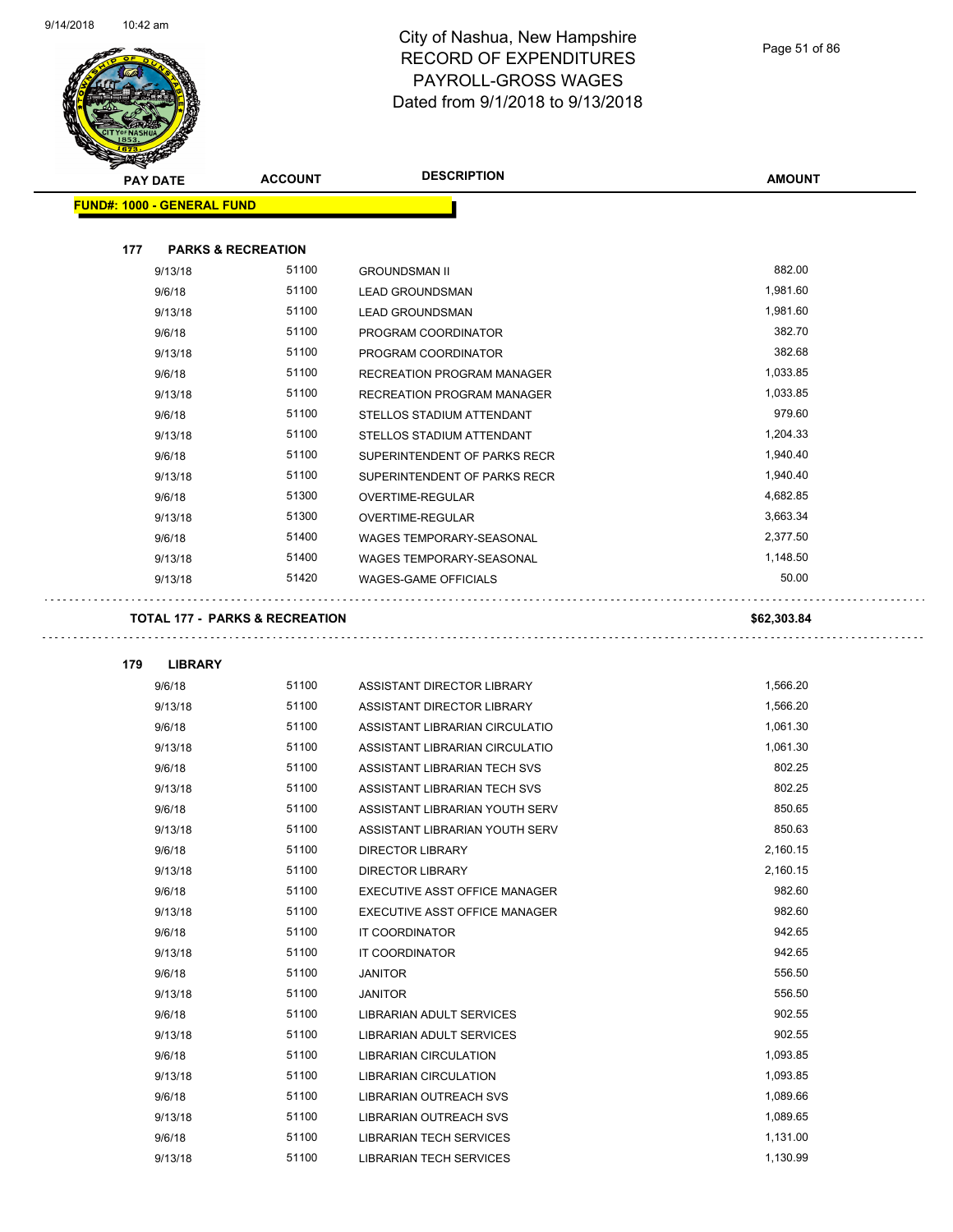

Page 52 of 86

| <b>CERTIFY</b><br><b>PAY DATE</b> | <b>ACCOUNT</b> | <b>DESCRIPTION</b>                   | <b>AMOUNT</b> |
|-----------------------------------|----------------|--------------------------------------|---------------|
| <b>FUND#: 1000 - GENERAL FUND</b> |                |                                      |               |
| 179<br><b>LIBRARY</b>             |                |                                      |               |
| 9/6/18                            | 51100          | <b>LIBRARIAN YOUTH SERVICES</b>      | 2,444.40      |
| 9/13/18                           | 51100          | LIBRARIAN YOUTH SERVICES             | 2,444.40      |
| 9/6/18                            | 51100          | <b>LIBRARY ASSISTANT CIRCULATION</b> | 5,320.53      |
| 9/13/18                           | 51100          | LIBRARY ASSISTANT CIRCULATION        | 5,320.54      |
| 9/6/18                            | 51100          | LIBRARY ASSISTANT MEDIA SERVIC       | 770.95        |
| 9/13/18                           | 51100          | LIBRARY ASSISTANT MEDIA SERVIC       | 770.95        |
| 9/6/18                            | 51100          | LIBRARY ASSISTANT TECH SVS           | 770.95        |
| 9/13/18                           | 51100          | LIBRARY ASSISTANT TECH SVS           | 770.95        |
| 9/6/18                            | 51100          | LIBRARY ASSISTANT YOUTH SERVIC       | 2,139.70      |
| 9/13/18                           | 51100          | LIBRARY ASSISTANT YOUTH SERVIC       | 2,139.70      |
| 9/6/18                            | 51100          | <b>MAINTENANCE SUPV</b>              | 929.50        |
| 9/13/18                           | 51100          | <b>MAINTENANCE SUPV</b>              | 929.50        |
| 9/6/18                            | 51100          | PAGE & COLLECTION COORDINATOR        | 916.14        |
| 9/13/18                           | 51100          | PAGE & COLLECTION COORDINATOR        | 916.14        |
| 9/6/18                            | 51100          | REFERENCE LIBRARIAN ADULT SERV       | 3,223.06      |
| 9/13/18                           | 51100          | REFERENCE LIBRARIAN ADULT SERV       | 3,223.05      |
| 9/6/18                            | 51100          | REFERENCE LIBRARIAN TECH SVS         | 824.75        |
| 9/13/18                           | 51100          | REFERENCE LIBRARIAN TECH SVS         | 824.75        |
| 9/6/18                            | 51100          | <b>SECURITY LIBRARY</b>              | 669.57        |
| 9/13/18                           | 51100          | <b>SECURITY LIBRARY</b>              | 669.60        |
| 9/6/18                            | 51200          | <b>JANITOR</b>                       | 250.01        |
| 9/13/18                           | 51200          | <b>JANITOR</b>                       | 250.00        |
| 9/6/18                            | 51200          | LIBRARY ASSISTANT CIRCULATION        | 464.78        |
| 9/13/18                           | 51200          | LIBRARY ASSISTANT CIRCULATION        | 464.78        |
| 9/6/18                            | 51200          | <b>LIBRARY ASSISTANT TECH SVS</b>    | 453.15        |
| 9/13/18                           | 51200          | <b>LIBRARY ASSISTANT TECH SVS</b>    | 453.15        |
| 9/6/18                            | 51200          | <b>LIBRARY PAGE</b>                  | 1,061.93      |
| 9/13/18                           | 51200          | <b>LIBRARY PAGE</b>                  | 1,087.22      |
| 9/6/18                            | 51200          | RECEPTIONIST/DATA ENTRY SPECIALIST   | 438.50        |
| 9/13/18                           | 51200          | RECEPTIONIST/DATA ENTRY SPECIALIST   | 438.50        |
| 9/6/18                            | 51200          | REFERENCE LIBRARIAN ADULT SERV       | 743.92        |
| 9/13/18                           | 51200          | REFERENCE LIBRARIAN ADULT SERV       | 743.92        |
| 9/6/18                            | 51200          | <b>SECURITY LIBRARY</b>              | 390.00        |
| 9/13/18                           | 51200          | <b>SECURITY LIBRARY</b>              | 390.00        |
| 9/6/18                            | 51300          | OVERTIME-REGULAR                     | 8.59          |
| 9/13/18                           | 51300          | <b>OVERTIME-REGULAR</b>              | 243.48        |
| <b>TOTAL 179 - LIBRARY</b>        |                |                                      | \$70,179.74   |

. . . . . . . . . . . . . . . .

. . .

#### **181 COMMUNITY DEVELOPMENT**

| 9/6/18  | 51100 | ADMINISTRATIVE ASSISTANT II    | 766.49   |
|---------|-------|--------------------------------|----------|
| 9/13/18 | 51100 | ADMINISTRATIVE ASSISTANT II    | 766.50   |
| 9/6/18  | 51100 | DIRECTOR COMMUNITY DEVELOPMENT | 2.294.80 |
| 9/13/18 | 51100 | DIRECTOR COMMUNITY DEVELOPMENT | 2.294.80 |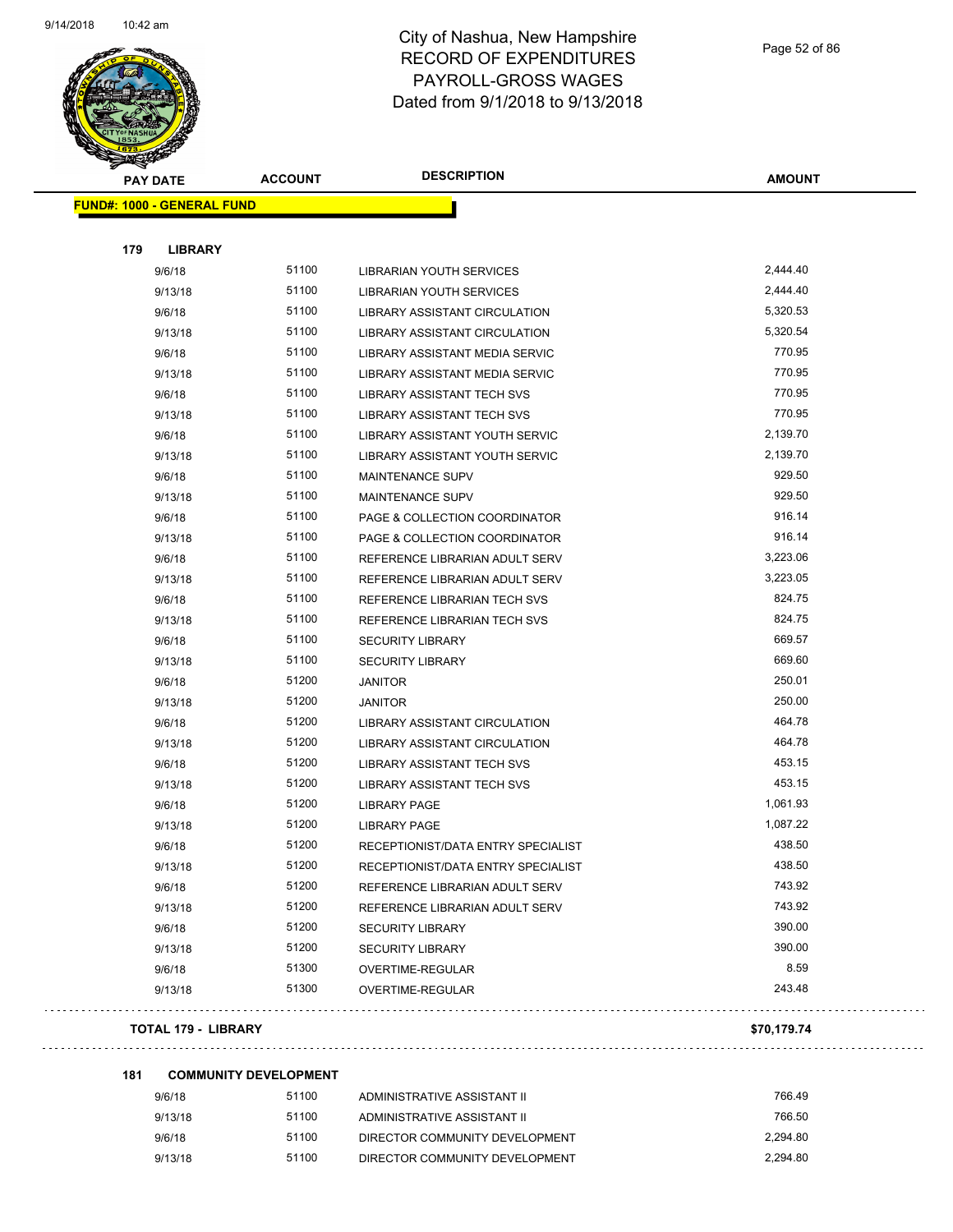Page 53 of 86

|     | <b>PAY DATE</b>                   | <b>ACCOUNT</b>                           | <b>DESCRIPTION</b>                                            | <b>AMOUNT</b>    |
|-----|-----------------------------------|------------------------------------------|---------------------------------------------------------------|------------------|
|     | <b>FUND#: 1000 - GENERAL FUND</b> |                                          |                                                               |                  |
|     |                                   |                                          |                                                               |                  |
| 181 |                                   | <b>COMMUNITY DEVELOPMENT</b>             |                                                               |                  |
|     | 9/6/18                            | 51100                                    | <b>TRANSPORTATION PLANNER</b>                                 | 1,285.65         |
|     | 9/13/18                           | 51100                                    | <b>TRANSPORTATION PLANNER</b>                                 | 1,285.65         |
|     | 9/13/18                           | 51200                                    | ADMINISTRATIVE ASSISTANT I<br><b>WAGES TEMPORARY-SEASONAL</b> | 382.40<br>100.00 |
|     | 9/6/18                            | 51400<br>51400                           |                                                               | 100.00           |
|     | 9/13/18                           |                                          | WAGES TEMPORARY-SEASONAL                                      |                  |
|     |                                   | <b>TOTAL 181 - COMMUNITY DEVELOPMENT</b> |                                                               | \$9,276.29       |
|     |                                   |                                          |                                                               |                  |
| 182 | 9/6/18                            | <b>PLANNING AND ZONING</b><br>51100      | DEPARTMENT COORDINATOR                                        | 1,026.40         |
|     | 9/13/18                           | 51100                                    | DEPARTMENT COORDINATOR                                        | 1,026.40         |
|     | 9/6/18                            | 51100                                    | DEPUTY PLANNING MANAGER                                       | 2,800.80         |
|     | 9/13/18                           | 51100                                    | DEPUTY PLANNING MANAGER                                       | 2,800.80         |
|     | 9/6/18                            | 51100                                    | MANAGER PLANNING DEPT                                         | 2,151.44         |
|     | 9/13/18                           | 51100                                    | MANAGER PLANNING DEPT                                         | 2,151.45         |
|     | 9/6/18                            | 51100                                    | PLANNER I                                                     | 1,877.70         |
|     | 9/13/18                           | 51100                                    | PLANNER I                                                     | 1,877.70         |
|     | 9/6/18                            | 51100                                    | ZONING COORDINATOR                                            | 821.65           |
|     | 9/13/18                           | 51100                                    | ZONING COORDINATOR                                            | 821.65           |
|     |                                   | <b>TOTAL 182 - PLANNING AND ZONING</b>   |                                                               | \$17,355.99      |
|     |                                   |                                          |                                                               |                  |
| 183 |                                   | <b>ECONOMIC DEVELOPMENT</b>              |                                                               |                  |
|     | 9/6/18                            | 51100                                    | DWNTWN SPCLST & OED PGRM COOR                                 | 923.50           |
|     | 9/6/18                            | 51100                                    | ECONOMIC DEV DIRECTOR                                         | 2.084.05         |
|     | 9/13/18                           | 51100                                    | <b>ECONOMIC DEV DIRECTOR</b>                                  | 2,084.05         |
|     | 9/6/18                            | 51100                                    | HUNT MEMORIAL BLDG & ARTS ADM                                 | 372.95           |
|     | 9/13/18                           | 51100                                    | HUNT MEMORIAL BLDG & ARTS ADM                                 | 372.96           |
|     | 9/6/18                            | 51750                                    | <b>RETIREMENT &amp; SEPARATION PAY</b>                        | 3,509.26         |
|     |                                   | <b>TOTAL 183 - ECONOMIC DEVELOPMENT</b>  |                                                               | \$9,346.77<br>.  |
| 191 | <b>SCHOOL</b>                     |                                          |                                                               |                  |
|     | 9/13/18                           | 51100                                    | <b>7PAR CTE NHN</b>                                           | 738.15           |
|     | 9/13/18                           | 51100                                    | ASSISTANT DIRECTOR BUSINESS                                   | 3,038.30         |
|     | 9/13/18                           | 51100                                    | ASSISTANT PRINCIPAL AMH                                       | 1,469.50         |
|     | 9/13/18                           | 51100                                    | ASSISTANT PRINCIPAL BRO                                       | 1,659.60         |
|     | 9/13/18                           | 51100                                    | ASSISTANT PRINCIPAL CHARL                                     | 3,228.20         |
|     | 9/13/18                           | 51100                                    | ASSISTANT PRINCIPAL DR CRSP                                   | 1,614.10         |
|     | 9/13/18                           | 51100                                    | ASSISTANT PRINCIPAL ELM                                       | 7,224.41         |
|     |                                   |                                          |                                                               |                  |
|     |                                   | 51100                                    |                                                               | 3,228.20         |
|     | 9/13/18<br>9/13/18                | 51100                                    | ASSISTANT PRINCIPAL LEDGE<br>ASSISTANT PRINCIPAL MDE          | 3,067.30         |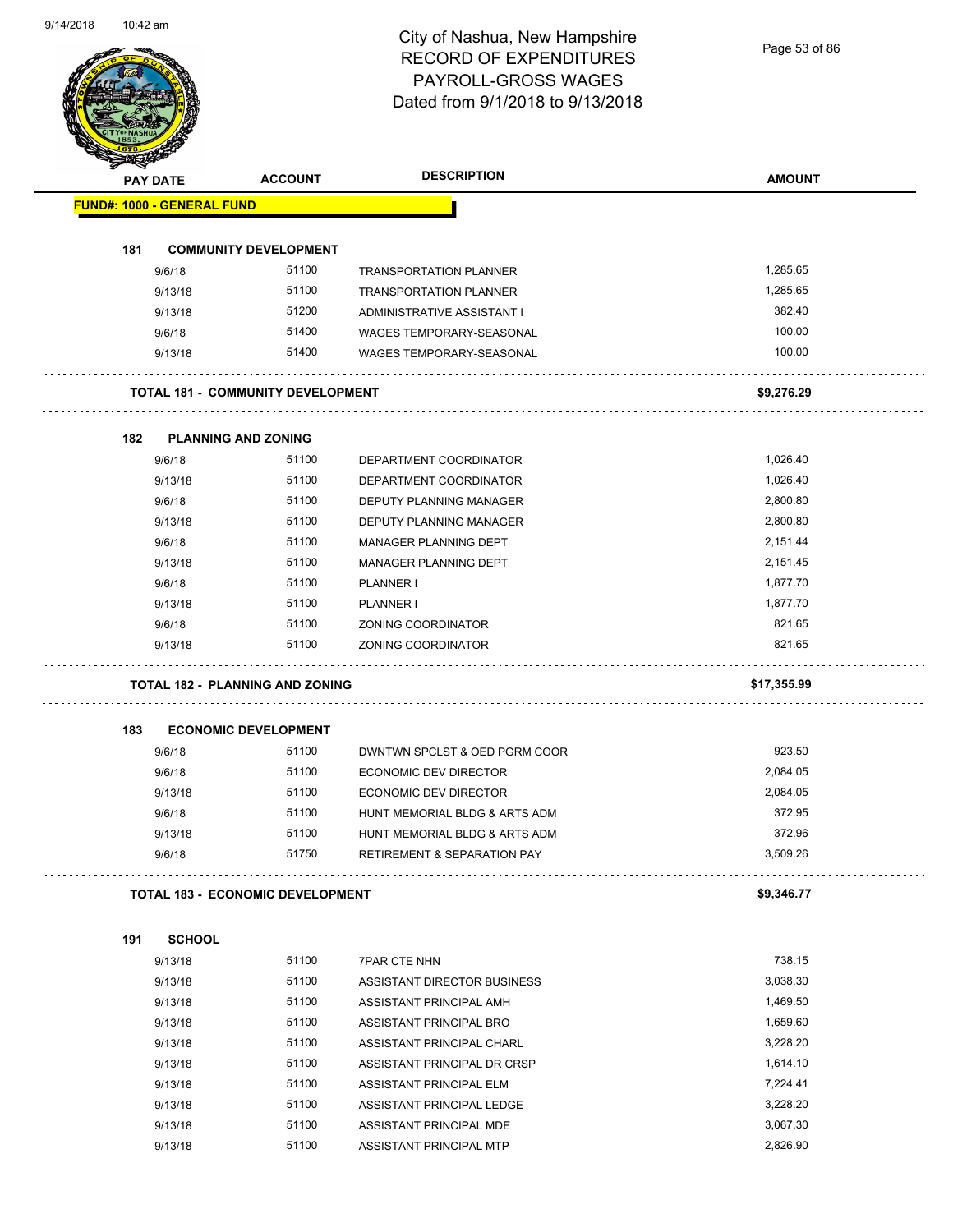

Page 54 of 86

| <b>Anta</b><br><b>PAY DATE</b>    | <b>ACCOUNT</b> | <b>DESCRIPTION</b>              | <b>AMOUNT</b> |
|-----------------------------------|----------------|---------------------------------|---------------|
| <b>FUND#: 1000 - GENERAL FUND</b> |                |                                 |               |
|                                   |                |                                 |               |
| 191<br><b>SCHOOL</b>              |                |                                 |               |
| 9/13/18                           | 51100          | ASSISTANT PRINCIPAL NHN         | 14,249.20     |
| 9/13/18                           | 51100          | ASSISTANT PRINCIPAL NHS         | 13,615.40     |
| 9/13/18                           | 51100          | ASSISTANT PRINCIPAL SHE         | 1,437.50      |
| 9/13/18                           | 51100          | ASSISTANT SUPERINTENDENT        | 8,657.70      |
| 9/13/18                           | 51100          | ASST DIRECTOR PLANT OPS         | 2,583.60      |
| 9/13/18                           | 51100          | <b>ASST DIRECTOR SPED</b>       | 10,118.70     |
| 9/13/18                           | 51100          | ASST SYSTEMS ADMIN FULL YEAR    | 12,999.50     |
| 9/6/18                            | 51100          | ASST SYSTEMS ADMIN SCH YEAR     | 673.12        |
| 9/13/18                           | 51100          | ASST SYSTEMS ADMIN SCH YEAR     | 685.14        |
| 9/13/18                           | 51100          | <b>ATTENDANCE OFFICER</b>       | 2,384.21      |
| 9/13/18                           | 51100          | CHIEF OPERATING OFFICER         | 4,238.90      |
| 9/6/18                            | 51100          | CLERICAL ACADEMY NHN            | 2,879.73      |
| 9/13/18                           | 51100          | CLERICAL ACADEMY NHN            | 2,895.19      |
| 9/6/18                            | 51100          | CLERICAL ACADEMY NHS            | 2,605.38      |
| 9/13/18                           | 51100          | CLERICAL ACADEMY NHS            | 2,898.17      |
| 9/6/18                            | 51100          | <b>CLERICAL ASST SUPER SUP</b>  | 690.30        |
| 9/13/18                           | 51100          | <b>CLERICAL ASST SUPER SUP</b>  | 690.30        |
| 9/6/18                            | 51100          | CLERICAL ATHLETIC NHN           | 763.58        |
| 9/13/18                           | 51100          | CLERICAL ATHLETIC NHN           | 784.50        |
| 9/6/18                            | 51100          | CLERICAL ATHLETIC NHS           | 650.43        |
| 9/13/18                           | 51100          | CLERICAL ATHLETIC NHS           | 668.25        |
| 9/6/18                            | 51100          | <b>CLERICAL BUSINESS</b>        | 3,154.90      |
| 9/13/18                           | 51100          | <b>CLERICAL BUSINESS</b>        | 3,154.91      |
| 9/6/18                            | 51100          | CLERICAL CHIEF OP OFFICER SUP   | 728.59        |
| 9/13/18                           | 51100          | CLERICAL CHIEF OP OFFICER SUP   | 723.76        |
| 9/6/18                            | 51100          | CLERICAL CTE NHN                | 668.25        |
| 9/13/18                           | 51100          | CLERICAL CTE NHN                | 668.25        |
| 9/6/18                            | 51100          | <b>CLERICAL CTE NHS</b>         | 763.58        |
| 9/13/18                           | 51100          | <b>CLERICAL CTE NHS</b>         | 784.50        |
| 9/6/18                            | 51100          | CLERICAL GUIDANCE ELM           | 763.58        |
| 9/13/18                           | 51100          | CLERICAL GUIDANCE ELM           | 784.50        |
| 9/6/18                            | 51100          | CLERICAL GUIDANCE NHN           | 1,427.38      |
| 9/13/18                           | 51100          | CLERICAL GUIDANCE NHN           | 1,319.10      |
| 9/6/18                            | 51100          | <b>CLERICAL GUIDANCE NHS</b>    | 2,111.99      |
| 9/13/18                           | 51100          | CLERICAL GUIDANCE NHS           | 1,149.78      |
| 9/6/18                            | 51100          | <b>CLERICAL HUMAN RESOURCES</b> | 1,986.94      |
| 9/13/18                           | 51100          | CLERICAL HUMAN RESOURCES        | 2,004.76      |
| 9/6/18                            | 51100          | <b>CLERICAL PAYROLL SUP</b>     | 1,473.00      |
| 9/13/18                           | 51100          | CLERICAL PAYROLL SUP            | 1,473.00      |
| 9/6/18                            | 51100          | <b>CLERICAL PLANT OPS</b>       | 702.75        |
| 9/13/18                           | 51100          | <b>CLERICAL PLANT OPS</b>       | 702.75        |
| 9/6/18                            | 51100          | <b>CLERICAL PRINCIPAL AMH</b>   | 1,382.08      |
| 9/13/18                           | 51100          | CLERICAL PRINCIPAL AMH          | 1,405.51      |
| 9/6/18                            | 51100          | <b>CLERICAL PRINCIPAL BIC</b>   | 1,414.03      |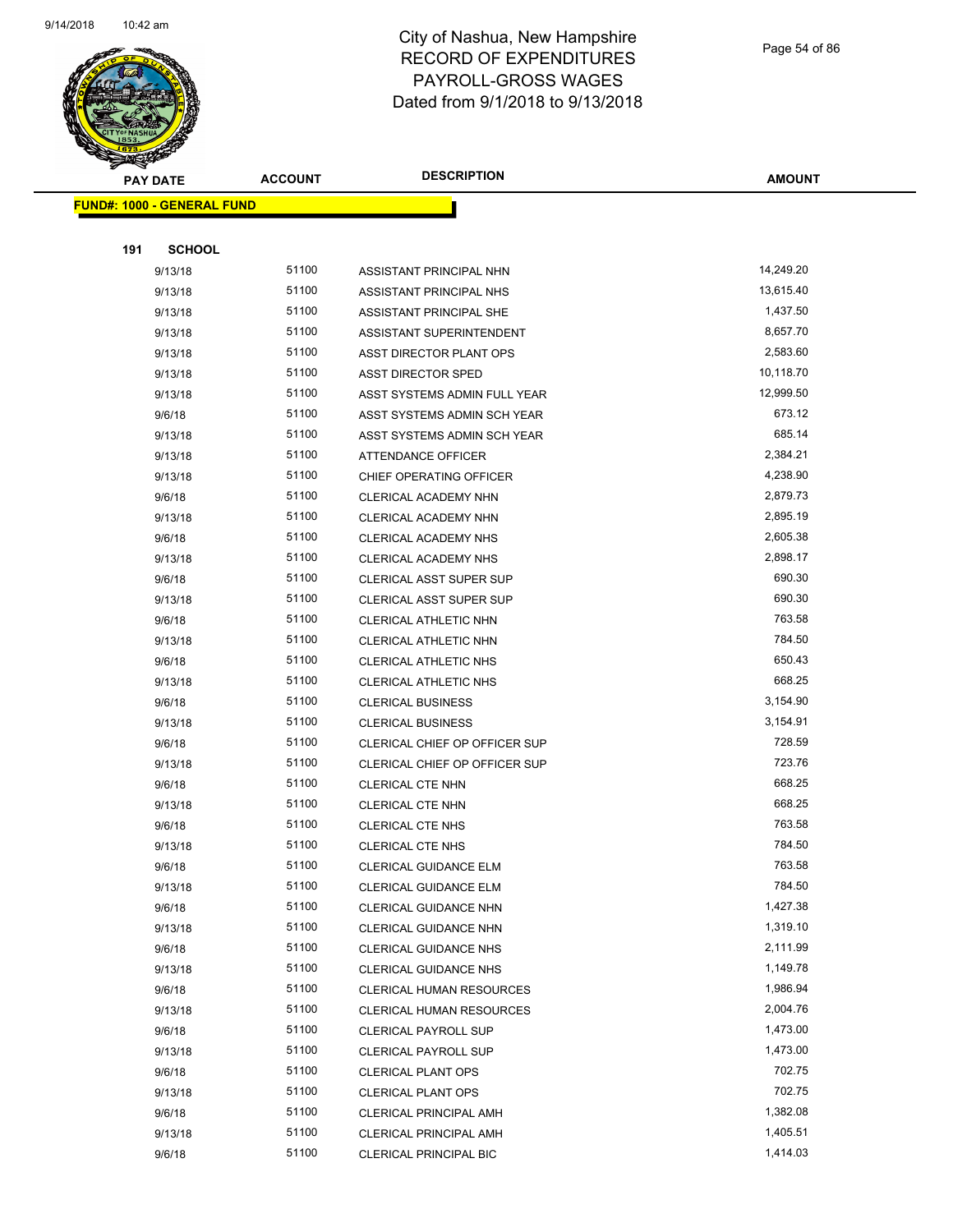

Page 55 of 86

| T<br>$\tilde{\phantom{a}}$<br><b>PAY DATE</b> | <b>ACCOUNT</b> | <b>DESCRIPTION</b>                                            | <b>AMOUNT</b>        |
|-----------------------------------------------|----------------|---------------------------------------------------------------|----------------------|
| <b>FUND#: 1000 - GENERAL FUND</b>             |                |                                                               |                      |
|                                               |                |                                                               |                      |
| 191<br><b>SCHOOL</b>                          |                |                                                               |                      |
| 9/13/18                                       | 51100          | <b>CLERICAL PRINCIPAL BIC</b>                                 | 1,487.25             |
| 9/6/18                                        | 51100          | CLERICAL PRINCIPAL BIR                                        | 1,422.56             |
| 9/13/18                                       | 51100          | <b>CLERICAL PRINCIPAL BIR</b>                                 | 1,569.00             |
| 9/6/18                                        | 51100          | <b>CLERICAL PRINCIPAL BRO</b>                                 | 1,414.01             |
| 9/13/18                                       | 51100          | CLERICAL PRINCIPAL BRO                                        | 1,431.83             |
| 9/6/18                                        | 51100          | CLERICAL PRINCIPAL CHA                                        | 1,384.62             |
| 9/13/18                                       | 51100          | CLERICAL PRINCIPAL CHA                                        | 1,453.36             |
| 9/6/18                                        | 51100          | CLERICAL PRINCIPAL DRC                                        | 1,441.50             |
| 9/13/18                                       | 51100          | <b>CLERICAL PRINCIPAL DRC</b>                                 | 1,441.50             |
| 9/6/18                                        | 51100          | CLERICAL PRINCIPAL ELM                                        | 2,372.46             |
| 9/13/18                                       | 51100          | CLERICAL PRINCIPAL ELM                                        | 2,515.94             |
| 9/6/18                                        | 51100          | <b>CLERICAL PRINCIPAL FES</b>                                 | 941.14               |
| 9/13/18                                       | 51100          | <b>CLERICAL PRINCIPAL FES</b>                                 | 773.25               |
| 9/6/18                                        | 51100          | <b>CLERICAL PRINCIPAL FMS</b>                                 | 2,187.26             |
| 9/13/18                                       | 51100          | <b>CLERICAL PRINCIPAL FMS</b>                                 | 2,226.00             |
| 9/6/18                                        | 51100          | <b>CLERICAL PRINCIPAL LDG</b>                                 | 1,366.32             |
| 9/13/18                                       | 51100          | CLERICAL PRINCIPAL LDG                                        | 1,366.55             |
| 9/6/18                                        | 51100          | CLERICAL PRINCIPAL MDE                                        | 1,485.20             |
| 9/13/18                                       | 51100          | CLERICAL PRINCIPAL MDE                                        | 1,509.75             |
| 9/6/18                                        | 51100          | CLERICAL PRINCIPAL MTP                                        | 1,367.29             |
| 9/13/18                                       | 51100          | <b>CLERICAL PRINCIPAL MTP</b>                                 | 1,404.75             |
| 9/6/18                                        | 51100          | CLERICAL PRINCIPAL NHN                                        | 1,352.26             |
| 9/13/18                                       | 51100          | CLERICAL PRINCIPAL NHN                                        | 1,371.00             |
| 9/6/18                                        | 51100          | <b>CLERICAL PRINCIPAL NHS</b>                                 | 1,695.61             |
| 9/13/18                                       | 51100          | CLERICAL PRINCIPAL NHS                                        | 1,751.66             |
| 9/6/18                                        | 51100          | <b>CLERICAL PRINCIPAL NSE</b>                                 | 1,536.83             |
| 9/13/18                                       | 51100          | CLERICAL PRINCIPAL NSE                                        | 1,557.75             |
| 9/6/18                                        | 51100          | <b>CLERICAL PRINCIPAL PMS</b>                                 | 2,008.07             |
| 9/13/18                                       | 51100          | <b>CLERICAL PRINCIPAL PMS</b>                                 | 2,025.89             |
| 9/6/18                                        | 51100          | CLERICAL PRINCIPAL SHE                                        | 1,527.16             |
| 9/13/18                                       | 51100          | <b>CLERICAL PRINCIPAL SHE</b>                                 | 1,569.00             |
| 9/6/18                                        | 51100          | CLERICAL RECEPTIONIST NHN                                     | 763.58               |
| 9/13/18                                       | 51100          | CLERICAL RECEPTIONIST NHN                                     | 784.50               |
| 9/6/18                                        | 51100          | CLERICAL RECEPTIONIST NHS                                     | 668.25               |
| 9/13/18                                       | 51100          | CLERICAL RECEPTIONIST NHS                                     | 668.25               |
| 9/6/18                                        | 51100          | CLERICAL SPECIAL ED NHN                                       | 650.44               |
| 9/13/18                                       | 51100          | CLERICAL SPECIAL ED NHN                                       | 668.25<br>637.16     |
| 9/6/18                                        | 51100          | CLERICAL SPECIAL ED NHS                                       |                      |
| 9/13/18                                       | 51100          | CLERICAL SPECIAL ED NHS                                       | 693.38               |
| 9/6/18                                        | 51100<br>51100 | CLERICAL SPECIAL ED SUP                                       | 1,336.50<br>1,336.50 |
| 9/13/18                                       | 51100          | CLERICAL SPECIAL ED SUP                                       | 822.75               |
| 9/6/18<br>9/13/18                             | 51100          | <b>CLERICAL STUDENT SERV SUP</b><br>CLERICAL STUDENT SERV SUP | 822.75               |
| 9/13/18                                       | 51100          | CLERICAL SUPERINTENDANT SUP                                   | 1,752.00             |
|                                               |                |                                                               |                      |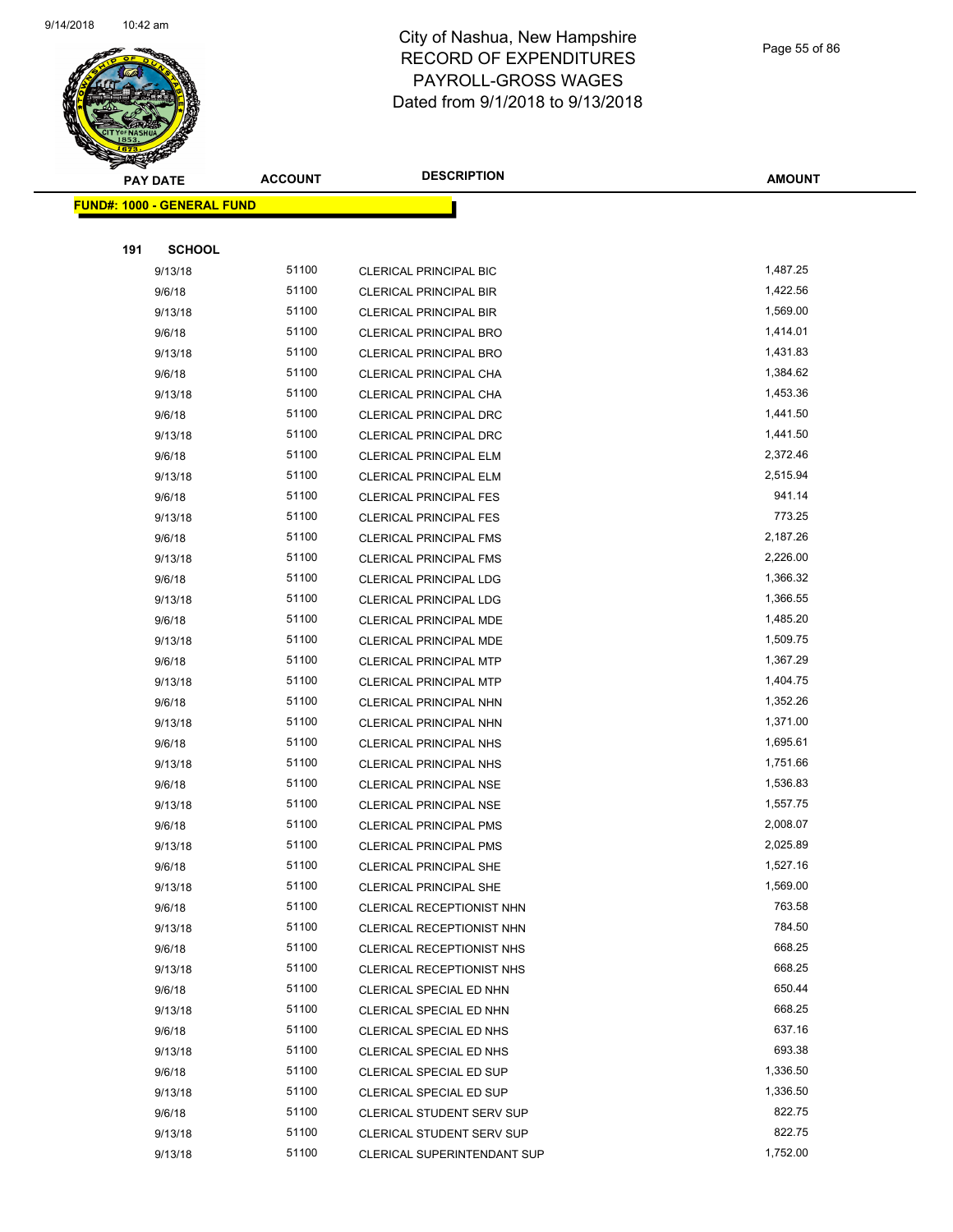

Page 56 of 86

| <b>SANGAN</b>                     |                |                                |               |
|-----------------------------------|----------------|--------------------------------|---------------|
| <b>PAY DATE</b>                   | <b>ACCOUNT</b> | <b>DESCRIPTION</b>             | <b>AMOUNT</b> |
| <b>FUND#: 1000 - GENERAL FUND</b> |                |                                |               |
|                                   |                |                                |               |
| 191<br><b>SCHOOL</b>              |                |                                |               |
| 9/6/18                            | 51100          | <b>CUSTODIAN AMH</b>           | 1,389.60      |
| 9/13/18                           | 51100          | <b>CUSTODIAN AMH</b>           | 1,389.60      |
| 9/6/18                            | 51100          | CUSTODIAN ASST HEAD ELM        | 791.20        |
| 9/13/18                           | 51100          | <b>CUSTODIAN ASST HEAD ELM</b> | 791.20        |
| 9/6/18                            | 51100          | <b>CUSTODIAN ASST HEAD FMS</b> | 791.20        |
| 9/13/18                           | 51100          | <b>CUSTODIAN ASST HEAD FMS</b> | 791.20        |
| 9/6/18                            | 51100          | <b>CUSTODIAN ASST HEAD NHN</b> | 1,590.40      |
| 9/13/18                           | 51100          | <b>CUSTODIAN ASST HEAD NHN</b> | 1,590.40      |
| 9/6/18                            | 51100          | <b>CUSTODIAN ASST HEAD NHS</b> | 1,582.40      |
| 9/13/18                           | 51100          | <b>CUSTODIAN ASST HEAD NHS</b> | 1,582.40      |
| 9/6/18                            | 51100          | <b>CUSTODIAN ASST HEAD PMS</b> | 791.20        |
| 9/13/18                           | 51100          | <b>CUSTODIAN ASST HEAD PMS</b> | 791.20        |
| 9/6/18                            | 51100          | <b>CUSTODIAN BIC</b>           | 1,354.80      |
| 9/13/18                           | 51100          | <b>CUSTODIAN BIC</b>           | 1,354.80      |
| 9/6/18                            | 51100          | <b>CUSTODIAN BIR</b>           | 1,389.60      |
| 9/13/18                           | 51100          | <b>CUSTODIAN BIR</b>           | 1,389.60      |
| 9/6/18                            | 51100          | <b>CUSTODIAN BRO</b>           | 1,389.60      |
| 9/13/18                           | 51100          | <b>CUSTODIAN BRO</b>           | 1,389.60      |
| 9/6/18                            | 51100          | <b>CUSTODIAN CHA</b>           | 1,389.60      |
| 9/13/18                           | 51100          | <b>CUSTODIAN CHA</b>           | 1,389.60      |
| 9/6/18                            | 51100          | <b>CUSTODIAN DRC</b>           | 1,389.60      |
| 9/13/18                           | 51100          | <b>CUSTODIAN DRC</b>           | 1,389.60      |
| 9/6/18                            | 51100          | <b>CUSTODIAN ELM</b>           | 4,953.22      |
| 9/13/18                           | 51100          | <b>CUSTODIAN ELM</b>           | 4,953.20      |
| 9/6/18                            | 51100          | <b>CUSTODIAN FES</b>           | 1,389.60      |
| 9/13/18                           | 51100          | <b>CUSTODIAN FES</b>           | 1,408.88      |
| 9/6/18                            | 51100          | <b>CUSTODIAN FMS</b>           | 2,366.65      |
| 9/13/18                           | 51100          | <b>CUSTODIAN FMS</b>           | 2,449.17      |
| 9/6/18                            | 51100          | <b>CUSTODIAN HEAD AMH</b>      | 791.20        |
| 9/13/18                           | 51100          | <b>CUSTODIAN HEAD AMH</b>      | 791.20        |
| 9/6/18                            | 51100          | <b>CUSTODIAN HEAD BIC</b>      | 791.20        |
| 9/13/18                           | 51100          | <b>CUSTODIAN HEAD BIC</b>      | 791.20        |
| 9/6/18                            | 51100          | <b>CUSTODIAN HEAD BIR</b>      | 791.20        |
| 9/13/18                           | 51100          | <b>CUSTODIAN HEAD BIR</b>      | 791.20        |
| 9/6/18                            | 51100          | <b>CUSTODIAN HEAD BRO</b>      | 791.20        |
| 9/13/18                           | 51100          | <b>CUSTODIAN HEAD BRO</b>      | 791.20        |
| 9/6/18                            | 51100          | <b>CUSTODIAN HEAD CHA</b>      | 791.20        |
| 9/13/18                           | 51100          | <b>CUSTODIAN HEAD CHA</b>      | 791.20        |
| 9/6/18                            | 51100          | <b>CUSTODIAN HEAD DRC</b>      | 791.20        |
| 9/13/18                           | 51100          | <b>CUSTODIAN HEAD DRC</b>      | 791.20        |
| 9/6/18                            | 51100          | <b>CUSTODIAN HEAD ELM</b>      | 937.60        |
| 9/13/18                           | 51100          | <b>CUSTODIAN HEAD ELM</b>      | 937.60        |
| 9/6/18                            | 51100          | <b>CUSTODIAN HEAD FES</b>      | 791.20        |
| 9/13/18                           | 51100          | <b>CUSTODIAN HEAD FES</b>      | 791.20        |
|                                   |                |                                |               |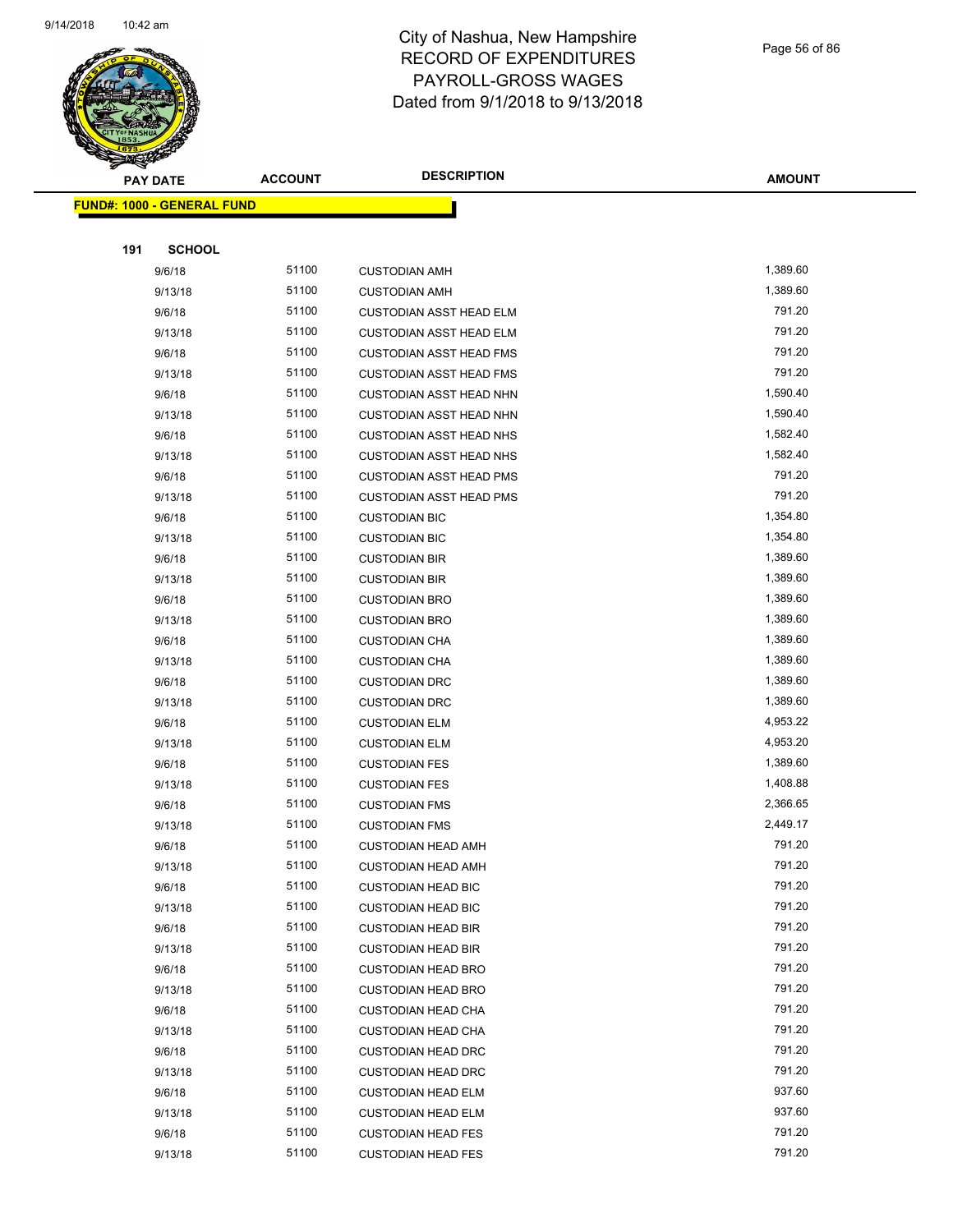

Page 57 of 86

| ॼ<br><b>PAY DATE</b>       | <b>ACCOUNT</b> | <b>DESCRIPTION</b>              | <b>AMOUNT</b> |
|----------------------------|----------------|---------------------------------|---------------|
| FUND#: 1000 - GENERAL FUND |                |                                 |               |
|                            |                |                                 |               |
| 191<br><b>SCHOOL</b>       |                |                                 |               |
| 9/6/18                     | 51100          | <b>CUSTODIAN HEAD FMS</b>       | 937.60        |
| 9/13/18                    | 51100          | <b>CUSTODIAN HEAD FMS</b>       | 937.60        |
| 9/6/18                     | 51100          | <b>CUSTODIAN HEAD LDG</b>       | 791.20        |
| 9/13/18                    | 51100          | <b>CUSTODIAN HEAD LDG</b>       | 791.20        |
| 9/6/18                     | 51100          | <b>CUSTODIAN HEAD MDE</b>       | 791.20        |
| 9/13/18                    | 51100          | <b>CUSTODIAN HEAD MDE</b>       | 791.20        |
| 9/6/18                     | 51100          | <b>CUSTODIAN HEAD MTP</b>       | 791.20        |
| 9/13/18                    | 51100          | <b>CUSTODIAN HEAD MTP</b>       | 791.20        |
| 9/6/18                     | 51100          | <b>CUSTODIAN HEAD NHN</b>       | 943.20        |
| 9/13/18                    | 51100          | <b>CUSTODIAN HEAD NHN</b>       | 943.20        |
| 9/6/18                     | 51100          | <b>CUSTODIAN HEAD NHS</b>       | 943.20        |
| 9/13/18                    | 51100          | <b>CUSTODIAN HEAD NHS</b>       | 943.20        |
| 9/6/18                     | 51100          | <b>CUSTODIAN HEAD NSE</b>       | 791.20        |
| 9/13/18                    | 51100          | <b>CUSTODIAN HEAD NSE</b>       | 791.20        |
| 9/6/18                     | 51100          | <b>CUSTODIAN HEAD PMS</b>       | 937.60        |
| 9/13/18                    | 51100          | <b>CUSTODIAN HEAD PMS</b>       | 937.60        |
| 9/6/18                     | 51100          | <b>CUSTODIAN HEAD SHE</b>       | 791.20        |
| 9/13/18                    | 51100          | <b>CUSTODIAN HEAD SHE</b>       | 791.20        |
| 9/6/18                     | 51100          | <b>CUSTODIAN LDG</b>            | 1,389.60      |
| 9/13/18                    | 51100          | <b>CUSTODIAN LDG</b>            | 1,389.60      |
| 9/6/18                     | 51100          | <b>CUSTODIAN MDE</b>            | 1,354.80      |
| 9/13/18                    | 51100          | <b>CUSTODIAN MDE</b>            | 1,354.80      |
| 9/6/18                     | 51100          | <b>CUSTODIAN MTP</b>            | 1,389.60      |
| 9/13/18                    | 51100          | <b>CUSTODIAN MTP</b>            | 1,389.60      |
| 9/6/18                     | 51100          | <b>CUSTODIAN NHN</b>            | 9,018.86      |
| 9/13/18                    | 51100          | <b>CUSTODIAN NHN</b>            | 8,530.35      |
| 9/6/18                     | 51100          | <b>CUSTODIAN NHS</b>            | 9,096.51      |
| 9/13/18                    | 51100          | <b>CUSTODIAN NHS</b>            | 8,071.69      |
| 9/6/18                     | 51100          | <b>CUSTODIAN NSE</b>            | 1,389.60      |
| 9/13/18                    | 51100          | <b>CUSTODIAN NSE</b>            | 1,389.60      |
| 9/6/18                     | 51100          | <b>CUSTODIAN PMS</b>            | 2,084.40      |
| 9/13/18                    | 51100          | <b>CUSTODIAN PMS</b>            | 2,084.40      |
| 9/6/18                     | 51100          | <b>CUSTODIAN SHE</b>            | 1,389.60      |
| 9/13/18                    | 51100          | <b>CUSTODIAN SHE</b>            | 1,389.60      |
| 9/13/18                    | 51100          | <b>CUSTODIAN SUPERVISOR WPO</b> | 5,884.70      |
| 9/6/18                     | 51100          | <b>CUSTODIAN WID</b>            | 694.80        |
| 9/13/18                    | 51100          | <b>CUSTODIAN WID</b>            | 1,090.80      |
| 9/13/18                    | 51100          | DIRECTOR ATHLETICS              | 3,554.60      |
| 9/13/18                    | 51100          | DIRECTOR COM GRANTS             | 1,580.00      |
| 9/6/18                     | 51100          | <b>DIRECTOR GUIDANCE</b>        | 3,153.85      |
| 9/13/18                    | 51100          | DIRECTOR GUIDANCE               | 6,379.10      |
| 9/13/18                    | 51100          | DIRECTOR HUMAN RESOURCES        | 3,355.40      |
| 9/13/18                    | 51100          | DIRECTOR PLANT OPS              | 3,689.80      |
| 9/13/18                    | 51100          | DIRECTOR STUDENT SERVICES       | 3,294.90      |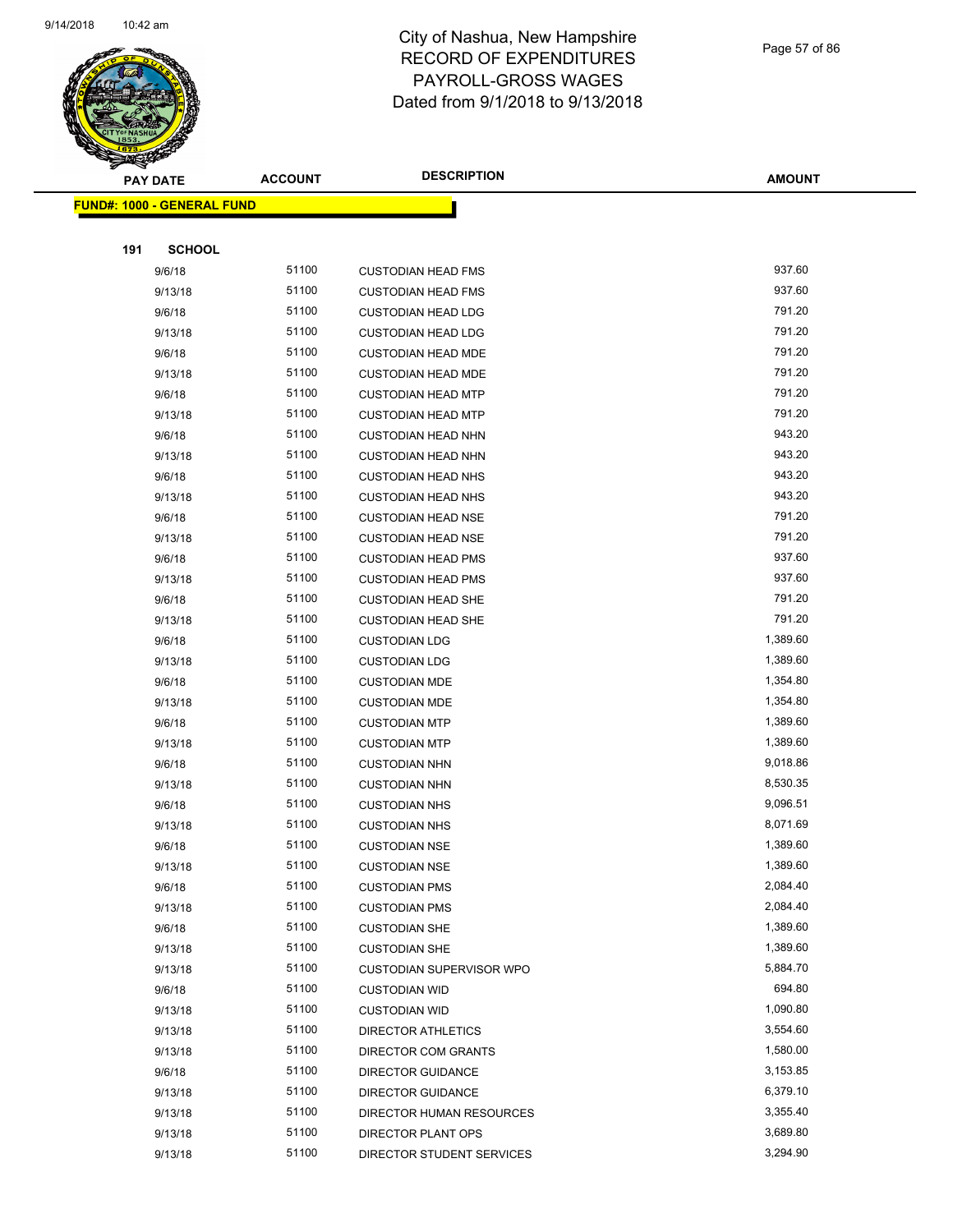$\overline{\phantom{0}}$ 



#### City of Nashua, New Hampshire RECORD OF EXPENDITURES PAYROLL-GROSS WAGES Dated from 9/1/2018 to 9/13/2018

Page 58 of 86

| T<br>æ.<br><b>PAY DATE</b>        | <b>ACCOUNT</b> | <b>DESCRIPTION</b>                    | <b>AMOUNT</b>        |
|-----------------------------------|----------------|---------------------------------------|----------------------|
| <b>FUND#: 1000 - GENERAL FUND</b> |                |                                       |                      |
|                                   |                |                                       |                      |
| 191<br><b>SCHOOL</b>              |                |                                       |                      |
| 9/13/18                           | 51100          | DIRECTOR TECHNOLOGY                   | 4,150.11             |
| 9/13/18                           | 51100          | DIRECTOR TRANSPORTATION               | 3,136.50             |
| 9/13/18                           | 51100          | DIRECTOR VOCATIONAL                   | 6,717.70             |
| 9/6/18                            | 51100          | DW TECHNOLOGY PEER COACH              | 1,337.19             |
| 9/6/18                            | 51100          | E-BLOCK TECHNICAL PARA                | 564.45               |
| 9/13/18                           | 51100          | E-BLOCK TECHNICAL PARA                | 724.29               |
| 9/13/18                           | 51100          | ELL OUTREACH WORKER                   | 1,689.20             |
| 9/13/18                           | 51100          | GUIDANCE COUNSELOR AMH                | 2,358.10             |
| 9/13/18                           | 51100          | <b>GUIDANCE COUNSELOR BIC</b>         | 1,013.15             |
| 9/13/18                           | 51100          | <b>GUIDANCE COUNSELOR BIR</b>         | 2,977.30             |
| 9/13/18                           | 51100          | <b>GUIDANCE COUNSELOR BRO</b>         | 1,942.00             |
| 9/13/18                           | 51100          | GUIDANCE COUNSELOR CHA                | 2,977.31             |
| 9/13/18                           | 51100          | <b>GUIDANCE COUNSELOR DRC</b>         | 2,885.21             |
| 9/13/18                           | 51100          | <b>GUIDANCE COUNSELOR ELM</b>         | 13,488.00            |
| 9/13/18                           | 51100          | <b>GUIDANCE COUNSELOR FES</b>         | 2,885.21             |
| 9/13/18                           | 51100          | <b>GUIDANCE COUNSELOR FMS</b>         | 5,545.31             |
| 9/13/18                           | 51100          | <b>GUIDANCE COUNSELOR LDG</b>         | 1,073.88             |
| 9/13/18                           | 51100          | GUIDANCE COUNSELOR MDE                | 2,856.69             |
| 9/13/18                           | 51100          | <b>GUIDANCE COUNSELOR MTP</b>         | 2,885.21             |
| 9/13/18                           | 51100          | GUIDANCE COUNSELOR NHN                | 15,719.29            |
| 9/13/18                           | 51100          | GUIDANCE COUNSELOR NHS                | 18,800.24            |
| 9/13/18                           | 51100          | <b>GUIDANCE COUNSELOR NSE</b>         | 2,885.21             |
| 9/6/18                            | 51100          | <b>GUIDANCE COUNSELOR PMS</b>         | 395.75               |
| 9/13/18                           | 51100          | <b>GUIDANCE COUNSELOR PMS</b>         | 8,876.71             |
| 9/13/18                           | 51100          | <b>GUIDANCE COUNSELOR SHE</b>         | 2,885.21             |
| 9/13/18                           | 51100          | JOB DEVELOPER SPED NHN                | 2,977.31             |
| 9/13/18                           | 51100          | LIBRARIAN AMH                         | 1,951.10             |
| 9/13/18                           | 51100          | <b>LIBRARIAN BIC</b>                  | 1,730.40             |
| 9/13/18                           | 51100<br>51100 | LIBRARIAN BIR                         | 2,110.20<br>2,048.10 |
| 9/13/18                           | 51100          | <b>LIBRARIAN BRO</b>                  | 2,977.31             |
| 9/13/18<br>9/13/18                | 51100          | LIBRARIAN CHA<br><b>LIBRARIAN DRC</b> | 2,205.01             |
| 9/13/18                           | 51100          | <b>LIBRARIAN ELM</b>                  | 2,001.60             |
| 9/13/18                           | 51100          | <b>LIBRARIAN FES</b>                  | 2,885.20             |
| 9/13/18                           | 51100          | <b>LIBRARIAN FMS</b>                  | 2,885.21             |
| 9/13/18                           | 51100          | <b>LIBRARIAN LDG</b>                  | 2,257.01             |
| 9/13/18                           | 51100          | <b>LIBRARIAN MDE</b>                  | 2,856.69             |
| 9/13/18                           | 51100          | <b>LIBRARIAN MTP</b>                  | 1,629.00             |
| 9/13/18                           | 51100          | LIBRARIAN NHN                         | 4,811.39             |
| 9/13/18                           | 51100          | <b>LIBRARIAN NHS</b>                  | 5,900.79             |
| 9/13/18                           | 51100          | <b>LIBRARIAN NSE</b>                  | 2,856.69             |
| 9/13/18                           | 51100          | <b>LIBRARIAN PMS</b>                  | 2,001.60             |
| 9/13/18                           | 51100          | <b>LIBRARIAN SHE</b>                  | 2,885.21             |
| 9/13/18                           | 51100          | LICENSED PRACTICAL NURSE ELM          | 1,386.81             |
|                                   |                |                                       |                      |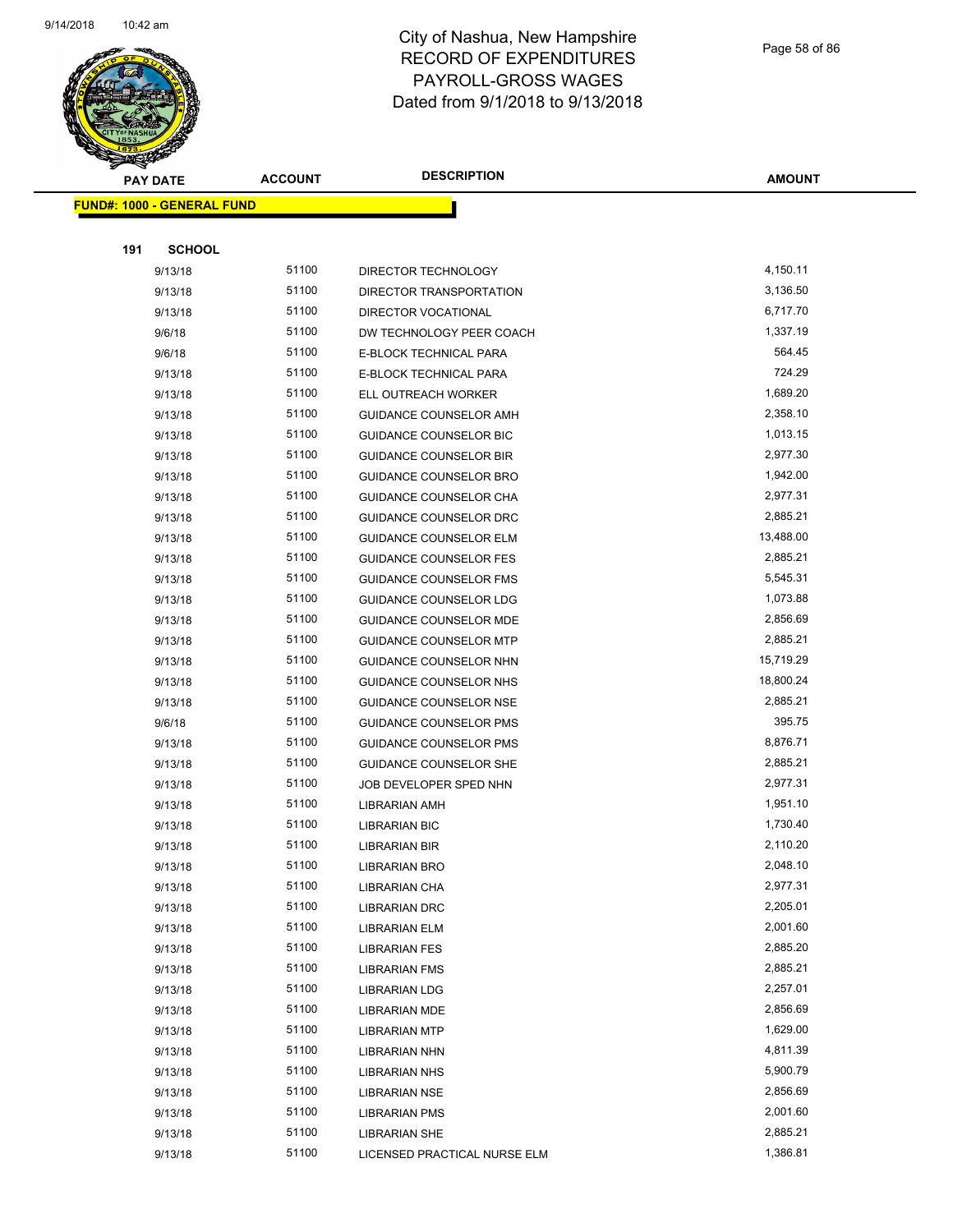

Page 59 of 86

| <b>Andri</b><br><b>PAY DATE</b>   | <b>ACCOUNT</b> | <b>DESCRIPTION</b>             | <b>AMOUNT</b> |
|-----------------------------------|----------------|--------------------------------|---------------|
| <b>FUND#: 1000 - GENERAL FUND</b> |                |                                |               |
|                                   |                |                                |               |
| 191<br><b>SCHOOL</b>              |                |                                |               |
| 9/13/18                           | 51100          | LICENSED PRACTICAL NURSE FMS   | 1,545.49      |
| 9/6/18                            | 51100          | MAINTENANCE ALARM WPO          | 998.80        |
| 9/13/18                           | 51100          | MAINTENANCE ALARM WPO          | 998.80        |
| 9/6/18                            | 51100          | MAINTENANCE ASST GRDS WPO      | 1,007.32      |
| 9/13/18                           | 51100          | MAINTENANCE ASST GRDS WPO      | 951.20        |
| 9/6/18                            | 51100          | MAINTENANCE CARPENTER WPO      | 975.60        |
| 9/13/18                           | 51100          | MAINTENANCE CARPENTER WPO      | 975.60        |
| 9/6/18                            | 51100          | MAINTENANCE ELECTRICIAN WPO    | 1,997.61      |
| 9/13/18                           | 51100          | MAINTENANCE ELECTRICIAN WPO    | 1,997.60      |
| 9/6/18                            | 51100          | MAINTENANCE GRDS FORMEN WPO    | 975.60        |
| 9/13/18                           | 51100          | MAINTENANCE GRDS FORMEN WPO    | 975.60        |
| 9/6/18                            | 51100          | MAINTENANCE GROUNDS WPO        | 2,075.10      |
| 9/13/18                           | 51100          | MAINTENANCE GROUNDS WPO        | 2,170.00      |
| 9/6/18                            | 51100          | MAINTENANCE HVAC WPO           | 5,239.55      |
| 9/13/18                           | 51100          | MAINTENANCE HVAC WPO           | 5,355.89      |
| 9/6/18                            | 51100          | MAINTENANCE MESSENGER WPO      | 937.60        |
| 9/13/18                           | 51100          | MAINTENANCE MESSENGER WPO      | 937.60        |
| 9/6/18                            | 51100          | MAINTENANCE PLUMBER WPO        | 1,002.80      |
| 9/13/18                           | 51100          | MAINTENANCE PLUMBER WPO        | 1,002.80      |
| 9/6/18                            | 51100          | MAINTENANCE TRADES WPO         | 2,946.00      |
| 9/13/18                           | 51100          | MAINTENANCE TRADES WPO         | 2,946.00      |
| 9/13/18                           | 51100          | <b>MARKETING TEACHER NHS</b>   | 2,799.90      |
| 9/13/18                           | 51100          | <b>NURSE AMH</b>               | 2,701.19      |
| 9/13/18                           | 51100          | <b>NURSE BIC</b>               | 2,701.19      |
| 9/13/18                           | 51100          | <b>NURSE BIR</b>               | 2,674.40      |
| 9/13/18                           | 51100          | <b>NURSE BRO</b>               | 2,701.19      |
| 9/13/18                           | 51100          | <b>NURSE CHA</b>               | 2,701.19      |
| 9/13/18                           | 51100          | <b>NURSE DRC</b>               | 2,701.19      |
| 9/13/18                           | 51100          | <b>NURSE ELM</b>               | 3,192.29      |
| 9/13/18                           | 51100          | <b>NURSE FES</b>               | 1,868.30      |
| 9/13/18                           | 51100          | <b>NURSE FMS</b>               | 4,431.59      |
| 9/13/18                           | 51100          | NURSE LDG                      | 2,555.79      |
| 9/13/18                           | 51100          | NURSE MDE                      | 2,208.00      |
| 9/13/18                           | 51100          | <b>NURSE MTP</b>               | 1,819.69      |
| 9/13/18                           | 51100          | <b>NURSE NHN</b>               | 3,460.80      |
| 9/13/18                           | 51100          | <b>NURSE NHS</b>               | 3,400.69      |
| 9/13/18                           | 51100          | <b>NURSE NSE</b>               | 2,701.19      |
| 9/13/18                           | 51100          | <b>NURSE PMS</b>               | 1,561.40      |
| 9/13/18                           | 51100          | <b>NURSE SHE</b>               | 1,794.51      |
| 9/13/18                           | 51100          | OFFICE MANAGER BUSINESS        | 2,509.20      |
| 9/13/18                           | 51100          | OFFICE MANAGER HUMAN RESOURCES | 1,863.20      |
| 9/13/18                           | 51100          | OFFICE MANAGER SPED            | 1,923.40      |
| 9/13/18                           | 51100          | OUT DISTRICT COORDINATOR       | 3,153.80      |
| 9/6/18                            | 51100          | PARA PRE SCHOOL BIR            | 1,057.20      |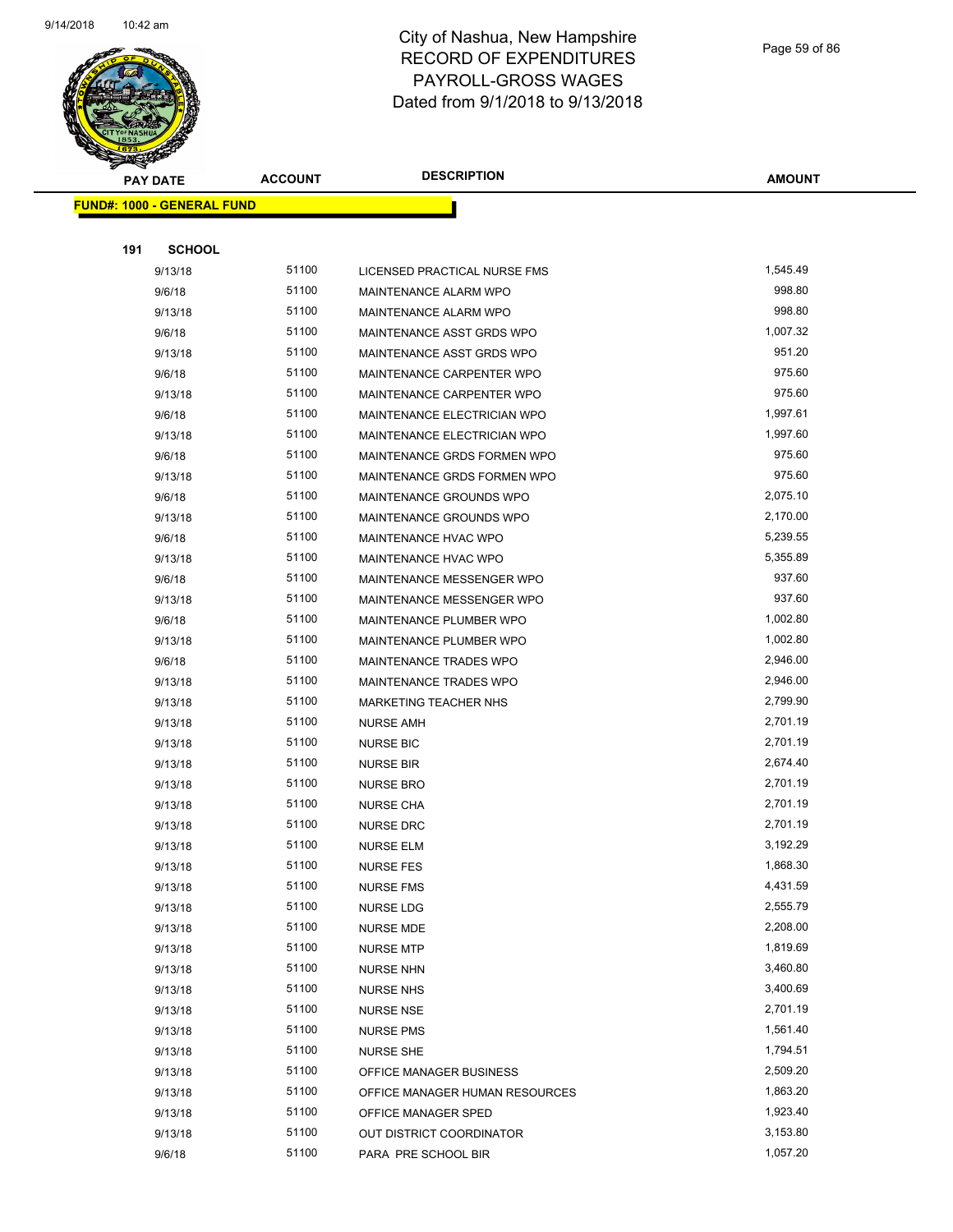

Page 60 of 86

| <b>Anthony</b>                    | <b>ACCOUNT</b> | <b>DESCRIPTION</b>  | <b>AMOUNT</b> |
|-----------------------------------|----------------|---------------------|---------------|
| <b>PAY DATE</b>                   |                |                     |               |
| <b>FUND#: 1000 - GENERAL FUND</b> |                |                     |               |
|                                   |                |                     |               |
| 191<br><b>SCHOOL</b>              |                |                     |               |
| 9/13/18                           | 51100          | PARA PRE SCHOOL BIR | 800.12        |
| 9/6/18                            | 51100          | PARA ALT AMH        | 537.42        |
| 9/13/18                           | 51100          | PARA ALT AMH        | 643.89        |
| 9/6/18                            | 51100          | PARA ALT FMS        | 509.51        |
| 9/13/18                           | 51100          | PARA ALT FMS        | 634.39        |
| 9/6/18                            | 51100          | PARA ALT LDG        | 362.05        |
| 9/13/18                           | 51100          | PARA ALT LDG        | 463.99        |
| 9/6/18                            | 51100          | PARA ALT PMS        | 355.03        |
| 9/13/18                           | 51100          | PARA ALT PMS        | 439.40        |
| 9/6/18                            | 51100          | PARA DW SPEC ED AMH | 8,022.10      |
| 9/13/18                           | 51100          | PARA DW SPEC ED AMH | 11,705.19     |
| 9/6/18                            | 51100          | PARA DW SPEC ED BIC | 717.86        |
| 9/13/18                           | 51100          | PARA DW SPEC ED BIC | 892.09        |
| 9/6/18                            | 51100          | PARA DW SPEC ED BIR | 1,582.38      |
| 9/13/18                           | 51100          | PARA DW SPEC ED BIR | 2,775.54      |
| 9/6/18                            | 51100          | PARA DW SPEC ED BRO | 2,831.07      |
| 9/13/18                           | 51100          | PARA DW SPEC ED BRO | 3,752.43      |
| 9/6/18                            | 51100          | PARA DW SPEC ED CHA | 8,891.72      |
| 9/13/18                           | 51100          | PARA DW SPEC ED CHA | 11,175.02     |
| 9/6/18                            | 51100          | PARA DW SPEC ED FMS | 6,287.54      |
| 9/13/18                           | 51100          | PARA DW SPEC ED FMS | 7,522.47      |
| 9/6/18                            | 51100          | PARA DW SPEC ED MDE | 7,344.95      |
| 9/13/18                           | 51100          | PARA DW SPEC ED MDE | 9,255.27      |
| 9/6/18                            | 51100          | PARA DW SPEC ED MTP | 276.48        |
| 9/13/18                           | 51100          | PARA DW SPEC ED MTP | 464.64        |
| 9/6/18                            | 51100          | PARA DW SPEC ED NHN | 3,650.90      |
| 9/13/18                           | 51100          | PARA DW SPEC ED NHN | 4,469.61      |
| 9/6/18                            | 51100          | PARA DW SPEC ED NHS | 4,924.98      |
| 9/13/18                           | 51100          | PARA DW SPEC ED NHS | 6,354.14      |
| 9/6/18                            | 51100          | PARA DW SPEC ED NSE | 2,988.44      |
| 9/13/18                           | 51100          | PARA DW SPEC ED NSE | 3,581.27      |
| 9/6/18                            | 51100          | PARA DW SPEC ED PMS | 1,037.11      |
| 9/13/18                           | 51100          | PARA DW SPEC ED PMS | 1,293.80      |
| 9/6/18                            | 51100          | PARA DW SPEC ED SHE | 8,551.00      |
| 9/13/18                           | 51100          | PARA DW SPEC ED SHE | 11,087.75     |
| 9/6/18                            | 51100          | PARA DW SPEC ED WID | 1,470.71      |
| 9/13/18                           | 51100          | PARA DW SPEC ED WID | 1,790.89      |
| 9/6/18                            | 51100          | PARA DW SPEC ELM    | 5,535.27      |
| 9/13/18                           | 51100          | PARA DW SPEC ELM    | 6,665.17      |
| 9/6/18                            | 51100          | PARA ELL BIR        | 429.88        |
| 9/13/18                           | 51100          | PARA ELL BIR        | 537.35        |
| 9/6/18                            | 51100          | PARA ELL DRC        | 454.32        |
| 9/13/18                           | 51100          | PARA ELL DRC        | 567.90        |
| 9/6/18                            | 51100          | PARA ELL ELM        | 722.49        |
|                                   |                |                     |               |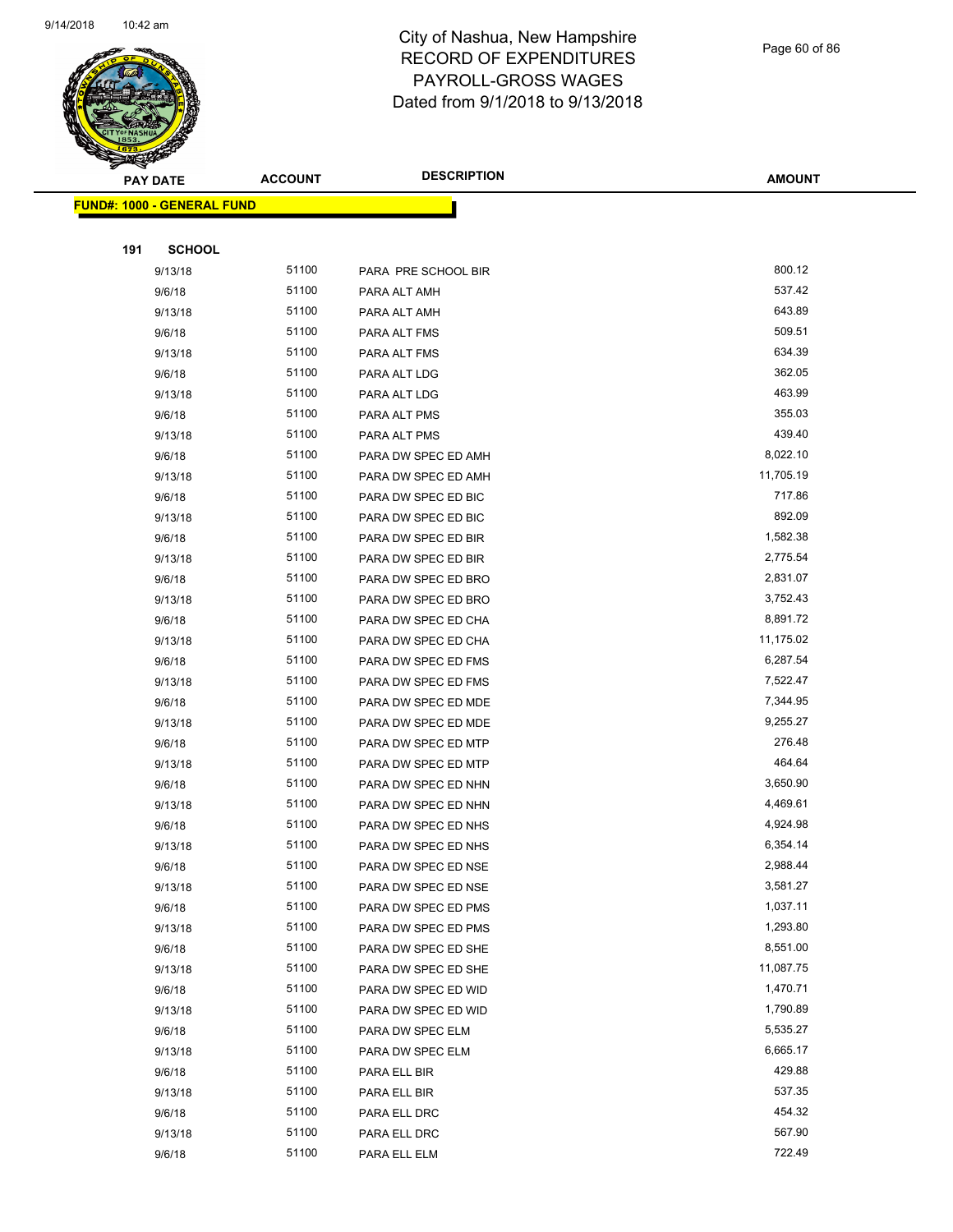

Page 61 of 86

| <b>STARBAN</b> | <b>PAY DATE</b>                   | <b>ACCOUNT</b> | <b>DESCRIPTION</b> | <b>AMOUNT</b> |
|----------------|-----------------------------------|----------------|--------------------|---------------|
|                | <b>FUND#: 1000 - GENERAL FUND</b> |                |                    |               |
|                |                                   |                |                    |               |
| 191            | <b>SCHOOL</b>                     |                |                    |               |
|                | 9/13/18                           | 51100          | PARA ELL ELM       | 874.55        |
|                | 9/6/18                            | 51100          | PARA ELL FES       | 421.16        |
|                | 9/13/18                           | 51100          | PARA ELL FES       | 515.70        |
|                | 9/6/18                            | 51100          | PARA ELL FMS       | 341.24        |
|                | 9/13/18                           | 51100          | PARA ELL FMS       | 426.55        |
|                | 9/6/18                            | 51100          | PARA ELL LDG       | 952.59        |
|                | 9/13/18                           | 51100          | PARA ELL LDG       | 1,187.07      |
|                | 9/6/18                            | 51100          | PARA ELL MTP       | 367.64        |
|                | 9/13/18                           | 51100          | PARA ELL MTP       | 440.44        |
|                | 9/6/18                            | 51100          | PARA ELL NHS       | 368.56        |
|                | 9/13/18                           | 51100          | PARA ELL NHS       | 460.70        |
|                | 9/6/18                            | 51100          | PARA ELL PMS       | 348.07        |
|                | 9/13/18                           | 51100          | PARA ELL PMS       | 426.55        |
|                | 9/6/18                            | 51100          | PARA ELL SHE       | 522.70        |
|                | 9/13/18                           | 51100          | PARA ELL SHE       | 644.83        |
|                | 9/6/18                            | 51100          | PARA INST AMH      | 1,540.46      |
|                | 9/13/18                           | 51100          | PARA INST AMH      | 2,056.80      |
|                | 9/6/18                            | 51100          | PARA INST BIC      | 5,434.05      |
|                | 9/13/18                           | 51100          | PARA INST BIC      | 6,741.17      |
|                | 9/6/18                            | 51100          | PARA INST BIR      | 2,940.68      |
|                | 9/13/18                           | 51100          | PARA INST BIR      | 3,529.25      |
|                | 9/6/18                            | 51100          | PARA INST BRO      | 2,778.53      |
|                | 9/13/18                           | 51100          | PARA INST BRO      | 3,435.80      |
|                | 9/6/18                            | 51100          | PARA INST CHA      | 3,878.56      |
|                | 9/13/18                           | 51100          | PARA INST CHA      | 4,598.52      |
|                | 9/6/18                            | 51100          | PARA INST DRC      | 2,958.09      |
|                | 9/13/18                           | 51100          | PARA INST DRC      | 3,790.04      |
|                | 9/6/18                            | 51100          | PARA INST ELM      | 4,283.04      |
|                | 9/13/18                           | 51100          | PARA INST ELM      | 5,414.33      |
|                | 9/6/18                            | 51100          | PARA INST FES      | 5,320.25      |
|                | 9/13/18                           | 51100          | PARA INST FES      | 6,524.15      |
|                | 9/6/18                            | 51100          | PARA INST FMS      | 4,145.19      |
|                | 9/13/18                           | 51100          | PARA INST FMS      | 5,061.39      |
|                | 9/6/18                            | 51100          | PARA INST LDG      | 4,772.32      |
|                | 9/13/18                           | 51100          | PARA INST LDG      | 5,893.49      |
|                | 9/6/18                            | 51100          | PARA INST MDE      | 3,441.57      |
|                | 9/13/18                           | 51100          | PARA INST MDE      | 4,329.76      |
|                | 9/6/18                            | 51100          | PARA INST MTP      | 1,786.01      |
|                | 9/13/18                           | 51100          | PARA INST MTP      | 2,197.40      |
|                | 9/6/18                            | 51100          | PARA INST NHN      | 1,923.44      |
|                | 9/13/18                           | 51100          | PARA INST NHN      | 2,413.10      |
|                | 9/6/18                            | 51100          | PARA INST NHS      | 1,790.20      |
|                | 9/13/18                           | 51100          | PARA INST NHS      | 2,282.96      |
|                | 9/6/18                            | 51100          | PARA INST NSE      | 3,770.13      |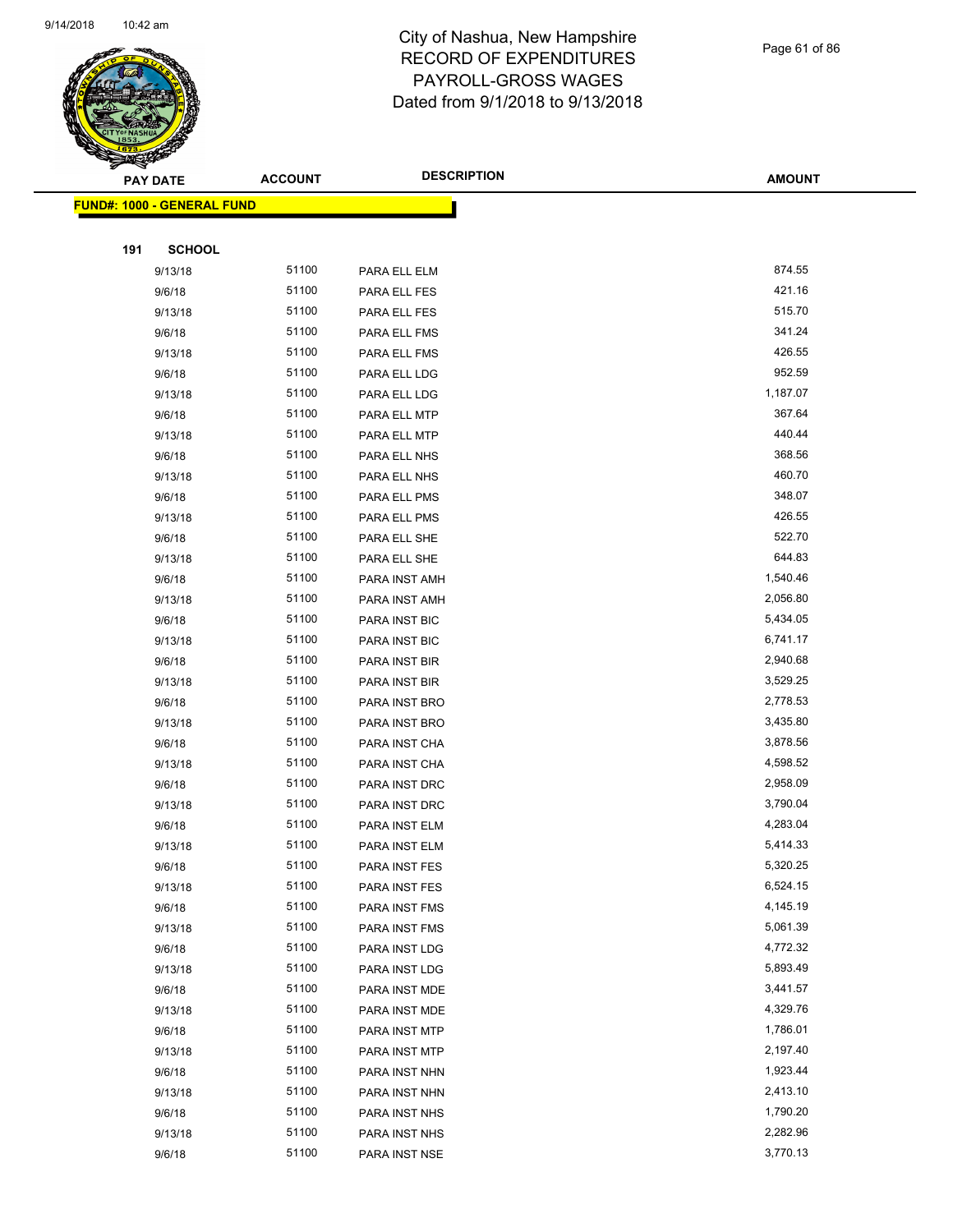

Page 62 of 86

| <b>PARTIES REPORT</b>             |                |                    |               |
|-----------------------------------|----------------|--------------------|---------------|
| <b>PAY DATE</b>                   | <b>ACCOUNT</b> | <b>DESCRIPTION</b> | <b>AMOUNT</b> |
| <b>FUND#: 1000 - GENERAL FUND</b> |                |                    |               |
|                                   |                |                    |               |
| 191<br><b>SCHOOL</b>              |                |                    |               |
| 9/13/18                           | 51100          | PARA INST NSE      | 4,488.82      |
| 9/6/18                            | 51100          | PARA INST PMS      | 3,880.14      |
| 9/13/18                           | 51100          | PARA INST PMS      | 4,814.68      |
| 9/6/18                            | 51100          | PARA INST SHE      | 2,557.03      |
| 9/13/18                           | 51100          | PARA INST SHE      | 3,168.09      |
| 9/6/18                            | 51100          | PARA JOB COACH     | 312.85        |
| 9/13/18                           | 51100          | PARA JOB COACH     | 400.73        |
| 9/6/18                            | 51100          | PARA KIND AMH      | 887.17        |
| 9/13/18                           | 51100          | PARA KIND AMH      | 1,084.47      |
| 9/6/18                            | 51100          | PARA KIND BIC      | 337.83        |
| 9/13/18                           | 51100          | PARA KIND BIC      | 416.32        |
| 9/6/18                            | 51100          | PARA KIND BIR      | 508.05        |
| 9/13/18                           | 51100          | PARA KIND BIR      | 600.87        |
| 9/6/18                            | 51100          | PARA KIND BRO      | 478.74        |
| 9/13/18                           | 51100          | PARA KIND BRO      | 605.76        |
| 9/6/18                            | 51100          | PARA KIND CHA      | 351.50        |
| 9/13/18                           | 51100          | PARA KIND CHA      | 412.91        |
| 9/6/18                            | 51100          | PARA KIND DRC      | 465.60        |
| 9/13/18                           | 51100          | PARA KIND DRC      | 582.00        |
| 9/6/18                            | 51100          | PARA KIND FES      | 373.62        |
| 9/13/18                           | 51100          | PARA KIND FES      | 476.55        |
| 9/6/18                            | 51100          | PARA KIND LDG      | 864.34        |
| 9/13/18                           | 51100          | PARA KIND LDG      | 1,068.30      |
| 9/6/18                            | 51100          | PARA KIND MDE      | 429.88        |
| 9/13/18                           | 51100          | PARA KIND MDE      | 591.09        |
| 9/6/18                            | 51100          | PARA KIND MTP      | 592.54        |
| 9/13/18                           | 51100          | PARA KIND MTP      | 932.92        |
| 9/6/18                            | 51100          | PARA KIND NSE      | 488.51        |
| 9/13/18                           | 51100          | PARA KIND NSE      | 600.87        |
| 9/6/18                            | 51100          | PARA KIND SHE      | 542.25        |
| 9/13/18                           | 51100          | PARA KIND SHE      | 659.50        |
| 9/6/18                            | 51100          | PARA LIB NHS       | 156.99        |
| 9/13/18                           | 51100          | PARA LIB NHS       | 204.77        |
| 9/6/18                            | 51100          | PARA MEDIA NHN     | 539.48        |
| 9/13/18                           | 51100          | PARA MEDIA NHN     | 684.19        |
| 9/6/18                            | 51100          | PARA MEDIA NHS     | 870.55        |
| 9/13/18                           | 51100          | PARA MEDIA NHS     | 1,088.84      |
| 9/6/18                            | 51100          | PARA PRE SCH BIC   | 849.34        |
| 9/13/18                           | 51100          | PARA PRE SCH BIC   | 658.60        |
| 9/6/18                            | 51100          | PARA PRE SCH BRO   | 4,345.82      |
| 9/13/18                           | 51100          | PARA PRE SCH BRO   | 5,174.68      |
| 9/6/18                            | 51100          | PARA PRE SCH NSE   | 728.87        |
| 9/13/18                           | 51100          | PARA PRE SCH NSE   | 823.52        |
| 9/6/18                            | 51100          | PARA READ ELM      | 498.28        |
|                                   |                |                    |               |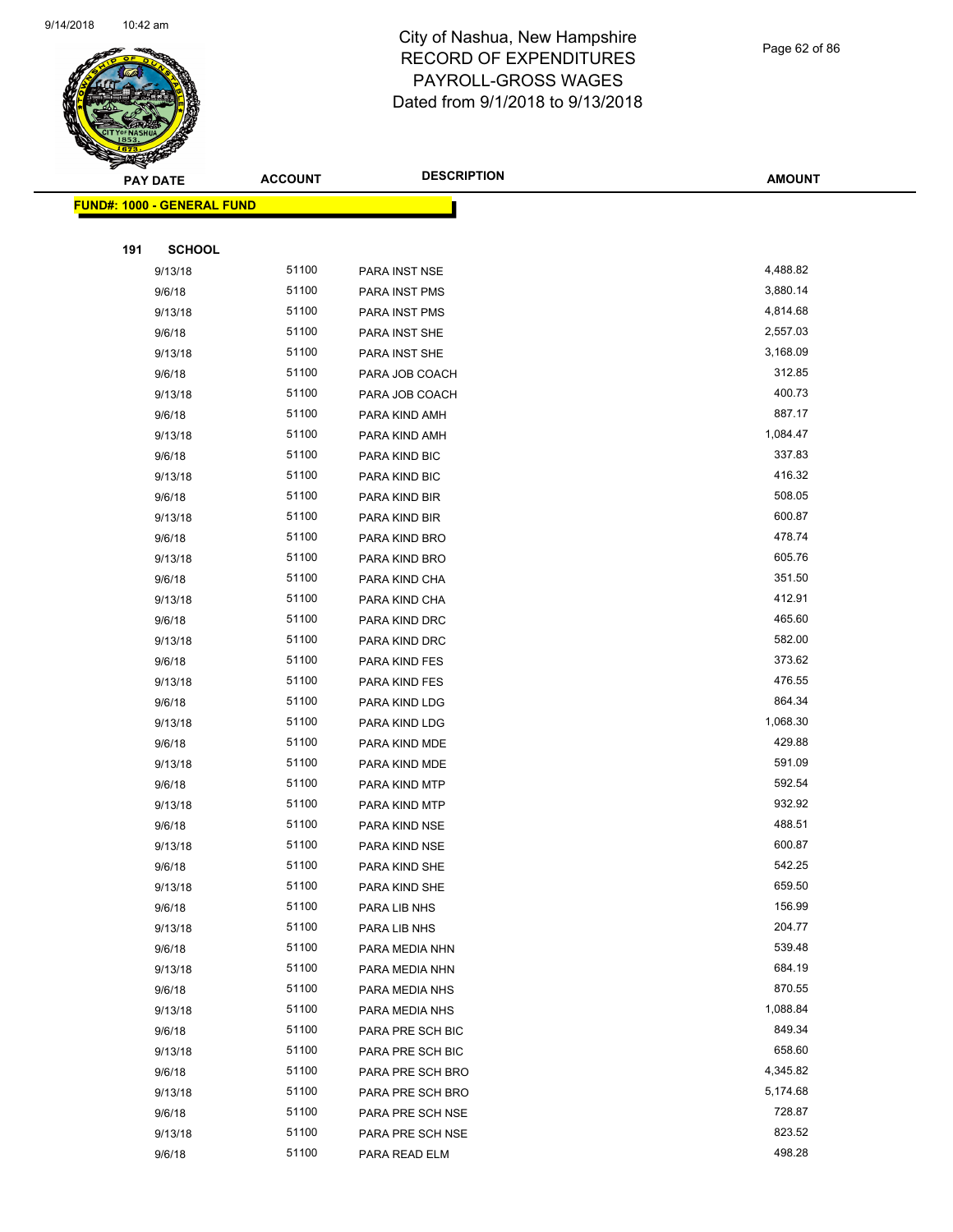

Page 63 of 86

| <b>START AREA</b>                 |                |                                |               |  |
|-----------------------------------|----------------|--------------------------------|---------------|--|
| <b>PAY DATE</b>                   | <b>ACCOUNT</b> | <b>DESCRIPTION</b>             | <b>AMOUNT</b> |  |
| <b>FUND#: 1000 - GENERAL FUND</b> |                |                                |               |  |
|                                   |                |                                |               |  |
| 191                               | <b>SCHOOL</b>  |                                |               |  |
| 9/13/18                           | 51100          | PARA READ ELM                  | 610.65        |  |
| 9/6/18                            | 51100          | PARA SCI NHN                   | 504.51        |  |
| 9/13/18                           | 51100          | PARA SCI NHN                   | 624.40        |  |
| 9/6/18                            | 51100          | PARA SCI NHS                   | 495.76        |  |
| 9/13/18                           | 51100          | PARA SCI NHS                   | 495.76        |  |
| 9/13/18                           | 51100          | PARA TTI NURSERY               | 516.24        |  |
| 9/6/18                            | 51100          | PARA VOC NHS                   | 363.85        |  |
| 9/13/18                           | 51100          | PARA VOC NHS                   | 446.70        |  |
| 9/13/18                           | 51100          | PEER COACH                     | 5,862.52      |  |
| 9/13/18                           | 51100          | PRINCIPAL AMH                  | 3,767.30      |  |
| 9/13/18                           | 51100          | PRINCIPAL BIC                  | 3,727.50      |  |
| 9/13/18                           | 51100          | PRINCIPAL BIR                  | 3,855.80      |  |
| 9/13/18                           | 51100          | PRINCIPAL BRO                  | 3,621.80      |  |
| 9/13/18                           | 51100          | PRINCIPAL CHA                  | 3,802.60      |  |
| 9/13/18                           | 51100          | PRINCIPAL DRC                  | 3,745.20      |  |
| 9/13/18                           | 51100          | PRINCIPAL ELM                  | 3,785.30      |  |
| 9/13/18                           | 51100          | <b>PRINCIPAL FES</b>           | 3,740.40      |  |
| 9/13/18                           | 51100          | PRINCIPAL FMS                  | 3,902.50      |  |
| 9/13/18                           | 51100          | PRINCIPAL LDG                  | 3,973.10      |  |
| 9/13/18                           | 51100          | PRINCIPAL MDE                  | 3,775.60      |  |
| 9/13/18                           | 51100          | PRINCIPAL MTP                  | 4,908.71      |  |
| 9/13/18                           | 51100          | PRINCIPAL NHN                  | 4,000.00      |  |
| 9/13/18                           | 51100          | PRINCIPAL NHS                  | 4,245.20      |  |
| 9/13/18                           | 51100          | PRINCIPAL NSE                  | 3,933.30      |  |
| 9/13/18                           | 51100          | PRINCIPAL PMS                  | 3,838.30      |  |
| 9/13/18                           | 51100          | PRINCIPAL SHE                  | 3,639.40      |  |
| 9/13/18                           | 51100          | SCHOOL PSYCHOLOGIST WID        | 34,632.27     |  |
| 9/6/18                            | 51100          | SCHOOL PSYCHOLOGY INTERN       | 590.91        |  |
| 9/13/18                           | 51100          | SCHOOL PSYCHOLOGY INTERN       | 590.90        |  |
| 9/6/18                            | 51100          | SECURITY MONITOR NHN           | 1,433.03      |  |
| 9/13/18                           | 51100          | SECURITY MONITOR NHN           | 1,667.53      |  |
| 9/6/18                            | 51100          | <b>SECURITY MONITOR NHS</b>    | 1,528.56      |  |
| 9/13/18                           | 51100          | SECURITY MONITOR NHS           | 2,362.32      |  |
| 9/6/18                            | 51100          | SIGN LANGUAGE INTERPRETER      | 4,987.13      |  |
| 9/13/18                           | 51100          | SIGN LANGUAGE INTERPRETER      | 5,453.39      |  |
| 9/13/18                           | 51100          | SOCIAL WORKER                  | 1,927.81      |  |
| 9/13/18                           | 51100          | SOCIAL WORKER FMS              | 2,026.29      |  |
| 9/13/18                           | 51100          | SPECIAL SERVICES ADMINISTRATOR | 5,154.70      |  |
| 9/13/18                           | 51100          | SPEECH LANG PATHOLOGIST WID    | 58,717.84     |  |
| 9/6/18                            | 51100          | SPEECH LANGUAGE ASST           | 547.00        |  |
| 9/13/18                           | 51100          | SPEECH LANGUAGE ASST           | 557.80        |  |
| 9/13/18                           | 51100          | STUDENT ACTIVITY COORD NHN     | 1,071.60      |  |
| 9/13/18                           | 51100          | STUDENT INFO COORDINATOR       | 1,817.70      |  |
| 9/13/18                           | 51100          | <b>SUPERINTENDENT</b>          | 6,105.80      |  |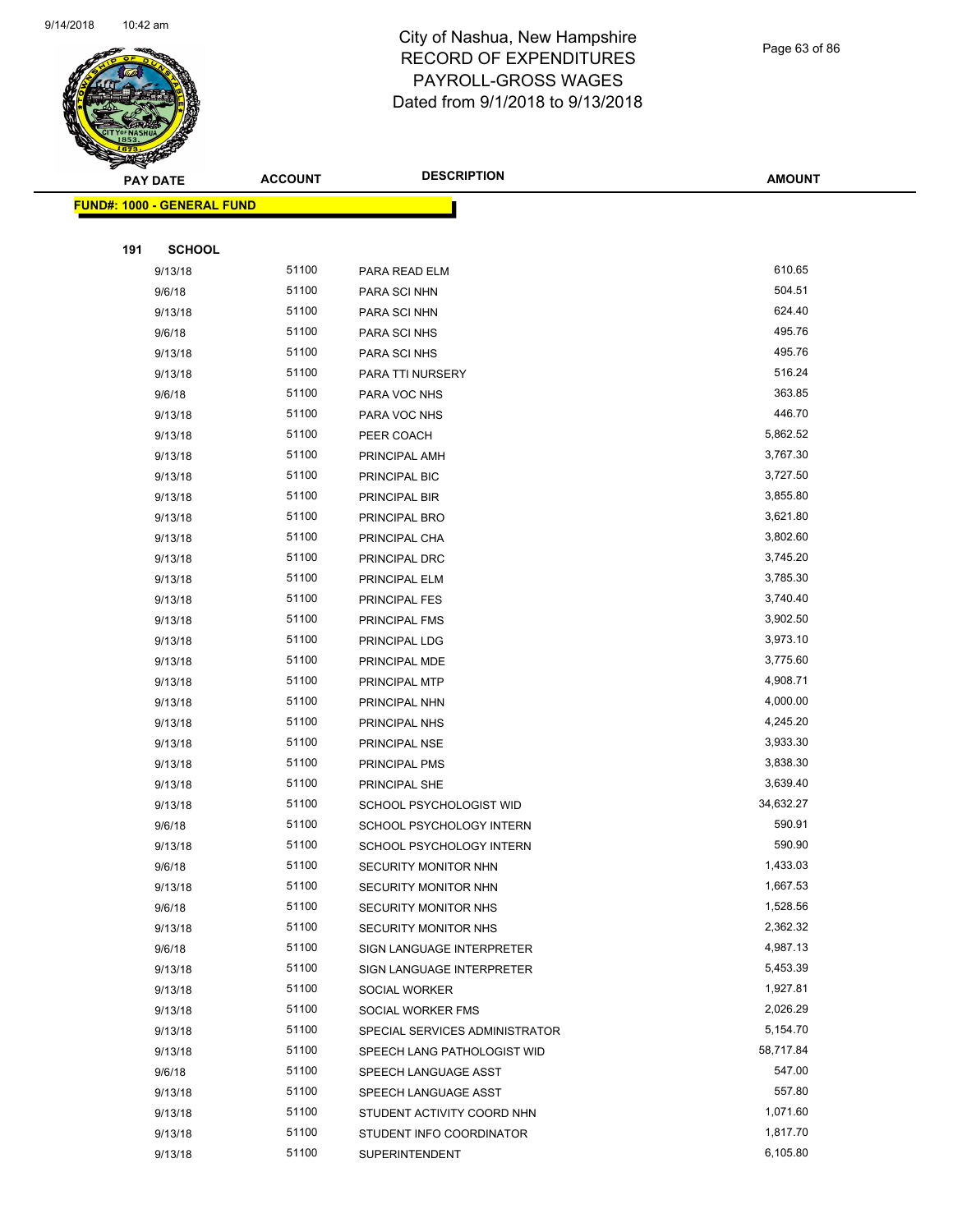

Page 64 of 86

| <b>SANGAL</b>                     |                |                                  |               |
|-----------------------------------|----------------|----------------------------------|---------------|
| <b>PAY DATE</b>                   | <b>ACCOUNT</b> | <b>DESCRIPTION</b>               | <b>AMOUNT</b> |
| <b>FUND#: 1000 - GENERAL FUND</b> |                |                                  |               |
|                                   |                |                                  |               |
| 191<br><b>SCHOOL</b>              |                |                                  |               |
| 9/13/18                           | 51100          | SYSTEMS ADMIN FULL YEAR          | 10,028.60     |
| 9/13/18                           | 51100          | <b>TEACHER ART AMH</b>           | 2,701.19      |
| 9/13/18                           | 51100          | TEACHER ART BIC                  | 2,110.20      |
| 9/13/18                           | 51100          | TEACHER ART BIR                  | 2,701.19      |
| 9/13/18                           | 51100          | <b>TEACHER ART BRO</b>           | 3,518.70      |
| 9/13/18                           | 51100          | <b>TEACHER ART CHA</b>           | 2,085.01      |
| 9/13/18                           | 51100          | TEACHER ART DRC                  | 2,026.29      |
| 9/13/18                           | 51100          | <b>TEACHER ART ELM</b>           | 4,827.21      |
| 9/13/18                           | 51100          | <b>TEACHER ART FES</b>           | 1,670.29      |
| 9/13/18                           | 51100          | <b>TEACHER ART LDG</b>           | 2,701.19      |
| 9/13/18                           | 51100          | TEACHER ART MDE                  | 2,026.29      |
| 9/13/18                           | 51100          | <b>TEACHER ART NHN</b>           | 10,627.91     |
| 9/13/18                           | 51100          | <b>TEACHER ART NHS</b>           | 10,418.02     |
| 9/13/18                           | 51100          | <b>TEACHER ART NSE</b>           | 2,977.31      |
| 9/13/18                           | 51100          | <b>TEACHER ART PMS</b>           | 3,985.50      |
| 9/13/18                           | 51100          | <b>TEACHER ART SHE</b>           | 2,555.79      |
| 9/13/18                           | 51100          | <b>TEACHER AUTO NHN</b>          | 2,701.19      |
| 9/13/18                           | 51100          | <b>TEACHER BEHAVIOR SPEC WID</b> | 5,770.42      |
| 9/13/18                           | 51100          | TEACHER BIO TEC NHN              | 2,453.30      |
| 9/13/18                           | 51100          | TEACHER BUILD CONST NHS          | 2,701.19      |
| 9/13/18                           | 51100          | <b>TEACHER BUSINESS NHN</b>      | 6,092.12      |
| 9/13/18                           | 51100          | TEACHER BUSINESS NHS             | 11,352.71     |
| 9/13/18                           | 51100          | TEACHER COMPUTER ELM             | 3,587.69      |
| 9/13/18                           | 51100          | TEACHER COMPUTER FMS             | 5,322.71      |
| 9/13/18                           | 51100          | <b>TEACHER COMPUTER NHN</b>      | 5,293.78      |
| 9/13/18                           | 51100          | TEACHER COMPUTER NHS             | 1,561.40      |
| 9/13/18                           | 51100          | <b>TEACHER COMPUTER PMS</b>      | 6,077.50      |
| 9/13/18                           | 51100          | TEACHER COSMETOLOGY NHN          | 4,495.70      |
| 9/13/18                           | 51100          | <b>TEACHER CULINARY NHN</b>      | 5,466.70      |
| 9/13/18                           | 51100          | TEACHER DEAF NSE                 | 4,690.91      |
| 9/13/18                           | 51100          | TEACHER DEAF WID                 | 5,770.42      |
| 9/13/18                           | 51100          | <b>TEACHER DWSE AMH</b>          | 2,885.21      |
| 9/13/18                           | 51100          | TEACHER DWSE BIR                 | 4,727.48      |
| 9/13/18                           | 51100          | TEACHER DWSE BRO                 | 2,977.31      |
| 9/13/18                           | 51100          | TEACHER DWSE ELM                 | 14,987.81     |
| 9/13/18                           | 51100          | TEACHER DWSE FMS                 | 4,974.10      |
| 9/13/18                           | 51100          | TEACHER DWSE MDE                 | 4,836.31      |
| 9/13/18                           | 51100          | TEACHER DWSE SHE                 | 5,871.62      |
| 9/13/18                           | 51100          | TEACHER ECE NHS                  | 5,770.42      |
| 9/13/18                           | 51100          | TEACHER ELECTRICAL NHS           | 2,701.19      |
| 9/6/18                            | 51100          | <b>TEACHER ELL AMH</b>           | 2,178.35      |
| 9/13/18                           | 51100          | TEACHER ELL AMH                  | 2,178.31      |
| 9/13/18                           | 51100          | TEACHER ELL BIC                  | 1,927.81      |
| 9/13/18                           | 51100          | TEACHER ELL BIR                  | 2,885.20      |
|                                   |                |                                  |               |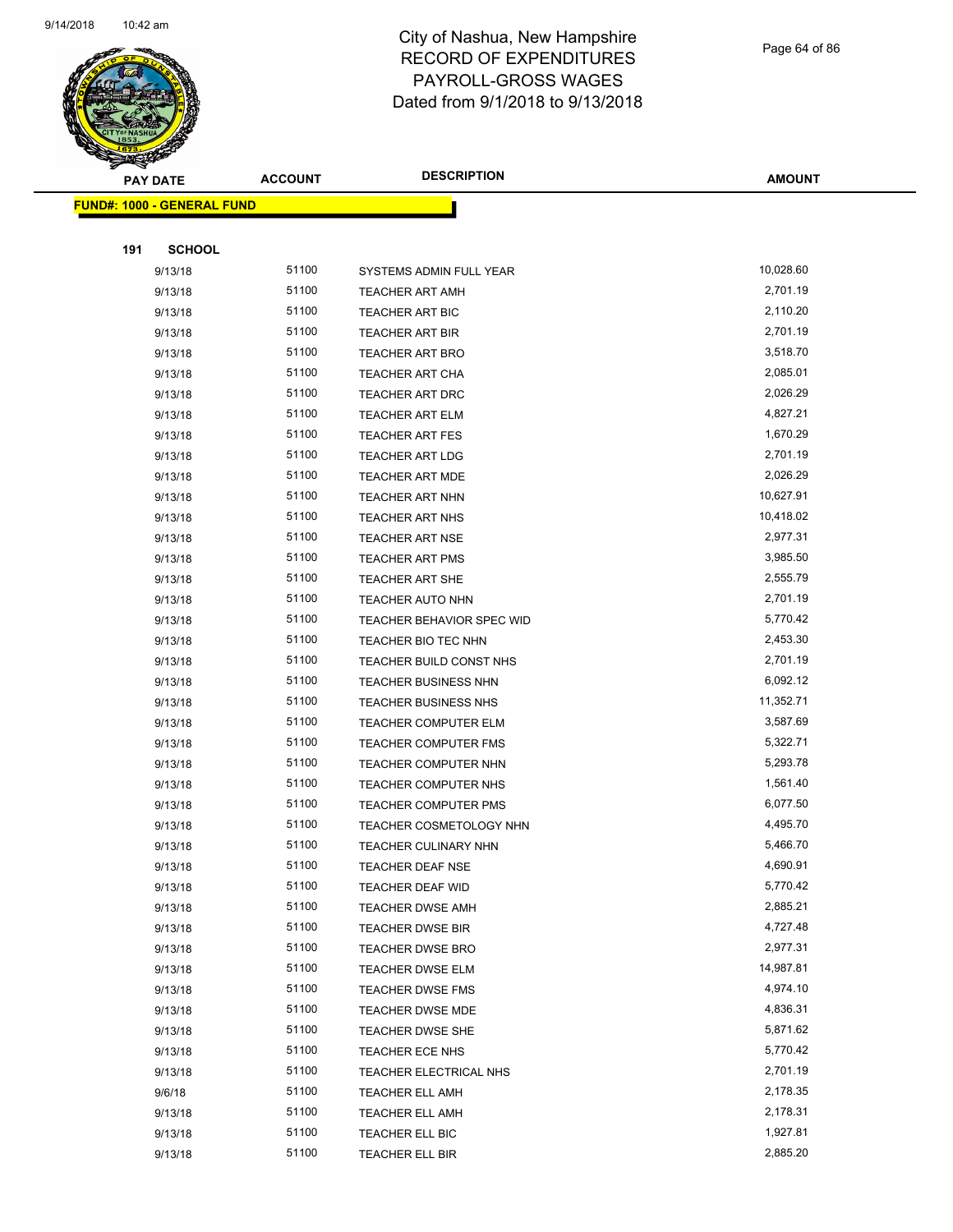

Page 65 of 86

| <b>PAY DATE</b>                   | <b>ACCOUNT</b> | <b>DESCRIPTION</b>         | <b>AMOUNT</b> |
|-----------------------------------|----------------|----------------------------|---------------|
| <b>FUND#: 1000 - GENERAL FUND</b> |                |                            |               |
|                                   |                |                            |               |
| 191<br><b>SCHOOL</b>              |                |                            |               |
| 9/13/18                           | 51100          | TEACHER ELL DRC            | 5,678.41      |
| 9/13/18                           | 51100          | <b>TEACHER ELL ELM</b>     | 4,778.11      |
| 9/13/18                           | 51100          | TEACHER ELL FES            | 7,567.61      |
| 9/13/18                           | 51100          | <b>TEACHER ELL FMS</b>     | 1,865.80      |
| 9/13/18                           | 51100          | TEACHER ELL LDG            | 6,069.21      |
| 9/13/18                           | 51100          | <b>TEACHER ELL MTP</b>     | 2,885.21      |
| 9/13/18                           | 51100          | <b>TEACHER ELL NHN</b>     | 5,665.60      |
| 9/13/18                           | 51100          | TEACHER ELL NHS            | 11,188.93     |
| 9/13/18                           | 51100          | <b>TEACHER ELL PMS</b>     | 2,110.20      |
| 9/13/18                           | 51100          | <b>TEACHER ELL SHE</b>     | 2,016.90      |
| 9/13/18                           | 51100          | <b>TEACHER ENGLISH ELM</b> | 25,409.06     |
| 9/13/18                           | 51100          | <b>TEACHER ENGLISH FMS</b> | 16,511.71     |
| 9/13/18                           | 51100          | TEACHER ENGLISH NHN        | 44,127.21     |
| 9/13/18                           | 51100          | TEACHER ENGLISH NHS        | 46,056.71     |
| 9/13/18                           | 51100          | TEACHER ENGLISH PMS        | 17,109.42     |
| 9/13/18                           | 51100          | <b>TEACHER FACS ELM</b>    | 2,048.10      |
| 9/13/18                           | 51100          | <b>TEACHER FACS FMS</b>    | 4,679.72      |
| 9/13/18                           | 51100          | TEACHER FACS NHN           | 6,610.70      |
| 9/13/18                           | 51100          | TEACHER FACS NHS           | 8,689.71      |
| 9/13/18                           | 51100          | <b>TEACHER FACS PMS</b>    | 3,190.40      |
| 9/13/18                           | 51100          | TEACHER FOREIGN LANG ELM   | 5,954.62      |
| 9/13/18                           | 51100          | TEACHER FOREIGN LANG FMS   | 2,885.21      |
| 9/13/18                           | 51100          | TEACHER FOREIGN LANG NHN   | 13,632.40     |
| 9/13/18                           | 51100          | TEACHER FOREIGN LANG NHS   | 18,232.72     |
| 9/13/18                           | 51100          | TEACHER FOREIGN LANG PMS   | 4,955.40      |
| 9/13/18                           | 51100          | <b>TEACHER GR1 AMH</b>     | 8,886.18      |
| 9/13/18                           | 51100          | <b>TEACHER GR1 BIC</b>     | 9,509.93      |
| 9/13/18                           | 51100          | <b>TEACHER GR1 BIR</b>     | 10,824.44     |
| 9/13/18                           | 51100          | <b>TEACHER GR1 BRO</b>     | 7,816.62      |
| 9/13/18                           | 51100          | TEACHER GR1 CHA            | 8,103.57      |
| 9/13/18                           | 51100          | TEACHER GR1 DRC            | 5,370.71      |
| 9/6/18                            | 51100          | <b>TEACHER GR1 FES</b>     | 727.86        |
| 9/13/18                           | 51100          | <b>TEACHER GR1 FES</b>     | 8,764.78      |
| 9/13/18                           | 51100          | <b>TEACHER GR1 LDG</b>     | 5,108.80      |
| 9/13/18                           | 51100          | TEACHER GR1 MDE            | 8,842.20      |
| 9/13/18                           | 51100          | <b>TEACHER GR1 MTP</b>     | 6,543.42      |
| 9/13/18                           | 51100          | <b>TEACHER GR1 NSE</b>     | 7,536.41      |
| 9/13/18                           | 51100          | TEACHER GR1 SHE            | 8,561.82      |
| 9/13/18                           | 51100          | TEACHER GR2 AMH            | 5,811.99      |
| 9/13/18                           | 51100          | TEACHER GR2 BIC            | 11,015.20     |
| 9/13/18                           | 51100          | <b>TEACHER GR2 BIR</b>     | 7,721.52      |
| 9/13/18                           | 51100          | <b>TEACHER GR2 BRO</b>     | 5,586.40      |
| 9/13/18                           | 51100          | TEACHER GR2 CHA            | 7,710.51      |
| 9/13/18                           | 51100          | TEACHER GR2 DRC            | 4,807.79      |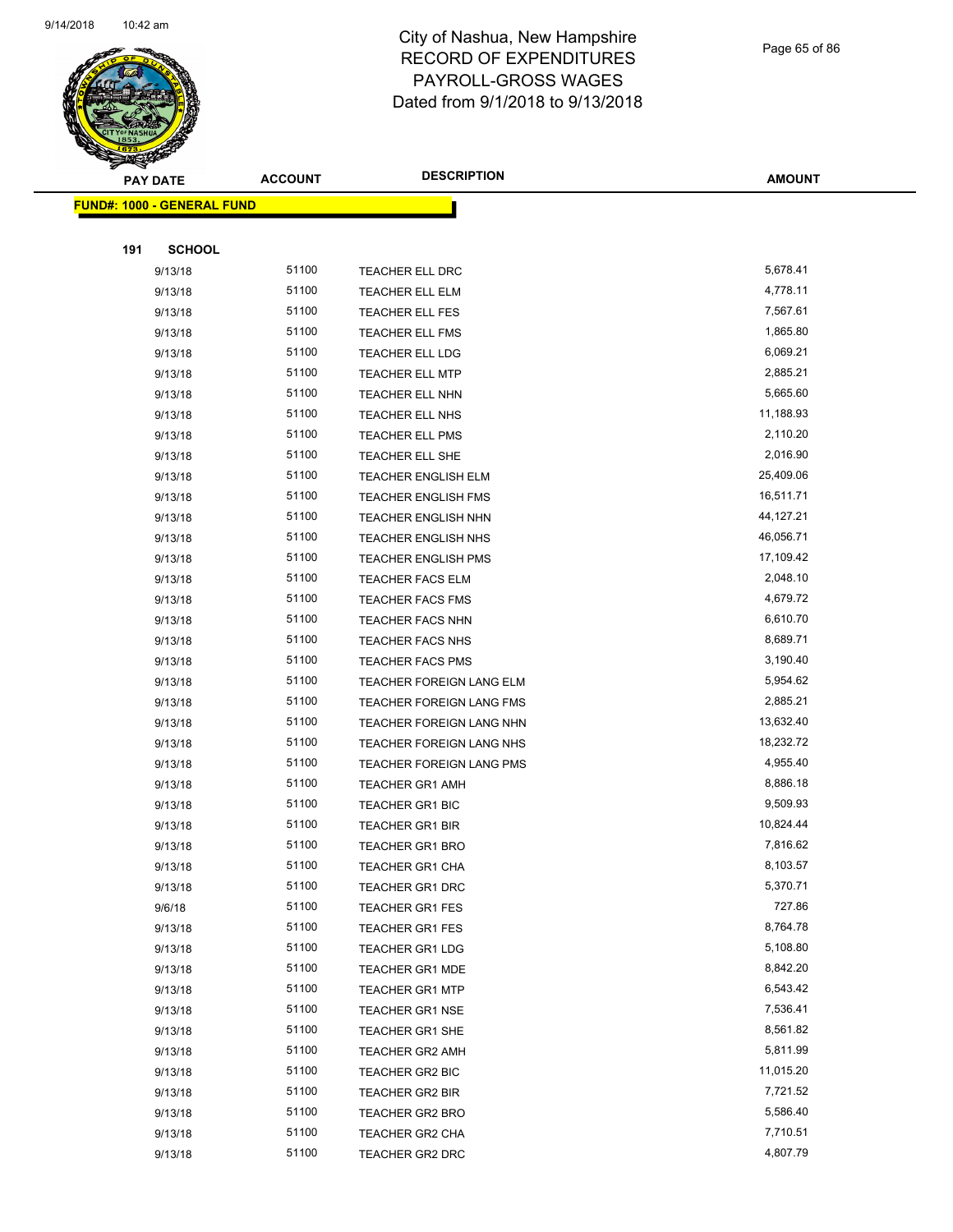

Page 66 of 86

| T<br>$\tilde{\phantom{a}}$<br><b>PAY DATE</b> | <b>ACCOUNT</b> | <b>DESCRIPTION</b>     | <b>AMOUNT</b> |
|-----------------------------------------------|----------------|------------------------|---------------|
| <b>FUND#: 1000 - GENERAL FUND</b>             |                |                        |               |
|                                               |                |                        |               |
| 191<br><b>SCHOOL</b>                          |                |                        |               |
| 9/13/18                                       | 51100          | <b>TEACHER GR2 FES</b> | 8,888.76      |
| 9/13/18                                       | 51100          | TEACHER GR2 LDG        | 9,789.42      |
| 9/13/18                                       | 51100          | <b>TEACHER GR2 MDE</b> | 9,945.80      |
| 9/13/18                                       | 51100          | <b>TEACHER GR2 MTP</b> | 7,179.12      |
| 9/13/18                                       | 51100          | <b>TEACHER GR2 NSE</b> | 6,951.78      |
| 9/13/18                                       | 51100          | <b>TEACHER GR2 SHE</b> | 6,669.48      |
| 9/13/18                                       | 51100          | <b>TEACHER GR3 AMH</b> | 5,678.50      |
| 9/13/18                                       | 51100          | <b>TEACHER GR3 BIC</b> | 5,266.09      |
| 9/13/18                                       | 51100          | <b>TEACHER GR3 BIR</b> | 8,803.72      |
| 9/13/18                                       | 51100          | <b>TEACHER GR3 BRO</b> | 5,586.40      |
| 9/13/18                                       | 51100          | <b>TEACHER GR3 CHA</b> | 9,153.71      |
| 9/13/18                                       | 51100          | TEACHER GR3 DRC        | 8,982.59      |
| 9/13/18                                       | 51100          | <b>TEACHER GR3 FES</b> | 9,365.82      |
| 9/13/18                                       | 51100          | <b>TEACHER GR3 LDG</b> | 10,370.90     |
| 9/13/18                                       | 51100          | <b>TEACHER GR3 MDE</b> | 10,005.20     |
| 9/13/18                                       | 51100          | <b>TEACHER GR3 MTP</b> | 6,678.58      |
| 9/13/18                                       | 51100          | <b>TEACHER GR3 NSE</b> | 7,576.90      |
| 9/13/18                                       | 51100          | <b>TEACHER GR3 SHE</b> | 7,704.79      |
| 9/13/18                                       | 51100          | <b>TEACHER GR4 AMH</b> | 4,052.20      |
| 9/13/18                                       | 51100          | <b>TEACHER GR4 BIC</b> | 12,130.82     |
| 9/13/18                                       | 51100          | <b>TEACHER GR4 BIR</b> | 7,832.09      |
| 9/13/18                                       | 51100          | <b>TEACHER GR4 BRO</b> | 5,192.18      |
| 9/13/18                                       | 51100          | <b>TEACHER GR4 CHA</b> | 10,653.49     |
| 9/13/18                                       | 51100          | TEACHER GR4 DRC        | 5,372.12      |
| 9/13/18                                       | 51100          | <b>TEACHER GR4 FES</b> | 8,396.60      |
| 9/13/18                                       | 51100          | <b>TEACHER GR4 LDG</b> | 8,387.79      |
| 9/13/18                                       | 51100          | <b>TEACHER GR4 MDE</b> | 9,950.60      |
| 9/13/18                                       | 51100          | <b>TEACHER GR4 MTP</b> | 6,846.90      |
| 9/13/18                                       | 51100          | <b>TEACHER GR4 NSE</b> | 6,863.12      |
| 9/13/18                                       | 51100          | TEACHER GR4 SHE        | 6,780.31      |
| 9/13/18                                       | 51100          | <b>TEACHER GR5 AMH</b> | 7,535.60      |
| 9/13/18                                       | 51100          | TEACHER GR5 BIC        | 12,730.02     |
| 9/13/18                                       | 51100          | <b>TEACHER GR5 BIR</b> | 7,904.62      |
| 9/13/18                                       | 51100          | <b>TEACHER GR5 BRO</b> | 5,770.42      |
| 8/30/18                                       | 51100          | TEACHER GR5 CHA        | (5,954.70)    |
| 9/6/18                                        | 51100          | TEACHER GR5 CHA        | 2,977.35      |
| 9/13/18                                       | 51100          | TEACHER GR5 CHA        | 10,903.26     |
| 9/13/18                                       | 51100          | <b>TEACHER GR5 DRC</b> | 7,158.57      |
| 9/13/18                                       | 51100          | <b>TEACHER GR5 FES</b> | 10,035.19     |
| 9/13/18                                       | 51100          | <b>TEACHER GR5 LDG</b> | 10,548.53     |
| 9/13/18                                       | 51100          | <b>TEACHER GR5 MDE</b> | 11,538.49     |
| 9/13/18                                       | 51100          | <b>TEACHER GR5 MTP</b> | 6,845.38      |
| 9/13/18                                       | 51100          | <b>TEACHER GR5 NSE</b> | 8,563.61      |
| 9/13/18                                       | 51100          | <b>TEACHER GR5 SHE</b> | 8,506.02      |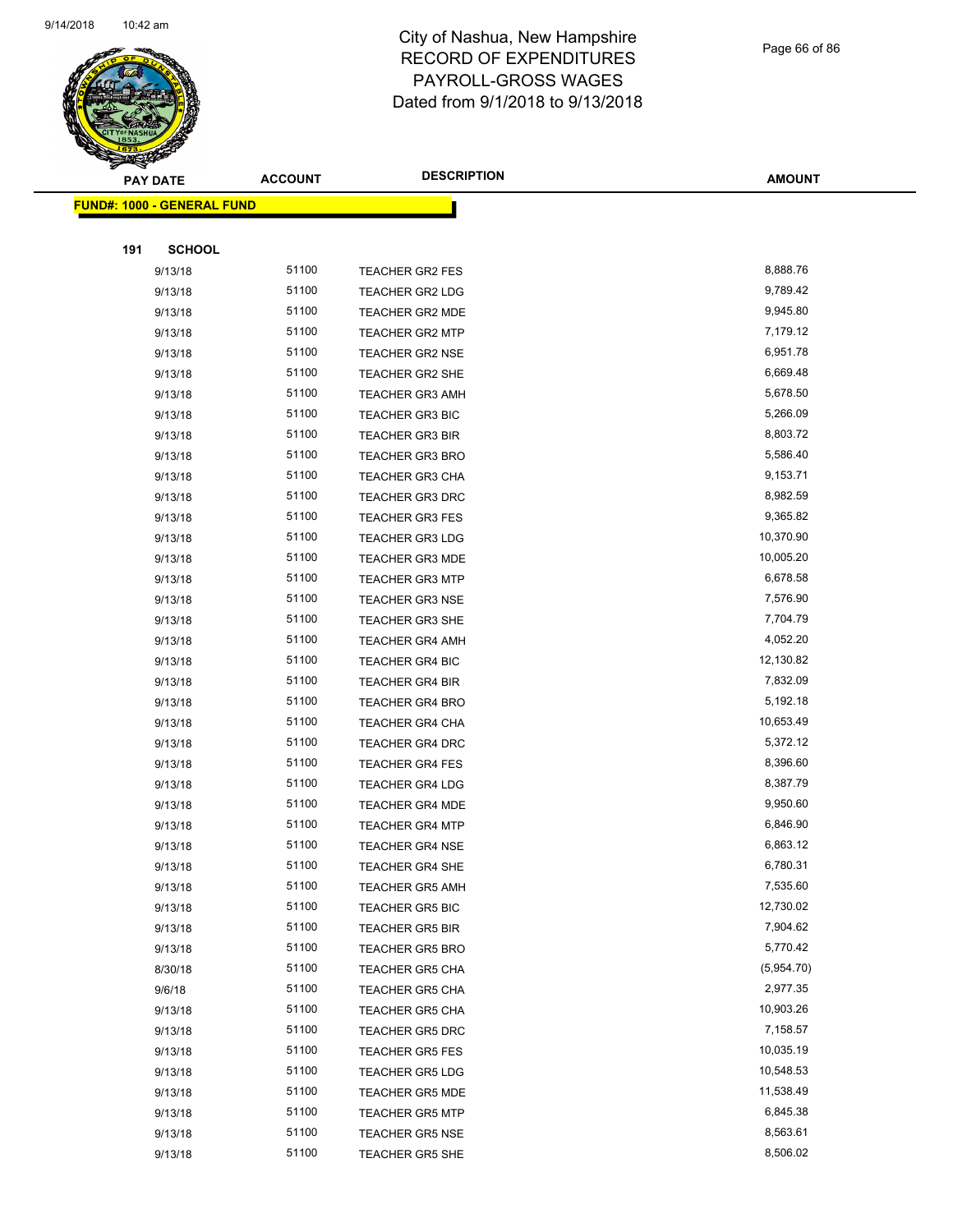

Page 67 of 86

| <b>PAY DATE</b>                   | <b>ACCOUNT</b> | <b>DESCRIPTION</b>                                   | <b>AMOUNT</b>        |
|-----------------------------------|----------------|------------------------------------------------------|----------------------|
| <b>FUND#: 1000 - GENERAL FUND</b> |                |                                                      |                      |
|                                   |                |                                                      |                      |
| 191                               | <b>SCHOOL</b>  |                                                      |                      |
| 9/13/18                           | 51100          | <b>TEACHER GR6 ELM</b>                               | 37,840.61            |
| 9/13/18                           | 51100          | <b>TEACHER GR6 FMS</b>                               | 23,668.43            |
| 9/13/18                           | 51100          | <b>TEACHER GR6 PMS</b>                               | 19,451.48            |
| 9/13/18                           | 51100          | <b>TEACHER GRAPH NHS</b>                             | 3,475.80             |
| 9/13/18                           | 51100          | <b>TEACHER GRAPHICS NHN</b>                          | 5,968.48             |
| 9/13/18                           | 51100          | TEACHER HEALTH NHN                                   | 3,518.70             |
| 9/13/18                           | 51100          | <b>TEACHER HEALTH NHS</b>                            | 2,701.19             |
| 9/13/18                           | 51100          | TEACHER HEALTHOC NHS                                 | 5,058.40             |
| 9/13/18                           | 51100          | <b>TEACHER HVAC NHS</b>                              | 1,951.10             |
| 9/13/18                           | 51100          | TEACHER IN SCH SUSPENSION ELM                        | 1,805.70             |
| 9/13/18                           | 51100          | TEACHER IN SCH SUSPENSION NHN                        | 2,885.21             |
| 9/13/18                           | 51100          | TEACHER INST SPED WID                                | 2,885.21             |
| 9/13/18                           | 51100          | <b>TEACHER KIND AMH</b>                              | 5,770.42             |
| 9/13/18                           | 51100          | TEACHER KIND BIC                                     | 10,337.41            |
| 9/13/18                           | 51100          | <b>TEACHER KIND BIR</b>                              | 7,070.03             |
| 9/13/18                           | 51100          | <b>TEACHER KIND BRO</b>                              | 5,678.50             |
| 9/13/18                           | 51100          | TEACHER KIND CHA                                     | 8,691.93             |
| 9/13/18                           | 51100          | <b>TEACHER KIND DRC</b>                              | 9,760.52             |
| 9/13/18                           | 51100          | <b>TEACHER KIND FES</b>                              | 10,360.09            |
| 9/13/18                           | 51100          | <b>TEACHER KIND LDG</b>                              | 10,682.68            |
| 9/13/18                           | 51100          | <b>TEACHER KIND MDE</b>                              | 8,719.21             |
| 9/13/18                           | 51100          | <b>TEACHER KIND MTP</b>                              | 6,034.36             |
| 9/13/18                           | 51100          | <b>TEACHER KIND NSE</b>                              | 5,064.61             |
| 9/13/18                           | 51100          | TEACHER KIND SHE                                     | 5,436.79             |
| 9/13/18                           | 51100          | <b>TEACHER MATH ELM</b>                              | 19,718.62            |
| 9/13/18                           | 51100          | <b>TEACHER MATH FMS</b>                              | 14,605.63            |
| 9/13/18                           | 51100          | TEACHER MATH NHN                                     | 38,271.99            |
| 9/13/18                           | 51100          | <b>TEACHER MATH NHS</b>                              | 49,069.52            |
| 9/13/18                           | 51100          | TEACHER MATH PMS                                     | 13,915.61            |
| 9/13/18                           | 51100          | TEACHER MUSIC AMH                                    | 1,819.69             |
| 9/13/18                           | 51100          | <b>TEACHER MUSIC BIC</b>                             | 2,701.19             |
| 9/13/18                           | 51100          | <b>TEACHER MUSIC BIR</b>                             | 1,730.40             |
| 9/13/18<br>9/13/18                | 51100<br>51100 | <b>TEACHER MUSIC BRO</b><br><b>TEACHER MUSIC CHA</b> | 1,602.79<br>2,885.21 |
|                                   | 51100          |                                                      | 2,793.20             |
| 9/13/18<br>9/13/18                | 51100          | <b>TEACHER MUSIC DRC</b>                             | 4,615.61             |
| 9/13/18                           | 51100          | <b>TEACHER MUSIC ELM</b><br><b>TEACHER MUSIC FES</b> | 1,670.29             |
| 9/13/18                           | 51100          | <b>TEACHER MUSIC FMS</b>                             | 5,770.42             |
| 9/13/18                           | 51100          | <b>TEACHER MUSIC LDG</b>                             | 1,794.51             |
| 9/13/18                           | 51100          | <b>TEACHER MUSIC MDE</b>                             | 2,110.20             |
| 9/13/18                           | 51100          | <b>TEACHER MUSIC NHN</b>                             | 4,690.91             |
| 9/13/18                           | 51100          | <b>TEACHER MUSIC NHS</b>                             | 5,402.38             |
| 9/13/18                           | 51100          | TEACHER MUSIC NSE                                    | 2,626.80             |
| 9/13/18                           | 51100          | <b>TEACHER MUSIC PMS</b>                             | 4,250.59             |
|                                   |                |                                                      |                      |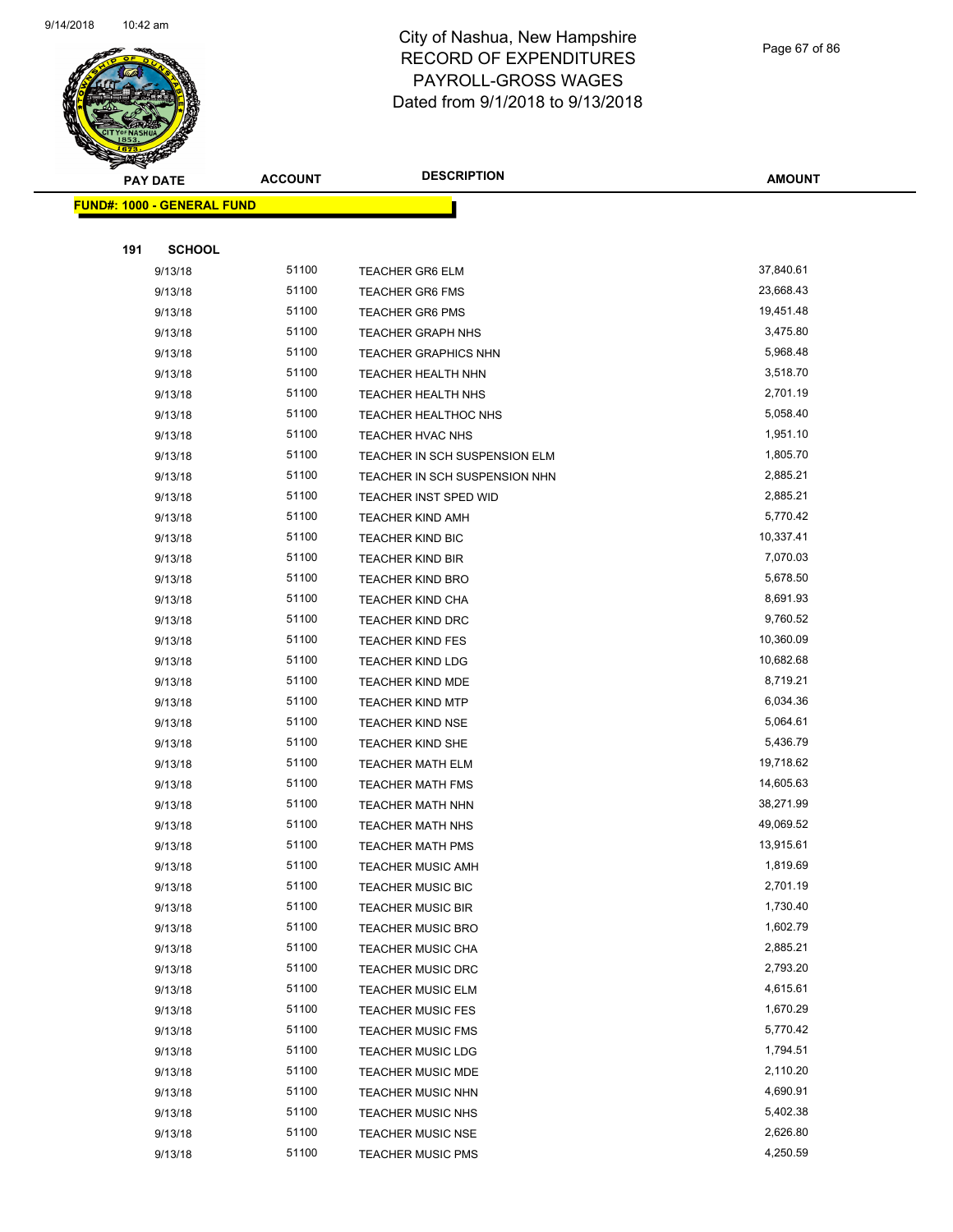

Page 68 of 86

| <b>STATERS</b>                    |                |                              |               |
|-----------------------------------|----------------|------------------------------|---------------|
| <b>PAY DATE</b>                   | <b>ACCOUNT</b> | <b>DESCRIPTION</b>           | <b>AMOUNT</b> |
| <b>FUND#: 1000 - GENERAL FUND</b> |                |                              |               |
|                                   |                |                              |               |
| <b>SCHOOL</b><br>191              |                |                              |               |
| 9/13/18                           | 51100          | <b>TEACHER MUSIC SHE</b>     | 2,701.19      |
| 9/13/18                           | 51100          | TEACHER PE BIC               | 2,490.99      |
| 9/13/18                           | 51100          | TEACHER PE BIR               | 2,977.31      |
| 9/13/18                           | 51100          | TEACHER PE BRO               | 2,793.20      |
| 9/13/18                           | 51100          | <b>TEACHER PE CHA</b>        | 2,674.40      |
| 9/13/18                           | 51100          | TEACHER PE DRC               | 2,885.21      |
| 9/13/18                           | 51100          | TEACHER PE ELM               | 9,537.00      |
| 9/13/18                           | 51100          | TEACHER PE FES               | 1,730.40      |
| 9/13/18                           | 51100          | TEACHER PE FMS               | 5,402.38      |
| 9/13/18                           | 51100          | TEACHER PE LDG               | 1,974.29      |
| 9/13/18                           | 51100          | TEACHER PE MDE               | 2,977.31      |
| 9/13/18                           | 51100          | <b>TEACHER PE MTP</b>        | 1,737.72      |
| 9/13/18                           | 51100          | TEACHER PE NHN               | 10,585.72     |
| 9/13/18                           | 51100          | TEACHER PE NHS               | 9,456.81      |
| 9/13/18                           | 51100          | TEACHER PE NSE               | 2,943.89      |
| 9/13/18                           | 51100          | TEACHER PE PMS               | 3,597.50      |
| 9/13/18                           | 51100          | <b>TEACHER PE SHE</b>        | 2,735.60      |
| 9/13/18                           | 51100          | TEACHER PRE SCHOOL BIR       | 4,570.00      |
| 9/13/18                           | 51100          | <b>TEACHER PRESCHOOL BIC</b> | 5,678.41      |
| 9/13/18                           | 51100          | TEACHER PRESCHOOL BRO        | 11,100.93     |
| 9/13/18                           | 51100          | <b>TEACHER PRESCHOOL MTP</b> | 1,730.40      |
| 9/13/18                           | 51100          | TEACHER PRESCHOOL NHS        | 802.30        |
| 9/13/18                           | 51100          | TEACHER PRESCHOOL NSE        | 8,904.22      |
| 9/13/18                           | 51100          | <b>TEACHER READ AMH</b>      | 2,977.31      |
| 9/13/18                           | 51100          | TEACHER READ BIC             | 2,885.21      |
| 9/13/18                           | 51100          | <b>TEACHER READ BIR</b>      | 2,885.21      |
| 9/13/18                           | 51100          | <b>TEACHER READ BRO</b>      | 2,885.21      |
| 9/13/18                           | 51100          | <b>TEACHER READ CHA</b>      | 2,085.01      |
| 9/13/18                           | 51100          | <b>TEACHER READ DRC</b>      | 2,977.31      |
| 9/13/18                           | 51100          | TEACHER READ ELM             | 5,862.52      |
| 9/13/18                           | 51100          | <b>TEACHER READ FES</b>      | 2,885.20      |
| 9/13/18                           | 51100          | <b>TEACHER READ FMS</b>      | 2,885.21      |
| 9/13/18                           | 51100          | <b>TEACHER READ LDG</b>      | 3,518.70      |
| 9/13/18                           | 51100          | TEACHER READ MDE             | 2,885.21      |
| 9/13/18                           | 51100          | <b>TEACHER READ MTP</b>      | 2,257.01      |
| 9/13/18                           | 51100          | <b>TEACHER READ NHN</b>      | 1,951.10      |
| 9/13/18                           | 51100          | <b>TEACHER READ NHS</b>      | 2,885.21      |
| 9/13/18                           | 51100          | <b>TEACHER READ NSE</b>      | 2,885.21      |
| 9/13/18                           | 51100          | <b>TEACHER READ PMS</b>      | 2,885.21      |
| 9/13/18                           | 51100          | <b>TEACHER READ SHE</b>      | 2,885.20      |
| 9/13/18                           | 51100          | <b>TEACHER ROTC NHN</b>      | 4,904.79      |
| 9/13/18                           | 51100          | <b>TEACHER SCIENCE ELM</b>   | 20,056.01     |
| 9/13/18                           | 51100          | TEACHER SCIENCE FMS          | 12,081.08     |
| 9/13/18                           | 51100          | <b>TEACHER SCIENCE NHN</b>   | 30,772.74     |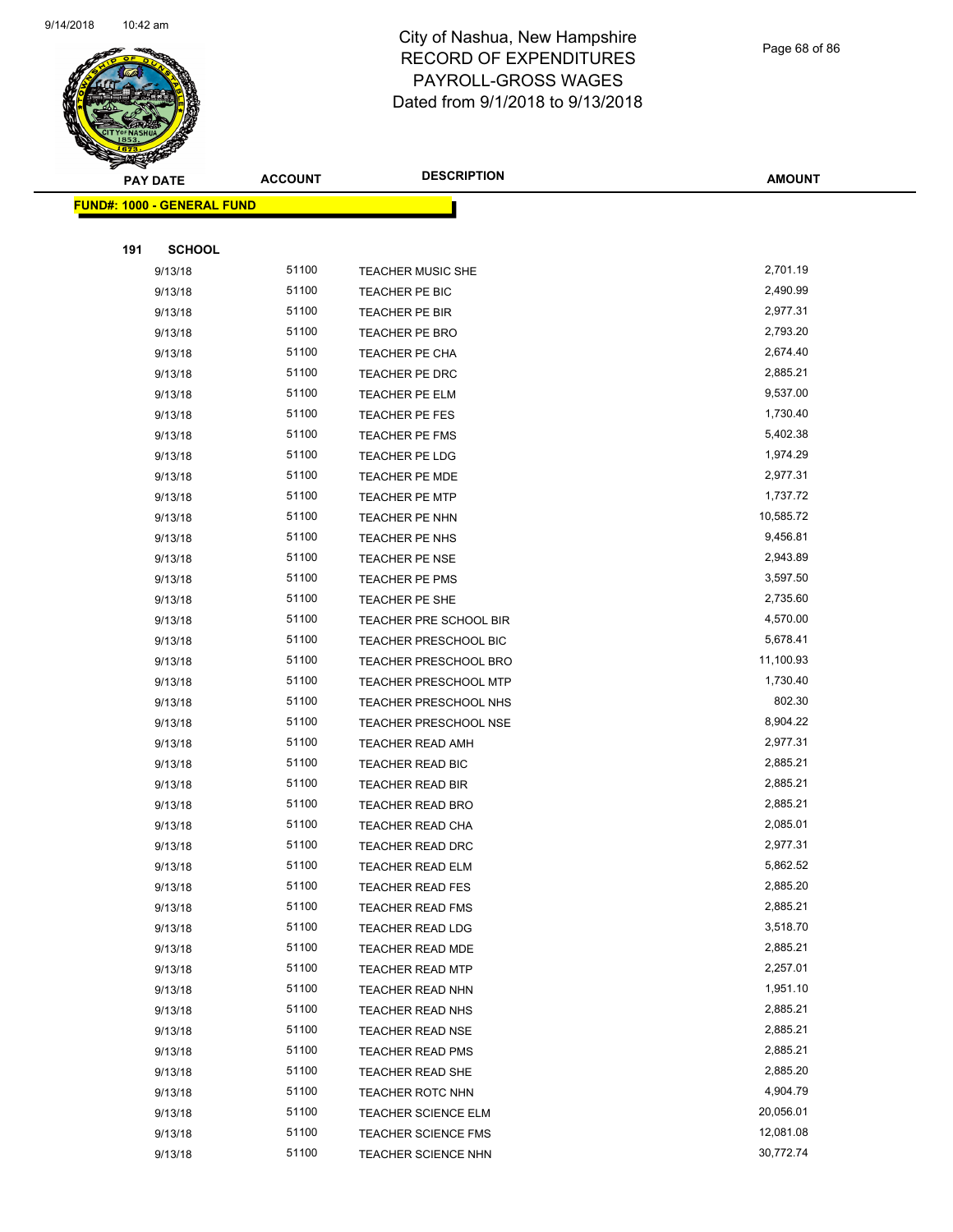

Page 69 of 86

| $\mathbb{Z}$<br><b>PAY DATE</b>   | <b>ACCOUNT</b> | <b>DESCRIPTION</b>         | <b>AMOUNT</b>    |
|-----------------------------------|----------------|----------------------------|------------------|
| <b>FUND#: 1000 - GENERAL FUND</b> |                |                            |                  |
|                                   |                |                            |                  |
| 191<br><b>SCHOOL</b>              |                |                            |                  |
| 9/13/18                           | 51100          | TEACHER SCIENCE NHS        | 35,641.14        |
| 9/13/18                           | 51100          | <b>TEACHER SCIENCE PMS</b> | 12,712.42        |
| 9/13/18                           | 51100          | TEACHER SOCIAL STUDIES ELM | 16,957.30        |
| 9/13/18                           | 51100          | TEACHER SOCIAL STUDIES FMS | 12,469.92        |
| 9/13/18                           | 51100          | TEACHER SOCIAL STUDIES NHN | 33,358.54        |
| 9/13/18                           | 51100          | TEACHER SOCIAL STUDIES NHS | 41,341.14        |
| 9/13/18                           | 51100          | TEACHER SOCIAL STUDIES PMS | 13,227.83        |
| 9/13/18                           | 51100          | <b>TEACHER SPED AMH</b>    | 9,013.98         |
| 9/13/18                           | 51100          | <b>TEACHER SPED BIC</b>    | 5,483.49         |
| 9/13/18                           | 51100          | TEACHER SPED BIR           | 5,586.40         |
| 9/13/18                           | 51100          | <b>TEACHER SPED BRO</b>    | 8,143.53         |
| 9/13/18                           | 51100          | TEACHER SPED CHA           | 9,695.18         |
| 9/13/18                           | 51100          | TEACHER SPED DRC           | 5,483.40         |
| 9/13/18                           | 51100          | <b>TEACHER SPED ELM</b>    | 15,490.42        |
| 9/13/18                           | 51100          | <b>TEACHER SPED FES</b>    | 5,247.07         |
| 9/13/18                           | 51100          | <b>TEACHER SPED FMS</b>    | 12,831.51        |
| 9/13/18                           | 51100          | <b>TEACHER SPED LDG</b>    | 6,428.62         |
| 9/13/18                           | 51100          | <b>TEACHER SPED MDE</b>    | 4,727.70         |
| 9/13/18                           | 51100          | <b>TEACHER SPED MTP</b>    | 3,870.41         |
| 9/13/18                           | 51100          | <b>TEACHER SPED NHN</b>    | 25,498.70        |
| 9/13/18                           | 51100          | <b>TEACHER SPED NHS</b>    | 36,851.57        |
| 9/13/18                           | 51100          | <b>TEACHER SPED PMS</b>    | 10,698.83        |
| 9/13/18                           | 51100          | TEACHER SPED SHE           | 7,256.69         |
| 9/13/18                           | 51100          | <b>TEACHER TECHED ELM</b>  | 8,536.92         |
| 9/13/18                           | 51100          | <b>TEACHER TECHED FMS</b>  | 3,532.22         |
| 9/13/18                           | 51100          | TEACHER TECHED NHN         | 6,837.31         |
| 9/13/18                           | 51100          | TEACHER TECHED NHS         | 11,264.90        |
| 9/13/18                           | 51100          | <b>TEACHER TECHED PMS</b>  | 5,770.42         |
| 9/13/18                           | 51100          | TEACHER TV PROD NHS        | 2,885.21         |
| 9/13/18                           | 51100          | <b>TEACHER VISION WID</b>  | 5,324.40         |
| 9/6/18                            | 51100          | TECH INTERGRATION ASST AMH | 547.18           |
| 9/13/18                           | 51100          | TECH INTERGRATION ASST AMH | 531.24           |
| 9/6/18                            | 51100          | TECH INTERGRATION ASST BIC | 483.90           |
| 9/13/18                           | 51100          | TECH INTERGRATION ASST BIC | 461.08           |
| 9/6/18                            | 51100          | TECH INTERGRATION ASST CHA | 463.50           |
| 9/13/18                           | 51100          | TECH INTERGRATION ASST CHA | 432.00           |
| 9/6/18                            | 51100          | TECH INTERGRATION ASST FES | 472.59           |
| 9/13/18                           | 51100          | TECH INTERGRATION ASST FES | 463.14           |
| 9/6/18                            | 51100          | TECH INTERGRATION ASST LDG | 501.24           |
| 9/13/18                           | 51100<br>51100 | TECH INTERGRATION ASST LDG | 491.40           |
| 9/6/18                            | 51100          | TECH INTERGRATION ASST MDE | 432.00<br>432.00 |
| 9/13/18                           | 51100          | TECH INTERGRATION ASST MDE | 510.68           |
| 9/6/18<br>9/13/18                 | 51100          | TECH INTERGRATION ASST NSE | 515.54           |
|                                   |                | TECH INTERGRATION ASST NSE |                  |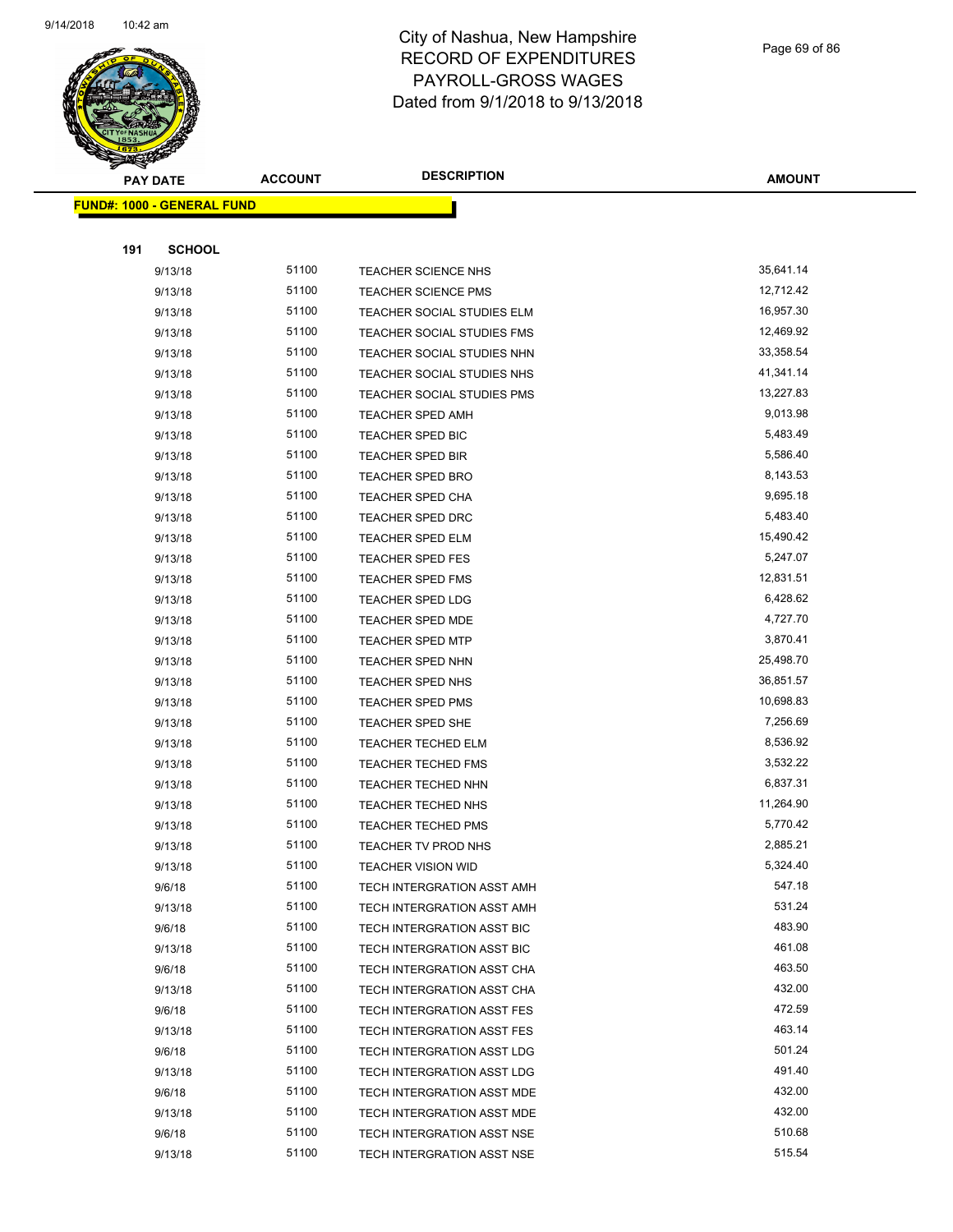

| <b>PAY DATE</b>                   | <b>ACCOUNT</b> | <b>DESCRIPTION</b>                     | <b>AMOUNT</b>    |
|-----------------------------------|----------------|----------------------------------------|------------------|
| <b>FUND#: 1000 - GENERAL FUND</b> |                |                                        |                  |
|                                   |                |                                        |                  |
| 191<br><b>SCHOOL</b>              |                |                                        |                  |
| 9/6/18                            | 51100          | TECH INTERGRATION ASST SHE             | 455.52           |
| 9/13/18                           | 51100          | TECH INTERGRATION ASST SHE             | 479.25           |
| 9/13/18                           | 51200          | ATHLETIC EQUIPMENT MANAGER NHN         | 60.00            |
| 9/13/18                           | 51200          | ATHLETIC TRAINER NHN                   | 100.00           |
| 9/6/18                            | 51200          | CLERICAL BOARD OF ED SUP               | 678.32           |
| 9/13/18                           | 51200          | CLERICAL BOARD OF ED SUP               | 622.72           |
| 9/13/18                           | 51200          | <b>CLERICAL PRINCIPAL ELM</b>          | 60.00            |
| 9/6/18                            | 51200          | <b>CROSSING GUARD WPO</b>              | 1,410.60         |
| 9/13/18                           | 51200          | <b>CROSSING GUARD WPO</b>              | 1,878.25         |
| 9/6/18                            | 51200          | <b>CUSTODIAN NHN</b>                   | 79.07            |
| 9/13/18                           | 51200          | <b>CUSTODIAN NHN</b>                   | 158.13           |
| 9/6/18                            | 51200          | <b>CUSTODIAN NHS</b>                   | 395.33           |
| 9/13/18                           | 51200          | <b>CUSTODIAN NHS</b>                   | 79.07            |
| 9/13/18                           | 51200          | DIRECTOR ADULT ED                      | 2,520.40         |
| 9/6/18                            | 51200          | FOOD SERVICE ASST PT AMH               | 30.00            |
| 9/13/18                           | 51200          | FOOD SERVICE ASST PT AMH               | 40.00            |
| 9/6/18                            | 51200          | FOOD SERVICE ASST PT CHA               | 30.00            |
| 9/13/18                           | 51200          | FOOD SERVICE ASST PT CHA               | 40.00            |
| 9/6/18                            | 51200          | FOOD SERVICE ASST PT MDE               | 7.50             |
| 9/13/18                           | 51200          | FOOD SERVICE ASST PT MDE               | 10.00            |
| 9/6/18                            | 51200          | FOOD SERVICE ASST PT NHS               | 66.41            |
| 9/13/18                           | 51200          | FOOD SERVICE ASST PT NHS               | 31.20            |
| 9/13/18                           | 51200          | <b>GAME OFFICIALS</b>                  | 58.00            |
| 9/13/18                           | 51200          | <b>GUIDANCE COUNSELOR NHS</b>          | 1,704.90         |
| 9/6/18                            | 51200          | LUNCH MONITOR AMH                      | 337.84           |
| 9/13/18                           | 51200          | LUNCH MONITOR AMH                      | 459.13           |
| 9/6/18                            | 51200          | LUNCH MONITOR BIC                      | 352.27           |
| 9/13/18                           | 51200          | <b>LUNCH MONITOR BIC</b>               | 635.21           |
| 9/6/18                            | 51200          | LUNCH MONITOR BIR                      | 196.34           |
| 9/13/18                           | 51200          | LUNCH MONITOR BIR                      | 392.68           |
| 9/6/18                            | 51200          | LUNCH MONITOR BRO                      | 428.03           |
| 9/13/18                           | 51200          | LUNCH MONITOR BRO                      | 481.19           |
| 9/6/18                            | 51200          | LUNCH MONITOR CHA                      | 664.17           |
| 9/13/18                           | 51200          | LUNCH MONITOR CHA                      | 681.47           |
| 9/6/18                            | 51200<br>51200 | LUNCH MONITOR DRC                      | 355.08<br>431.10 |
| 9/13/18<br>9/6/18                 | 51200          | LUNCH MONITOR DRC                      | 92.40            |
| 9/13/18                           | 51200          | LUNCH MONITOR ELM<br>LUNCH MONITOR ELM | 127.04           |
| 9/6/18                            | 51200          | LUNCH MONITOR FES                      | 291.63           |
| 9/13/18                           | 51200          | LUNCH MONITOR FES                      | 268.52           |
| 9/6/18                            | 51200          | LUNCH MONITOR FMS                      | 161.72           |
| 9/13/18                           | 51200          | LUNCH MONITOR FMS                      | 192.76           |
| 9/6/18                            | 51200          | LUNCH MONITOR LDG                      | 449.32           |
| 9/13/18                           | 51200          | LUNCH MONITOR LDG                      | 634.60           |
|                                   |                |                                        |                  |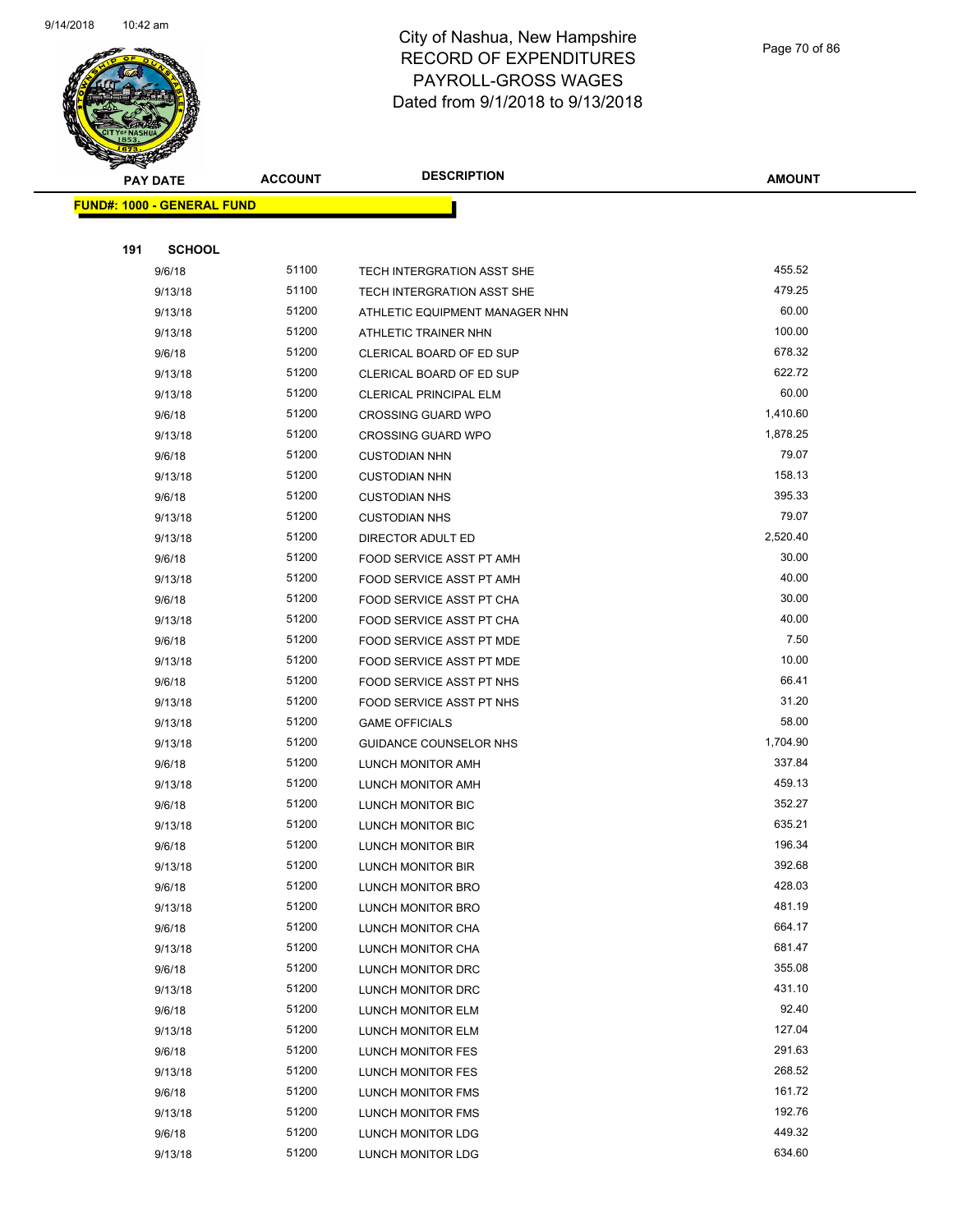

|     | <b>PAY DATE</b>                   | <b>ACCOUNT</b> | <b>DESCRIPTION</b>             | <b>AMOUNT</b> |
|-----|-----------------------------------|----------------|--------------------------------|---------------|
|     | <b>FUND#: 1000 - GENERAL FUND</b> |                |                                |               |
|     |                                   |                |                                |               |
| 191 | <b>SCHOOL</b>                     |                |                                |               |
|     | 9/6/18                            | 51200          | LUNCH MONITOR MDE              | 534.15        |
|     | 9/13/18                           | 51200          | LUNCH MONITOR MDE              | 600.56        |
|     | 9/6/18                            | 51200          | LUNCH MONITOR MTP              | 222.35        |
|     | 9/13/18                           | 51200          | LUNCH MONITOR MTP              | 283.00        |
|     | 9/13/18                           | 51200          | LUNCH MONITOR NHN              | 231.04        |
|     | 9/6/18                            | 51200          | LUNCH MONITOR NHS              | 115.52        |
|     | 9/13/18                           | 51200          | LUNCH MONITOR NHS              | 202.13        |
|     | 9/6/18                            | 51200          | LUNCH MONITOR NSE              | 334.74        |
|     | 9/13/18                           | 51200          | LUNCH MONITOR NSE              | 419.41        |
|     | 9/6/18                            | 51200          | LUNCH MONITOR PMS              | 190.00        |
|     | 9/13/18                           | 51200          | LUNCH MONITOR PMS              | 261.04        |
|     | 9/6/18                            | 51200          | LUNCH MONITOR SHE              | 239.34        |
|     | 9/13/18                           | 51200          | LUNCH MONITOR SHE              | 367.87        |
|     | 9/6/18                            | 51200          | PARA PRE SCHOOL BIR            | 1,050.93      |
|     | 9/13/18                           | 51200          | PARA PRE SCHOOL BIR            | 796.32        |
|     | 9/13/18                           | 51200          | PARA ALT FMS                   | 5.00          |
|     | 9/6/18                            | 51200          | PARA DW SPEC ED BIR            | 848.63        |
|     | 9/13/18                           | 51200          | PARA DW SPEC ED BIR            | 802.94        |
|     | 9/6/18                            | 51200          | PARA DW SPEC ED MDE            | 194.94        |
|     | 9/13/18                           | 51200          | PARA DW SPEC ED MDE            | 173.28        |
|     | 9/6/18                            | 51200          | PARA ELL FES                   | 22.50         |
|     | 9/13/18                           | 51200          | PARA ELL FES                   | 30.00         |
|     | 9/6/18                            | 51200          | PARA INST AMH                  | 850.02        |
|     | 9/13/18                           | 51200          | PARA INST AMH                  | 898.85        |
|     | 9/6/18                            | 51200          | PARA INST BIC                  | 634.45        |
|     | 9/13/18                           | 51200          | PARA INST BIC                  | 673.74        |
|     | 9/6/18                            | 51200          | PARA INST BIR                  | 15.00         |
|     | 9/13/18                           | 51200          | PARA INST BIR                  | 20.00         |
|     | 9/6/18                            | 51200          | PARA INST DRC                  | 42.00         |
|     | 9/13/18                           | 51200          | PARA INST DRC                  | 56.00         |
|     | 9/6/18                            | 51200          | PARA INST FES                  | 22.50         |
|     | 9/13/18                           | 51200          | PARA INST FES                  | 30.00         |
|     | 9/6/18                            | 51200          | PARA INST FMS                  | 15.00         |
|     | 9/13/18                           | 51200          | PARA INST FMS                  | 15.00         |
|     | 9/6/18                            | 51200          | PARA INST LDG                  | 7.50<br>10.00 |
|     | 9/13/18                           | 51200<br>51200 | PARA INST LDG                  | 340.69        |
|     | 9/6/18<br>9/13/18                 | 51200          | PARA INST MTP                  | 291.12        |
|     | 9/6/18                            | 51200          | PARA INST MTP                  | 310.40        |
|     | 9/13/18                           | 51200          | PARA INST NHN<br>PARA INST NHN | 194.00        |
|     | 9/6/18                            | 51200          | PARA INST NSE                  | 15.00         |
|     | 9/13/18                           | 51200          | PARA INST NSE                  | 20.00         |
|     | 9/6/18                            | 51200          | PARA INST PMS                  | 32.34         |
|     | 9/13/18                           | 51200          | PARA INST PMS                  | 64.68         |
|     |                                   |                |                                |               |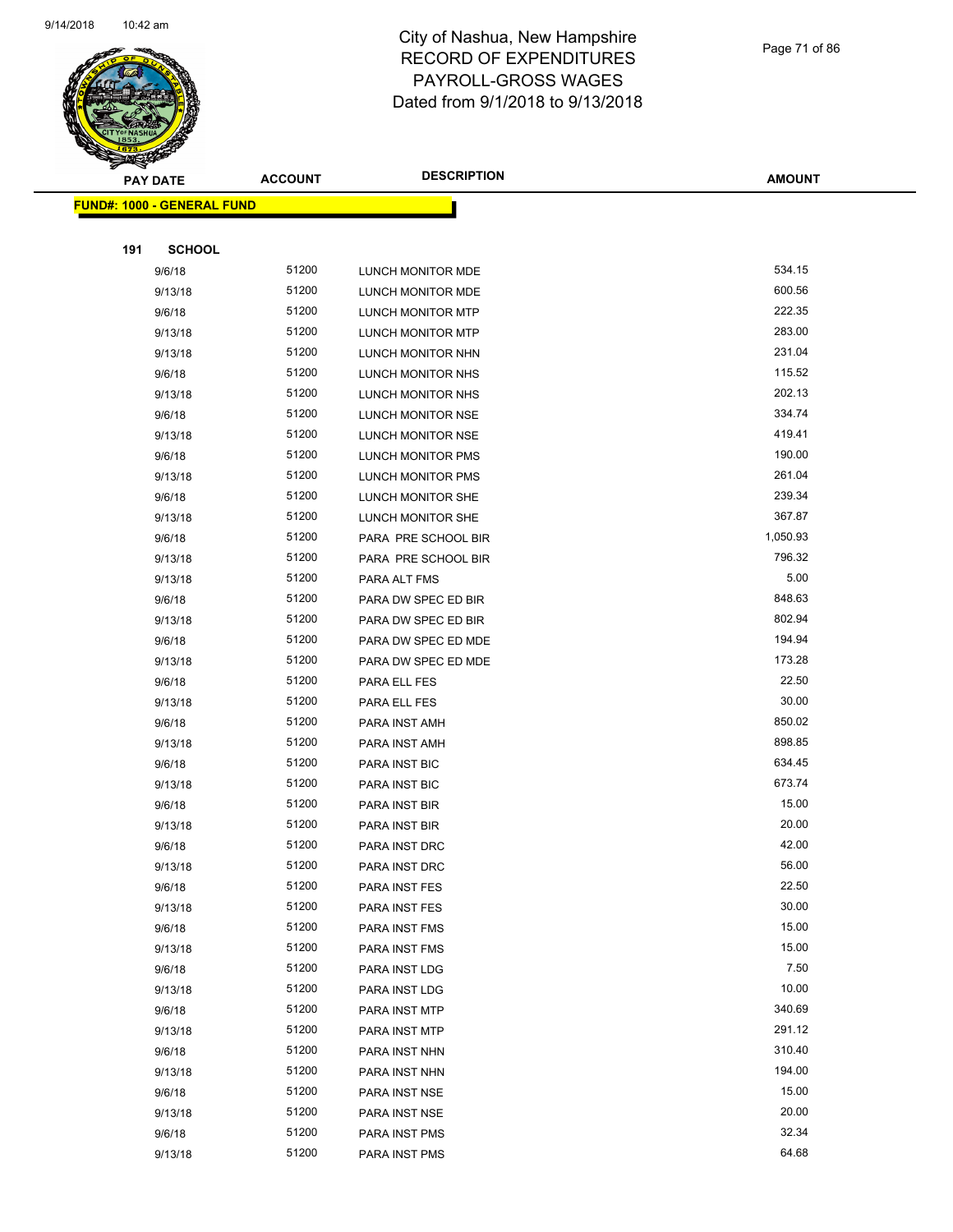

Page 72 of 86

| <b>Andri</b><br><b>PAY DATE</b>   | <b>ACCOUNT</b> | <b>DESCRIPTION</b>              | <b>AMOUNT</b> |
|-----------------------------------|----------------|---------------------------------|---------------|
| <b>FUND#: 1000 - GENERAL FUND</b> |                |                                 |               |
|                                   |                |                                 |               |
| 191<br><b>SCHOOL</b>              |                |                                 |               |
| 9/6/18                            | 51200          | PARA INST SHE                   | 265.02        |
| 9/13/18                           | 51200          | PARA INST SHE                   | 146.71        |
| 9/6/18                            | 51200          | PARA LIB PMS                    | 348.52        |
| 9/13/18                           | 51200          | PARA LIB PMS                    | 308.00        |
| 9/6/18                            | 51200          | PARA PRE SCH BIC                | 1,641.85      |
| 9/13/18                           | 51200          | PARA PRE SCH BIC                | 1,256.92      |
| 9/6/18                            | 51200          | PARA PRE SCH BRO                | 2,758.16      |
| 9/13/18                           | 51200          | PARA PRE SCH BRO                | 2,168.31      |
| 9/6/18                            | 51200          | PARA PRE SCH MTP                | 367.87        |
| 9/13/18                           | 51200          | PARA PRE SCH MTP                | 276.85        |
| 9/6/18                            | 51200          | PARA PRE SCH NSE                | 5,103.51      |
| 9/13/18                           | 51200          | PARA PRE SCH NSE                | 3,916.59      |
| 9/13/18                           | 51200          | PARA SCI NHS                    | 140.00        |
| 9/6/18                            | 51200          | PARA TTI LDG                    | 46.77         |
| 9/13/18                           | 51200          | PARA TTI LDG                    | 62.36         |
| 9/6/18                            | 51200          | PARA TTI NURSERY                | 425.12        |
| 9/13/18                           | 51200          | PARA TTI NURSERY                | 449.88        |
| 9/13/18                           | 51200          | PER DIEM TEMP WID               | 1,000.00      |
| 9/13/18                           | 51200          | SCHOOL PSYCHOLOGIST WID         | 3,880.00      |
| 9/13/18                           | 51200          | SPEECH LANG PATHOLOGIST WID     | 7,110.02      |
| 9/13/18                           | 51200          | STUDENT ACTIVITY COORD NHS      | 1,045.49      |
| 9/6/18                            | 51200          | <b>SUB CLERICAL</b>             | 587.02        |
| 9/13/18                           | 51200          | SUB CLERICAL                    | 317.47        |
| 9/13/18                           | 51200          | SUB TEACHER LONG TERM           | 200.00        |
| 9/13/18                           | 51200          | TEACHER ART FMS                 | 2,846.09      |
| 9/13/18                           | 51200          | <b>TEACHER ART NHS</b>          | 975.51        |
| 9/13/18                           | 51200          | TEACHER BIO TEC NHN             | 551.29        |
| 9/13/18                           | 51200          | <b>TEACHER FOREIGN LANG FMS</b> | 1,165.20      |
| 9/13/18                           | 51200          | <b>TEACHER MUSIC ELM</b>        | 1,934.40      |
| 9/13/18                           | 51200          | <b>TEACHER MUSIC MTP</b>        | 1,620.69      |
| 9/13/18                           | 51200          | TEACHER PE FMS                  | 50.00         |
| 9/13/18                           | 51200          | TEACHER PE NHN                  | 50.00         |
| 9/13/18                           | 51200          | TEACHER READ ELM                | 1,704.90      |
| 9/13/18                           | 51200          | <b>TEACHER SCIENCE NHS</b>      | 774.70        |
| 9/13/18                           | 51200          | TEACHER SOCIAL STUDIES NHN      | 1,225.00      |
| 9/13/18                           | 51200          | <b>TEACHER SPED BRO</b>         | 150.00        |
| 9/13/18                           | 51200          | <b>TEACHER SPED NHN</b>         | 1,786.40      |
| 9/13/18                           | 51200          | TEACHER SPED NHS                | 1,442.60      |
| 9/13/18                           | 51200          | <b>TEACHER VISION WID</b>       | 802.29        |
| 9/13/18                           | 51200          | <b>TICKETSELLER</b>             | 90.00         |
| 9/6/18                            | 51300          | OVERTIME-REGULAR                | 4,378.82      |
| 9/13/18                           | 51300          | OVERTIME-REGULAR                | 22,527.77     |
| 9/6/18                            | 51400          | WAGES TEMPORARY-SEASONAL        | 616.00        |
| 9/13/18                           | 51400          | WAGES TEMPORARY-SEASONAL        | 665.50        |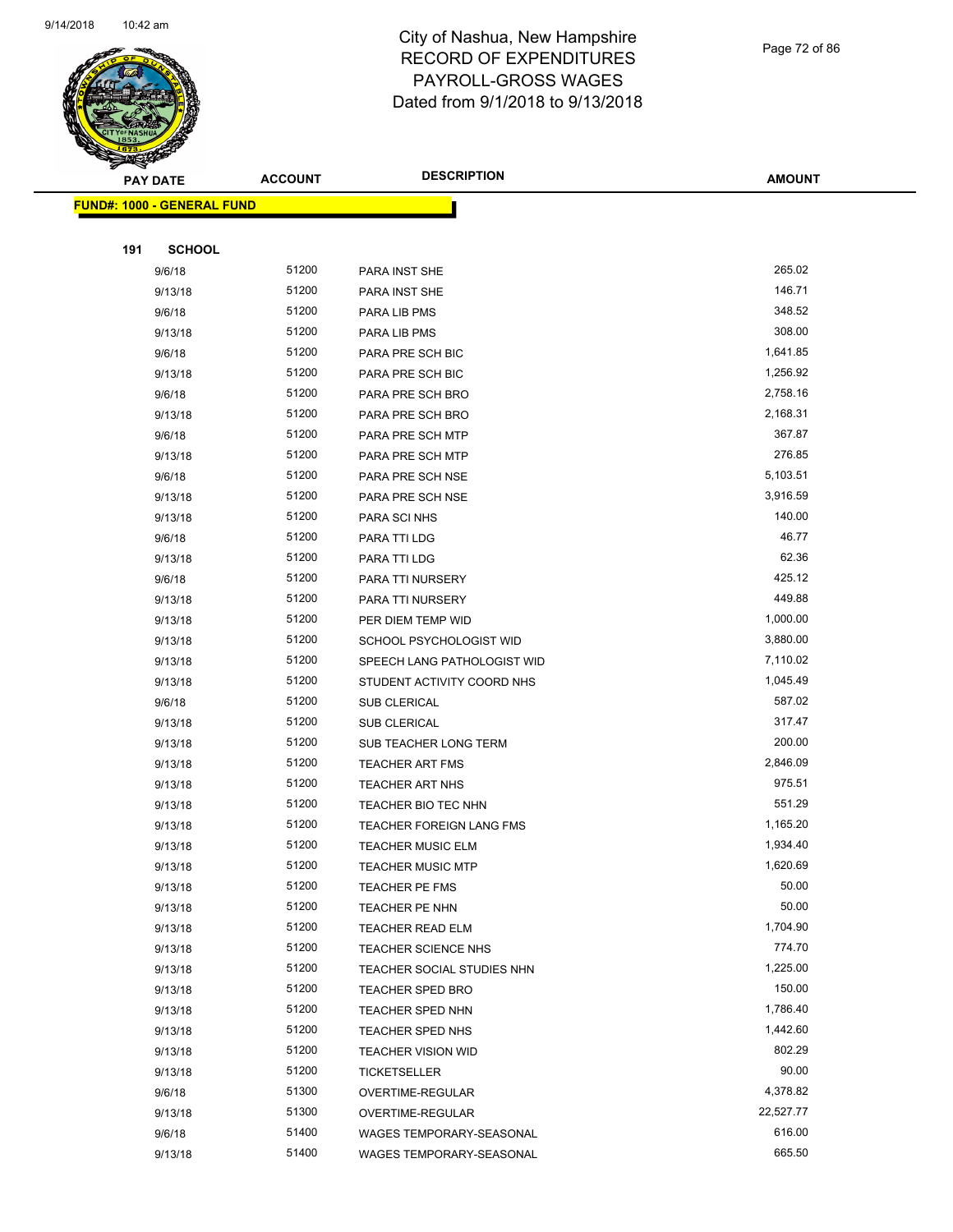

Page 73 of 86

|                                                      | <b>ACCOUNT</b> | <b>DESCRIPTION</b>                     | <b>AMOUNT</b>  |
|------------------------------------------------------|----------------|----------------------------------------|----------------|
| FUND#: 1000 - GENERAL FUND                           |                |                                        |                |
| 191<br><b>SCHOOL</b>                                 |                |                                        |                |
| 9/6/18                                               | 51412          | <b>WAGES PER DIEM</b>                  | 9,658.88       |
| 9/13/18                                              | 51412          | <b>WAGES PER DIEM</b>                  | 17,065.89      |
| 9/6/18                                               | 51600          | <b>LONGEVITY</b>                       | (141.00)       |
| 9/13/18                                              | 51600          | <b>LONGEVITY</b>                       | (156.00)       |
| 8/9/18                                               | 51650          | ADDITIONAL HOURS                       | 13,332.80      |
| 9/13/18                                              | 51650          | ADDITIONAL HOURS                       | 10,058.72      |
| 9/13/18                                              | 51700          | <b>STIPENDS</b>                        | 2,511.19       |
| 7/12/18                                              | 51750          | <b>RETIREMENT &amp; SEPARATION PAY</b> | (6,797.98)     |
| 9/6/18                                               | 51750          | <b>RETIREMENT &amp; SEPARATION PAY</b> | 73,872.61      |
| 9/13/18                                              | 51750          | <b>RETIREMENT &amp; SEPARATION PAY</b> | 70,539.68      |
|                                                      |                |                                        |                |
| <b>TOTAL 191 - SCHOOL</b>                            |                |                                        | \$3,399,598.79 |
| <b>TOTAL FUND 1000 - GENERAL FUND</b>                |                |                                        | \$5,471,445.64 |
| <b>FUND#: 1010 - GF-PRIOR YEAR ENC &amp; ESCROWS</b> |                |                                        |                |
| 101<br><b>MAYOR</b><br>9/6/18                        | 51400          | WAGES TEMPORARY-SEASONAL               | 200.00         |
| <b>TOTAL 101 - MAYOR</b>                             |                |                                        | \$200.00       |

|  |  | FUND#: 2100 - FOOD SERVICES FUND |
|--|--|----------------------------------|
|--|--|----------------------------------|

| 9/6/18  | 51100 | CLERICAL FOOD SERVICE NHS     | 773.25   |
|---------|-------|-------------------------------|----------|
| 9/13/18 | 51100 | CLERICAL FOOD SERVICE NHS     | 773.25   |
| 9/6/18  | 51100 | DELIVERY DRIVER FOOD SERVICE  | 720.00   |
| 9/13/18 | 51100 | DELIVERY DRIVER FOOD SERVICE  | 576.00   |
| 9/13/18 | 51100 | FOOD SERVICE BUSINESS MANAGER | 2,132.50 |
| 9/6/18  | 51100 | FOOD SERVICE COOK AMH         | 394.80   |
| 9/13/18 | 51100 | FOOD SERVICE COOK AMH         | 394.80   |
| 9/6/18  | 51100 | FOOD SERVICE COOK BIC         | 383.19   |
| 9/13/18 | 51100 | FOOD SERVICE COOK BIC         | 404.88   |
| 9/6/18  | 51100 | FOOD SERVICE COOK BIR         | 408.80   |
| 9/13/18 | 51100 | FOOD SERVICE COOK BIR         | 408.80   |
| 9/6/18  | 51100 | FOOD SERVICE COOK BRO         | 404.88   |
| 9/13/18 | 51100 | FOOD SERVICE COOK BRO         | 404.88   |
| 9/6/18  | 51100 | FOOD SERVICE COOK CHA         | 408.80   |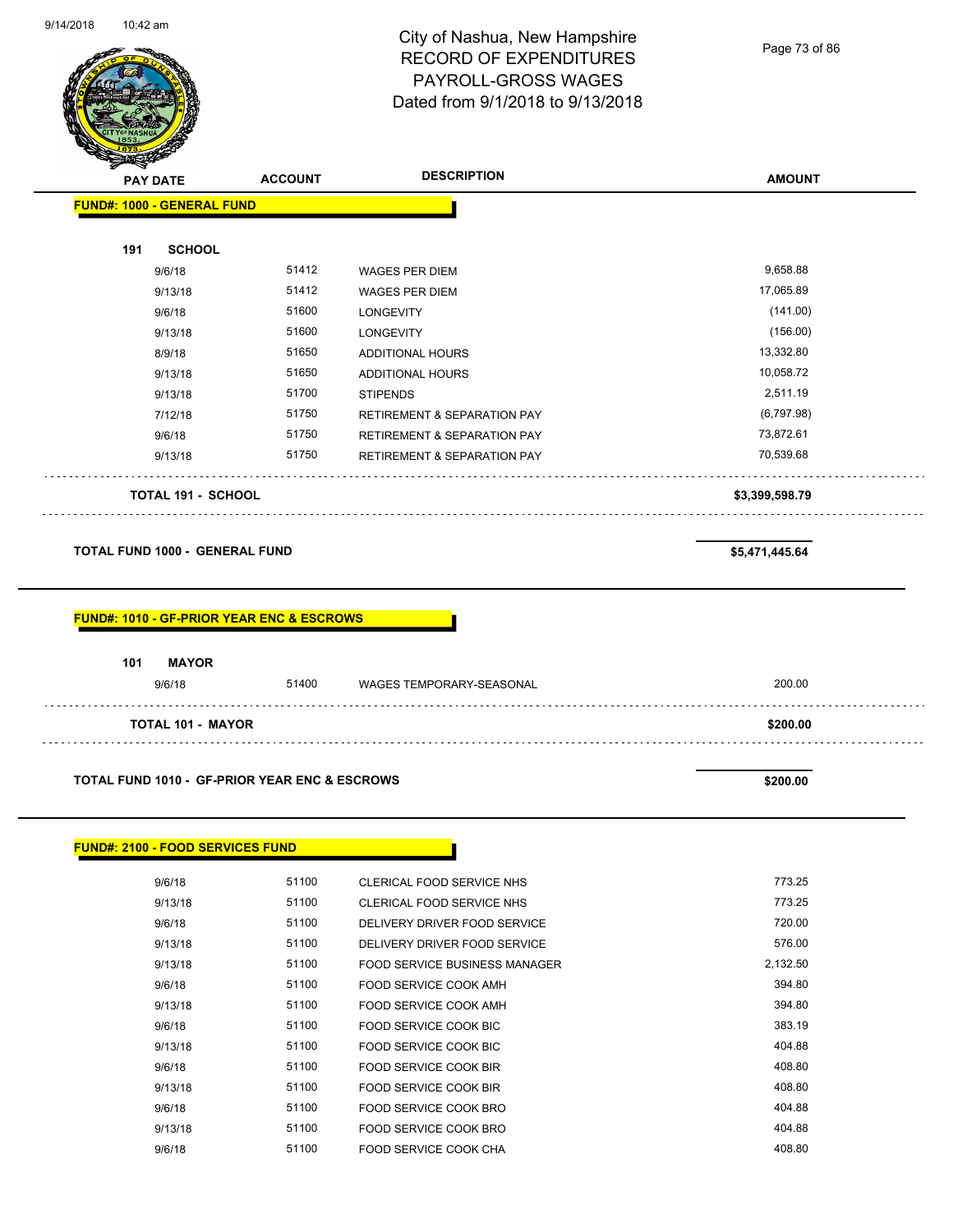

| <b>PAY DATE</b>                          | <b>ACCOUNT</b> | <b>DESCRIPTION</b>              | <b>AMOUNT</b>    |
|------------------------------------------|----------------|---------------------------------|------------------|
| <u> FUND#: 2100 - FOOD SERVICES FUND</u> |                |                                 |                  |
| 9/13/18                                  | 51100          | FOOD SERVICE COOK CHA           | 408.80           |
| 9/6/18                                   | 51100          | FOOD SERVICE COOK DRC           | 408.80           |
| 9/13/18                                  | 51100          | <b>FOOD SERVICE COOK DRC</b>    | 408.80           |
| 9/6/18                                   | 51100          | FOOD SERVICE COOK ELM           | 417.20           |
| 9/13/18                                  | 51100          | FOOD SERVICE COOK ELM           | 417.20           |
| 9/6/18                                   | 51100          | <b>FOOD SERVICE COOK FES</b>    | 408.80           |
| 9/13/18                                  | 51100          | <b>FOOD SERVICE COOK FES</b>    | 408.80           |
|                                          | 51100          | <b>FOOD SERVICE COOK FMS</b>    | 399.28           |
| 9/6/18                                   | 51100          | <b>FOOD SERVICE COOK FMS</b>    | 399.28           |
| 9/13/18<br>9/6/18                        | 51100          | FOOD SERVICE COOK MDE           | 394.80           |
|                                          |                |                                 |                  |
| 9/13/18                                  | 51100          | FOOD SERVICE COOK MDE           | 394.80<br>874.16 |
| 9/6/18                                   | 51100          | FOOD SERVICE COOK NHN           | 874.16           |
| 9/13/18                                  | 51100          | FOOD SERVICE COOK NHN           | 818.72           |
| 9/6/18                                   | 51100          | FOOD SERVICE COOK NHS           |                  |
| 9/13/18                                  | 51100          | FOOD SERVICE COOK NHS           | 818.72           |
| 9/6/18                                   | 51100          | FOOD SERVICE COOK NSE           | 394.04           |
| 9/13/18                                  | 51100          | FOOD SERVICE COOK NSE           | 404.88           |
| 9/6/18                                   | 51100          | FOOD SERVICE COOK PMS           | 417.20           |
| 9/13/18                                  | 51100          | <b>FOOD SERVICE COOK PMS</b>    | 413.48           |
| 9/6/18                                   | 51100          | FOOD SERVICE COOK SHE           | 394.80           |
| 9/13/18                                  | 51100          | FOOD SERVICE COOK SHE           | 394.80           |
| 9/13/18                                  | 51100          | <b>FOOD SERVICE SITE CORD</b>   | 11,698.12        |
| 9/6/18                                   | 51100          | <b>FOOD SERVICECOOK MTP</b>     | 373.24           |
| 9/13/18                                  | 51100          | <b>FOOD SERVICECOOK MTP</b>     | 373.24           |
| 9/6/18                                   | 51200          | FOOD SERVICE ASST PT AMH        | 279.20           |
| 9/13/18                                  | 51200          | FOOD SERVICE ASST PT AMH        | 279.20           |
| 9/6/18                                   | 51200          | <b>FOOD SERVICE ASST PT BIC</b> | 428.08           |
| 9/13/18                                  | 51200          | FOOD SERVICE ASST PT BIC        | 425.03           |
| 9/6/18                                   | 51200          | FOOD SERVICE ASST PT BIR        | 443.87           |
| 9/13/18                                  | 51200          | FOOD SERVICE ASST PT BIR        | 426.48           |
| 9/6/18                                   | 51200          | <b>FOOD SERVICE ASST PT BRO</b> | 292.56           |
| 9/13/18                                  | 51200          | FOOD SERVICE ASST PT BRO        | 292.56           |
| 9/6/18                                   | 51200          | FOOD SERVICE ASST PT CHA        | 457.65           |
| 9/13/18                                  | 51200          | FOOD SERVICE ASST PT CHA        | 409.86           |
| 9/6/18                                   | 51200          | <b>FOOD SERVICE ASST PT DRC</b> | 737.13           |
| 9/13/18                                  | 51200          | FOOD SERVICE ASST PT DRC        | 734.20           |
| 9/6/18                                   | 51200          | FOOD SERVICE ASST PT ELM        | 1,933.95         |
| 9/13/18                                  | 51200          | FOOD SERVICE ASST PT ELM        | 1,892.44         |
| 9/6/18                                   | 51200          | FOOD SERVICE ASST PT FES        | 672.78           |
| 9/13/18                                  | 51200          | FOOD SERVICE ASST PT FES        | 725.44           |
| 9/6/18                                   | 51200          | FOOD SERVICE ASST PT FMS        | 1,702.12         |
| 9/13/18                                  | 51200          | FOOD SERVICE ASST PT FMS        | 1,884.08         |
| 9/6/18                                   | 51200          | FOOD SERVICE ASST PT LDG        | 758.38           |
| 9/13/18                                  | 51200          | FOOD SERVICE ASST PT LDG        | 729.23           |
| 9/6/18                                   | 51200          | FOOD SERVICE ASST PT MDE        | 479.51           |
|                                          |                |                                 |                  |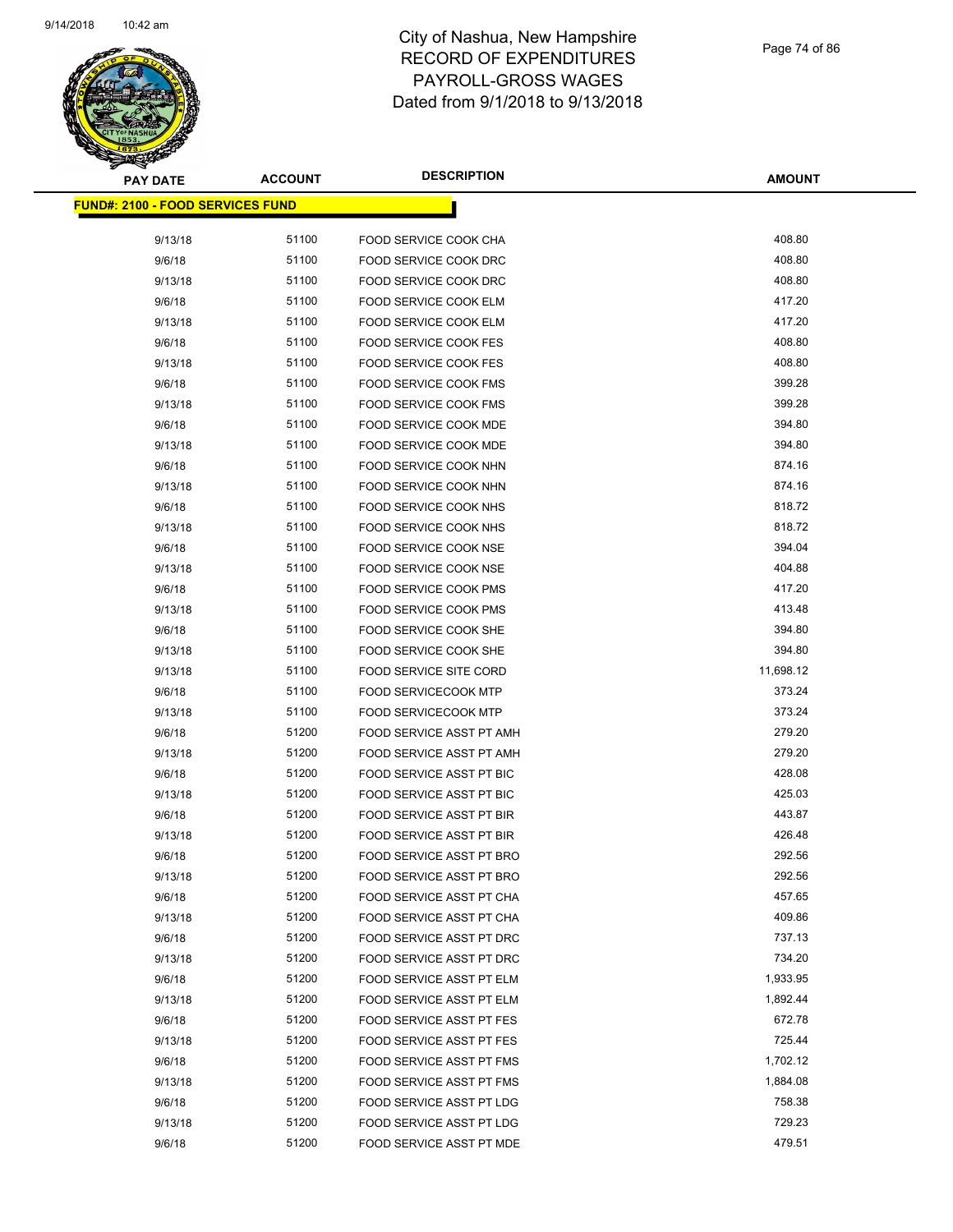

Page 75 of 86

| <b>PAY DATE</b>                                                                                                                                                  |                |                            |               |
|------------------------------------------------------------------------------------------------------------------------------------------------------------------|----------------|----------------------------|---------------|
|                                                                                                                                                                  | <b>ACCOUNT</b> | <b>DESCRIPTION</b>         | <b>AMOUNT</b> |
| <b>FUND#: 2100 - FOOD SERVICES FUND</b>                                                                                                                          |                |                            |               |
| 9/13/18                                                                                                                                                          | 51200          | FOOD SERVICE ASST PT MDE   | 452.44        |
| 9/6/18                                                                                                                                                           | 51200          | FOOD SERVICE ASST PT MTP   | 160.88        |
| 9/13/18                                                                                                                                                          | 51200          | FOOD SERVICE ASST PT MTP   | 163.80        |
| 9/6/18                                                                                                                                                           | 51200          | FOOD SERVICE ASST PT NHN   | 2,598.21      |
| 9/13/18                                                                                                                                                          | 51200          | FOOD SERVICE ASST PT NHN   | 3,585.35      |
| 9/6/18                                                                                                                                                           | 51200          | FOOD SERVICE ASST PT NHS   | 3,809.41      |
| 9/13/18                                                                                                                                                          | 51200          | FOOD SERVICE ASST PT NHS   | 3,878.63      |
| 9/6/18                                                                                                                                                           | 51200          | FOOD SERVICE ASST PT NSE   | 256.28        |
| 9/13/18                                                                                                                                                          | 51200          | FOOD SERVICE ASST PT NSE   | 259.26        |
| 9/6/18                                                                                                                                                           | 51200          | FOOD SERVICE ASST PT PMS   | 1,905.21      |
| 9/13/18                                                                                                                                                          | 51200          | FOOD SERVICE ASST PT PMS   | 1,835.44      |
| 9/6/18                                                                                                                                                           | 51200          | FOOD SERVICE ASST PT SHE   | 268.20        |
| 9/13/18                                                                                                                                                          | 51200          | FOOD SERVICE ASST PT SHE   | 551.93        |
| 9/6/18                                                                                                                                                           | 51300          | <b>OVERTIME-REGULAR</b>    | 289.26        |
| 9/13/18                                                                                                                                                          | 51300          | OVERTIME-REGULAR           | 202.69        |
| 9/6/18                                                                                                                                                           | 51412          | WAGES PER DIEM             | 1,561.95      |
| 9/13/18                                                                                                                                                          | 51412          | <b>WAGES PER DIEM</b>      | 1,746.23      |
| <b>TOTAL FUND 2100 - FOOD SERVICES FUND</b>                                                                                                                      |                |                            | \$70,813.87   |
| <b>FUND#: 2201 - DRIVERS EDUCATION FUND</b>                                                                                                                      |                |                            |               |
| 9/13/18                                                                                                                                                          | 51300          | OVERTIME-REGULAR           | 61.86         |
| <b>TOTAL FUND 2201 - DRIVERS EDUCATION FUND</b>                                                                                                                  |                |                            | \$61.86       |
|                                                                                                                                                                  |                |                            |               |
| <b>FUND#: 2207 - ADULT ED/CONTINUING ED</b>                                                                                                                      |                |                            |               |
|                                                                                                                                                                  |                |                            |               |
| 9/6/18                                                                                                                                                           | 51100          | CLERICAL ADULT ED NHN      | 773.25        |
| 9/13/18                                                                                                                                                          | 51100          | CLERICAL ADULT ED NHN      | 774.88        |
|                                                                                                                                                                  |                |                            |               |
|                                                                                                                                                                  |                |                            | \$1,548.13    |
|                                                                                                                                                                  |                |                            |               |
|                                                                                                                                                                  |                |                            |               |
| 9/13/18                                                                                                                                                          | 51100          | 21 CENTURY COORDINATOR     | 2,230.80      |
|                                                                                                                                                                  |                |                            | \$2,230.80    |
| <b>TOTAL FUND 2207 - ADULT ED/CONTINUING ED</b><br>FUND#: 2222 - AFTER SCHOOL PROGRAM<br>TOTAL FUND 2222 - AFTER SCHOOL PROGRAM<br><b>FUND#: 2252 - DAY CARE</b> |                |                            |               |
| 9/13/18                                                                                                                                                          | 51100          | PANTHER PRESCHOOL DIRECTOR | 910.91        |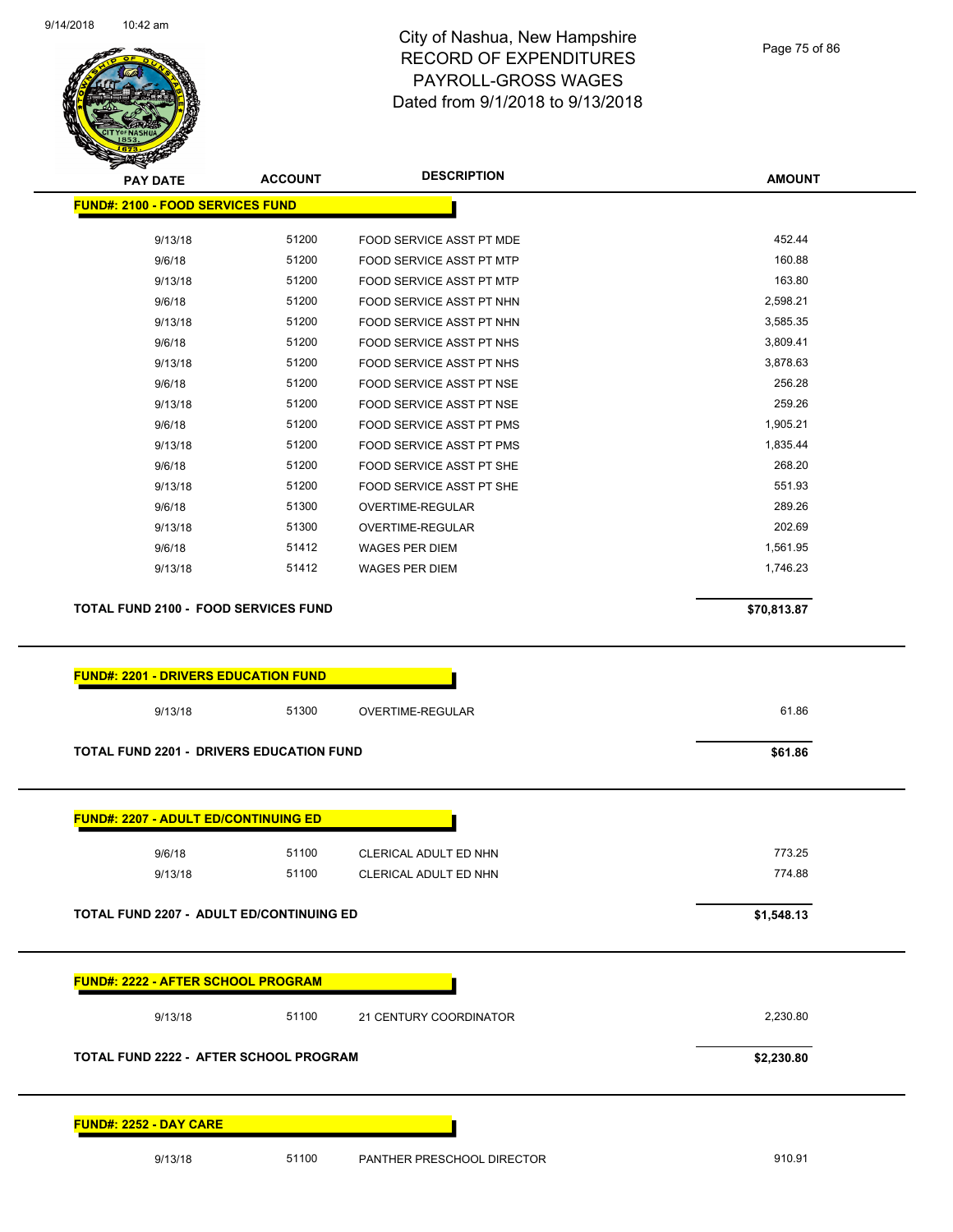| 9/14/2018 | 10:42 am                                                                                     |                                  | City of Nashua, New Hampshire<br><b>RECORD OF EXPENDITURES</b><br>PAYROLL-GROSS WAGES<br>Dated from 9/1/2018 to 9/13/2018 | Page 76 of 86                     |
|-----------|----------------------------------------------------------------------------------------------|----------------------------------|---------------------------------------------------------------------------------------------------------------------------|-----------------------------------|
|           | <b>PAY DATE</b>                                                                              | <b>ACCOUNT</b>                   | <b>DESCRIPTION</b>                                                                                                        | <b>AMOUNT</b>                     |
|           | <b>TOTAL FUND 2252 - DAY CARE</b>                                                            |                                  |                                                                                                                           | \$910.91                          |
|           | <b>FUND#: 2257 - SPECIAL ED LOCAL</b>                                                        |                                  |                                                                                                                           |                                   |
|           | 9/6/18                                                                                       | 51100                            | PARA DW SPEC ED CHA                                                                                                       | 375.44                            |
|           | 9/13/18                                                                                      | 51100                            | PARA DW SPEC ED CHA                                                                                                       | 469.30                            |
|           | 9/6/18                                                                                       | 51100                            | PARA DW SPEC ED NHS                                                                                                       | 351.20                            |
|           | 9/13/18                                                                                      | 51100                            | PARA DW SPEC ED NHS                                                                                                       | 453.44                            |
|           | 9/6/18                                                                                       | 51100                            | PARA INST SHE                                                                                                             | 498.28                            |
|           | 9/13/18                                                                                      | 51100                            | PARA INST SHE                                                                                                             | 615.53                            |
|           | TOTAL FUND 2257 - SPECIAL ED LOCAL                                                           |                                  |                                                                                                                           | \$2,763.19                        |
|           | <b>FUND#: 2503 - PARKS &amp; REC PROGRAMS FUND</b><br>9/6/18<br>9/13/18<br>9/6/18<br>9/13/18 | 51100<br>51100<br>51300<br>51300 | PROGRAM COORDINATOR<br>PROGRAM COORDINATOR<br>OVERTIME-REGULAR<br>OVERTIME-REGULAR                                        | 382.70<br>382.71<br>14.36<br>7.18 |
|           | <b>TOTAL FUND 2503 - PARKS &amp; REC PROGRAMS FUND</b>                                       |                                  |                                                                                                                           | \$786.95                          |
|           | <b>FUND#: 2505 - PEG ACCESS CHANNELS FUND</b>                                                |                                  |                                                                                                                           |                                   |
|           | 9/6/18                                                                                       | 51100                            | ECHANNEL ACCESS ADMINISTRATOR                                                                                             | 1,164.25                          |
|           | 9/13/18                                                                                      | 51100                            | ECHANNEL ACCESS ADMINISTRATOR                                                                                             | 1,164.25                          |
|           | 9/6/18                                                                                       | 51100                            | PEG PROGRAM MANAGER                                                                                                       | 1,261.25                          |
|           | 9/13/18                                                                                      | 51100                            | PEG PROGRAM MANAGER                                                                                                       | 1,261.25                          |
|           | 9/6/18                                                                                       | 51200                            | <b>VIDEOGRAPHER</b>                                                                                                       | 577.50                            |
|           | 9/13/18                                                                                      | 51200                            | <b>VIDEOGRAPHER</b>                                                                                                       | 318.75                            |
|           | <b>TOTAL FUND 2505 - PEG ACCESS CHANNELS FUND</b>                                            |                                  |                                                                                                                           | \$5,747.25                        |
|           | <b>FUND#: 3030 - EMERGENCY MGMT GRANTS FUND</b>                                              |                                  |                                                                                                                           |                                   |
|           | 9/6/18                                                                                       | 51200                            | EMERGENCY MANAGEMENT COORDINAT                                                                                            | 718.16                            |
|           | 9/13/18                                                                                      | 51200                            | EMERGENCY MANAGEMENT COORDINAT                                                                                            | 887.14                            |
|           |                                                                                              |                                  |                                                                                                                           |                                   |
|           | <b>TOTAL FUND 3030 - EMERGENCY MGMT GRANTS FUND</b>                                          |                                  |                                                                                                                           | \$1,605.30                        |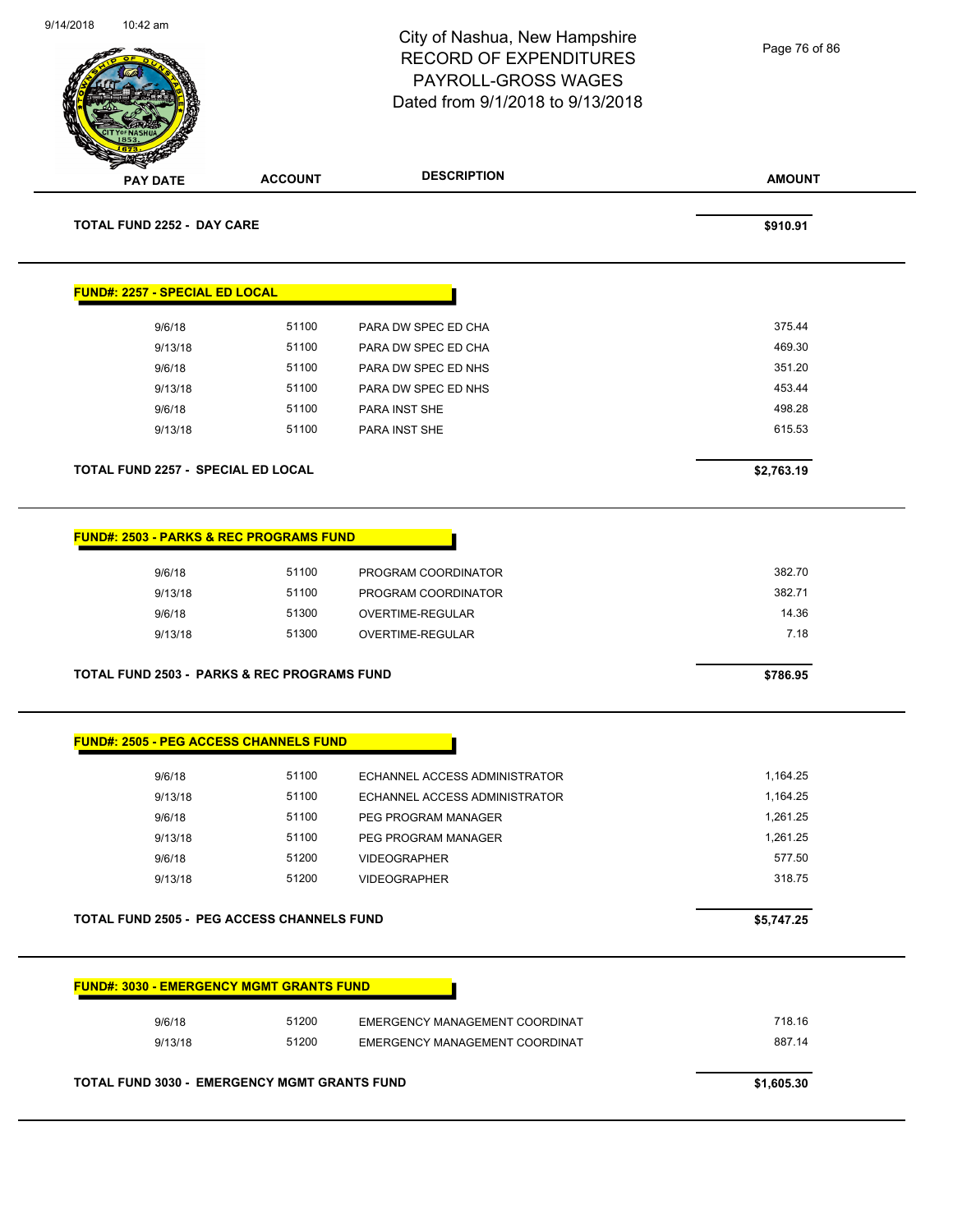

Page 77 of 86

| $\mathscr{D} \curvearrowright$<br><b>PAY DATE</b> | <b>ACCOUNT</b> | <b>DESCRIPTION</b>         | <b>AMOUNT</b> |
|---------------------------------------------------|----------------|----------------------------|---------------|
| <b>FUND#: 3050 - POLICE GRANTS FUND</b>           |                |                            |               |
| 9/6/18                                            | 51100          | DOMESTIC VIOLENCE ADVOCATE | 863.00        |
| 9/13/18                                           | 51100          | DOMESTIC VIOLENCE ADVOCATE | 863.00        |
| 9/6/18                                            | 51100          | PATROLMAN ALL RANKS        | 1,476.25      |
| 9/13/18                                           | 51100          | PATROLMAN ALL RANKS        | 1,734.62      |
| 9/6/18                                            | 51300          | OVERTIME-REGULAR           | 4,815.09      |
| 9/13/18                                           | 51300          | OVERTIME-REGULAR           | 12,427.99     |
| 9/13/18                                           | 51628          | <b>EXTRA HOLIDAY</b>       | 295.25        |
| <b>TOTAL FUND 3050 - POLICE GRANTS FUND</b>       |                |                            | \$22,475.20   |

#### **FUND#: 3068 - COMMUNITY SERVICES GRANTS FUND**

| 9/6/18  | 51100 | <b>EPIDEMIOLOGIST</b>         | 146.50   |
|---------|-------|-------------------------------|----------|
| 9/13/18 | 51100 | <b>EPIDEMIOLOGIST</b>         | 146.50   |
| 9/6/18  | 51100 | PHNS PROGRAM ASSISTANT        | 807.66   |
| 9/13/18 | 51100 | PHNS PROGRAM ASSISTANT        | 807.65   |
| 9/6/18  | 51100 | PROGRAM ASSISTANT             | 211.82   |
| 9/13/18 | 51100 | PROGRAM ASSISTANT             | 211.85   |
| 9/6/18  | 51100 | PUB HEALTH NET SVS COORD      | 1,317.40 |
| 9/13/18 | 51100 | PUB HEALTH NET SVS COORD      | 1.317.40 |
| 9/13/18 | 51100 | PUB HEALTH NURSE              | 252.25   |
| 9/6/18  | 51100 | PUB HEALTH PREPAREDNESS COORD | 1,033.40 |
| 9/13/18 | 51100 | PUB HEALTH PREPAREDNESS COORD | 1,033.40 |
| 9/6/18  | 51100 | SMP PROGRAM COORDINATOR       | 365.77   |
| 9/13/18 | 51100 | SMP PROGRAM COORDINATOR       | 469.40   |
|         |       |                               |          |

#### **TOTAL FUND 3068 - COMMUNITY SERVICES GRANTS FUND \$8,121.00**

# **FUND#: 3070 - COMMUNITY HEALTH GRANTS FUND** 9/6/18 51100 PROGRAM ASSISTANT 635.38 9/13/18 51100 PROGRAM ASSISTANT 635.35 9/13/18 51100 PUB HEALTH NURSE 1.009.00 9/6/18 51200 PUB HEALTH NURSE 657.84 9/13/18 51200 PUB HEALTH NURSE 258.90 9/6/18 51412 WAGES PER DIEM 123.00 9/13/18 51412 WAGES PER DIEM 133.25 9/13/18 51750 RETIREMENT & SEPARATION PAY 3,576.06 **TOTAL FUND 3070 - COMMUNITY HEALTH GRANTS FUND \$7,028.78**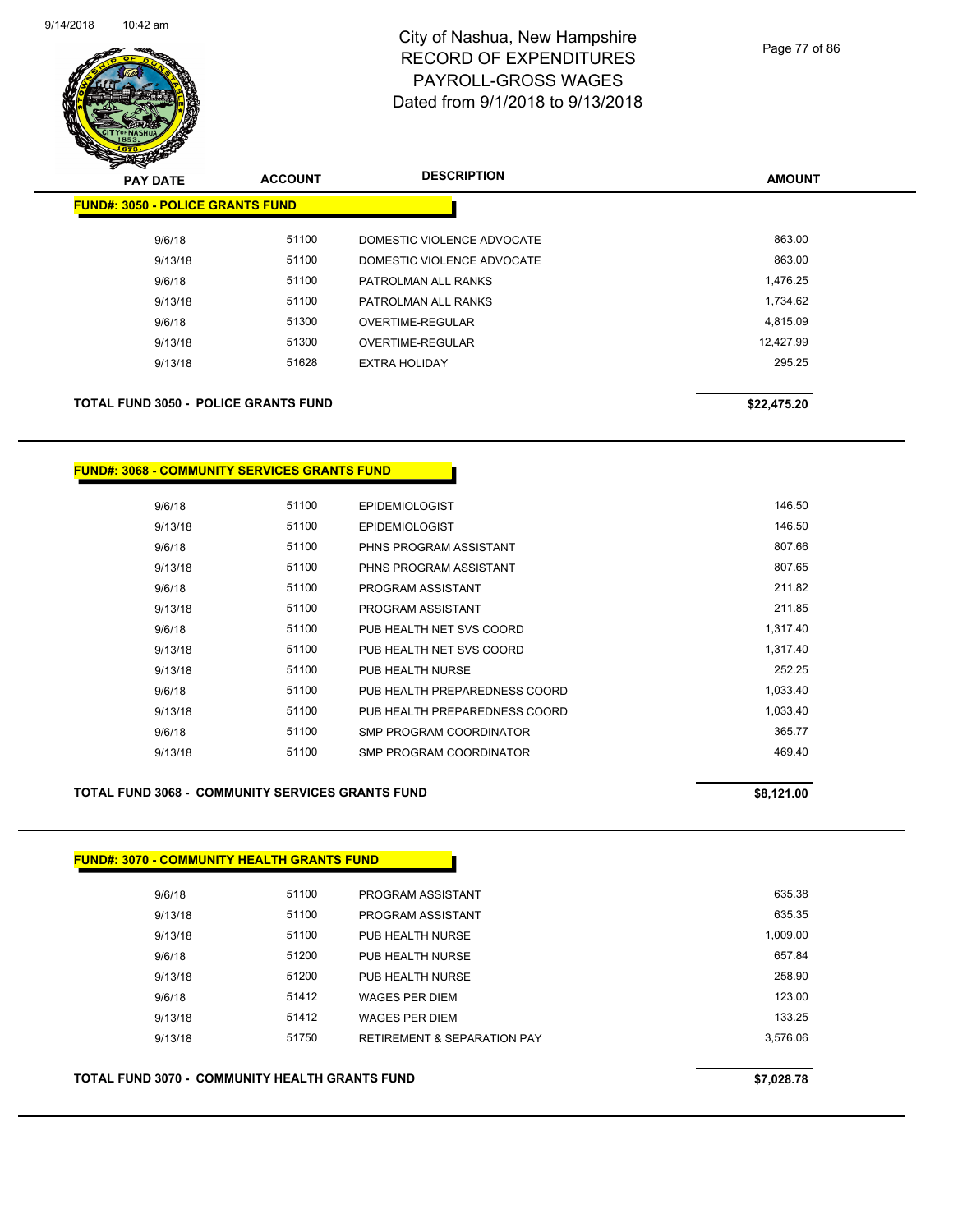

| <b>PAY DATE</b>                                | <b>ACCOUNT</b> | <b>DESCRIPTION</b>                 | <b>AMOUNT</b> |
|------------------------------------------------|----------------|------------------------------------|---------------|
| <b>FUND#: 3090 - URBAN PROGRAM GRANTS FUND</b> |                |                                    |               |
| 9/6/18                                         | 51100          | <b>CODE ENFORCEMENT OFFICER II</b> | 498.20        |
| 9/13/18                                        | 51100          | CODE ENFORCEMENT OFFICER II        | 498.20        |
| 9/6/18                                         | 51100          | <b>GRANT MGMT SPECIALIST</b>       | 1,080.35      |
| 9/13/18                                        | 51100          | <b>GRANT MGMT SPECIALIST</b>       | 1,080.35      |
| 9/6/18                                         | 51100          | <b>MANAGER URBAN PROGRAMS</b>      | 1,649.35      |
| 9/13/18                                        | 51100          | <b>MANAGER URBAN PROGRAMS</b>      | 1,649.35      |
| 9/6/18                                         | 51100          | PROGRAM COORDINATOR LP&HH          | 1,255.30      |
| 9/13/18                                        | 51100          | PROGRAM COORDINATOR LP&HH          | 1,255.30      |
| 9/6/18                                         | 51100          | PROJECT ADMINISTRATOR              | 1,306.00      |
| 9/13/18                                        | 51100          | PROJECT ADMINISTRATOR              | 1,306.00      |
| 9/6/18                                         | 51100          | PROJECT ADMINISTRATOR LP&HH        | 1,230.70      |
| 9/13/18                                        | 51100          | PROJECT ADMINISTRATOR LP&HH        | 1,230.70      |
| 9/6/18                                         | 51100          | PROJECT SPECIALIST URBAN PROGR     | 1,171.11      |
| 9/13/18                                        | 51100          | PROJECT SPECIALIST URBAN PROGR     | 1,171.10      |
|                                                |                |                                    |               |

#### **TOTAL FUND 3090 - URBAN PROGRAM GRANTS FUND \$16,382.01 \$16,382.01**

#### **FUND#: 3120 - TRANSIT GRANTS FUND**

| 9/6/18  | 51100 | TRANSIT FINANCE COORDINATOR           | 1,280.40 |
|---------|-------|---------------------------------------|----------|
| 9/13/18 | 51100 | <b>TRANSIT FINANCE COORDINATOR</b>    | 1.280.40 |
| 9/6/18  | 51100 | <b>TRANSIT FLEET FACILITIES SUPV</b>  | 1,080.35 |
| 9/13/18 | 51100 | <b>TRANSIT FLEET FACILITIES SUPV</b>  | 1,080.35 |
| 9/6/18  | 51100 | TRANSIT MECHANICS                     | 1,977.95 |
| 9/13/18 | 51100 | <b>TRANSIT MECHANICS</b>              | 1,959.40 |
| 9/6/18  | 51100 | TRANSIT OPERATIONS COORDINATOR        | 970.00   |
| 9/13/18 | 51100 | <b>TRANSIT OPERATIONS COORDINATOR</b> | 1,106.41 |
| 9/6/18  | 51100 | <b>TRANSIT OPERATIONS SUPERVISOR</b>  | 1,161.20 |
| 9/13/18 | 51100 | <b>TRANSIT OPERATIONS SUPERVISOR</b>  | 1,161.20 |
| 9/6/18  | 51100 | <b>TRANSIT UTILITY SERVICE WORKER</b> | 1,442.65 |
| 9/13/18 | 51100 | TRANSIT UTILITY SERVICE WORKER        | 1,710.14 |
| 9/6/18  | 51100 | <b>TRANSPORTATION DEPT MANAGER</b>    | 1,746.35 |
| 9/13/18 | 51100 | TRANSPORTATION DEPT MANAGER           | 1.746.35 |

#### **TOTAL FUND 3120 - TRANSIT GRANTS FUND \$19,703.15**

#### **FUND#: 3800 - SCHOOL GRANTS FUND**

| 9/6/18  | 51100 | 21 CENTURY ELEM MFAM RES COORD | 2.806.34 |
|---------|-------|--------------------------------|----------|
| 9/13/18 | 51100 | 21 CENTURY ELEM MFAM RES COORD | 6.655.17 |
| 9/13/18 | 51100 | ASSISTANT PRINCIPAL AMH        | 1.469.60 |
| 9/13/18 | 51100 | ASSISTANT PRINCIPAL BRO        | 1.659.60 |
| 9/13/18 | 51100 | ASSISTANT PRINCIPAL DR CRSP    | 1.614.10 |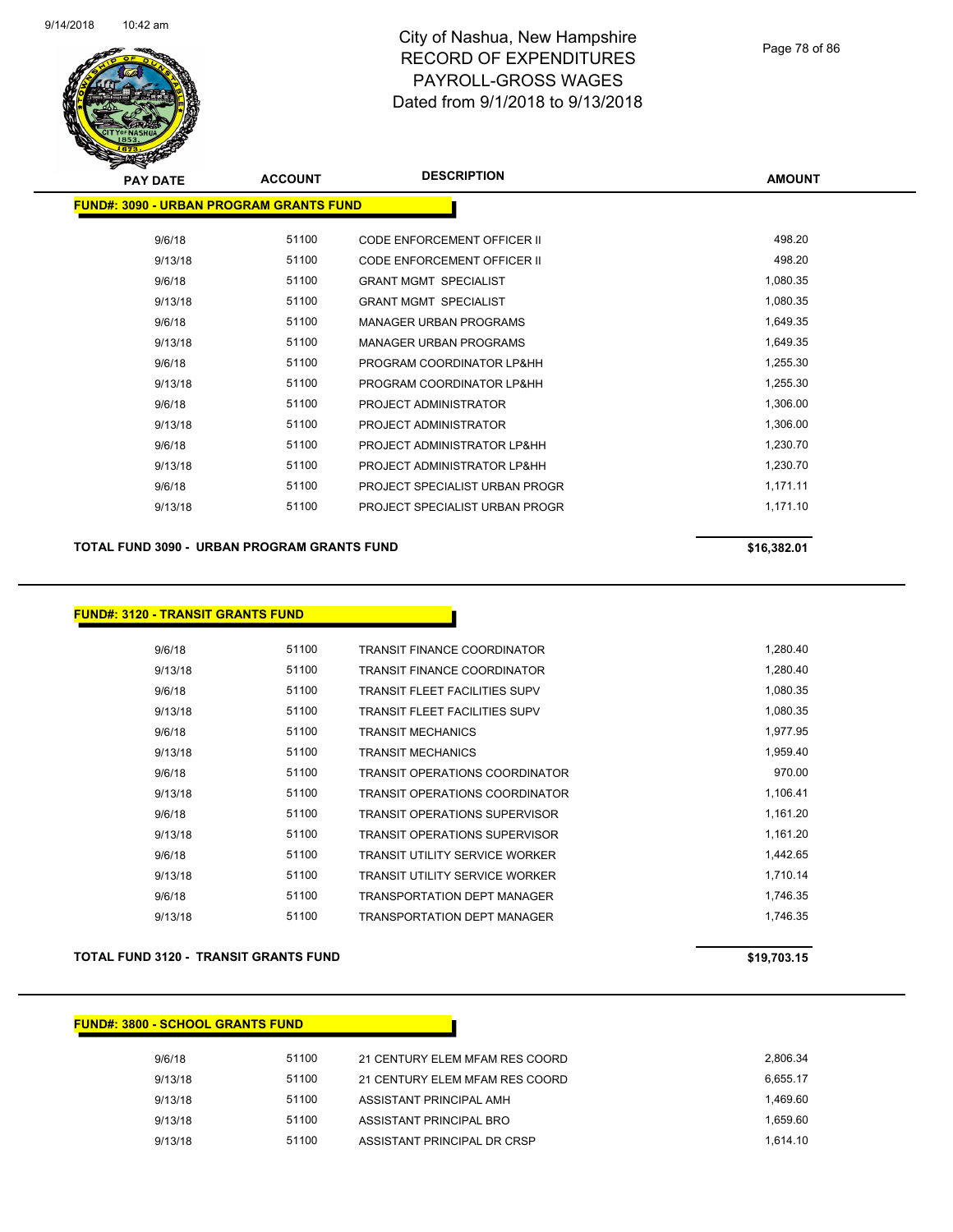

Page 79 of 86

| <b>PAY DATE</b>                         | <b>ACCOUNT</b> | <b>DESCRIPTION</b>             | <b>AMOUNT</b>        |
|-----------------------------------------|----------------|--------------------------------|----------------------|
| <b>FUND#: 3800 - SCHOOL GRANTS FUND</b> |                |                                |                      |
| 9/13/18                                 | 51100          | ASSISTANT PRINCIPAL SHE        | 1,437.50             |
| 9/6/18                                  | 51100          | CLERICAL 21 CENTURY            | 737.17               |
| 9/13/18                                 | 51100          | CLERICAL 21 CENTURY            | 773.26               |
| 9/13/18                                 | 51100          | DIRECTOR TITLE 1               | 3,220.10             |
| 9/13/18                                 | 51100          | DW TECHNOLOGY PEER COACH       | 3,068.82             |
| 9/6/18                                  | 51100          | ELL OUTREACH WORKER HOURLY     | 1,025.00             |
| 9/13/18                                 | 51100          | ELL OUTREACH WORKER HOURLY     | 1,156.25             |
| 9/6/18                                  | 51100          | <b>INTERPRETER</b>             | 50.00                |
| 9/13/18                                 | 51100          | <b>INTRUCTIONAL LEADER FES</b> | 2,947.81             |
| 9/13/18                                 | 51100          | LICENSED PRACTICAL NURSE NHS   | 2,045.49             |
| 9/13/18                                 | 51100          | OFFICE MANAGER TITLE 1         | 1,619.30             |
| 9/6/18                                  | 51100          | PARA DW SPEC ED AMH            | 537.96               |
| 9/13/18                                 | 51100          | PARA DW SPEC ED AMH            | 656.91               |
| 9/6/18                                  | 51100          | PARA INST MTP                  | 331.01               |
| 9/13/18                                 | 51100          | PARA INST MTP                  | 406.09               |
| 9/6/18                                  | 51100          | PARA TTI AMH                   | 341.24               |
| 9/13/18                                 | 51100          | PARA TTI AMH                   | 337.83               |
| 9/6/18                                  | 51100          | PARA TTI DRC                   | 855.45               |
| 9/13/18                                 | 51100          | PARA TTI DRC                   | 924.86               |
| 9/6/18                                  | 51100          | PARA TTI LDG                   | 1,947.98             |
| 9/13/18                                 | 51100          | PARA TTI LDG                   | 2,408.10             |
| 9/6/18                                  | 51100          | PARA TTI MTP                   | 677.34               |
| 9/13/18                                 | 51100          | PARA TTI MTP                   | 822.59               |
| 9/13/18                                 | 51100          | PEER COACH                     | 4,956.91             |
| 9/6/18                                  | 51100          | SIGN LANGUAGE INTERPRETER      | 869.18               |
| 9/13/18                                 | 51100          | SIGN LANGUAGE INTERPRETER      | 876.89               |
| 9/13/18                                 | 51100          | SOCIAL WORKER                  | 2,885.21             |
| 9/13/18                                 | 51100          | <b>TEACHER DWSE BRO</b>        | 1,794.51             |
| 9/13/18                                 | 51100          | <b>TEACHER DWSE CHA</b>        | 3,840.60             |
| 9/13/18                                 | 51100          | <b>TEACHER DWSE NHS</b>        | 2,674.40             |
| 9/13/18                                 | 51100          | <b>TEACHER ELL NHN</b>         | 100.00               |
| 9/13/18                                 | 51100          | TEACHER ELL NHS                | 212.50               |
| 9/13/18                                 | 51100          | TEACHER PRESCHOOL NHS          | 1,872.10             |
| 9/13/18                                 | 51100          | <b>TEACHER SPED AMH</b>        | 2,085.01             |
| 9/13/18                                 | 51100          | TEACHER SPED BIC               | 1,949.20             |
| 9/13/18                                 | 51100          | <b>TEACHER SPED DRC</b>        | 1,805.70             |
| 9/13/18                                 | 51100          | <b>TEACHER SPED ELM</b>        | 1,737.51             |
| 9/13/18                                 | 51100          | <b>TEACHER SPED FES</b>        | 1,561.40             |
| 9/13/18                                 | 51100          | <b>TEACHER SPED FMS</b>        | 2,007.11             |
| 9/13/18                                 | 51100          | <b>TEACHER SPED LDG</b>        | 1,797.19             |
| 9/13/18                                 | 51100          | <b>TEACHER SPED MDE</b>        | 3,954.10             |
| 9/13/18                                 | 51100<br>51100 | TEACHER SPED NHN               | 9,525.74             |
| 9/6/18                                  | 51100          | <b>TEACHER SPED NHS</b>        | 1,927.84<br>6,612.61 |
| 9/13/18                                 |                | <b>TEACHER SPED NHS</b>        | 6,712.99             |
| 9/13/18                                 | 51100          | <b>TEACHER SPED NSE</b>        |                      |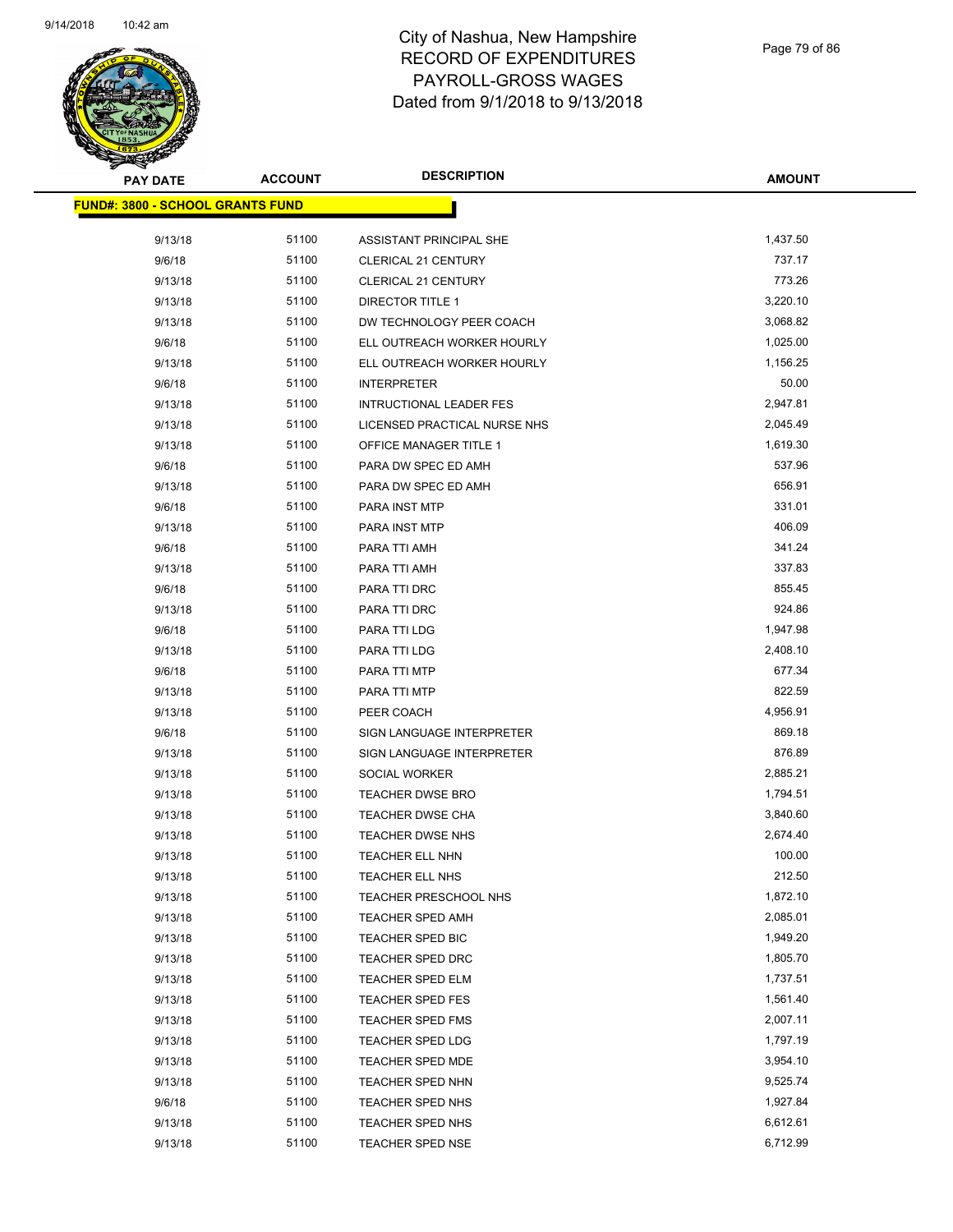

Page 80 of 86

| <b>PAY DATE</b>                         | <b>ACCOUNT</b> | <b>DESCRIPTION</b>            | <b>AMOUNT</b> |
|-----------------------------------------|----------------|-------------------------------|---------------|
| <b>FUND#: 3800 - SCHOOL GRANTS FUND</b> |                |                               |               |
| 9/13/18                                 | 51100          | TEACHER SPED PMS              | 3,537.19      |
|                                         | 51100          |                               | 1,158.40      |
| 9/6/18                                  | 51100          | TITLE ONE PARA FES            | 1,454.51      |
| 9/13/18                                 | 51200          | TITLE ONE PARA FES            | 395.00        |
| 9/13/18                                 |                | 21 CENTURY PROGRAM ASSISTANT  |               |
| 9/13/18                                 | 51200          | 21ST CENTURY INSTRUCTOR       | 1,599.25      |
| 9/6/18                                  | 51200          | <b>FAMILY LIAISON</b>         | 425.00        |
| 9/13/18                                 | 51200          | <b>FAMILY LIAISON</b>         | 337.50        |
| 9/13/18                                 | 51200          | FOOD SERVICE ASST PT SHE      | 70.00         |
| 8/9/18                                  | 51200          | <b>GUIDANCE COUNSELOR NHS</b> | (4,050.00)    |
| 9/6/18                                  | 51200          | HOME SCHOOL CORD TTI          | 3,547.13      |
| 9/13/18                                 | 51200          | HOME SCHOOL CORD TTI          | 3,113.14      |
| 9/13/18                                 | 51200          | <b>INTERPRETER</b>            | 43.75         |
| 9/13/18                                 | 51200          | LUNCH MONITOR DRC             | 165.00        |
| 9/13/18                                 | 51200          | <b>LUNCH MONITOR FES</b>      | 75.00         |
| 9/6/18                                  | 51200          | PARA DW SPEC ED BIR           | 337.50        |
| 9/13/18                                 | 51200          | PARA DW SPEC ED BIR           | 56.25         |
| 8/9/18                                  | 51200          | PARA INST BIR                 | (390.80)      |
| 9/13/18                                 | 51200          | SUB PARA PROFESSIONAL         | 344.52        |
| 8/9/18                                  | 51200          | TEACHER ELL BIR               | (3,600.00)    |
| 8/9/18                                  | 51200          | <b>TEACHER ELL FMS</b>        | (2,100.00)    |
| 8/9/18                                  | 51200          | <b>TEACHER GR1 BIR</b>        | (2,100.00)    |
| 9/13/18                                 | 51200          | <b>TEACHER GR3 DRC</b>        | 25.00         |
| 9/13/18                                 | 51200          | <b>TEACHER TTI AMH</b>        | 8,602.39      |
| 9/13/18                                 | 51200          | <b>TEACHER TTI FES</b>        | 2,308.20      |
| 9/13/18                                 | 51200          | <b>TEACHER TTI LDG</b>        | 8,449.28      |
| 9/13/18                                 | 51200          | <b>TEACHER TTI MTP</b>        | 3,873.08      |
| 9/13/18                                 | 51200          | <b>TEACHER TTI NURSERY</b>    | 4,885.72      |
| 9/13/18                                 | 51200          | <b>TEACHER TTIDRC</b>         | 6,107.59      |
| 8/9/18                                  | 51200          | TITLE ONE PARA FES            | (1,092.00)    |
| 9/6/18                                  | 51650          | ADDITIONAL HOURS              | 100.00        |
| 9/13/18                                 | 51650          | ADDITIONAL HOURS              | 8,093.75      |
|                                         |                |                               |               |

#### **TOTAL FUND 3800 - SCHOOL GRANTS FUND \$150,062.92**

| 9/6/18  | 51300 | OVERTIME-REGULAR | 354.03 |
|---------|-------|------------------|--------|
| 9/13/18 | 51300 | OVERTIME-REGULAR | 830.29 |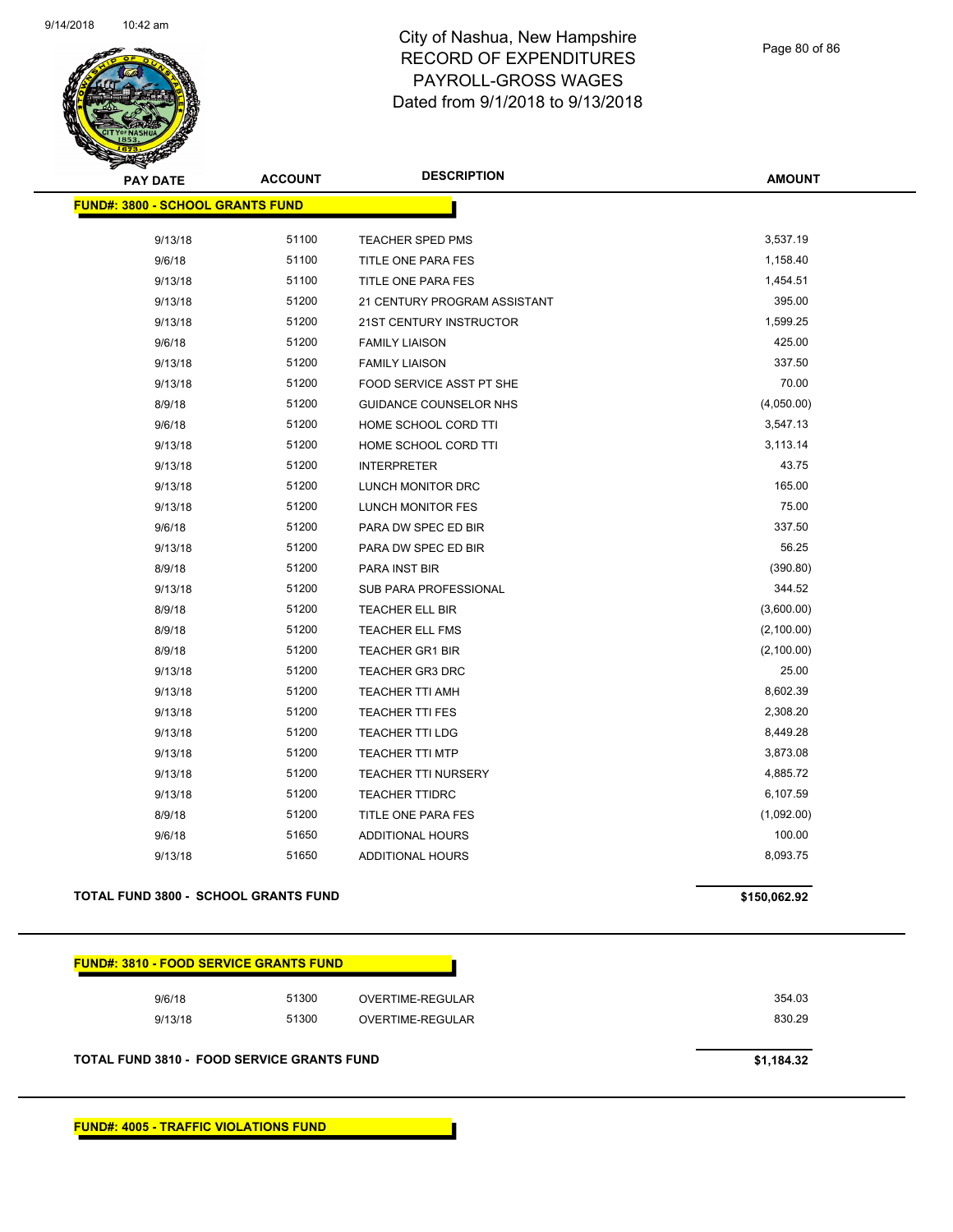

Page 81 of 86

**AMOUNT**

|                                                             | TOTAL FUND 4600 - ECON DEV-GREATER NASHUA RLF |                                        | \$633.27     |
|-------------------------------------------------------------|-----------------------------------------------|----------------------------------------|--------------|
| 9/6/18                                                      | 51750                                         | <b>RETIREMENT &amp; SEPARATION PAY</b> | 501.32       |
| 9/6/18                                                      | 51100                                         | DWNTWN SPCLST & OED PGRM COOR          | 131.95       |
| <b>FUND#: 4600 - ECON DEV-GREATER NASHUA RLF</b>            |                                               |                                        |              |
|                                                             |                                               |                                        |              |
| TOTAL FUND 4035 - POLICE OVERTIME BILLING FUND              |                                               |                                        | \$2,608.34   |
| 9/13/18                                                     | 51300                                         | OVERTIME-REGULAR                       | 1,498.10     |
| <b>FUND#: 4035 - POLICE OVERTIME BILLING FUND</b><br>9/6/18 | 51300                                         | OVERTIME-REGULAR                       | 1,110.24     |
|                                                             |                                               |                                        |              |
| TOTAL FUND 4030 - POLICE SPECIAL DETAILS FUND               |                                               |                                        | \$23,194.82  |
| 9/13/18                                                     | 51712                                         | SPECIAL DETAIL-PENSIONABLE             | 3,797.44     |
| 9/6/18                                                      | 51712                                         | SPECIAL DETAIL-PENSIONABLE             | 3,298.54     |
| 9/13/18                                                     | 51710                                         | SPECIAL DETAIL-NON PENSIONABLE         | 6,838.11     |
| 9/6/18                                                      | 51710                                         | SPECIAL DETAIL-NON PENSIONABLE         | 9,260.73     |
| FUND#: 4030 - POLICE SPECIAL DETAILS FUND                   |                                               |                                        |              |
| TOTAL FUND 4005 - TRAFFIC VIOLATIONS FUND                   |                                               |                                        | (\$5,187.16) |
| 9/13/18                                                     | 51400                                         | WAGES TEMPORARY-SEASONAL               | 472.50       |
| 9/6/18                                                      | 51400                                         | WAGES TEMPORARY-SEASONAL               | 532.00       |
| 9/13/18                                                     | 51300                                         | OVERTIME-REGULAR                       | 24.04        |
| 6/30/18                                                     | 51300                                         | OVERTIME-REGULAR                       | (242.62)     |
| 9/13/18                                                     | 51200                                         | <b>VEHICLE REGISTRATION CLERK</b>      | 398.30       |
| 9/6/18                                                      | 51200                                         | <b>VEHICLE REGISTRATION CLERK</b>      | 402.20       |
| 9/13/18                                                     | 51200                                         | PARKING ENFORCEMENT SPECIALIST         | 373.72       |
| 9/6/18                                                      | 51200                                         | PARKING ENFORCEMENT SPECIALIST         | 355.74       |
| 9/13/18                                                     | 51100                                         | <b>PARKING MANAGER</b>                 | 298.80       |
| 9/6/18                                                      | 51100                                         | PARKING MANAGER                        | 298.80       |
| 9/6/18                                                      | 51100                                         | PARKING ENFORCEMENT SPECIALIST         | 195.43       |
| 9/13/18                                                     | 51100                                         | <b>MVR CLERK II</b>                    | 320.50       |
|                                                             |                                               | <b>MVR CLERK II</b>                    | 320.50       |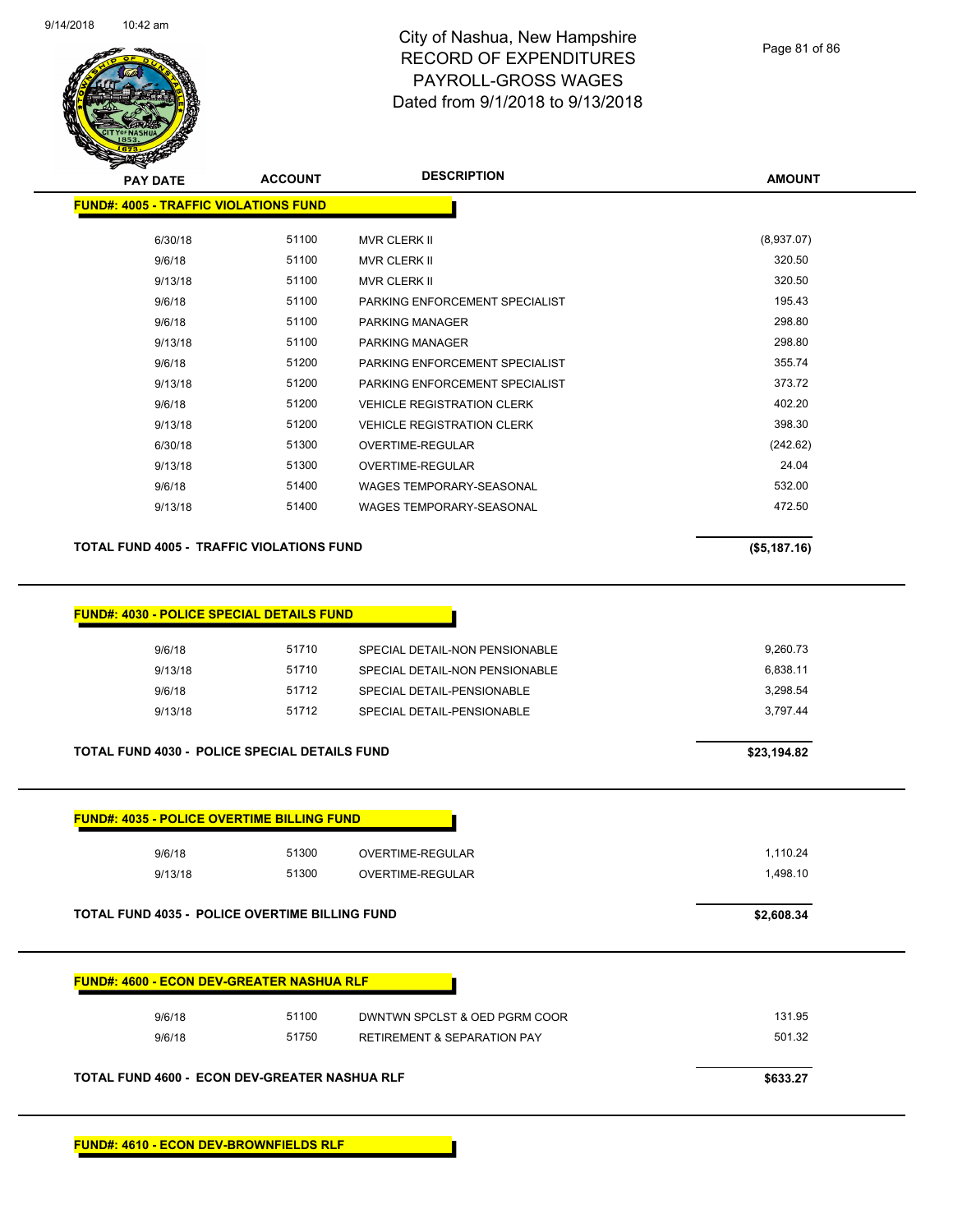

Page 82 of 86

| <b>PAY DATE</b>                               | <b>ACCOUNT</b> | <b>DESCRIPTION</b>                     | <b>AMOUNT</b> |
|-----------------------------------------------|----------------|----------------------------------------|---------------|
| <b>FUND#: 4610 - ECON DEV-BROWNFIELDS RLF</b> |                |                                        |               |
| 9/6/18                                        | 51100          | DWNTWN SPCLST & OED PGRM COOR          | 143.90        |
|                                               | 51750          | <b>RETIREMENT &amp; SEPARATION PAY</b> | 546.90        |

#### **FUND#: 6000 - SOLID WASTE FUND**

| 9/6/18  | 51100 | ADMINISTRATIVE ASSISTANT I     | 721.95   |
|---------|-------|--------------------------------|----------|
| 9/13/18 | 51100 | ADMINISTRATIVE ASSISTANT I     | 721.95   |
| 9/6/18  | 51100 | ADMINISTRATIVE ASSISTANT II    | 673.65   |
| 9/13/18 | 51100 | ADMINISTRATIVE ASSISTANT II    | 1,116.63 |
| 9/6/18  | 51100 | ASSIST DIRECTOR PUBLIC WORKS   | 202.40   |
| 9/13/18 | 51100 | ASSIST DIRECTOR PUBLIC WORKS   | 202.40   |
| 9/6/18  | 51100 | AUTOMATED TRASH COLLECTION OPR | 4,898.00 |
| 9/13/18 | 51100 | AUTOMATED TRASH COLLECTION OPR | 4,898.01 |
| 9/6/18  | 51100 | <b>CITY ENGINEER</b>           | 343.40   |
| 9/13/18 | 51100 | <b>CITY ENGINEER</b>           | 343.40   |
| 9/6/18  | 51100 | <b>COLLECTION EQUIP OPR</b>    | 8,358.88 |
| 9/13/18 | 51100 | <b>COLLECTION EQUIP OPR</b>    | 8,348.24 |
| 9/6/18  | 51100 | COLLECTION EQUIP OPR LANDFILL  | 970.40   |
| 9/13/18 | 51100 | COLLECTION EQUIP OPR LANDFILL  | 970.40   |
| 9/6/18  | 51100 | DEP TREASURER TAX COLLECTOR    | 261.95   |
| 9/13/18 | 51100 | DEP TREASURER TAX COLLECTOR    | 261.95   |
| 9/6/18  | 51100 | <b>DEPUTY CITY ENGINEER</b>    | 82.05    |
| 9/13/18 | 51100 | <b>DEPUTY CITY ENGINEER</b>    | 82.05    |
| 9/6/18  | 51100 | <b>DIRECTOR PUBLIC WORKS</b>   | 261.20   |
| 9/13/18 | 51100 | <b>DIRECTOR PUBLIC WORKS</b>   | 261.20   |
| 9/6/18  | 51100 | DPW BILLING ACCOUNTANT         | 499.05   |
| 9/13/18 | 51100 | DPW BILLING ACCOUNTANT         | 499.05   |
| 9/6/18  | 51100 | DPW COLLECTIONS SPEC III       | 406.05   |
| 9/13/18 | 51100 | DPW COLLECTIONS SPEC III       | 406.05   |
| 9/6/18  | 51100 | DPW CONTRACT ADMINISTRATOR     | 121.65   |
| 9/13/18 | 51100 | DPW CONTRACT ADMINISTRATOR     | 121.65   |
| 9/6/18  | 51100 | <b>ENVIRONMENTAL ENGINEER</b>  | 1,480.85 |
| 9/13/18 | 51100 | <b>ENVIRONMENTAL ENGINEER</b>  | 1,480.85 |
| 9/6/18  | 51100 | <b>EQUIPMENT OPR LANDFILL</b>  | 4,924.80 |
| 9/13/18 | 51100 | <b>EQUIPMENT OPR LANDFILL</b>  | 4,939.20 |
| 9/6/18  | 51100 | <b>EXECUTIVE ASSISTANT</b>     | 164.35   |
| 9/13/18 | 51100 | <b>EXECUTIVE ASSISTANT</b>     | 164.35   |
| 9/6/18  | 51100 | FINANCE AND ADMIN MANAGER      | 436.60   |
| 9/13/18 | 51100 | FINANCE AND ADMIN MANAGER      | 436.60   |
| 9/6/18  | 51100 | FLEET MANAGER STREET DEPT      | 346.35   |
| 9/13/18 | 51100 | FLEET MANAGER STREET DEPT      | 346.34   |
| 9/6/18  | 51100 | LICENSED SCALE OPERATOR        | 757.70   |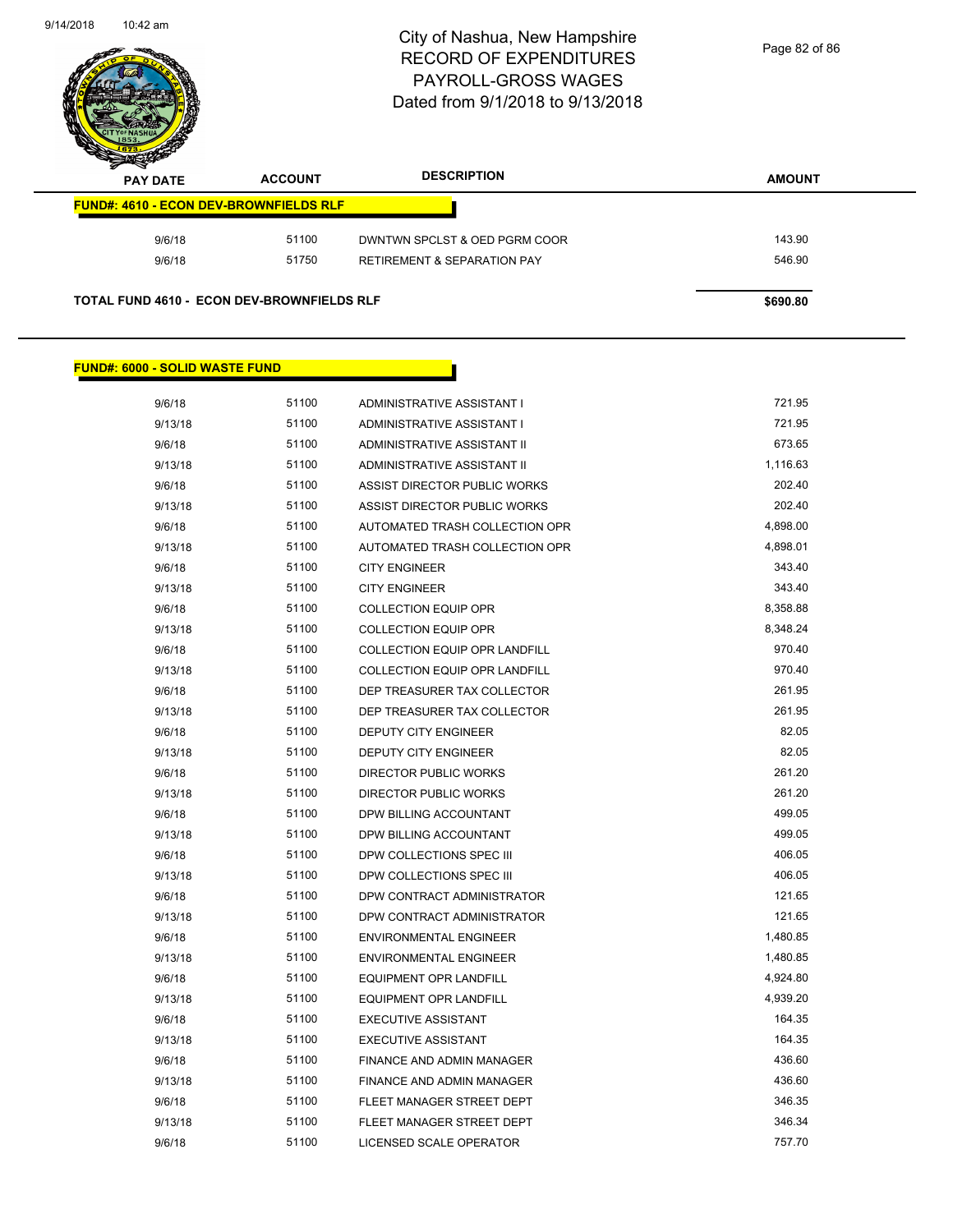

Page 83 of 86

|                                       | <b>PAY DATE</b> | <b>ACCOUNT</b> | <b>DESCRIPTION</b>              | <b>AMOUNT</b> |
|---------------------------------------|-----------------|----------------|---------------------------------|---------------|
| <b>FUND#: 6000 - SOLID WASTE FUND</b> |                 |                |                                 |               |
|                                       | 9/13/18         | 51100          | LICENSED SCALE OPERATOR         | 757.70        |
|                                       | 9/6/18          | 51100          | PUBLIC RELATIONS ADMINISTRATOR  | 164.40        |
|                                       | 9/13/18         | 51100          | PUBLIC RELATIONS ADMINISTRATOR  | 164.40        |
|                                       | 9/6/18          | 51100          | <b>RECYCLING COORDINATOR</b>    | 1,192.80      |
|                                       | 9/13/18         | 51100          | RECYCLING COORDINATOR           | 1,192.80      |
|                                       | 9/6/18          | 51100          | <b>SENIOR STAFF ENGINEER</b>    | 143.80        |
|                                       | 9/13/18         | 51100          | SENIOR STAFF ENGINEER           | 143.80        |
|                                       | 9/6/18          | 51100          | SOLID WASTE FOREMAN             | 1,945.00      |
|                                       | 9/13/18         | 51100          | SOLID WASTE FOREMAN             | 1,944.99      |
|                                       | 9/6/18          | 51100          | SOLID WASTE TECHNICIAN          | 1,128.31      |
|                                       | 9/13/18         | 51100          | SOLID WASTE TECHNICIAN          | 1,128.30      |
|                                       | 9/6/18          | 51100          | SR MGR ACCT FIN REPORTING       | 191.25        |
|                                       | 9/13/18         | 51100          | SR MGR ACCT FIN REPORTING       | 191.25        |
|                                       | 9/6/18          | 51100          | SUPERINTENDENT OF SOLID WASTE   | 1,804.30      |
|                                       | 9/13/18         | 51100          | SUPERINTENDENT OF SOLID WASTE   | 1,804.30      |
|                                       | 9/6/18          | 51300          | OVERTIME-REGULAR                | 2,766.66      |
|                                       | 9/13/18         | 51300          | OVERTIME-REGULAR                | 8,518.33      |
|                                       | 9/6/18          | 51400          | <b>WAGES TEMPORARY-SEASONAL</b> | 4,001.25      |
|                                       | 9/13/18         | 51400          | <b>WAGES TEMPORARY-SEASONAL</b> | 3,348.75      |
|                                       | 9/6/18          | 51600          | <b>LONGEVITY</b>                | 1,200.00      |
|                                       | 9/13/18         | 51600          | <b>LONGEVITY</b>                | 400.00        |
|                                       |                 |                |                                 |               |

### **TOTAL FUND 6000 - SOLID WASTE FUND \$85,643.99 \$85,643.99**

#### **FUND#: 6200 - WASTEWATER FUND**

| 9/6/18  | 51100 | ANALYTICAL CHEMIST                   | 861.95   |
|---------|-------|--------------------------------------|----------|
| 9/13/18 | 51100 | ANALYTICAL CHEMIST                   | 861.94   |
| 9/6/18  | 51100 | ASSIST DIRECTOR PUBLIC WORKS         | 202.35   |
| 9/13/18 | 51100 | ASSIST DIRECTOR PUBLIC WORKS         | 202.35   |
| 9/6/18  | 51100 | ASSISTANT CONSTRUCTION ENGINEER      | 1,339.75 |
| 9/13/18 | 51100 | ASSISTANT CONSTRUCTION ENGINEER      | 1,339.75 |
| 9/6/18  | 51100 | <b>CITY ENGINEER</b>                 | 801.30   |
| 9/13/18 | 51100 | <b>CITY ENGINEER</b>                 | 801.30   |
| 9/6/18  | 51100 | COLLECTION SYSTEMS OPERATOR          | 2,958.64 |
| 9/13/18 | 51100 | COLLECTION SYSTEMS OPERATOR          | 2,958.65 |
| 9/6/18  | 51100 | <b>COLLECTION SYSTEMS TECHNICIAN</b> | 2,103.20 |
| 9/13/18 | 51100 | COLLECTION SYSTEMS TECHNICIAN        | 2,103.20 |
| 9/6/18  | 51100 | COLLECTIONS SPEC II                  | 854.85   |
| 9/13/18 | 51100 | COLLECTIONS SPEC II                  | 854.85   |
| 9/6/18  | 51100 | DEP TREASURER TAX COLLECTOR          | 261.95   |
| 9/13/18 | 51100 | DEP TREASURER TAX COLLECTOR          | 261.95   |
| 9/6/18  | 51100 | <b>DEPUTY CITY ENGINEER</b>          | 820.35   |
| 9/13/18 | 51100 | <b>DEPUTY CITY ENGINEER</b>          | 820.35   |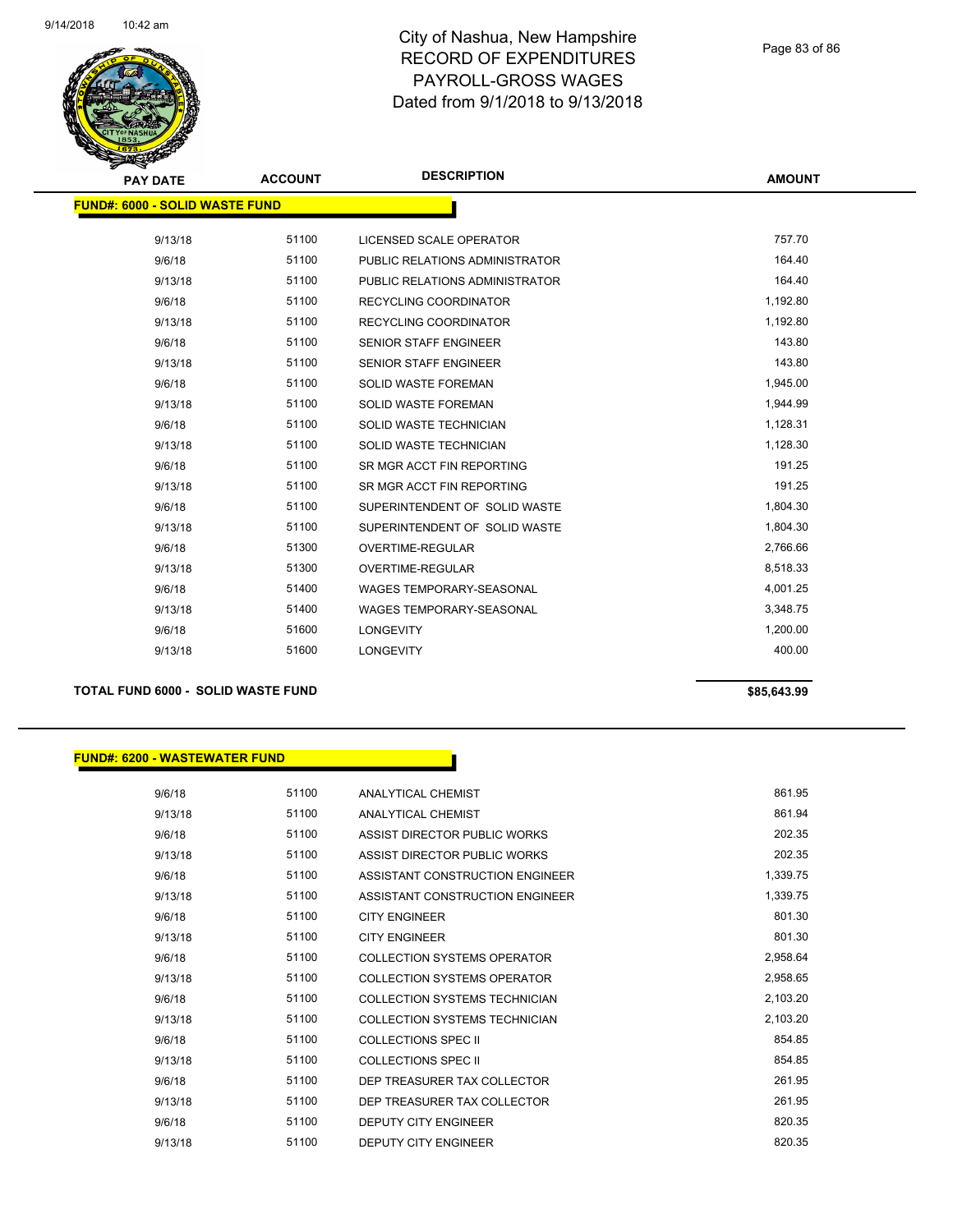

Page 84 of 86

| <b>PAY DATE</b>                      | <b>ACCOUNT</b> | <b>DESCRIPTION</b>             | <b>AMOUNT</b> |
|--------------------------------------|----------------|--------------------------------|---------------|
| <b>FUND#: 6200 - WASTEWATER FUND</b> |                |                                |               |
| 9/6/18                               | 51100          | DIRECTOR PUBLIC WORKS          | 522.40        |
| 9/13/18                              | 51100          | DIRECTOR PUBLIC WORKS          | 522.40        |
| 9/6/18                               | 51100          | DPW BILLING ACCOUNTANT         | 499.05        |
| 9/13/18                              | 51100          | DPW BILLING ACCOUNTANT         | 499.05        |
| 9/6/18                               | 51100          | DPW COLLECTIONS SPEC III       | 406.10        |
| 9/13/18                              | 51100          | DPW COLLECTIONS SPEC III       | 406.10        |
| 9/6/18                               | 51100          | DPW CONTRACT ADMINISTRATOR     | 730.00        |
| 9/13/18                              | 51100          | DPW CONTRACT ADMINISTRATOR     | 730.00        |
| 9/6/18                               | 51100          | ELECTRICAL DIAGNOSTIC TECH I   | 2,240.00      |
| 9/13/18                              | 51100          | ELECTRICAL DIAGNOSTIC TECH I   | 2,240.00      |
| 9/6/18                               | 51100          | <b>EXECUTIVE ASSISTANT</b>     | 164.40        |
| 9/13/18                              | 51100          | <b>EXECUTIVE ASSISTANT</b>     | 164.40        |
| 9/6/18                               | 51100          | FINANCE AND ADMIN MANAGER      | 436.60        |
| 9/13/18                              | 51100          | FINANCE AND ADMIN MANAGER      | 436.60        |
| 9/6/18                               | 51100          | FLEET MANAGER STREET DEPT      | 115.45        |
| 9/13/18                              | 51100          | FLEET MANAGER STREET DEPT      | 115.46        |
| 9/6/18                               | 51100          | MECHANIC WWTP 1ST CLASS        | 3,236.40      |
| 9/13/18                              | 51100          | MECHANIC WWTP 1ST CLASS        | 3,236.40      |
| 9/6/18                               | 51100          | OPERATOR II WWTP 1st           | 4,293.61      |
| 9/13/18                              | 51100          | OPERATOR II WWTP 1st           | 4,293.61      |
| 9/6/18                               | 51100          | OPERATOR II WWTP 2nd           | 1,086.40      |
| 9/13/18                              | 51100          | OPERATOR II WWTP 2nd           | 1,086.40      |
| 9/6/18                               | 51100          | OPERATOR II WWTP 3rd           | 2,180.83      |
| 9/13/18                              | 51100          | OPERATOR II WWTP 3rd           | 2,180.82      |
| 9/6/18                               | 51100          | OPERATOR III WWTP 1st          | 3,390.80      |
| 9/13/18                              | 51100          | OPERATOR III WWTP 1st          | 3,388.40      |
| 9/6/18                               | 51100          | PLANT OPERATIONS SUPERVISOR    | 1,490.15      |
| 9/13/18                              | 51100          | PLANT OPERATIONS SUPERVISOR    | 1,490.15      |
| 9/6/18                               | 51100          | PROCESS CHEMIST                | 542.86        |
| 9/13/18                              | 51100          | <b>PROCESS CHEMIST</b>         | 400.42        |
| 9/6/18                               | 51100          | PUBLIC RELATIONS ADMINISTRATOR | 219.15        |
| 9/13/18                              | 51100          | PUBLIC RELATIONS ADMINISTRATOR | 219.15        |
| 9/6/18                               | 51100          | <b>SENIOR STAFF ENGINEER</b>   | 1,559.20      |
| 9/13/18                              | 51100          | <b>SENIOR STAFF ENGINEER</b>   | 1,559.19      |
| 9/6/18                               | 51100          | SR MGR ACCT FIN REPORTING      | 382.70        |
| 9/13/18                              | 51100          | SR MGR ACCT FIN REPORTING      | 382.70        |
| 9/6/18                               | 51100          | <b>STAFF ENGINEER</b>          | 1,595.91      |
| 9/13/18                              | 51100          | <b>STAFF ENGINEER</b>          | 1,595.91      |
| 9/6/18                               | 51100          | SUPERINTENDENT OF WASTEWATER   | 1,890.35      |
| 9/13/18                              | 51100          | SUPERINTENDENT OF WASTEWATER   | 1,890.35      |
| 9/6/18                               | 51100          | <b>SUPV LABORATORY</b>         | 1,211.50      |
| 9/13/18                              | 51100          | <b>SUPV LABORATORY</b>         | 1,211.50      |
| 9/6/18                               | 51100          | TRUCK DRIVER STREET REPAIR     | 918.40        |
| 9/13/18                              | 51100          | TRUCK DRIVER STREET REPAIR     | 917.20        |
| 9/6/18                               | 51100          | WASTEWATER ASSISTANT           | 2,689.20      |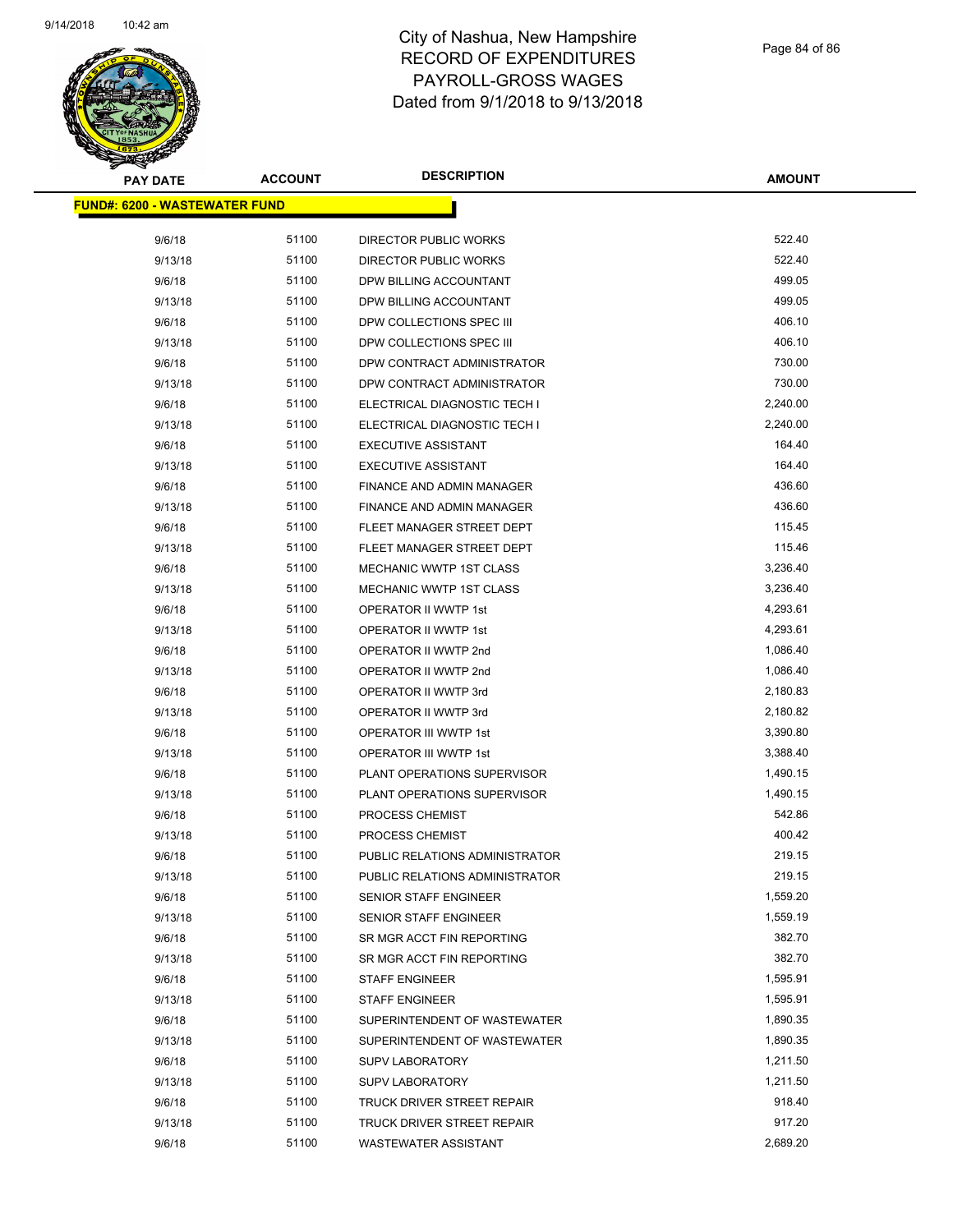

Page 85 of 86

| <b>PAY DATE</b>                      | <b>ACCOUNT</b> | <b>DESCRIPTION</b>              | <b>AMOUNT</b> |
|--------------------------------------|----------------|---------------------------------|---------------|
| <b>FUND#: 6200 - WASTEWATER FUND</b> |                |                                 |               |
| 9/13/18                              | 51100          | <b>WASTEWATER ASSISTANT</b>     | 2,689.20      |
| 9/6/18                               | 51100          | <b>WASTEWATER FOREMAN</b>       | 2,593.31      |
| 9/13/18                              | 51100          | <b>WASTEWATER FOREMAN</b>       | 2,593.31      |
| 9/6/18                               | 51100          | WASTEWATER PROJECT ENGINEER     | 1,524.70      |
| 9/13/18                              | 51100          | WASTEWATER PROJECT ENGINEER     | 1,524.70      |
| 9/6/18                               | 51300          | OVERTIME-REGULAR                | 6,025.63      |
| 9/13/18                              | 51300          | OVERTIME-REGULAR                | 4,262.30      |
| 9/6/18                               | 51400          | <b>WAGES TEMPORARY-SEASONAL</b> | 104.00        |
| 9/13/18                              | 51600          | <b>LONGEVITY</b>                | 1,200.00      |
| 9/6/18                               | 61107          | <b>CLOTHING &amp; UNIFORMS</b>  | 92.00         |
| TOTAL FUND 6200 - WASTEWATER FUND    |                |                                 | \$103,785.50  |

#### **FUND#: 6500 - PROPERTY & CASUALTY FUND**

| 9/6/18  | 51100 | ADMINISTRATIVE ASSISTANT I     | 695.60    |
|---------|-------|--------------------------------|-----------|
| 9/13/18 | 51100 | ADMINISTRATIVE ASSISTANT I     | 695.60    |
| 9/6/18  | 51100 | <b>PROGRAM SUPV</b>            | 1.347.96  |
| 9/13/18 | 51100 | <b>PROGRAM SUPV</b>            | 1,347.95  |
| 9/6/18  | 51100 | PROPERTY AND CASUALTY ADJUSTER | 2,356.80  |
| 9/13/18 | 51100 | PROPERTY AND CASUALTY ADJUSTER | 2,356.80  |
| 9/6/18  | 51100 | <b>RISK MANAGER</b>            | 1,808.50  |
| 9/13/18 | 51100 | <b>RISK MANAGER</b>            | 1,808.50  |
| 9/6/18  | 51100 | SAFETY LOSS PREVENTION SPEC    | 1,136.95  |
| 9/13/18 | 51100 | SAFETY LOSS PREVENTION SPEC    | 1,136.95  |
| 9/6/18  | 59207 | WORKERS COMPENSATION CLAIMS    | 7.808.83  |
| 9/13/18 | 59207 | WORKERS COMPENSATION CLAIMS    | 10.209.21 |
| 9/6/18  | 59290 | LONG TERM DISABILITY CLAIMS    | 1,319.79  |
| 9/13/18 | 59290 | LONG TERM DISABILITY CLAIMS    | 1.319.79  |
|         |       |                                |           |

### TOTAL FUND 6500 - PROPERTY & CASUALTY FUND<br>
\$35,349.23

#### **FUND#: 6600 - BENEFITS SELF INSURANCE FUND**

| 9/6/18  | 51100 | <b>EMPLOYEE BENEFITS ASSISTANT</b> | 728.24   |
|---------|-------|------------------------------------|----------|
| 9/13/18 | 51100 | <b>EMPLOYEE BENEFITS ASSISTANT</b> | 728 25   |
| 9/6/18  | 51100 | <b>EMPLOYEE BENEEITS MANAGER</b>   | 1.438.15 |
| 9/13/18 | 51100 | <b>EMPLOYEE BENEFITS MANAGER</b>   | 1.438.15 |
| 9/6/18  | 51100 | <b>EMPLOYEE BENEFITS SPEC</b>      | 1.033.41 |
| 9/13/18 | 51100 | EMPLOYEE BENEFITS SPEC             | 1.033.40 |
| 9/6/18  | 51100 | HUMAN RESOURCES DIRECTOR           | 318.20   |
| 9/13/18 | 51100 | HUMAN RESOURCES DIRECTOR           | 318.20   |
| 9/6/18  | 51300 | OVERTIME-REGULAR                   | 9.69     |
|         |       |                                    |          |